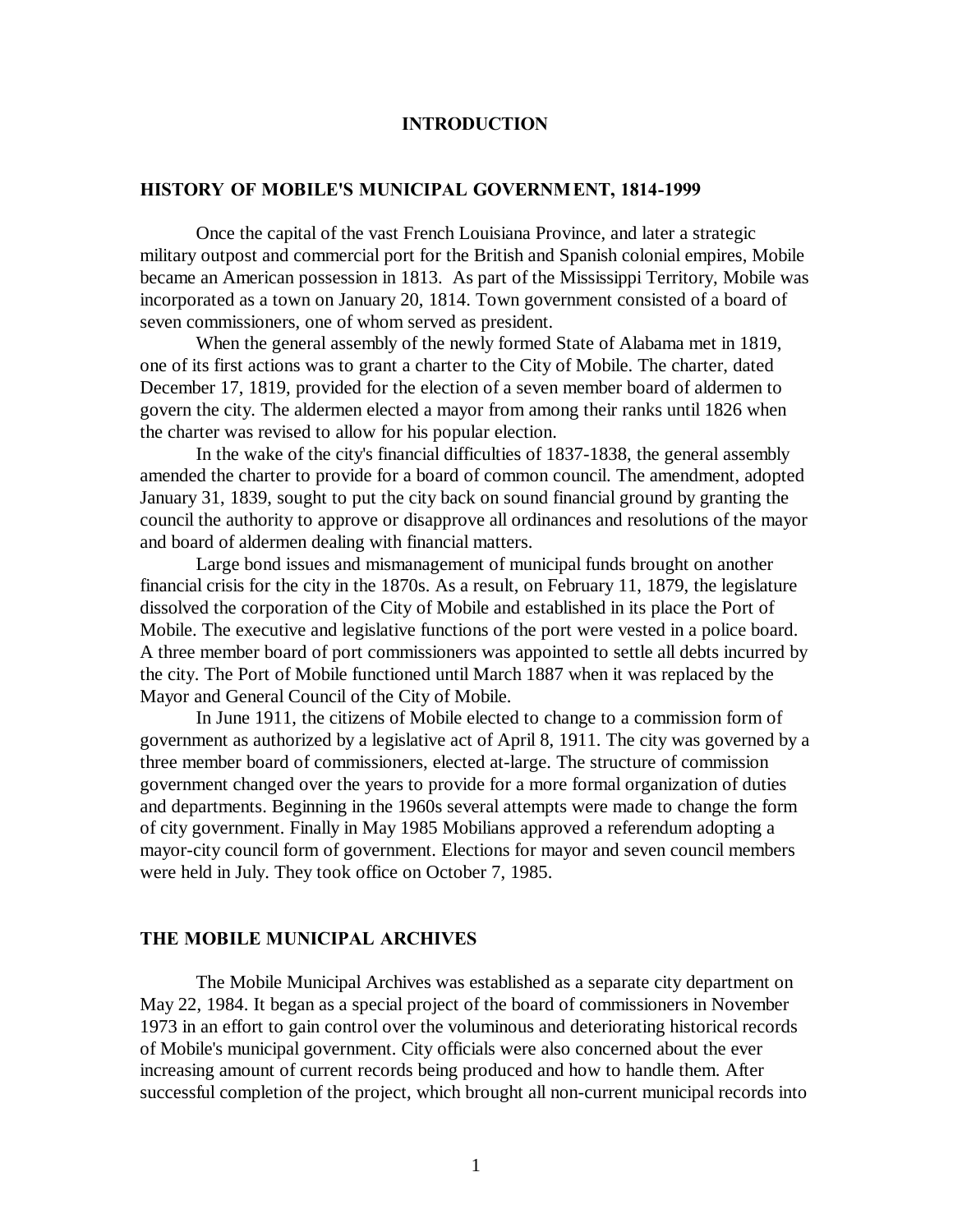a central records facility, the Mobile Municipal Archives opened to the public in September 1983. Jay Higginbotham was, who had been serving as project director, was appointed city archivist.

The archives is the official repository for records of the City of Mobile, including all municipal departments and associated boards, committees, and commissions. It is administratively located under the City Clerk's Office. Its mandate is to accession, arrange, preserve, inventory, and make available to the public and to government officials all noncurrent records of the city. In pursuit of this, the archives has assembled one of the most complete collections of municipal records in the South.

Besides collecting and preserving the city's valuable historical records, the archives operates a records management program which handles the current records of municipal departments. Through this ongoing program, permanently valuable records are accessioned into the historical collection. Records of no long-term value are disposed of in accordance with approved retention schedules. The archives also maintains a microfilming program which films the most valuable and frequently used records in the collection for research and preservation purposes.

#### **HOLDINGS OF THE ARCHIVES**

The Mobile Municipal Archives contains the extant historical records of the City of Mobile. Most of this material was originally created or received by the executive and legislative branch, city departments, or associated boards and commissions. The collection totals 3,400 cubic feet and contains a variety of record types and media including letters, resolutions, ordinances, petitions, reports, financial records, minutes, legal documents, bound volumes, maps, drawings, audio tape, movie film, photographs, and published materials. Also included are 350 reels of microfilm. The collection dates 1815-1985, or roughly from the incorporation of the Town of Mobile by the Mississippi territorial legislature to the dissolution of the board of commissioners and the subsequent establishment of a mayor-city council form of government. While only two documents dated before 1819 have survived, the collection is fairly complete for records dating from the 1820s and later.

#### **RESTRICTIONS ON USE**

Certain records, notably police and personnel records are not available for public use, unless the records are at least seventy-five years old. Such restrictions are noted in the record descriptions. However, the city archivist reserves the right to limit or deny public access to any records of a sensitive or confidential nature.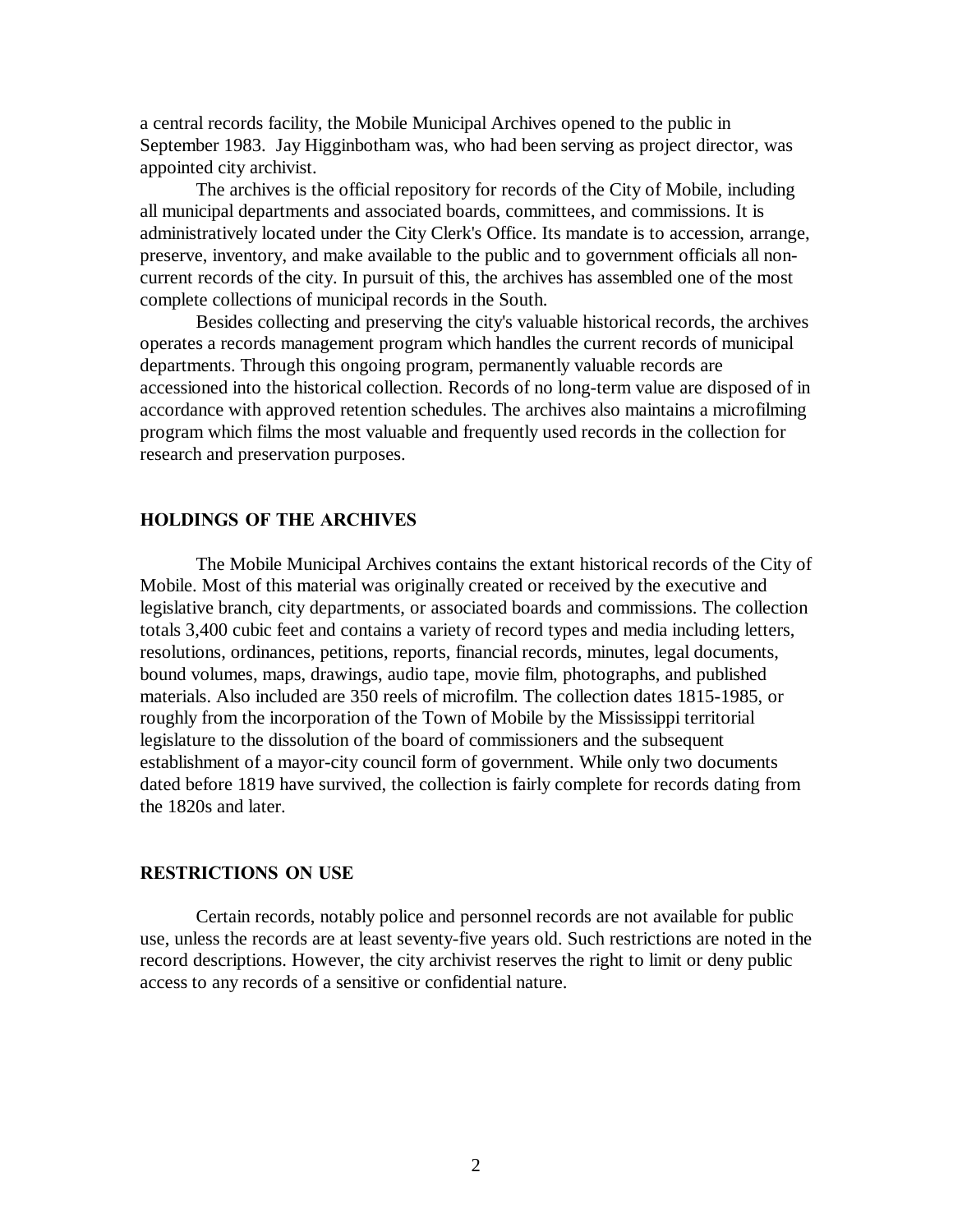#### **SCOPE AND CONTENT OF THE GUIDE**

This guide describes the historical records held in the Mobile Municipal Archives dated 1815-1985. The records are arranged and described by record group and record series in accordance with accepted archival practice. In this guide, a record group is defined as a collection of organizationally or functionally related records, usually from a particular form of government, municipal department, board, or commission. A record series is a group of documents within a record group arranged in accordance with a particular filing system or maintained as a unit because they relate to a particular subject, function, or activity, or because they are a particular record type. Each record group, and series within groups, is numbered. A history of the administration and function of the department or form of government accompanies each record group description. This is followed by a brief summary of the record group's content and coverage. Series descriptions consist of a title, inclusive dates of records, volume, and arrangement, followed by a brief narrative description of the series' contents which outlines the major types of records contained, major subjects included, and the function of the records. Related records found in other record groups or series are noted, as is the availability of indexes or other finding aids.

Record group descriptions are arranged to reflect the hierarchical organization of municipal government. While this organizational structure has undergone several changes over the years, this guide is organized according to the departmental structure that existed in September 1985.

The first six record groups correspond to the executive and legislative branch of the six forms of municipal government instituted between 1814 and 1985. The records were created in the day-to-day operation of municipal government and were kept by the city clerk. They contain a great deal of material relating to the administration of municipal government and the activities of city departments. Record group seven contains a collection of office files from individual city commissioners. These records document the activities of the commissioners and the departments they supervised.

Record groups for city departments contain office files relating to the duties and functions of the departments. Until 1911, few departments existed. Much of the business of the city was carried on by standing and special committees composed of aldermen and councilmen. After the adoption of the commission form of government in 1911, the size and scope of municipal government increased greatly. As it grew, it became more formalized. Departments took the place of committees in overseeing specific functions of the city. Unfortunately not all the records of city departments are available. Some have been destroyed over the years. Some remain in the possession of the departments pending the availability of additional storage space in the archives building.

The final six record groups contain records of municipal boards and commissions that were established as advisory, regulatory, or administrative bodies. They usually reported directly to the governing officials of the city.

A selective bibliography of sources relating to the history of Mobile's municipal government and a list of presidents and mayors of Mobile are presented as appendices. A subject index is provided to assist in identifying appropriate record groups and series.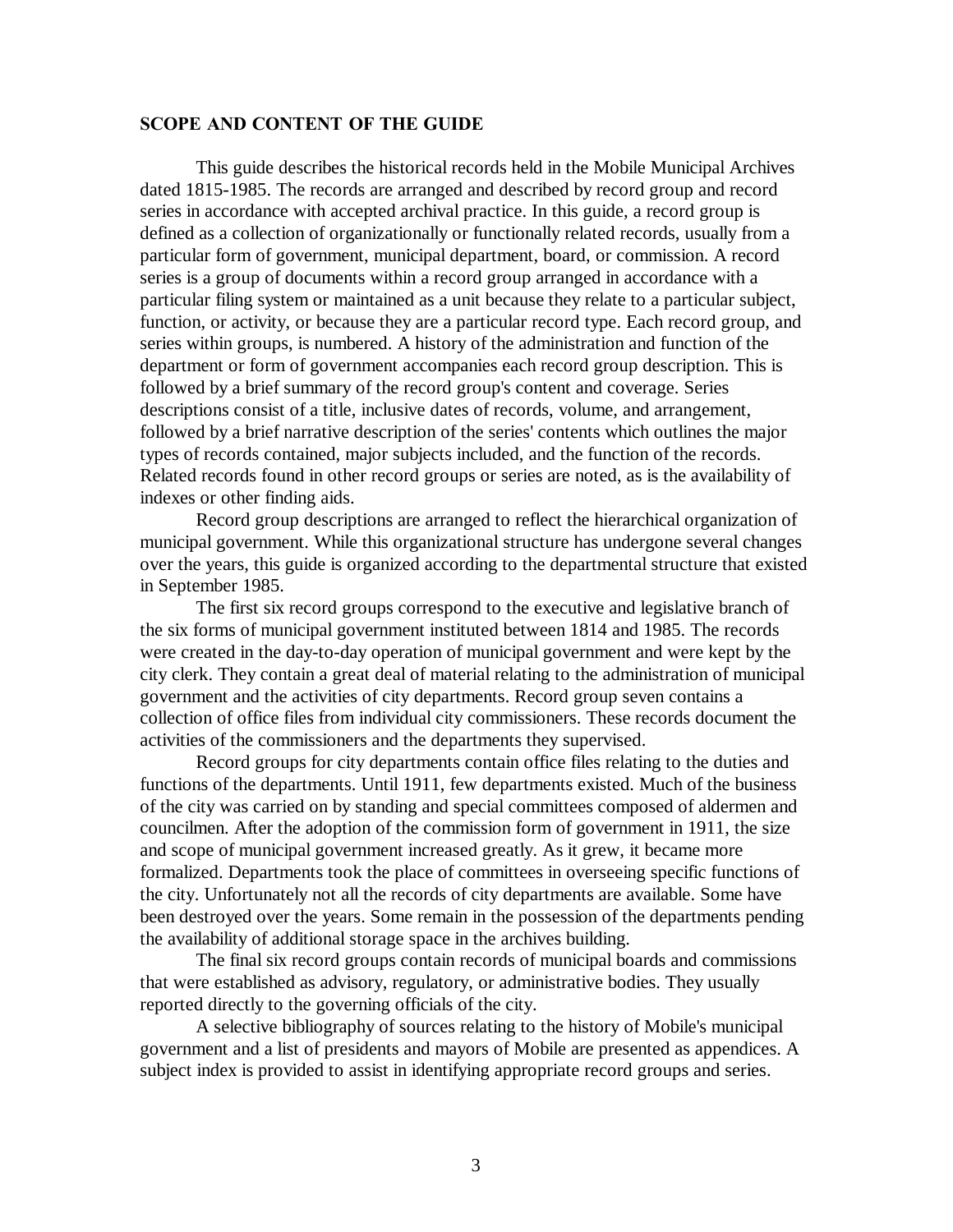Abbreviations used in this guide are:

ca. circa lin. in. linear inch(es) c.f. cubic feet RG record group lin. ft. linear feet  $vol(s)$ . volume $(s)$ 

#### **RECORDS OF MUNICIPAL GOVERNMENTS BEFORE 1985**

### **RECORD GROUP 1 RECORDS OF THE BOARD OF COMMISSIONERS OF THE TOWN OF MOBILE, 1814-1819**

The Town of Mobile was incorporated by the Mississippi territorial legislature on January 20, 1814. Town government consisted of seven commissioners who were elected for one-year terms by the free white male landholders, freeholders, and householders of the town. One commissioner was elected as president by the others to preside over the commission meetings. The commissioners were given the power to levy taxes on property, stores, retailers of spirituous liquors, wheel-carriages, and billiard tables. The commissioners were also authorized to impose fines, to layout and establish roads, to appoint port wardens and other officials, and "to make such laws and regulations in writing as to them may appear expedient for the well regulation and good government of said town." A town treasurer, tax collector, and tax assessor were elected by popular vote and served one-year terms.

This record group consists of one series. To date, only two documents have been located for this series.

#### **1. GENERAL FILES. 1815. 4 leaves.**

Two handwritten copies of a lease for a wharf by the Town of Mobile to James Wilson dated June 2, 1815. The wharf was located at the end of Dauphin St. and ran sixtyfive feet along Mobile River. The documents were signed by Lewis Judson, president of the board of commissioners, and attested by Michael McKinney, clerk.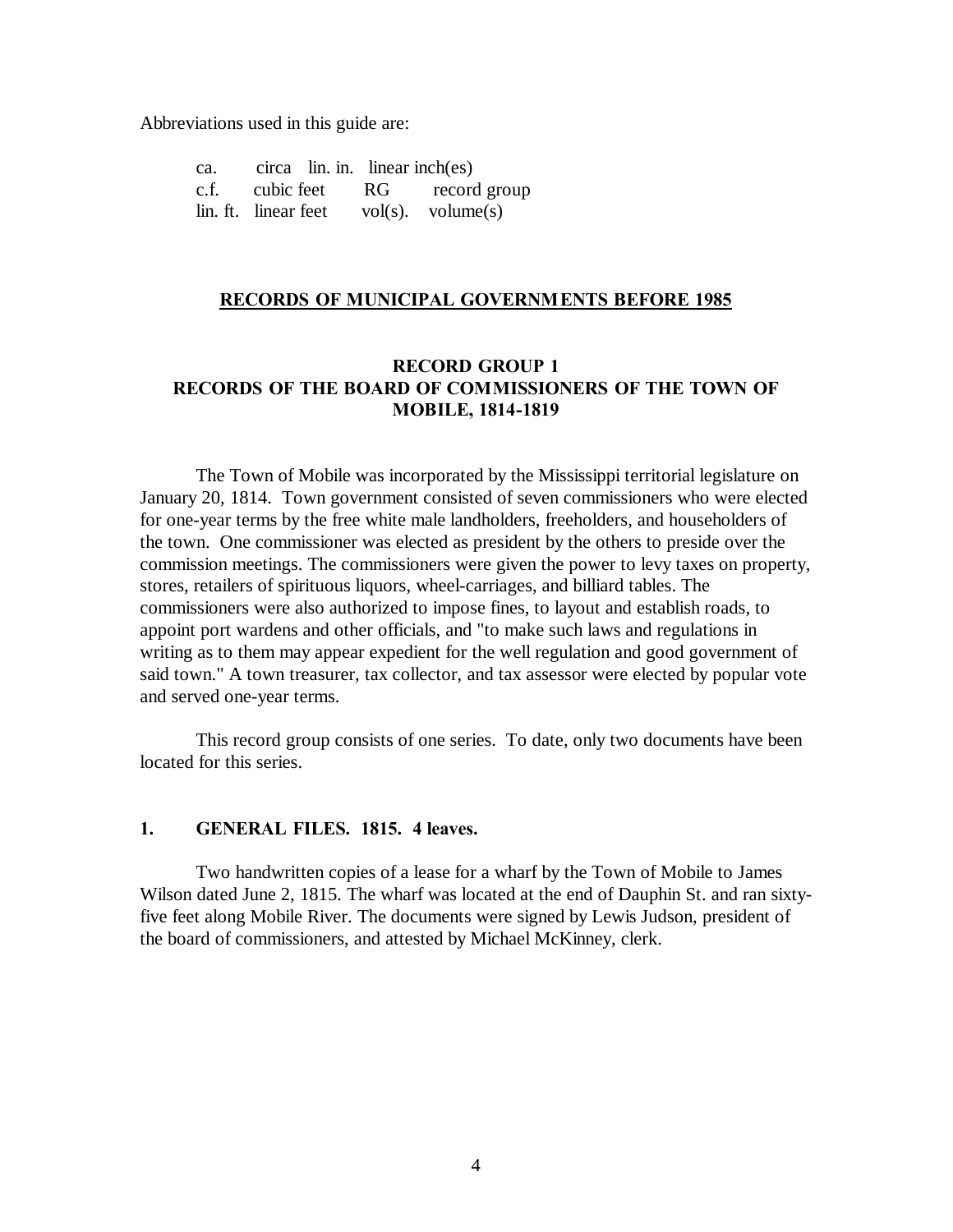### **RECORD GROUP 2 RECORDS OF THE MAYOR AND BOARD OF ALDERMEN, 1819-1839**

The General Assembly of the State of Alabama granted a charter to the City of Mobile on December 17, 1819. The charter called for the popular election of seven aldermen, one of whom was elected mayor by the others. All served one-year terms. The mayor and aldermen appointed a city clerk, treasurer, inspector of streets, police constables, tax assessor, tax collector, and city attorney. The tax collector, police constables, and city treasurer were required to post performance bonds before taking office. The mayor and aldermen were given the authority to pass laws and ordinances, levy taxes, regulate vessels, provide for the public health, establish night-watches and patrols, erect lamps, regulate business licensing, and regulate hackney carriages, wagons, carts, and drays. They also had the authority to regulate pawn-brokers, establish and regulate markets, lay-out and establish streets and bridges, establish and regulate fire companies, maintain burying grounds, regulate the assemblage of slaves, license bakers and regulate the price and weight of bread, license and regulate theaters and other public amusements, and establish hospitals, pest houses, jails, and other public buildings. The mayor acted as justice of the peace for the city and held Mayor's Court daily court for violations of city ordinances. Aldermen served without compensation. Only the mayor received a salary. The first election under this system was held in February 1820. Addin Lewis was elected as the city's first mayor. Subsequent elections were held on the first Monday in December of each year.

By an act of December 14, 1820, the city was given the power to lay-out and open new streets, lanes, and alleys provided that a jury of twelve freeholders assessed the damages sustained by property owners affected by the street work. The damages so assessed were paid by the city.

In January 1826, the charter was revised to allow for the election of the mayor by popular vote. The date of annual elections was changed to the fourth Monday in March. After the 1826 election, the city was divided into three wards. Thereafter, aldermen were elected by ward, two from each of the three wards. In 1833, the number of wards was increased to four and the number of aldermen to eight. The mayor was no longer allowed to vote on issues before the board of aldermen, except in the case of a tie and in the election of city officers.

The records in this group total approximately two cubic feet and date 1820-1839. Most of the documents are reports of city officials, departments, and committees. Resolutions, petitions, letters, and applications that were brought before the board of aldermen for consideration are also included. The records were kept in the City Clerk's Office.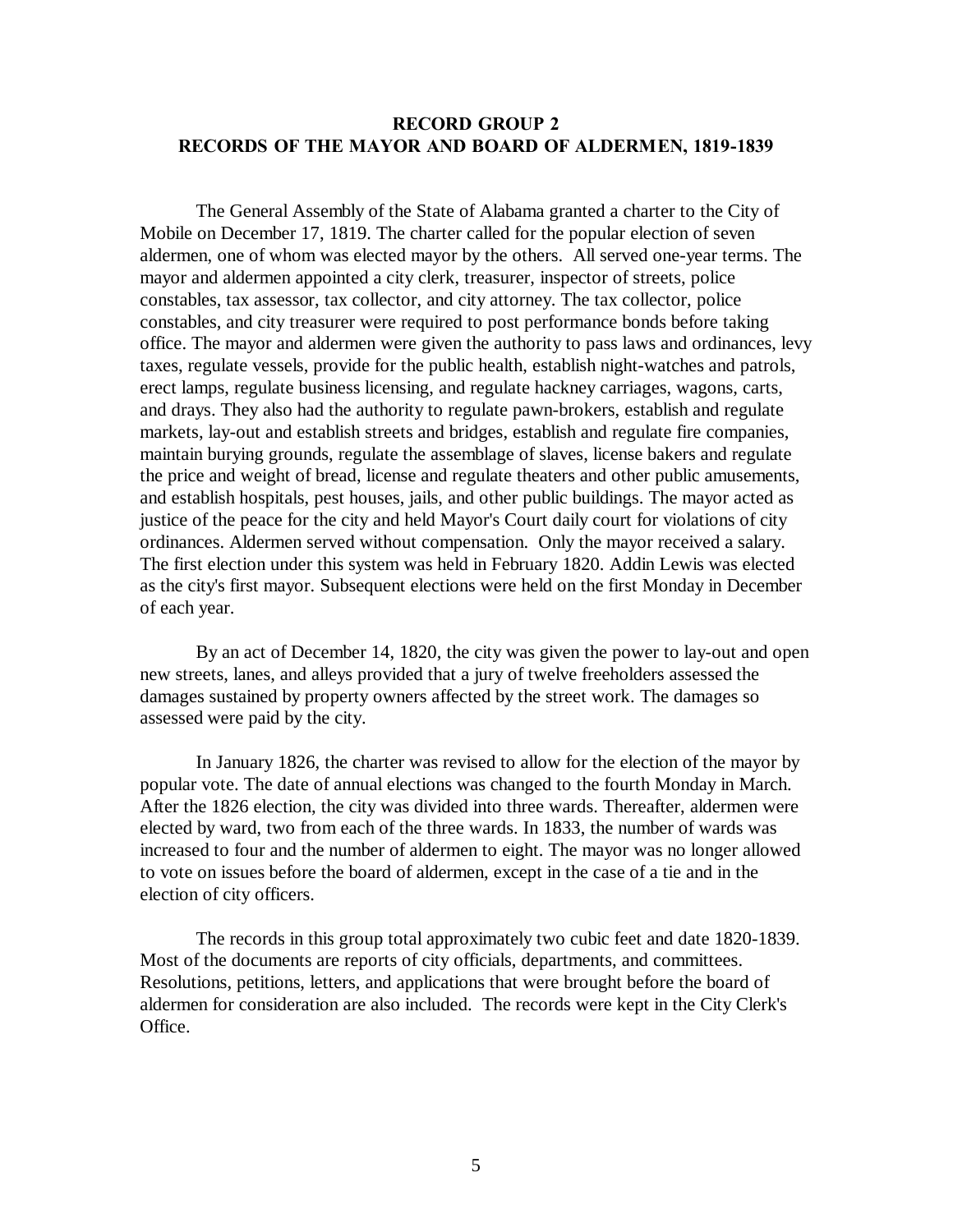### **1. General Files 1820-1839. 1.75 cubic feet**

Arranged chronologically.

This series contains a variety of letters, reports, ordinances, resolutions, petitions, and other materials relating to the daily operations of city government. Included are: reports of city officials and departments, including police, market, city hospital, treasurer, and tax collector reports; reports of standing and special committees concerning street improvements, enlarging the cemetery, and the selling of the city water works; honesty bonds for city employees and performance bonds for city contractors; petitions, proposals, and letters dealing with street repairs, streetlights, taxes, and equipment for fire companies; applications for city offices; oaths office for harbor masters and port wardens; leases and deeds for city property; jury summons and verdicts on claims against the city for street improvements; resolutions and ordinances including a resolution regarding a committee to purchase slaves for use by the city, resolutions concerning the purchase of land for a new city hall, and a resolution to purchase stock in the Cedar Point Railroad Company; resolutions and letters concerning the financing of a military campaign against the Creek Indians Creek Indians; proceedings of board of aldermen meetings; election returns; bills, vouchers, receipts, canceled checks, and change bills; public dray licenses; bonds for the city loan of November 1, 1834 purchased by J.D. Beers; correspondence regarding the city bond issues of 1834 and 1836; bonds for the city loan of 1836; lists of unpaid city taxes; and a contract with Henry Hitchcock for the city water works.

An item level calendar listing of documents in this series is available.

#### **BOUND VOLUMES**

# **2. MINUTES OF THE BOARD OF ALDERMEN. 1824-1832. 2 vols. 3 lin. in.**

Arranged chronologically.

Minutes of meetings of the board of aldermen listing members present, matters, discussed, reports received, and ordinances and resolutions passed.

# **3. INDEX TO THE MINUTE BOOKS OF THE BOARD OF ALDERMEN. 1830-1838. 2 vols. 2 lin. in.**

Arranged chronologically by year and there under alphabetically. An alphabetical index to the minutes of meetings of the board of aldermen.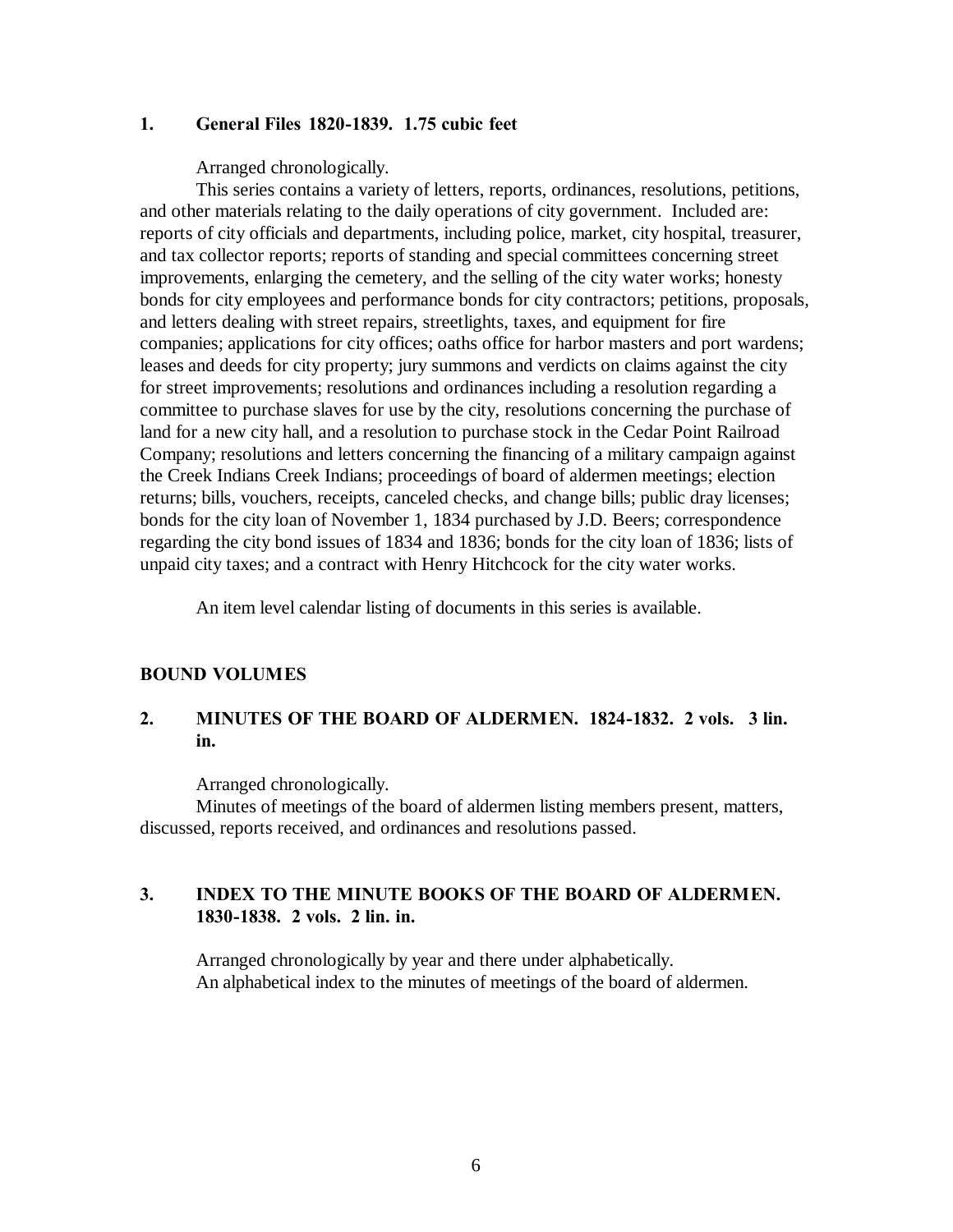#### **4. COMMITTEE REPORTS. 1833-1834. 1 vol. 1 1/2 lin. in.**

Arranged chronologically.

Reports of standing and special committees of the board of aldermen concerning a variety of special projects.

### **5. REGISTER OF ABSENTEE BALLOTS. 1835. 1 vol. 1/4 lin. in.**

Arranged alphabetically.

Lists names of voters, dates ballots sent out, dates received, ward numbers, and local addresses.

### **RECORD GROUP 3 RECORDS OF THE MAYOR, BOARD OF ALDERMEN, AND COMMON COUNCIL, 1839-1879**

Due to the city's severe financial difficulties of 1837-1838, the charter was amended on January 31, 1839 to provide for a board of common council in addition to the already existing mayor and board of aldermen. The common council, composed of eight members elected at-large, had the authority to approve or disapprove all ordinances and resolutions of the mayor and board of aldermen dealing with the assessment of taxes, the payment or contract for payment of money, and performance bonds of city officers. The mayor presided over meetings of the council but did not have a vote in its decisions. Further revisions to the charter in February 1840 provided that all ordinances and resolutions could originate in either board but required a majority vote of both to become law. The election of fiscal officers, except those for the police, remained the responsibility of the council. The 1840 revision also authorized councilmen to elect a presiding officer from among their members.

An act of December 29, 1841 increased the number of election wards to seven and raised the number of aldermen to fourteen. The number of councilmen elected was reduced to seven. All ordinances passed by the boards of aldermen and common council were presented to the mayor for approval. If the mayor vetoed the ordinance, a twothirds vote of each board was required for it to become law. The mayor no longer presided over the board of aldermen. Instead each board elected its own presiding officer. The mayor was given the authority to appoint watchmen to guard and protect the city. A city marshal, clerk of the corporation, and tax assessor were elected by popular vote. The board of aldermen was given the authority to elect a tax collector, collector of the market, and an inspector of weights and measures. Annual elections were held on the first Monday in November until 1844 when election day was changed to the first Monday in December.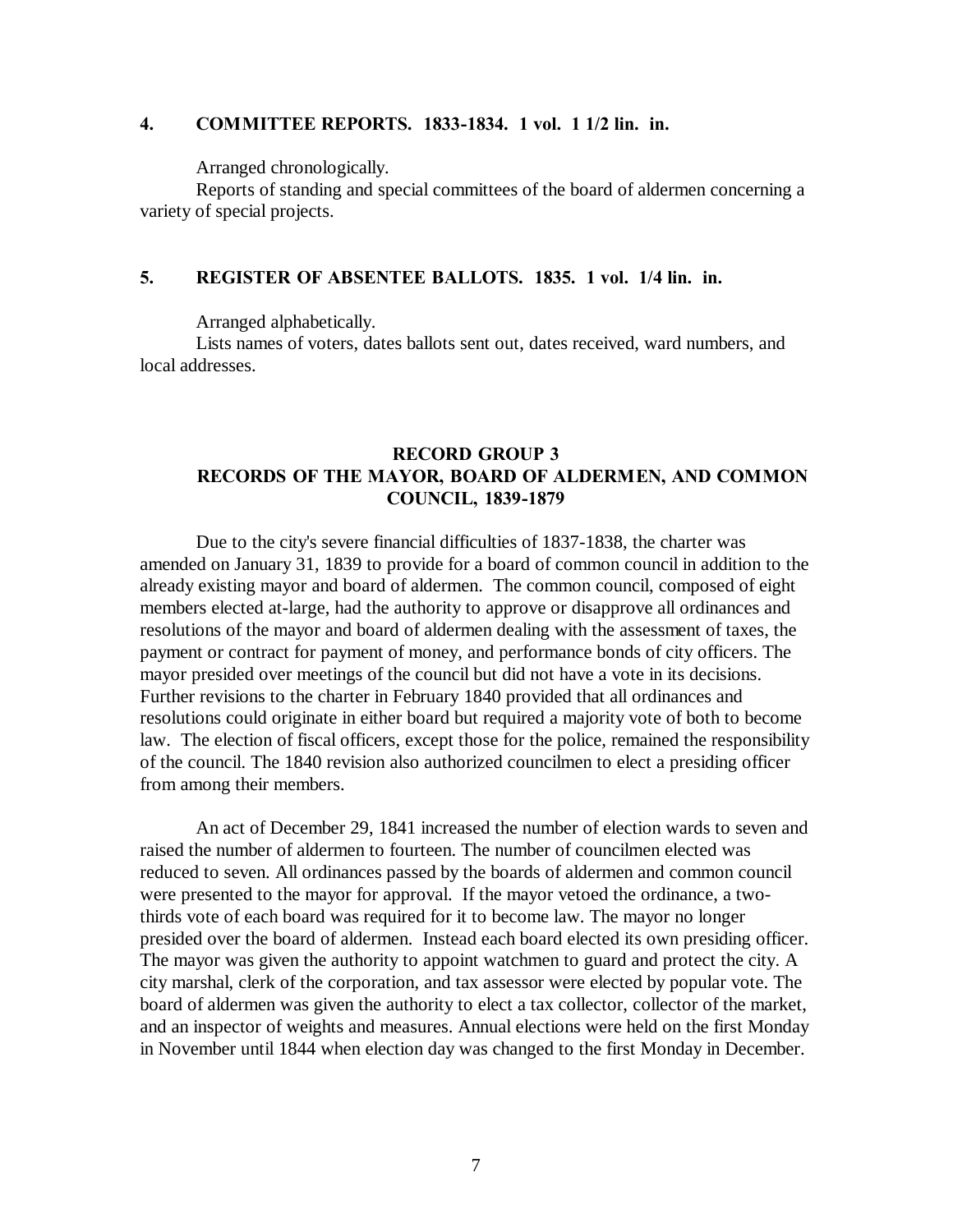Beginning with the December 1852 election, the terms of office for mayor, aldermen, and councilmen were increased to three years. The number of aldermen elected was raised to twenty-one, three from each ward. The terms of office for aldermen were staggered so that at each annual election one of the three aldermen from each ward was elected.

During the Civil War, municipal government in Mobile continued much as it had before. Mayor Robert H. Slough surrendered the city to Union forces on April 12, 1865. Mobile's city government was run by the same officials as during the war until August 1865 when Lewis Parsons, provisional governor of Alabama, appointed John Forsyth as mayor. Forsyth served until a general election was held in December 1865 when Jones M. Withers was elected mayor.

On February 2, 1866, the general assembly reincorporated the city, maintaining the mayor, board of aldermen, board of common council form of government. The act increased the number of wards to eight, ward six being divided into two parts. Subsequently, the total number of aldermen elected was raised to twenty-four, three from each ward. Eight councilmen, one from each ward, were elected for three-year terms.

On May 14, 1867, a political rally was held in front of the Mobile courthouse to hear a speech delivered by Pennsylvania Congressman William Darrah "Pig Iron" Kelley. During the speech, shots were fired and a large-scale riot ensued. Major General John Pope, commanding military officer of the Alabama district, placed the city under military rule. All municipal offices were declared vacant, the police force was suspended, and all public meetings were prohibited. Mayor Jones M. Withers was replaced by Gustavus Horton.

In July 1868, the Republican dominated Alabama legislature reorganized municipal government in Mobile. While the legislature did not change the form of government, it gave the governor the authority to appoint a mayor, twenty-four aldermen, and eight councilmen. Governor William H. Smith appointed Caleb Price as mayor. Governor Smith also appointed the prescribed number of aldermen and councilmen, who were to hold office until a general election could be held.

Price a conservative Republican, was distrusted by the more radical factions of the party in Mobile and in the state legislature. He was a former Democrat and had served for several years in political office. When Mayor Price challenged the appointment of Lewis E. Kennedy as alderman for the fifth ward, claiming that he actually resided in the sixth ward, Governor Smith appointed John Hurtel, a Democrat, in Kennedy's place. The Alabama legislature, not satisfied with the results of Governor Smith's appointments and fearing a Democratic take over in Mobile, declared all municipal offices vacant in December 1868. The governor was directed to appoint members to the board of aldermen and common council, irrespective of ward residency, who in joint convention would elect a mayor. Governor Smith again appointed the prescribed aldermen and councilmen, who, on January 8, 1869, jointly elected Caleb Price to again serve as mayor.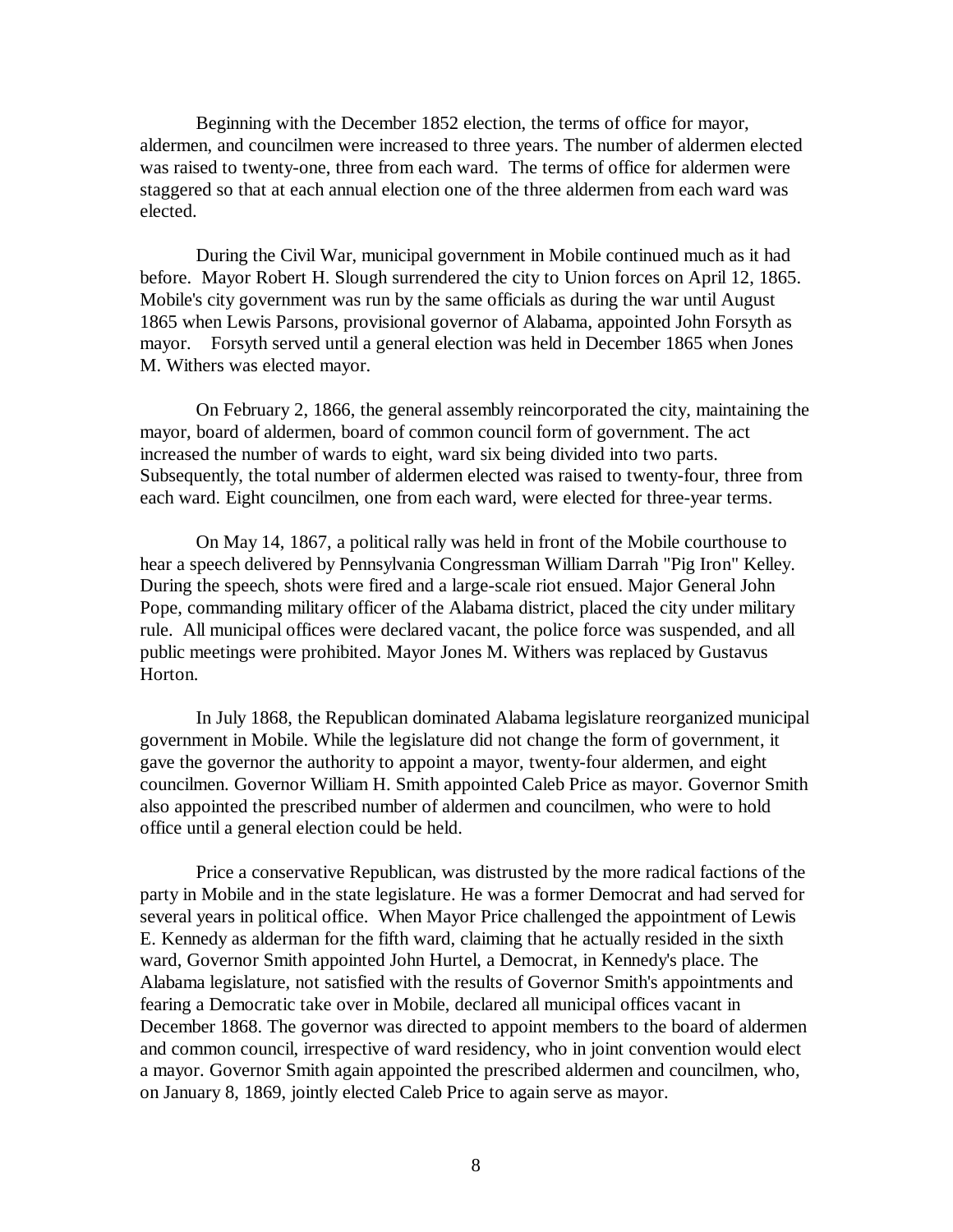During its next session, the state legislature again declared all municipal offices vacant, except those of the tax assessor and city engineer. For the third time, the governor appointed members to the board of aldermen and common council. George F. Harrington was appointed mayor to serve until general elections could be held.

The first municipal elections in five years took place in December 1870 with Martin L. Horst being elected mayor. General elections were held each year thereafter until 1879 when the corporation of the City of Mobile was dissolved and replaced by the Port of Mobile.

The records in this group total approximately thirty cubic feet and generally date 1839-1879, although a few passenger lists are dated as early as 1838. Most of the documents are reports of city officials, departments, and committees. Resolutions, petitions, letters, and applications that were brought before the board of aldermen, common council, and joint convention meetings for consideration are also included. The records were kept in the city clerk's office

#### **1. General Files. 1839-1879. 22.25 cubic feet**

Arranged chronologically.

This series contains a variety of letters, reports, ordinances, resolutions, petitions, and other materials relating to the daily operations of city government. Included are: reports of city officials and departments, including police, city marshal, street inspector, city engineer, comptroller, city clerk, powder magazine, market, city hospital, treasurer and tax collector reports; reports from the committee on assessments which are accompanied by letters objecting to assessments; reports of standing and special committees, including the auditing committee, the street committee, the hospital committee, the market committee, the pump and well committee, the powder magazine committee, the joint gaslight committee, the police committee, and the fire engine committee; honesty bonds for city employees and performance bonds for city contractors; petitions, proposals, and letters, including a letter regarding the appointment of the officers of the Medical Society of Mobile as the Board of Health and petitions from volunteer fire companies for the purchase of new equipment or for the construction of new fire stations; proceedings of mayor and board of aldermen meetings, common council meetings, and joint convention meetings; election returns; applications for liquor licenses; applications for city offices; grand jury reports on the assembly of slaves and other matters; letters of resignation from aldermen and councilmen; bills, vouchers, receipts, warrants, and canceled checks; garnishments and check authorizations; receipts for retail and dray license fees; payrolls for city employees; ordinances and resolutions, including resolutions regarding slaves, resolutions concerning a contract with Albert Stein for the water works, a resolution to establish a joint street committee, a resolution to create the position of street inspector, and resolutions concerning visits to Mobile by Martin Van Buren, Daniel Webster, James K. Polk, and Henry Clay; reports concerning claims of the city against the federal government over moneys advanced to equip troops during the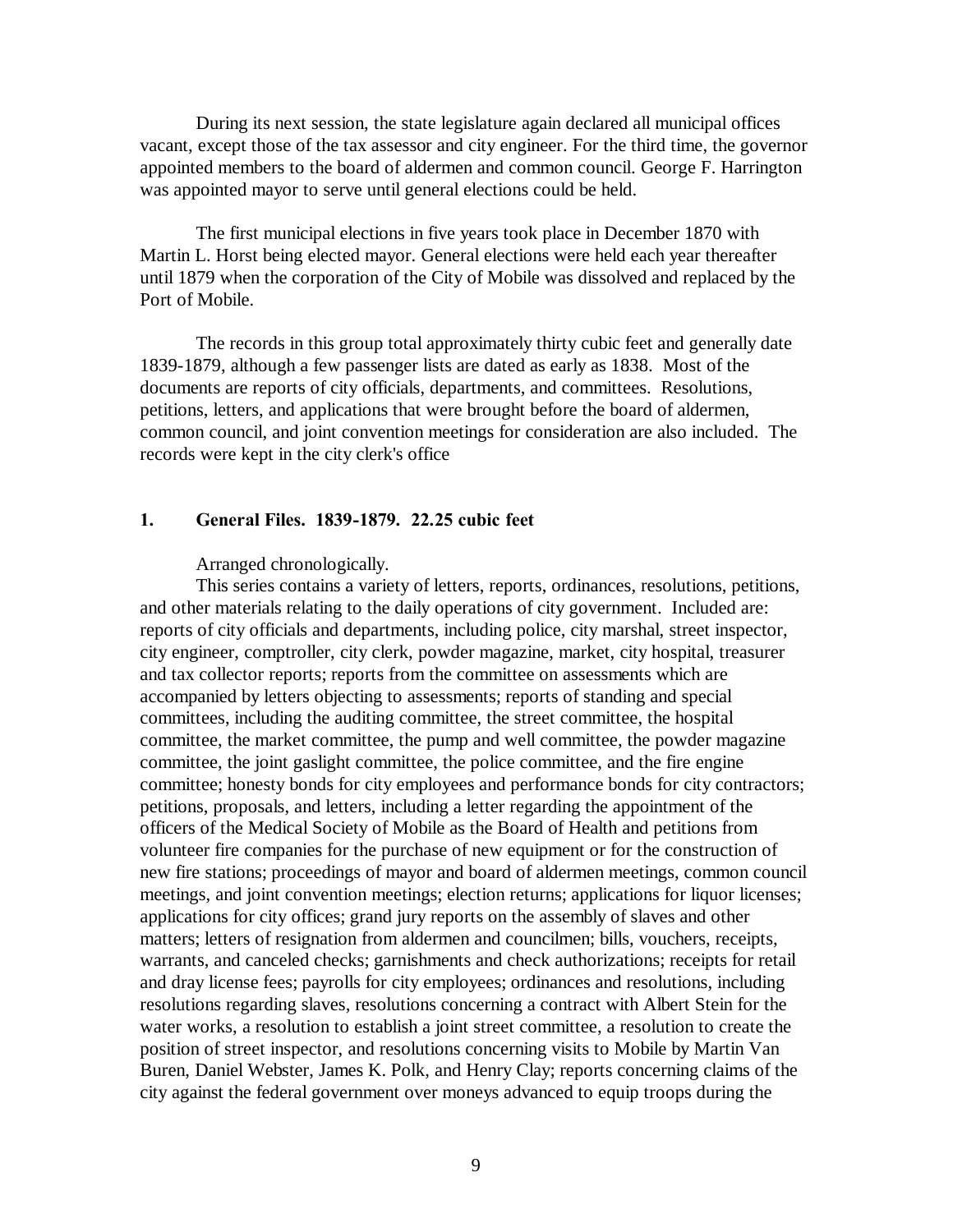Creek War; tax collector's certificates for property sold for unpaid taxes; oaths of office for city officials; jury verdicts on claims against the city for street improvements; auditor's warrants; bids and contracts for street and hospital improvements; lists of taxable property; bonds for city loans of 1839, 1840, 1855, and 1856; bonds for loans to the Mobile and Ohio Railroad Company issued in 1852; bonds for the city market debt; committee lists; election returns which include votes on city charter amendments and the purchasing of stock in the Mobile and Ohio Railroad; and deeds for cemetery lots. Also included are: records relating to the enlargement of Magnolia Cemetery and the establishment of a city gasworks; reports, letters, and resolutions regarding the operation and maintenance of City Hospital; letters concerning the appointment of Raphael Semmes as assistant counsel for the city; letters, resolutions, and reports regarding cases before the U.S. Supreme Court in which the city was represented by John Test and Daniel Webster; and documents concerning the Mobile and Spring Hill Plank and Shell Road Company. An item level calendar listing of documents in this series is available.

### **2. Passenger Lists. 1838-1863. 1 cubic foot**

Arranged chronologically.

Lists of passengers on vessels arriving in Mobile. Most of the vessels were from American cities, although lists for vessels from England, France, and Brazil are also included. Names of passengers, their place of birth or nationality, age, occupation, and last place of residence are usually given on each passenger list. Masters of vessels arriving in Mobile were required to submit a passenger list to city officials and pay a head tax.

### **BOUND VOLUMES**

# **3. MINUTES OF MEETINGS OF THE BOARD OF ALDERMEN. 1839-1847, 1850-1869,1871-1879. 9 vols. 22.5 linear inches**

Arranged chronologically.

. Minutes of meetings of the board of aldermen listing members present, matters discussed, reports received, and ordinances and resolutions passed.

# **4. INDEX TO MINUTES OF THE MEETINGS OF THE BOARD OF ALDERMEN. 1840-1850, 1858-1861, 1875. 3 vols. 2 lin. in.**

Arranged alphabetically. Index to minutes of the meetings of the board of aldermen.

# **5. MINUTES OF THE COMMON COUNCIL. 1841-1849, 1853-1879. 7 vol. 20.5 lin. in.**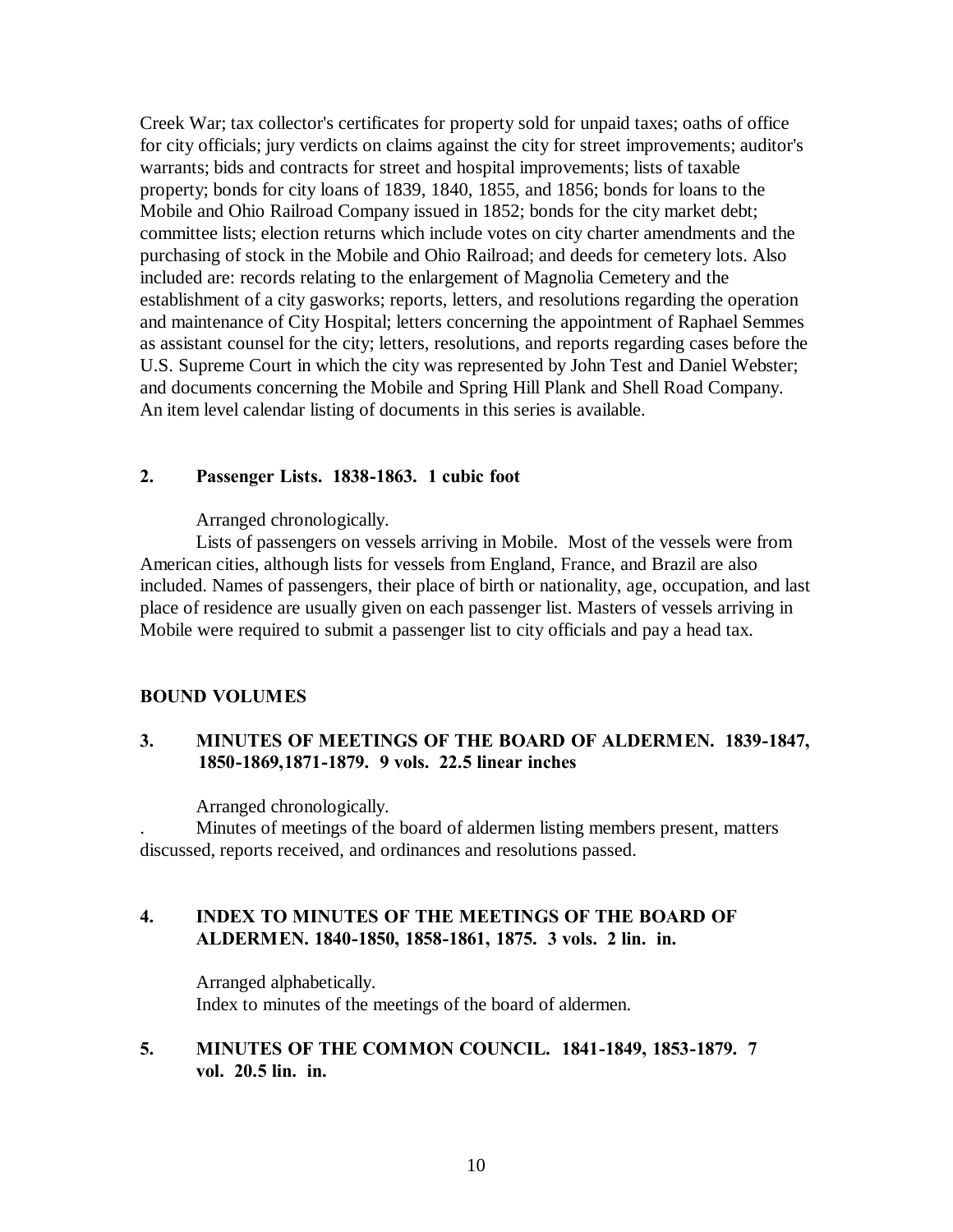Arranged chronologically.

Minutes of meetings of the common council listing member's present, matters discussed, reports received, and ordinances and resolutions passed.

# **6. INDEX MINUTES OF THE COMMON COUNCIL. 1839-1840, 1844-1850 2 vol. 3 lin. in.**

 Arranged alphabetically. Index to minutes of meetings of the common council.

# **7. MINUTES OF THE BOARD OF ALDERMEN AND COMMON COUNCIL. 1839-1842. 1 vol. 3 lin. in.**

Arranged chronologically.

Minutes of the meetings of the board of aldermen and common council listing members present, matters discussed, reports received, and ordinances and resolutions passed.

# **8. INDEX TO MINUTES OF THE BOARD OF ALDERMEN AND COMMON COUNCIL. 1839-1850, 1855-1857. 4 vols. 5 lin. in.**

Arranged alphabetically. Index to minutes of meetings of the board of aldermen and common council.

# **9. NEWSPAPER CLIPPINGS OF THE BOARD OF ALDERMEN, COMMON COUNCIL, AND JOINT CONVENTION MEETINGS. 1871-1879. 3 vols. 4 lin. in.**

Arranged chronologically.

Published accounts of the meetings of the board of aldermen, common council, and joint convention from local newspapers.

# **10. LIST OF STREET LAMPS ERECTED. 1872. 1 vol. 1 lin. in.**

Arranged by street name. Lists names of streets and locations of lamps erected.

# **11. LISTS OF REGISTERED VOTERS. 1840-1844, 1856-1857, 1874. 10 vols. 5.5 lin. in.**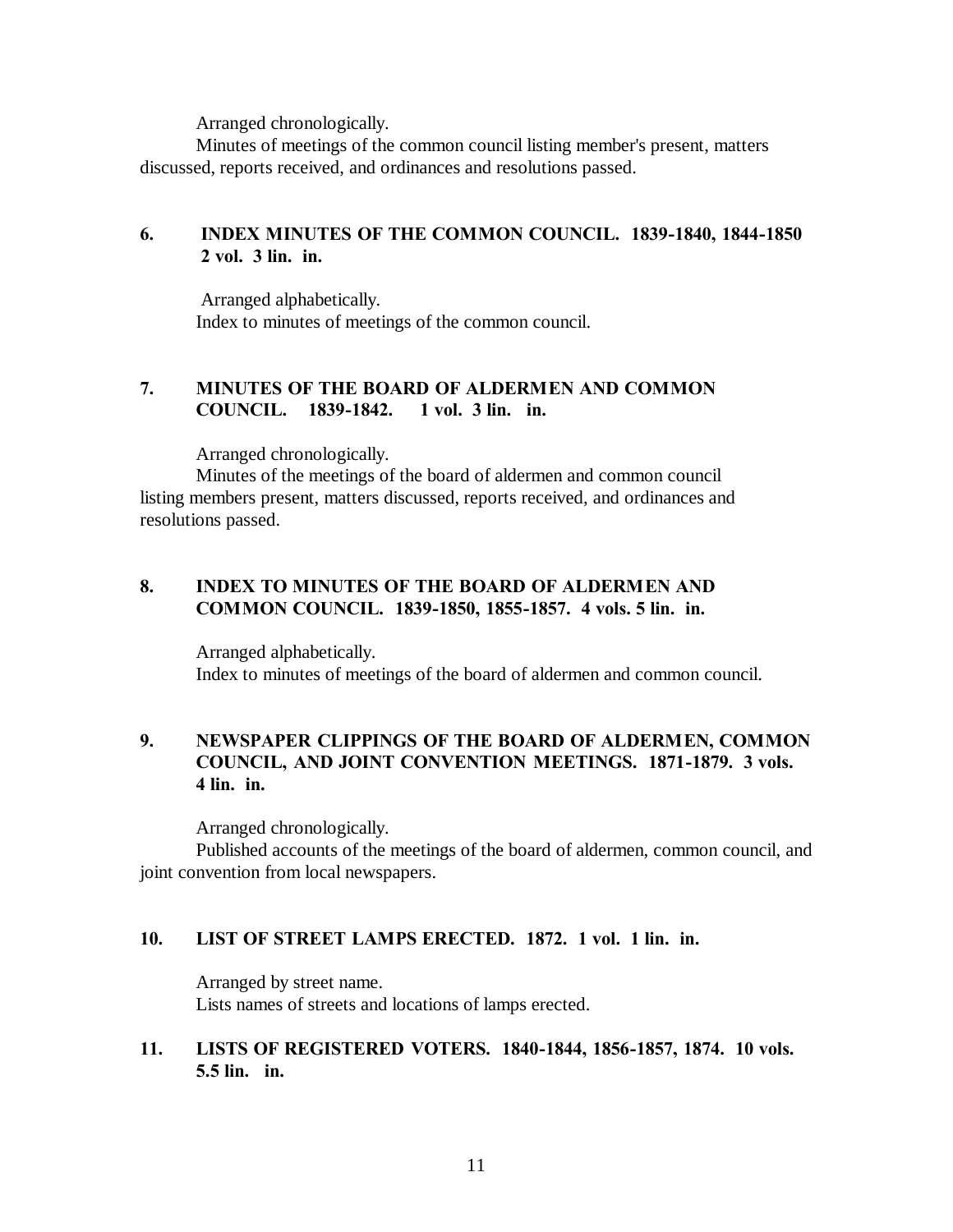Volumes arranged by ward and thereunder chronologically. Entries within volumes are arranged alphabetically.

Lists names of voters and occasionally their addresses, occupations, and ages.

### **12. POLL TAX BOOK. 1858. 1 vol. 1/2 lin. in.**

Arranged alphabetically. Names and addresses of persons who paid the \$2 poll tax.

#### **13. REGISTER OF ABSENTEE BALLOTS. 1840. 1 vol. 1/4 lin. in.**

Arranged alphabetically.

Lists names, dates ballots sent out, dates received, ward numbers, and local addresses.

#### **14. RESOLUTIONS. 1871-1879. 1 vol. 1 lin. in.**

Arranged chronologically.

Copies of resolutions passed by the board of aldermen and common council. Contains an alphabetical index.

#### **15. ORDINANCES. 1854-1863, 1866, 1870-1879. 3 vols. 6 lin. in.**

Arranged chronologically. Copies of ordinances passed by the board of aldermen and common council.

# **16. MINUTES OF THE WAYS AND MEANS COMMITTEE. 1867-1878. 2 vols. 2 lin. in.**

Arranged chronologically.

Minute's meetings of the ways and means committee listing members present, matters discussed, and ordinances and resolutions passed. Also includes lists of bills and payrolls passed to payment.

### **17. MINUTES OF THE BOARD OF TAX COMMISSIONERS. 1875. 1 vol. 1 1/2 lin. in.**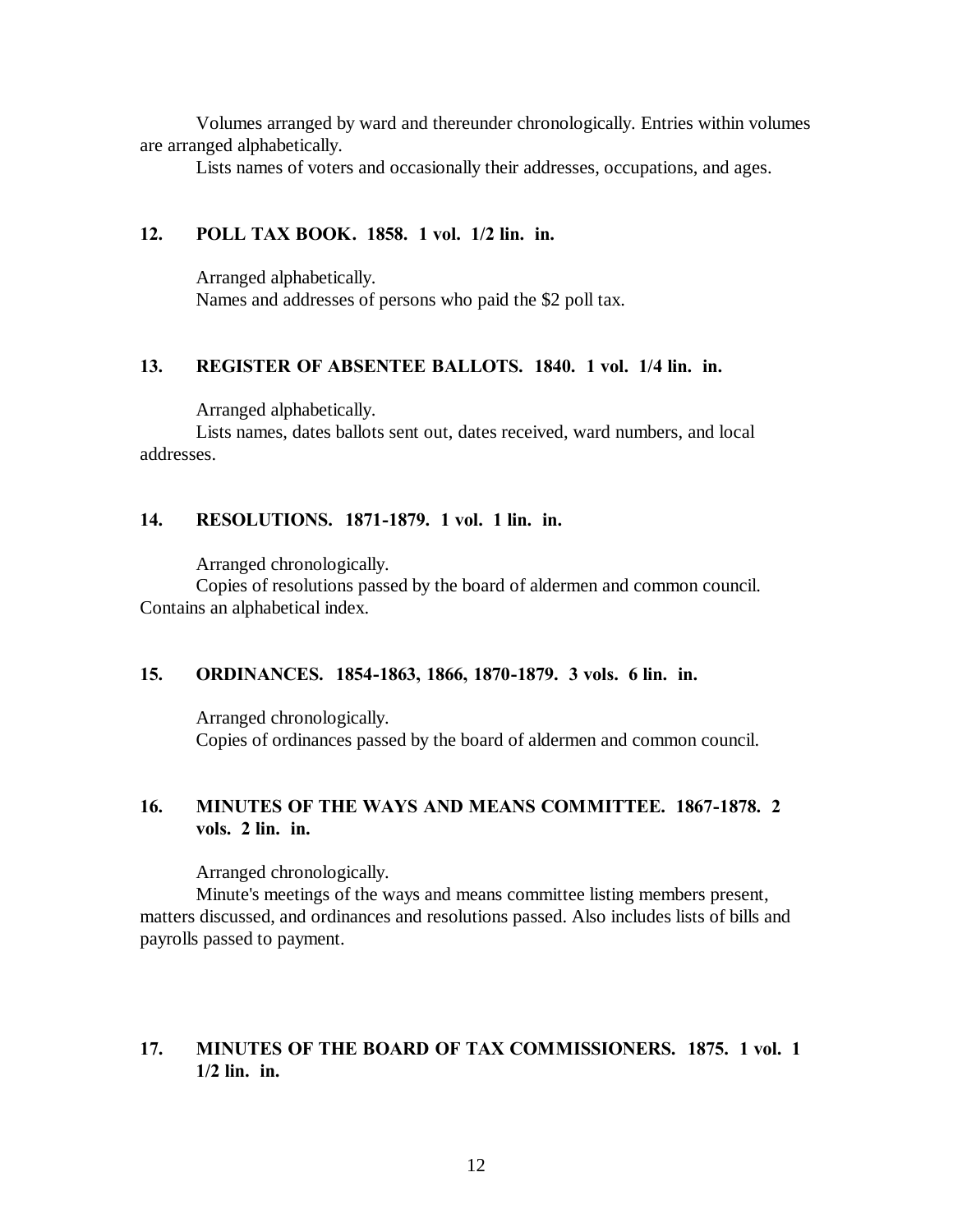Arranged chronologically.

Minutes of the meetings of the board of tax commissioners. The board was created to consider regarding taxes. The volume also contains an alphabetical list of taxpayers which shows the amount of taxes owed, the amount paid, and the year assessed.

#### **RECORD GROUP 4 RECORDS OF THE PORT OF MOBILE, 1879-1887**

In the 1870s, the city again experienced financial difficulties that prompted the Alabama legislature to abolish the charter of the City of Mobile and provide for the settlement of its debts. A new charter, dated February 11, 1879, created in its place the Port of Mobile.

The executive and legislative functions of the port were vested in the police board, which consisted of eight members, one from each ward, who served two-year terms. The police board had the authority to propose and adopt by-laws and ordinances, levy taxes, exercise full police powers, provide for the public health, rent real estate, and establish and keep open sidewalks, drains, and sewers. Expenditures of the port were limited to \$100,000 per year. The board elected a president from among its members. Richard B. Owen served as president of the Port of Mobile throughout its existence.

The governor appointed a three member board of port commissioners which was charged with the responsibility of collecting all debts owed to, and paying all debts owed by, the city. The commissioners served two-year terms and continuously worked to decrease the city debt through litigation for back taxes, collecting rents on property owned by the city, and by refinancing the city's bonded indebtedness. The first three port commissioners were Lorenzo M. Wilson, James A. McCaw, and William J. Hearin. Commissioner Hearin resigned in August 1879 and was replaced by Stephens Croom. In 1883 the duties of the port commissioners were transferred to a port trustee. Lorenzo M. Wilson served as trustee until October 15, 1886. Z.M.P. Inge was appointed to replace him.

While the 1879 legislation established the police board and the port commission, it did not provide for the continuation of the offices after their initial two-year terms. Therefore, additional legislation was adopted in December 1880 to keep the current police board in office until general elections could be held. The legislation also provided for the three port commissioners to remain in office until 1883. General elections were held in March 1882 to elect a president and eight police board members, one from each ward, who served three-year terms.

The Port of Mobile was dissolved by an act of the state legislature dated December 10, 1886. In March 1887, the police board was replaced by a mayor-board of aldermencommon council form of government known as the Mayor and General Council of the City of Mobile.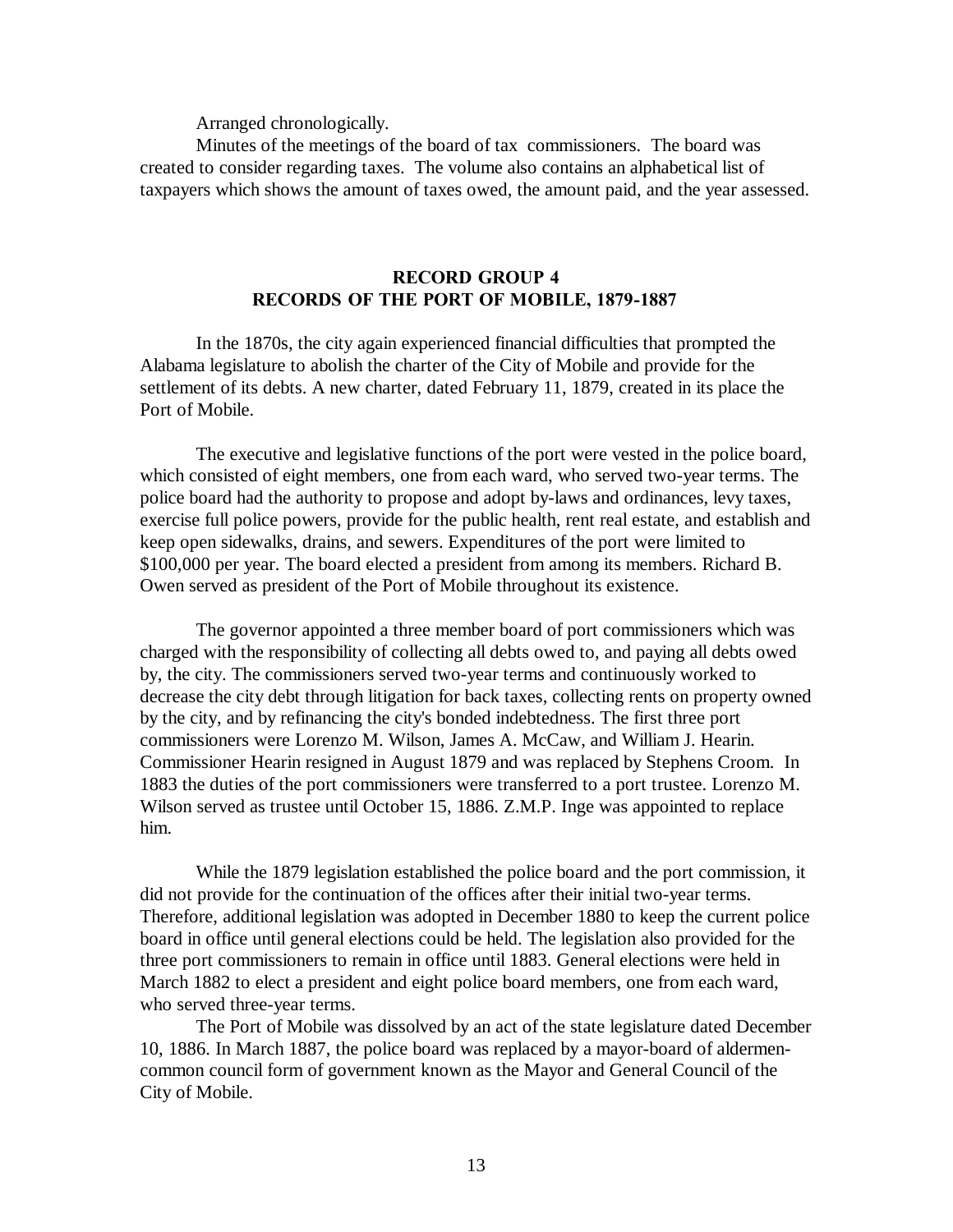The records of the Port of Mobile include correspondence of the police board and the port commissioners, minutes, petitions, departmental and committee reports, payrolls, acts, ordinances, vouchers, tax lists, and tax collector's certificates. The records concern the day-to-day operations of the police board and the efforts of the port commissioners to settle the city's debts. The records total seven and one- third cubic feet and date from March 15, 1879 to March 14, 1887. They were kept in the Port Clerk's Office. An alphabetical index to many of the records in this group is available on microfilm.

### **1. CORRESPONDENCE OF POLICE BOARD. 1879-1887. 1/2 c.f.**

Arranged chronologically.

Largely letters received by the police board or by the port clerk from the general public, the Board of Health, city bondholders, local businessmen, and port officers such as the police chief, the engineer, and the harbor master. Letters concern public health responsibilities, quarantine procedures, the port hospital, fire protection services, duties of city officials, bonds, street extensions, animals, railroad right-of-ways, and supply requests.

# **2. CORRESPONDENCE OF PORT COMMISSIONERS. 1879-1881, 1884. 1/8 c f**

Arranged chronologically.

Letters sent and received by the board of port commissioners. Letters sent were generally to the police board concerning city property held in trust and rented out by the commissioners. Letters received were generally from the police board and the fire chief concerning bond payments and control of the fire alarm telegraph.

### **3. PETITIONS. 1879-1887. 1/2 c.f.**

Arranged chronologically.

Letters of petition received by the police board or by chairmen of standing committees. The majority of these are requests for tax abatements, reductions of assessments, or refunds of tax payments. Some petitions concern other matters such as paving or opening streets, purchasing lots in Magnolia Cemetery, granting railroad companies right-of-ways on port streets, increasing port officers' salaries, or requesting payment for damages allegedly caused by faulty or defective port property.

### **4. REPORTS OF PORT OFFICERS AND DEPARTMENTS. 1879-1887. 1 c.f.**

Arranged chronologically.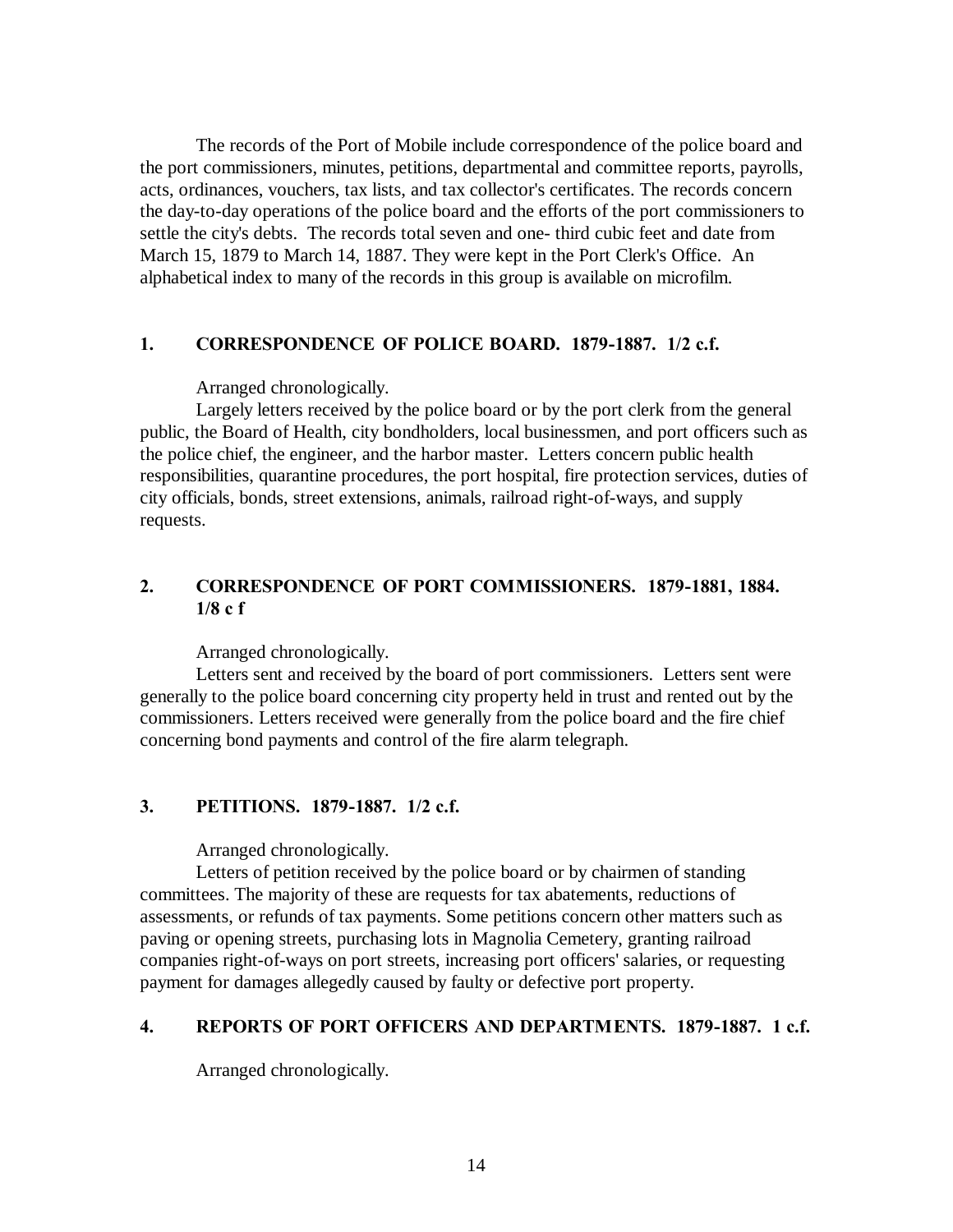Reports from the clerks of the Southern and Dauphin Street markets list names of individuals selling wares at the markets and the fees collected from them. Reports from the police captain list fines collected, individuals fined, the number of arrests for the month, reasons for the arrests, prisoner work days, and the number of stores found open by night duty officers. Tax collector's reports list the amount of taxes, license fees, and stall rents collected weekly. Financial reports show trial balances for the port and the amount of bonds, warrants, and port scrip issued. Also included are reports from the fire chief, the pound, and the quarantine doctor.

### **5. COMMITTEE REPORTS. 1879-1887. 1/2 c.f.**

Arranged chronologically.

Reports to the police board from standing and special committees on issues referred to committees for study. There were three standing committees. Committee one, the committee of ways and means, reported on the monthly bills and payrolls of the port, market issues, tax assessment problems, the yearly license ordinance, the port pound, and on any other financial matters. Committee two reported on issues concerned with the Police Department, public grounds and cemeteries, the port hospital, and damage suits brought before the board. Committee three reported on the Fire Department, the Street Department, electric lighting, and drainage. Also included are minority (dissenting) reports from the committees, committee of the whole reports, and special committee reports on market repairs and the city's water supply.

#### **6. RESOLUTIONS. 1879-1887. 1/2 c.f.**

Arranged chronologically.

Resolutions proposed to the police board by individual board members. Subjects include wharves, the commission of the tax collector, the operation of the port hospital by the faculty of the Mobile Medical College, election dates and times, standing committees, street drainage, the city debt, and the duties, salaries, and bonds of port officers.

# **7. PAYROLLS. 1879-1887. 3.4 c.f.**

Arranged chronologically.

Payrolls for the officers and employees of the Port of Mobile. Included are payrolls for the police force, street force, special police force, quarantine force, and payrolls for electric light employees. Payroll forms list the following information: names of employees, their rank, pay per annum, pay per day or hour, the total time worked, amount paid, and the total for each department.

# **8. ACTS AND ORDINANCES. 1879-1887. 1/4 c.f.**

Arranged chronologically.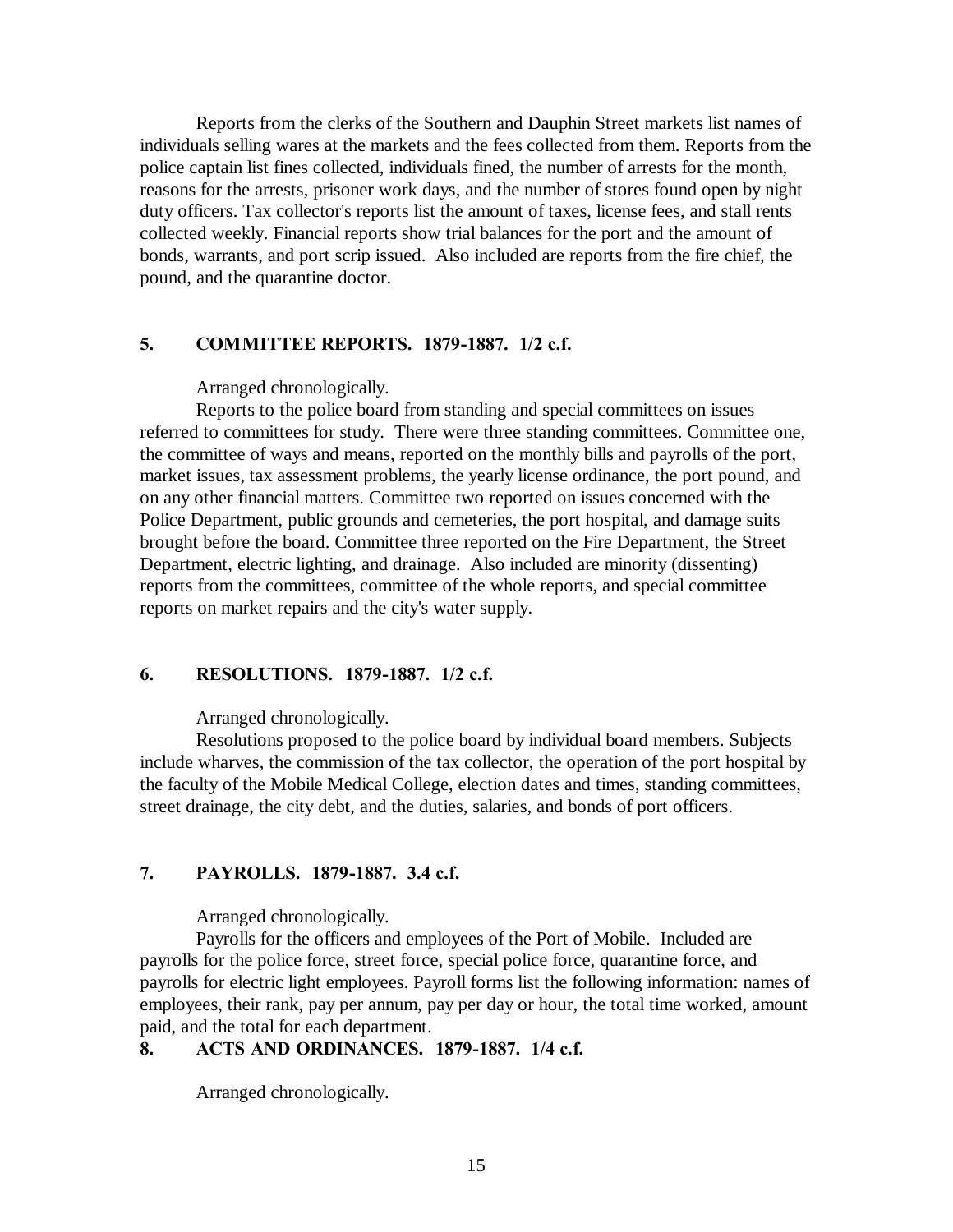Copies of acts including those concerning a new charter for the Port of Mobile, amendments to the act incorporating the Port of Mobile, and the 1886 act to incorporate the City of Mobile. Ordinances concern establishing port fire limits, defining the duties of the superintendent of the street force and the engineer of the port, securing public health, fire companies, the port pound, levying municipal taxes, a license ordinance, and the city's water supply.

# **9. VOUCHERS, BILLS, RECEIPTS, AND CANCELED CHECKS. 1879- 1887. 1 1/3 c.f.**

Arranged chronologically.

Consists mainly of vouchers for items purchased or services rendered the port. Many vouchers have bills from businesses or individuals attached to them. Also included are receipts from various individuals stating that they paid the port or that the port paid them, canceled checks from local banks drawn on port accounts, and account sheets listing port receipts and expenditures.

### **10. LISTS OF TAXABLE PROPERTY. 1879. 1/3 c.f.**

Arranged alphabetically.

Forms listing the names of property owners and a description and valuation of real estate owned by them. Valuations for vehicles, livestock, furniture, machinery, jewelry, and income values are also listed.

### **11. TAX COLLECTOR'S CERTIFICATES. 1879, 1883. 1/4 c.f.**

Arranged chronologically.

These are certificates that state that property taxes for a particular year were due and unpaid, and that the tax collector sold the property to the City of Mobile. Properties were sold to the city prior to the creation of the port but were all redeemed during the years the port existed.

### **12. MISCELLANEOUS. 1879-1887. 1/3 c.f.**

Arranged by type of material.

Included are: leases for areas in the municipal building, for lamp posts, and for port wharves; contracts to repair the bell tower, to take charge of pest house property, and to operate the port hospital; organizational minutes of police board meetings; applications for appointments to various positions; specifications for repairs to the municipal building and for the installation of a steam boiler at the water works; performance bonds for the port commissioners and the faculty of the Mobile Medical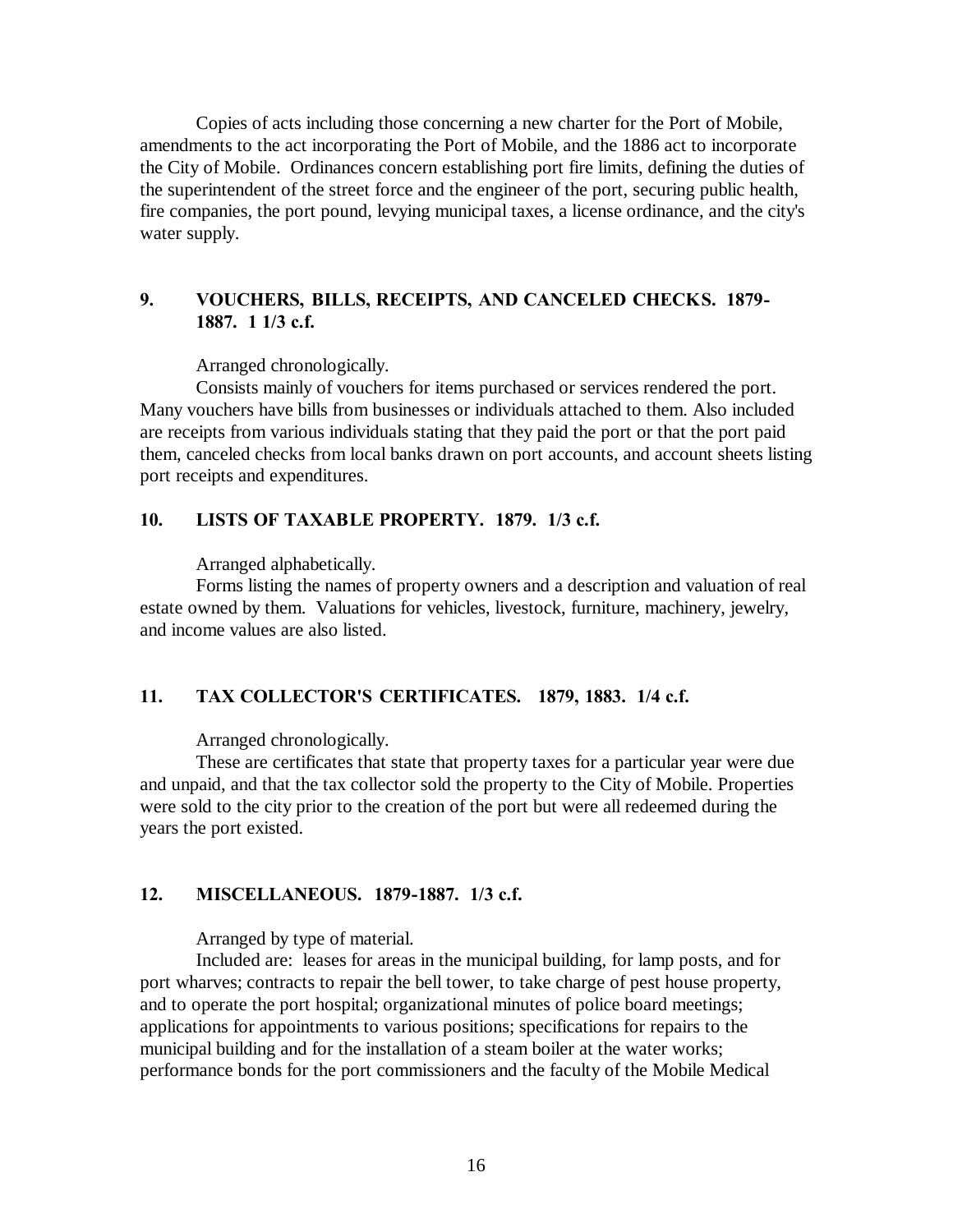College; court judgments and records for cases of interest to port officials; oaths of office; and legal documents such as affidavits.

#### **BOUND VOLUMES**

#### **13. MINUTES OF THE POLICE BOARD. 1879-1887. 3 vols. 8 1/4 lin. in.**

Arranged chronologically.

Minutes of the meetings of the police board listing members present, matters discussed, reports received, and ordinances and resolutions passed.

# **14. NEWSPAPER CLIPPINGS OF POLICE BOARD MEETINGS. 1879-1886. 1 vol. 1 1/2 lin. in.**

Arranged chronologically.

Published accounts from local papers of meetings of the police board. Also includes published official notices.

# **15. RESOLUTIONS, ORDINANCES, AND COMMITTEE REPORTS. 1879- 1887. 1 vol. 1 3/4 lin. in.**

Arranged chronologically.

Resolutions and ordinances passed by the police board. Also includes committee reports presented to the board. An index is contained in the volume.

#### **16. MINUTES OF THE COURT OF ASSESSMENT. 1879. 1 vol. 1 lin. in.**

Arranged chronologically.

Judgments of the court of assessment regarding petitions for reducing tax assessments. Includes names of petitioners, locations of properties, and judgments (taxes owed).

### **RECORD GROUP 5 RECORDS OF THE MAYOR AND GENERAL COUNCIL, 1887-1911**

Beginning in March 1887, Mobile was again under a mayor-aldermen-common council form of government known as the Mayor and General Council of the City of Mobile. The general council consisted of the board of aldermen and the common council meeting together. All resolutions, measures, and ordinances were adopted by the general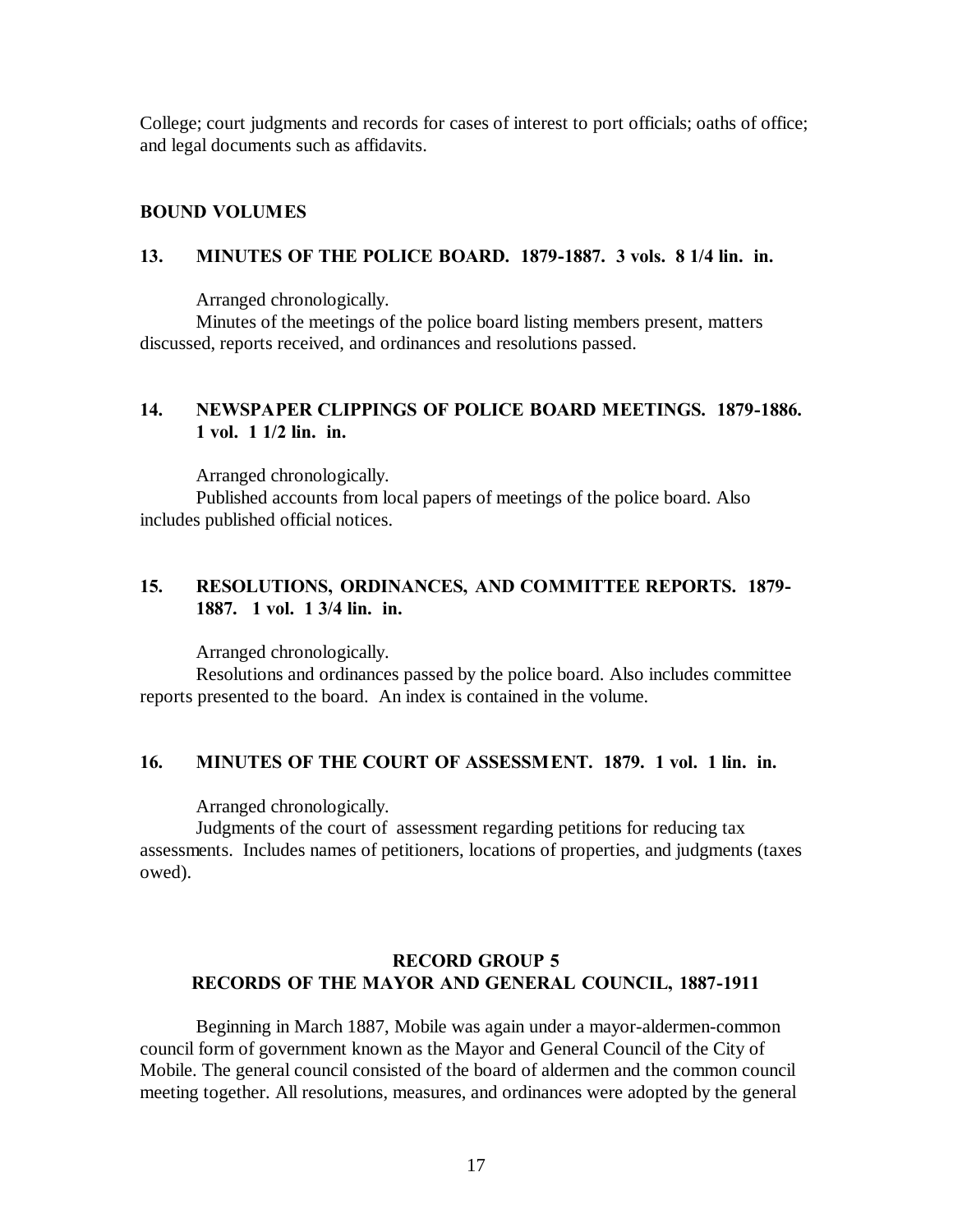council except those dealing with expenditures of revenue or to fill vacancies on the boards which were considered by the boards of aldermen and common council meeting separately.

The mayor presided over meetings of the general council but had no vote in its decisions, except in cases of a tie. He could veto the decision of any board, which could be overruled by a two-thirds vote.

At-large elections were held in March 1887 to fill seven aldermen seats. The eight member police board became the board of common council and the president of the police board became the mayor. Beginning in March 1888, and every three years thereafter, elections were held for seven aldermen, eight councilmen, a mayor, and a tax collector.

Officers elected by the general council included a city attorney, a city clerk, a city engineer, a city sexton, a clerk of the market, a keeper of the cemetery, a street commissioner, and a chief and assistant chief of the fire department. Each served threeyear terms. Beginning in February 1895 the positions of city attorney, city clerk, and city engineer became popularly elected positions. Created the same year were the offices of committee clerk and license officer.

A new charter for Mobile was approved on February 6, 1897. It no longer provided for separate meetings of the board of aldermen and the board of common council. The mayor no longer presided over meetings of the general council. Instead the council elected a presiding officer from among its members.

Much of the work of municipal government was delegated to standing committees. There were three standing committees in 1888. By 1908 there were fourteen. The committees in 1908 were: 1. Finance, 2. Laws and Ordinances, 3. Streets and Street Franchises, 4. Fire Department, 5. Police Department, 6. Cemeteries and Public Grounds, 7. Markets and Municipal Buildings, 8. Hospitals, 9. Water Works System, 10. Sewer System, 11. City Lights, 12. Old City Debts and Wharves, 13. Revision of Journal, and 14. State Legislation. While most committees only served as advisory or review boards for the general council, some committees, the municipal buildings committee for example, supervised the departments assigned to them.

In June 1911, the citizens of Mobile elected to adopt the commission form of government. The board of commissioners took office in August of that year.

The records of the general council total twenty-seven cubic feet and date 1887- 1911. They contain documents received or generated by council members or city officers in the performance of their duties. Most of the documents were brought before the general council meetings and were kept in the City Clerk's Office. An alphabetical index to some of the records in this group is available on microfilm.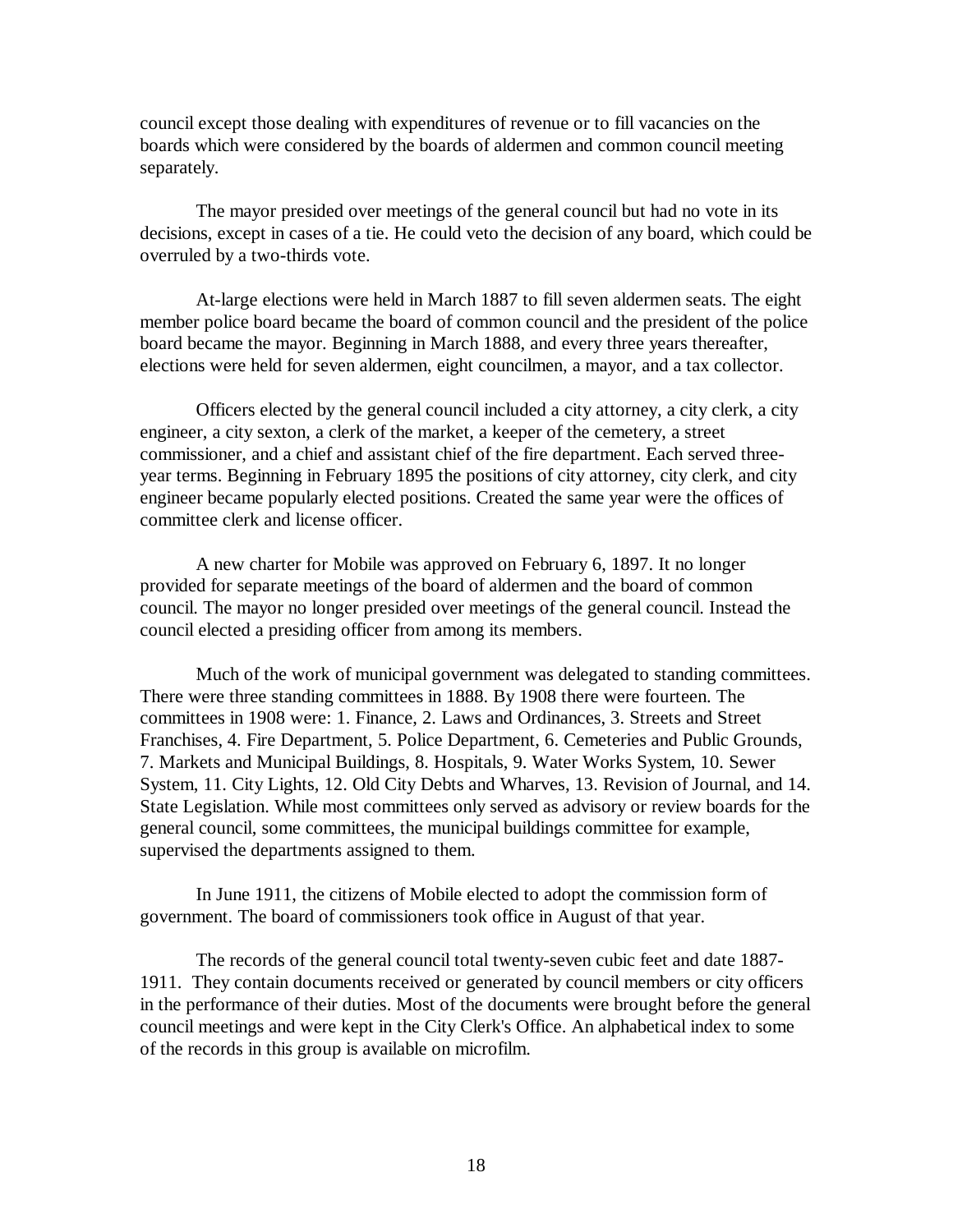### **1. CORRESPONDENCE. 1887-1911. 2 1/2 c.f.**

Arranged chronologically.

Correspondence of the mayor, general council, city clerk, and committee chairmen with other municipal officials, businessmen, and the general public. The correspondence concern a variety of matters, including requests for information on tax rates and license fees, invitations to various events, activities of city departments, contracts with private businesses, and municipal finances.

# **2. PETITIONS. 1887-1911. 4 c.f.**

Arranged chronologically.

Petitions from the general public concerning the abatement of tax penalties, construction of buildings, installation of streetlights, street paving, and the passage or enforcement of city ordinances. Many are from municipal employees requesting leave, payment for time lost due to injuries, or reimbursement for equipment or clothing damaged while performing their duties.

### **3. REPORTS OF CITY OFFICERS AND DEPARTMENTS. 1887-1911. 5 c.f.**

Arranged chronologically.

Annual, monthly, and daily reports of various municipal officers and departments including the tax collector, treasurer, clerk of the market, city electrician, keeper of the powder magazine, chief of the fire department, and superintendent of sewers. Reports of the city clerk include records of revenues and expenditures. Reports of the chief of police give the number of arrests and amount of fines collected by the Police Department. Reports of the harbor master give the number, types, and tonnage of vessels entering the harbor. Annual reports of the mayor are also included.

### **4. COMMITTEE REPORTS. 1887-1911. 1 1/2 c.f.**

Arranged chronologically.

Reports of standing and special committees concerning the activities of the committees and recommendations to the general council. Reports often recommend petitions for approval or denial, passage of an ordinance or resolution, approval of payrolls, acceptance of departmental reports, or acceptance of bids. Special committee reports deal with specific problems, including the drafting of a bill for the Alabama General Assembly authorizing the city to finance and operate its own water works.

# **5. STENOGRAPHER'S REPORTS OF THE GENERAL COUNCIL. 1898- 1911. 1 1/2 c.f.**

Arranged chronologically.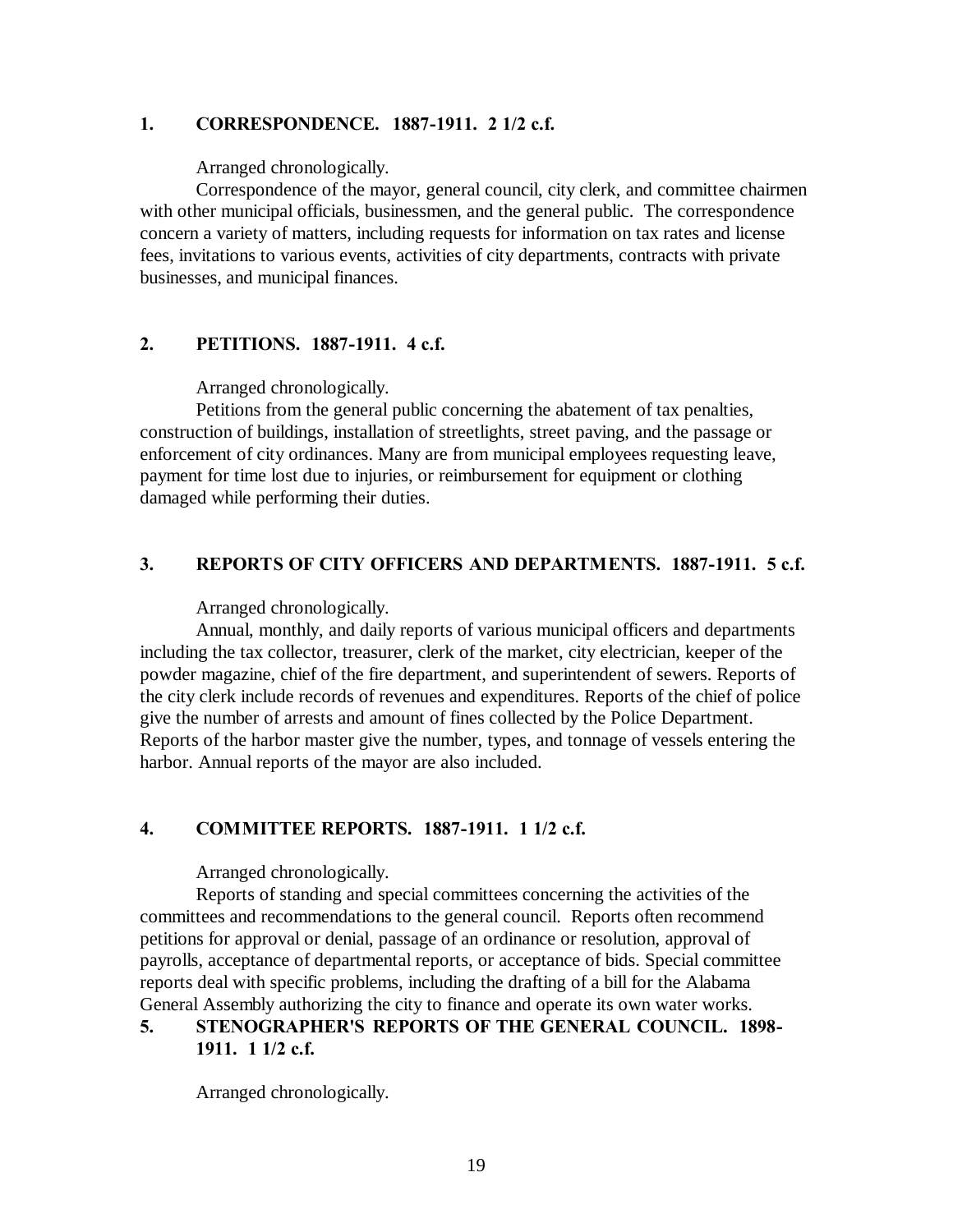Stenographer's reports provide a word-by-word account of meetings of the general council. Also included are the minutes of a few committee meetings.

#### **7. RESOLUTIONS. 1887-1911. 1/4 c.f.**

Arranged chronologically.

Resolutions considered by the general council. Included are resolutions concerning yellow fever quarantines, the water works, parks, and salaries of municipal employees, among others.

### **8. ORDINANCES. 1888-1911. 1 c.f.**

Arranged chronologically.

Copies of ordinances and drafts of ordinances considered by the general council. Included are ordinances concerning the operation of bicycles and automobiles, the issuance of water works bonds, business licenses, and prostitution.

### **8. PAYROLLS. 1887-1909. 1 c.f.**

Arranged chronologically and thereunder by department.

Payrolls of municipal departments usually listing the names of employees, positions, time worked, rates of pay, and total paid. Most payrolls were issued monthly.

### **9. BIDS AND SPECIFICATIONS. 1887-1910. 1/2 c.f.**

Arranged chronologically.

Specifications describing work on projects funded by the city and bids from private business firms which outline the goods or services to be provided and their cost. Also includes specifications for a municipal electric power plant.

### **10. CONTRACTS, LEASES, AND AGREEMENTS. 1887-1911. 1/2 c.f.**

Arranged chronologically.

Contracts with private businesses and individuals for goods and services. Included are contracts for fire alarm systems, street paving work, fire protection, and an electric street lighting system. Leases for municipal property and other types of agreements are also included.

#### **11. TAX BILLS. 1887-1910. 1/2 c.f.**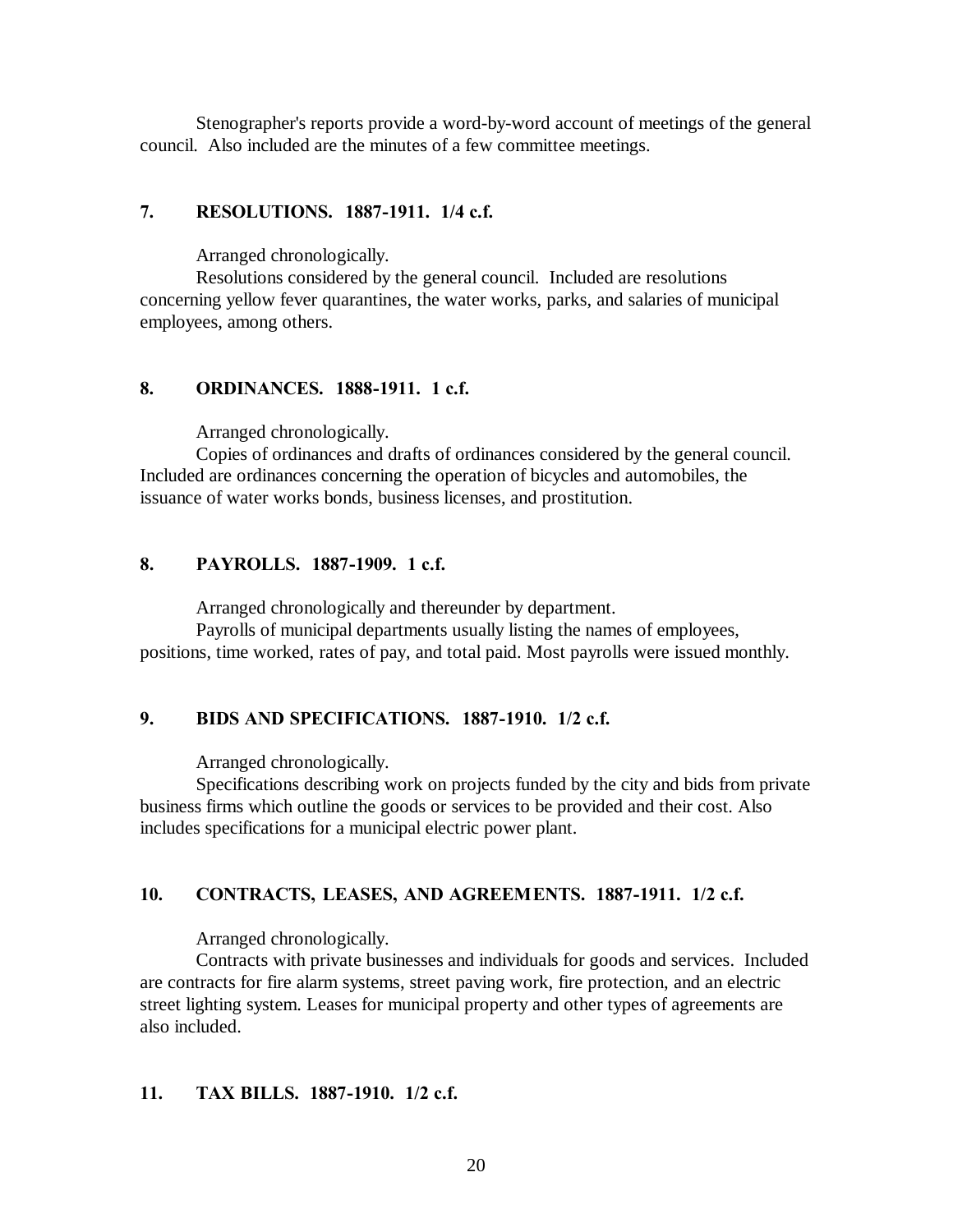Arranged chronologically.

Bills issued for the payment of city taxes. Shown are the names of taxpayers, taxes due, and the value of property and possessions, including real estate, livestock, vehicles, machinery, tools, furniture, goods and merchandise, and various forms of capital.

# **12. APPLICATIONS FOR MUNICIPAL OFFICES. 1889, 1897-1909. 1/4 c.f.**

Arranged chronologically.

Letters requesting appointments to municipal offices. Includes applications for city printer, inspector of water works and sewers, scale inspector, building inspector, license officer, and keepers of cemeteries, among others

# **13. PERFORMANCE BONDS. 1887-1909. 1/4 c.f.**

Arranged chronologically.

Bonds furnished by city officials, which assured they would perform the duties of the office adequately. Bonds furnished by businesses contracted with the city to assure that appropriate goods and services were provided or to insure compliance with municipal ordinances.

# **14. VOUCHERS, BILLS, RECEIPTS, CANCELED CHECKS, AND WARRANTS. 1887-1911. 4 c.f.**

Arranged chronologically.

Vouchers, bills, receipts, canceled checks, and warrants for payments of goods and services provided for the city.

# **15. MISCELLANEOUS. 1887-1910. 1 c.f.**

Arranged by type of material.

Includes maps of streets, oaths of office for city officials and police officers, fire insurance policies, mittimuses and other court documents, an audit of city finances dated 1909, a receipt book for moneys received from ambulance steward J.A. Dain, applications for building permits, and election records.

# **BOUND VOLUMES**

# **16. MINUTES OF THE GENERAL COUNCIL. 1887-1911. 8 vols. 21 1/4 lin. in.**

Arranged chronologically.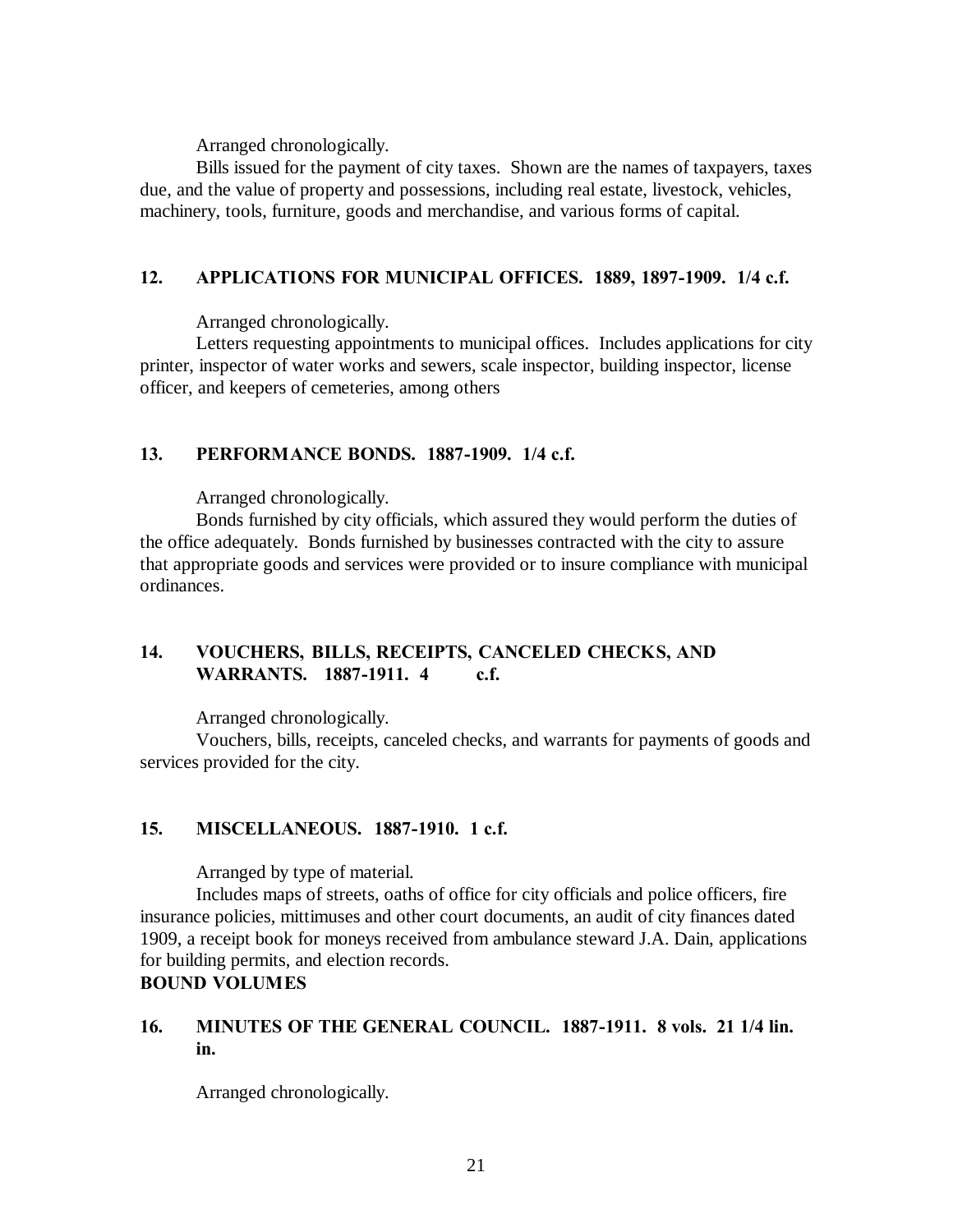Minutes of the meetings of the general council listing members present, matters discussed, reports received, and ordinances and resolutions passed.

# **17. NEWSPAPER CLIPPINGS OF GENERAL COUNCIL MEETINGS. 1894- 1903. 1 vol. 1 1/2 lin. in.**

Arranged chronologically.

Published accounts of meetings of the general council from local newspapers. Includes Council meeting details, legal notices and other articles relating to municipal government, especially the city's debt.

#### **18. MINUTES OF THE COMMON COUNCIL. 1887-1897. 1 vol. 1 1/2 lin. in.**

Arranged chronologically. Minutes of the meetings of the common council.

# **19. MINUTES OF THE BOARD OF ALDERMEN. 1887-1896. 1 vol. 1 1/2 lin. in.**

Arranged chronologically. Minutes of the meetings of the board of aldermen.

### **20. MINUTES OF COMMITTEE MEETINGS. 1894-1911. 7 vols. 4 1/2 lin. in.**

Arranged by committee and thereunder chronologically. Minutes of the meetings of standing and special committees of the general council.

#### **21. ORDINANCES. 1887-1911. 3 vols. 6 1/2 lin. in.**

Arranged chronologically. Ordinances passed by the general council.

# **22. MINUTES OF THE POLICE COMMISSION OF THE CITY OF MOBILE. 1908-1911. 1 vol. 2 lin. in.**

Arranged chronologically.

Minutes of the meetings of the police commission. The commission was created to supervise the activities of the police department. Its members were Mayor Pat J. Lyons, E.D. McGraw, and E.V. O'Connor.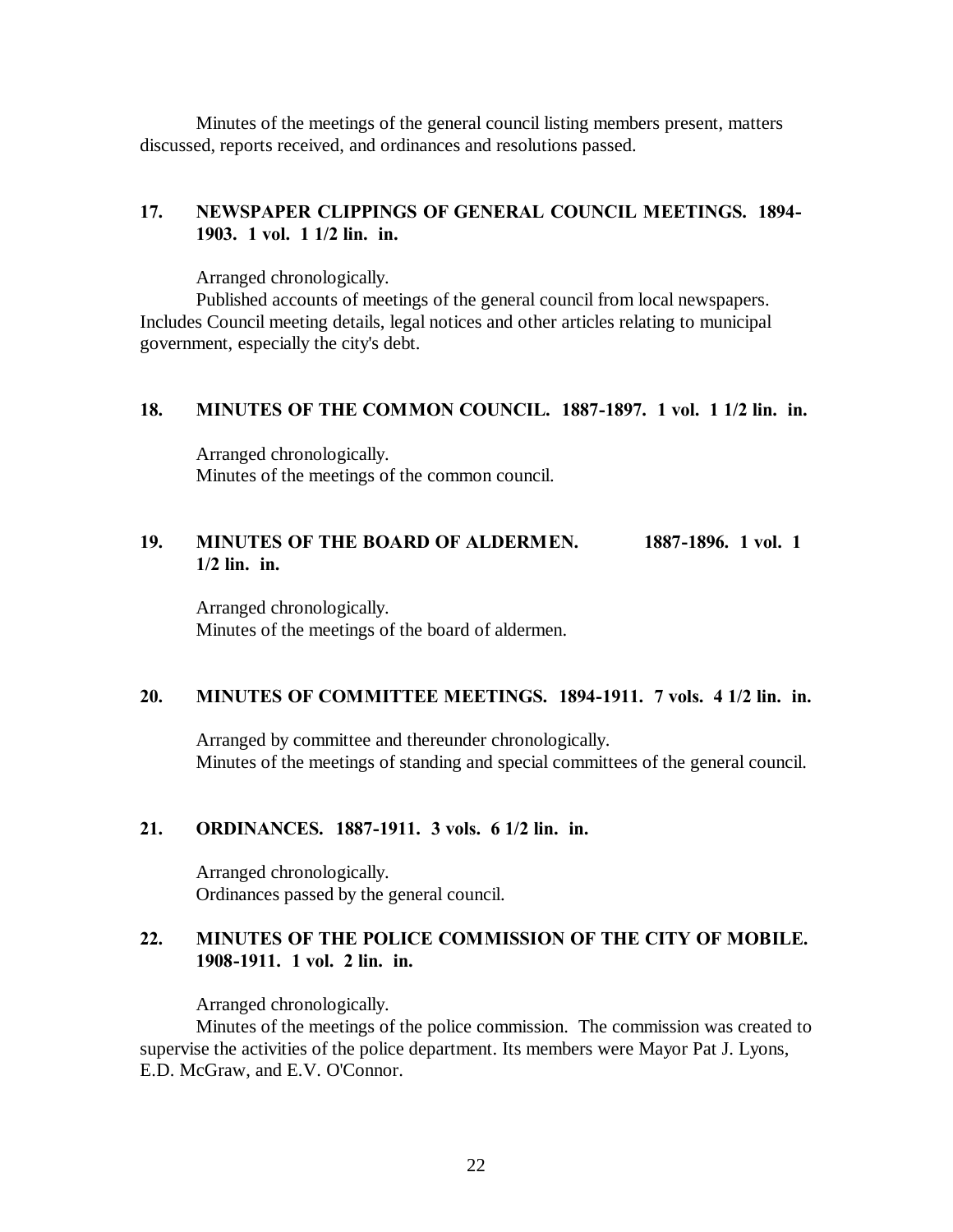# **23. RECORD OF ANIMALS IMPOUNDED AT THE CITY POUND. 1887- 1891. 2 vols. 2 lin. in.**

Arranged chronologically.

Gives a description of animals impounded, where found, owners, and amounts paid by owners for release or sale of animals.

### **24. AMBULANCE DEPARTMENT REPORTS. 1909-1910. 1 vol. 1 lin. in.**

Arranged chronologically. List of patients picked up by the ambulance steward

### **RECORD GROUP 6 RECORDS OF THE BOARD OF COMMISSIONERS OF THE CITY OF MOBILE, 1911-1985**

On June 5, 1911, the citizens of Mobile elected to change to a commission form of government as authorized by a legislative act of April 8, 1911. The act called for the establishment of a three member board of commissioners. Pat J. Lyons, the incumbent mayor, became one of the commissioners as authorized by the enabling act. Laz Schwarz and Harry Pillans were elected to the other two commission seats on August 7. They took office on August 14, 1911.

Commissioners were elected at-large and served staggered three-year terms so that an election was held each year to elect one commissioner. Voters marked first and second choices for commissioner on their ballots. A candidate for commissioner was elected by receiving the highest number of first choice votes, provided that he received a majority of the total number of ballots cast. If no candidate received a majority of votes cast, then the candidate receiving the highest total of first and second choice votes was declared the winner, provided that this number represented a majority of the total number of ballots cast. Elections were held in September of each year.

The mayor was elected annually by members of the board. Laz Schwarz was the first mayor elected under this system. He served as presiding officer but had no veto power. All ordinances required the affirmative vote of two commissioners to become law. The commissioners had the authority to divide the administrative duties and powers of the city among departments, with each department headed by one of the commissioners. They appointed officers to supervise the daily operations of the departments and could prescribe and change the duties of officers and department assignments at will. Meetings of the board of commissioners were held every Tuesday.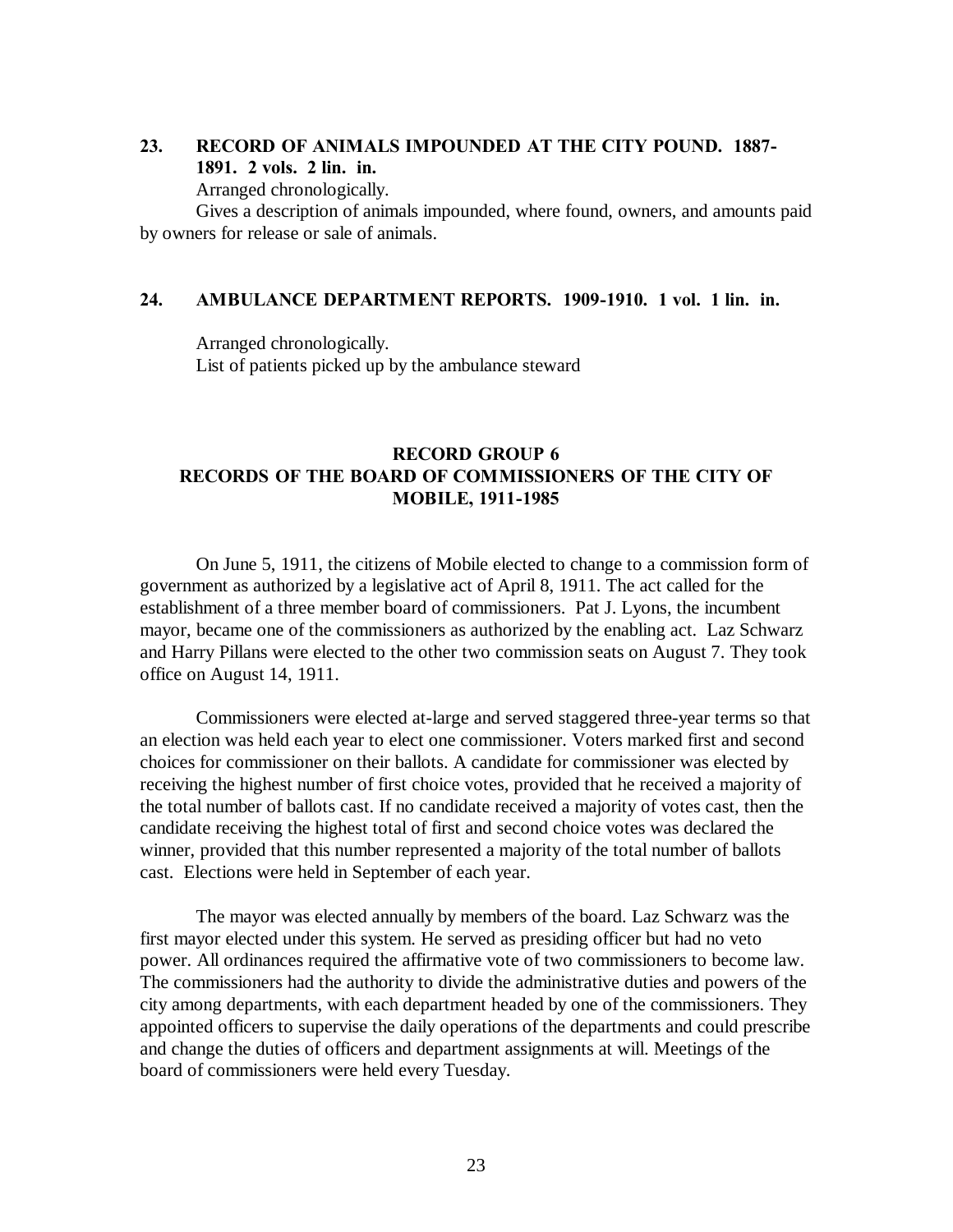In 1915 the terms of the commissioners were extended to six years. Terms remained staggered with elections being held every two years. Beginning in 1945 the three commissioners were elected together and served four-year terms. The second choice feature was abolished so that each commissioner was elected by majority vote. Commission positions were assigned seat numbers. Candidates were required to run for place one, two, or three. In 1965 specific duties were assigned to each of the commission posts. The commissioner in place number one was given charge of the department of finance and administration, place number two was given charge of the department of public safety, and place number three was assigned the department of public works. All other departments were placed under the supervision of one of the commissioners. The act also provided for a rotating mayoralty, each commissioner serving as mayor for sixteen months. Beginning with the 1965 elections, the date of elections was changed to August.

In May 1985, Mobilians approved a referendum adopting a mayor-council form of government. Elections for mayor and seven council members were held in July 1985. The new government took office on October 7, 1985.

The records in this group were created or received by the board of commissioners and the city clerk. The record group is divided into ninety-three subject series. The first eighty-four series are subject files of the City Clerk's Office. Many of the series relate to city departments, committees, or boards. Most of the material consists of correspondence, although reports, petitions, publications, photographs, resolutions, ordinances, newspaper clippings, maps, and drawings are also included.

#### **1. ACCIDENT REPORTS. 1960-1980. 7 c. f.**

Arranged alphabetically by department.

Report forms for accidents involving city employees and/or city property. Completed forms usually list name, age, sex, and race of person involved, description and location of the accident, witnesses, and nature of injury. Physician's reports, supervisor's reports, insurance forms, and requisitions for payment often accompany forms.

### **2. ADMINISTRATION. 1911-1984. 3 c.f.**

Arranged alphabetically.

Correspondence, manuals, administrative orders, plans, and reports dealing with the administrative functions of the board of commissioners and city clerk. Major subjects include records retention, an archives building, city directories, municipal codes, commission meetings, emergencies, and visits of dignitaries. Also includes several organizational charts.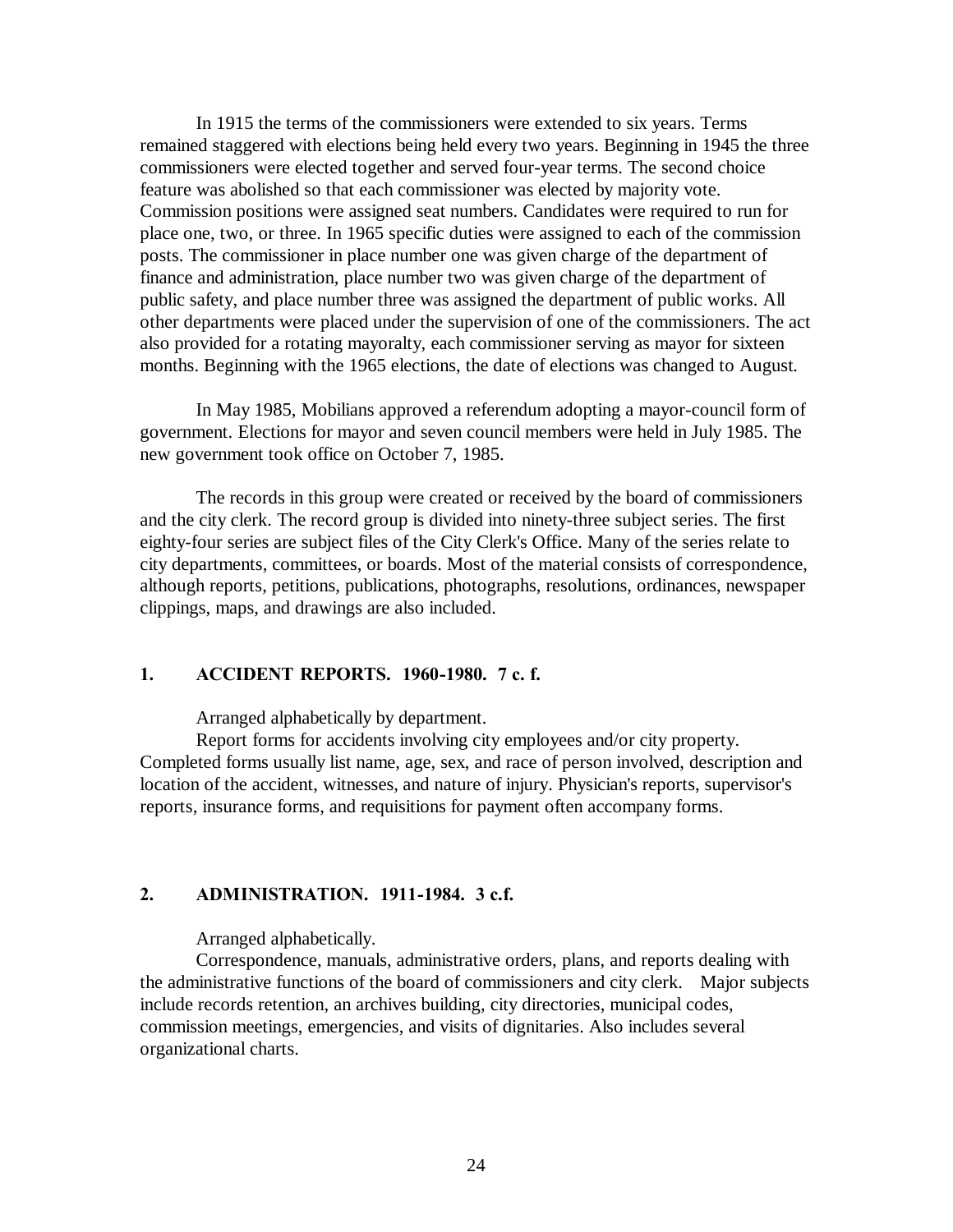### **3. ADVERTISING RECORDS. 1960-1979. 1 c.f.**

Arranged chronologically.

Correspondence concerning city publicity, including legal notices and promotional ads. Also includes tear sheets, photographs, and layout sheets.

### **4. AIRPORT. 1919-1984. 27 c.f.**

Arranged in two groups-- Brookley Industrial Complex and Airport (BICA) and Mobile Municipal Airport. Arranged alphabetically thereunder.

Brookley Industrial Complex and Airport: Correspondence, reports, resolutions, ordinances, contracts, leases, maps, plans, newspaper clippings, news releases, and memos regarding the acquisition operation, and maintenance of the Brookley Industrial Complex and Airport, also known as the Mobile Aerospace Industrial Complex and Airport. Prominent are reports on the acquisition of Brookley Air Force Base by the city, a master plan for the airport, leases for buildings, and correspondence and contracts on repairs and maintenance of facilities.

Mobile Municipal Airport: Correspondence of the city clerk, city commissioners, airport managers, and others concerning the operation the Mobile Municipal Airport. Also includes leases for land and facilities, contracts, insurance policies, newspaper clippings, photographs of the construction of the terminal building, and specifications for repairs, renovations, and expansion work. Some of the records concern Works Progress Administration projects at the airport.

### **5. ALABAMA, STATE OF. 1911-1984. 5 c.f.**

Arranged alphabetically.

Correspondence, minutes, reports, studies, specifications, resolutions, maps, newspaper clippings, proposals, and other materials relating to state agencies and departments. Major topics include the Alabama Beverage Commission, the Coastal Area Board, the Alabama Highway Department, the National Guard, and the Alabama State Docks. Also included are photographs of the Interstate-10 tunnel, and the Interstate-10/Interstate-65 junction.

#### **6. ANIMAL SHELTER. 1911-1977, 1980-1984. 1 c.f.**

Arranged alphabetically.

Petitions, correspondence, resolutions, ordinances, and newspaper clippings. Most of this material consists of citizen complaints concerning loose animals or inquiries concerning various activities of the shelter, and copies of commissioners' responses. Other topics include funding, shelter construction, fees, and rabies control.

# **7. ANNEXATION. 1911-1984. 2 c.f.**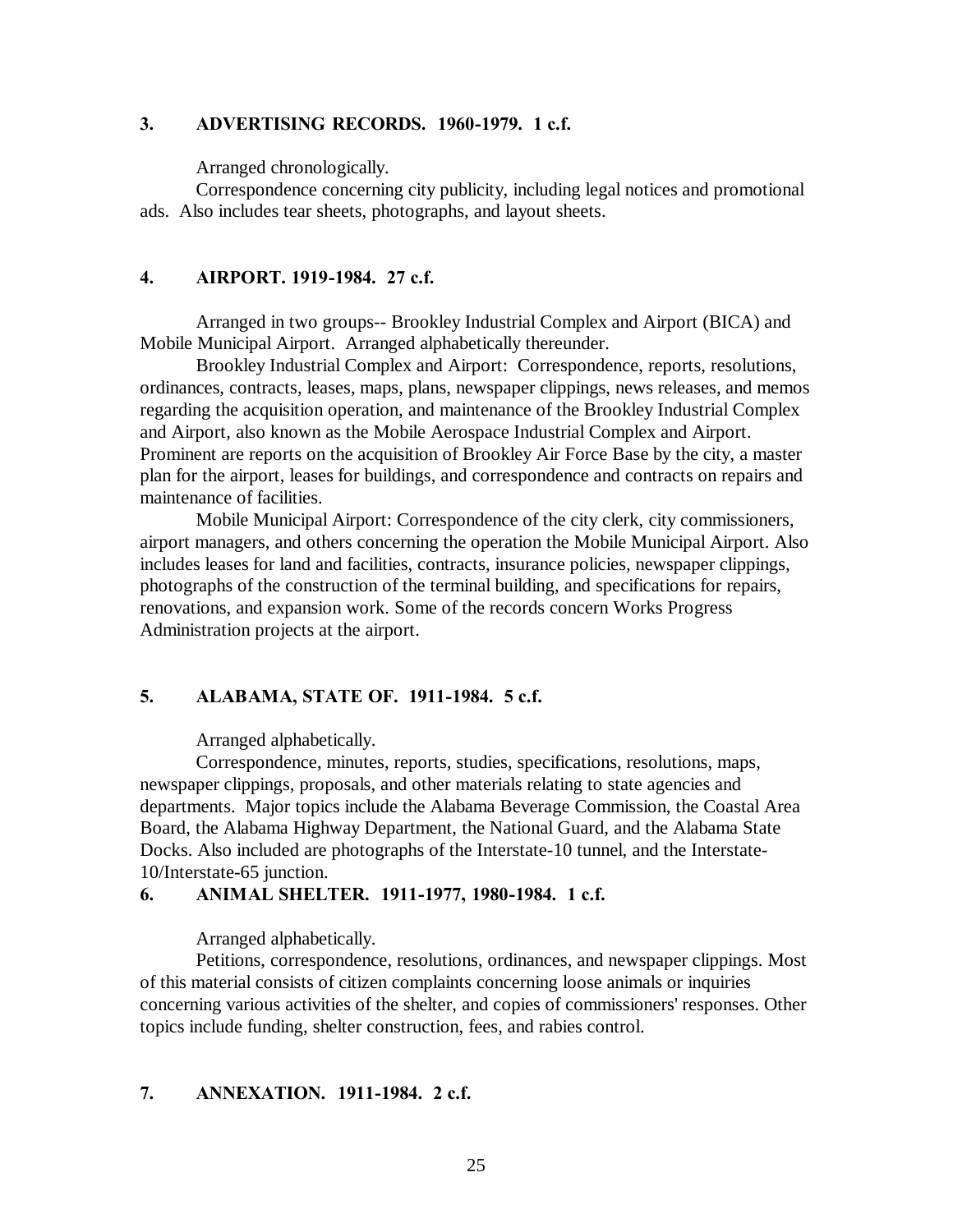Arranged alphabetically.

Petitions, correspondence, maps, legal documents, and newspaper clippings regarding attempts to annex or detach areas to/from the city. Legal briefs and arguments for court cases involving annexation are included. Many of the letters are declarations for or against the annexation of particular areas. Major areas represented are Chickasaw, Prichard, Crichton, Tillman's Corner, Beau Terra, Bayou Sara, Bearfork Road, Plateau, "Black Jack Area," and Battleship Park.

### **8. ANNUAL REPORTS OF CITY DEPARTMENTS. 1951-1971, 1983-1984. 1 1/2 c.f.**

Arranged alphabetically by department.

Annual reports of the Animal Shelter, Bankhead Tunnel, Bates Field, Mobile County Civil Defense, the Electrical Department, the Fire Department, the Board of Health, the Mobile Housing Board, the Inspection Services Department, the Mobile Public Library, Municipal Court, the Mobile County Personnel Board, the Police Department, the Public Works Department, the Recreation Department, and Tax Collector's Office. Some departmental reports are filed together in annual report files of the city. Reports usually contain information on the year's activities and the financial condition of the department.

#### **9. ARCHIVES. 1982-1984. 1/4 c.f.**

Arranged alphabetically.

Correspondence, mostly concerning the establishment of the Mobile Municipal Archives and the acquisition of a building for the department. Reports and memos concerning the administration and activities of the department are also included.

### **10. ASSOCIATIONS. 1913-1985. 13 c.f.**

Arranged alphabetically.

Correspondence, resolutions, minutes, reports, pamphlets, newsletters, photographs, and newspaper clippings concerning various associations and organizations. These include business, charitable, professional, cultural, and recreational organizations. Organizations represented include: Boy Scouts of America, Mobile Chamber of Commerce, Mardi Gras societies, Salvation Army, Azalea Trail, Mississippi Valley Association, Mobile Opera Guild, Mobile Transit Authority, Historic Mobile Preservation Society, Pan American Union, U.S. Congress of Mayors, the Alabama League of Municipalities, and various others.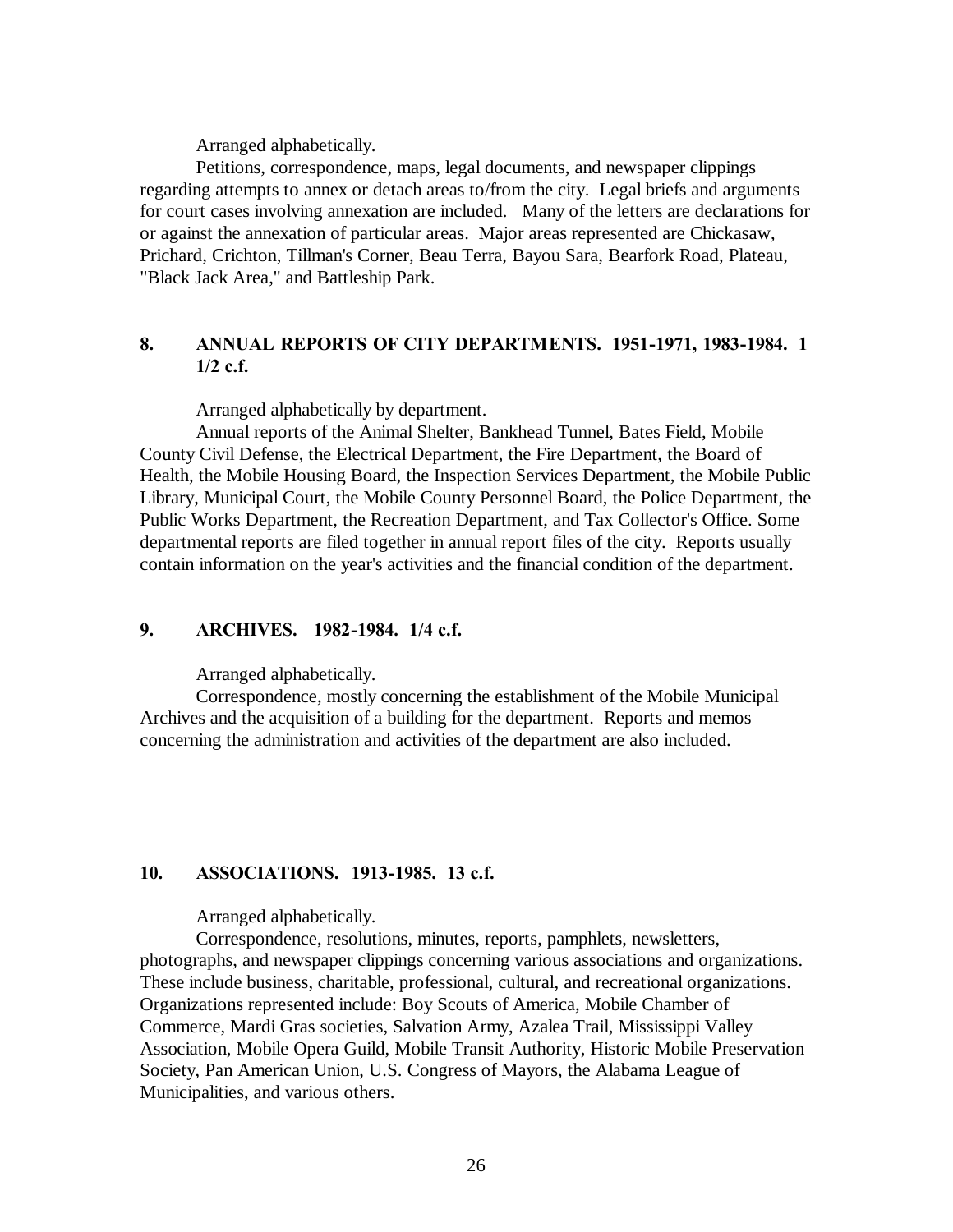#### **11. AUDIT. 1954-1969. 1 c.f.**

Arranged chronologically.

Annual budgets detailing anticipated revenues and expenditures by departments. Other materials include budget revisions and correspondence from departments explaining their budget requests. Reports which analyze the city's financial condition and make recommendations are also included. See also Series 16.

#### **12. AUDITORIUM . 1912-1953, 1960-1985. 8 c.f.**

Two groups, Construction and Operations, each arranged alphabetically. Correspondence, resolutions, brochures, contracts, specifications, work progress reports, memos, change orders, insurance policies, performance bonds, and bids concerning the construction and operation of a municipal auditorium. The first group contains material concerning the planning and construction of the Mobile Municipal Auditorium. Most of the records relate to bids, contracts, equipment, and property. Photographs of construction of the auditorium are included. Also included in this group are records concerning earlier efforts to build an auditorium and a public library. The second group contains material dated 1960-1985 concerning daily operations and maintenance of the Mobile Municipal Auditorium. Included are materials on insurance, advertising, bookings and rentals, concessions, and repairs.

### **13. BANKHEAD TUNNEL. 1938-1973. 5 c.f.**

Records dating 1938-1948 are arranged chronologically. Records dating 1949- 1973 are arranged alphabetically.

Correspondence, proposals, bids, and specifications concerning the construction and operation of the tunnel. Also includes: resolutions and applications for loans from the Reconstruction Finance Corporation for tunnel construction; maps and drawings of the tunnel; surveys, charts, and reports on traffic flow, camera surveillance, and toll collections; and newspaper clippings of articles and legal notices concerning the tunnel.

#### **14. BIDS. 1969-1984. 26 c.f.**

Arranged alphabetically by project name.

Bids submitted by private contractors for city projects and services. Most of the bids consist of proposals, specifications, bonds, contracts, and insurance forms. Included are bids for work on streets, the water system, sewers, drainage, the airport, and other construction projects. Also included are bids for services such as ambulance and guard services.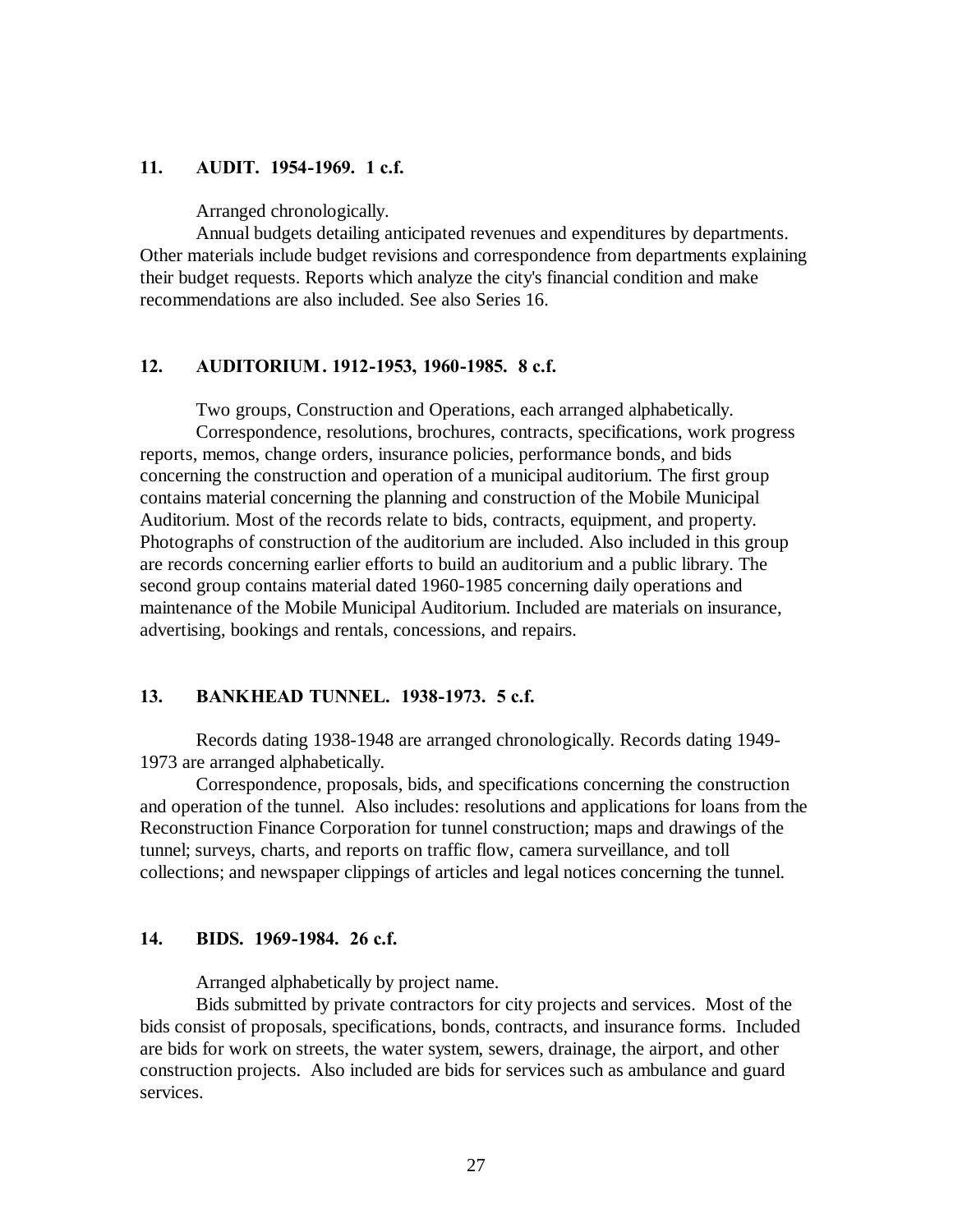#### **15. BOARDS. 1911-1984. 21 c.f.**

Arranged alphabetically.

Correspondence, minutes, ordinances, resolutions, reports, petitions, maps, plans, contracts, financial statements, legal documents, membership lists, photographs, and newspaper clippings concerning the creation, activities, and operation of advisory and directory boards of the city and county. Some of the records concern the board of commissioners. Most files contain the resolutions or ordinances creating the board, as well as correspondence concerning appointments, resignations, and activities. Prominent among the materials are records concerning the Board of Health and the Board of Water and Sewer Commissioners.

#### **16. BUDGET. 1916-1951, 1972-1976. 4 c.f.**

Arranged chronologically.

Annual and monthly budget reports of the city and city departments. Correspondence from private citizens, department heads, and officials of other cities concerning budgets, budget making, and financial management. Also includes reports, pamphlets, minutes of commission meetings, payroll time reports, and booklets. See also Series 11.

#### **17. BUILDING AND GROUNDS. 1973-1975, 1979-1984. 1 c.f.**

Arranged alphabetically.

Correspondence, memos, newspaper clippings, resolutions, contracts, bids, and reports concerning the maintenance and construction of municipal buildings and the operation of the Buildings and Grounds Department. Much of this material concerns damage to municipal buildings caused by Hurricane Frederic and subsequent repair work. Includes a map of the wind speeds of the hurricane as it passed through southern Alabama and Mississippi.

#### **18. CITY CLERK . 1934-1984. 3 c.f.**

Arranged alphabetically.

Correspondence, reports, and publications concerning the activities of the City Clerk's Office, the National Institute of Municipal Clerks, and the codification of city ordinances. Correspondence of assistant city clerk James Mason concerning the Mobile Municipal Archives, records retention, affirmative action, insurance, social security, and budgeting. Receipt books for money collected by the City Clerk's Office, mostly for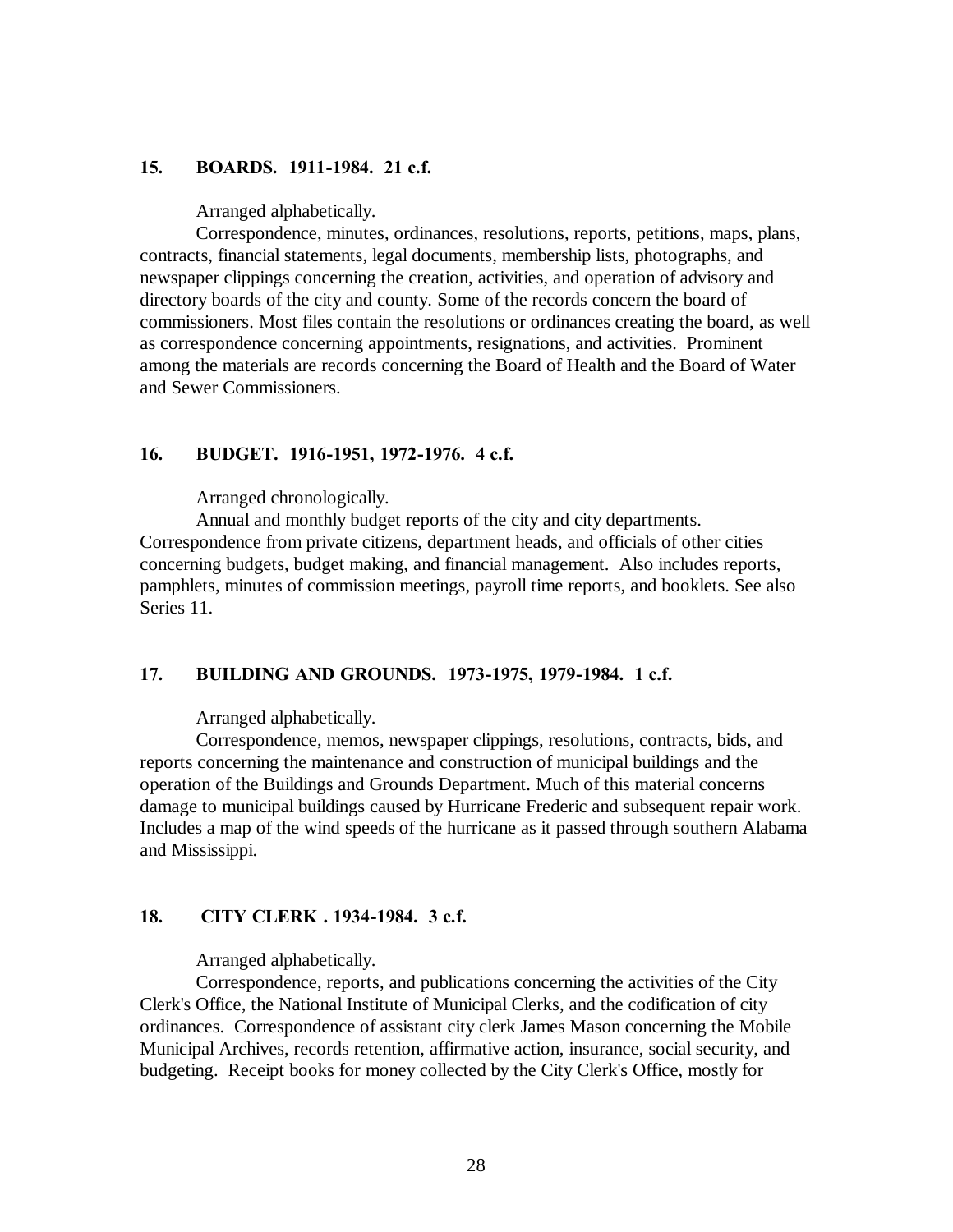parade permits, legal advertising fees, copies of the city code, and charges for copies of city documents.

# **19. CITY HALL. 1920-1957, 1963-1967, 1978-1984. 1 1/2 c.f.**

Arranged alphabetically.

Correspondence, contracts, memos, resolutions, drawings, and reports concerning the maintenance, remodeling, and history of city hall. Some of the materials relate to plans for a new city hall complex, the designation of city hall as a national historic landmark, and the maintenance and renovation of the communications building. Also includes correspondence and newspaper clippings concerning the remodeling of city hall after Hurricane Frederic.

# **20. CIVIL DEFENSE. 1942-1946, 1950-1951. 2 c.f.**

Arranged alphabetically.

Correspondence, memos, resolutions, reports, booklets, ordinances, and maps concerning Mobile County Civil Defense. Additional records relate to military recruitment, scrap metal and clothing drives, and rationing during World War II. Most of the material consists of correspondence with various state, local, and federal agencies. Includes records concerning preparation for air raids, black-outs, nuclear attacks, and hurricanes. Also contains records concerning clean-up operations after Hurricane Camille.

# **21. COMMISSIONERS. 1915-1981. 2 c.f.**

Arranged alphabetically by name of commissioner.

Correspondence of various city commissioners. Included are congratulatory letters and telegrams, thank you letters, and correspondence concerned with the daily operations of city government. Other materials include biographical sketches, resolutions, news releases, newspaper clippings, and speeches.

# **22. COMMISSIONER'S MEETING. 1965-1980. 20 c. f.**

Arranged chronologically.

Reel-to-reel and audio cassette recording tapes of meetings of the board of commissioners, radio talk shows, news conferences, and other meetings. Some tapes deal with such topics as housing, rock bands, sewers, collective bargaining, and improvement ventures.

### **23. COMMISSION FILES. 1957-1985. 6 c.f.**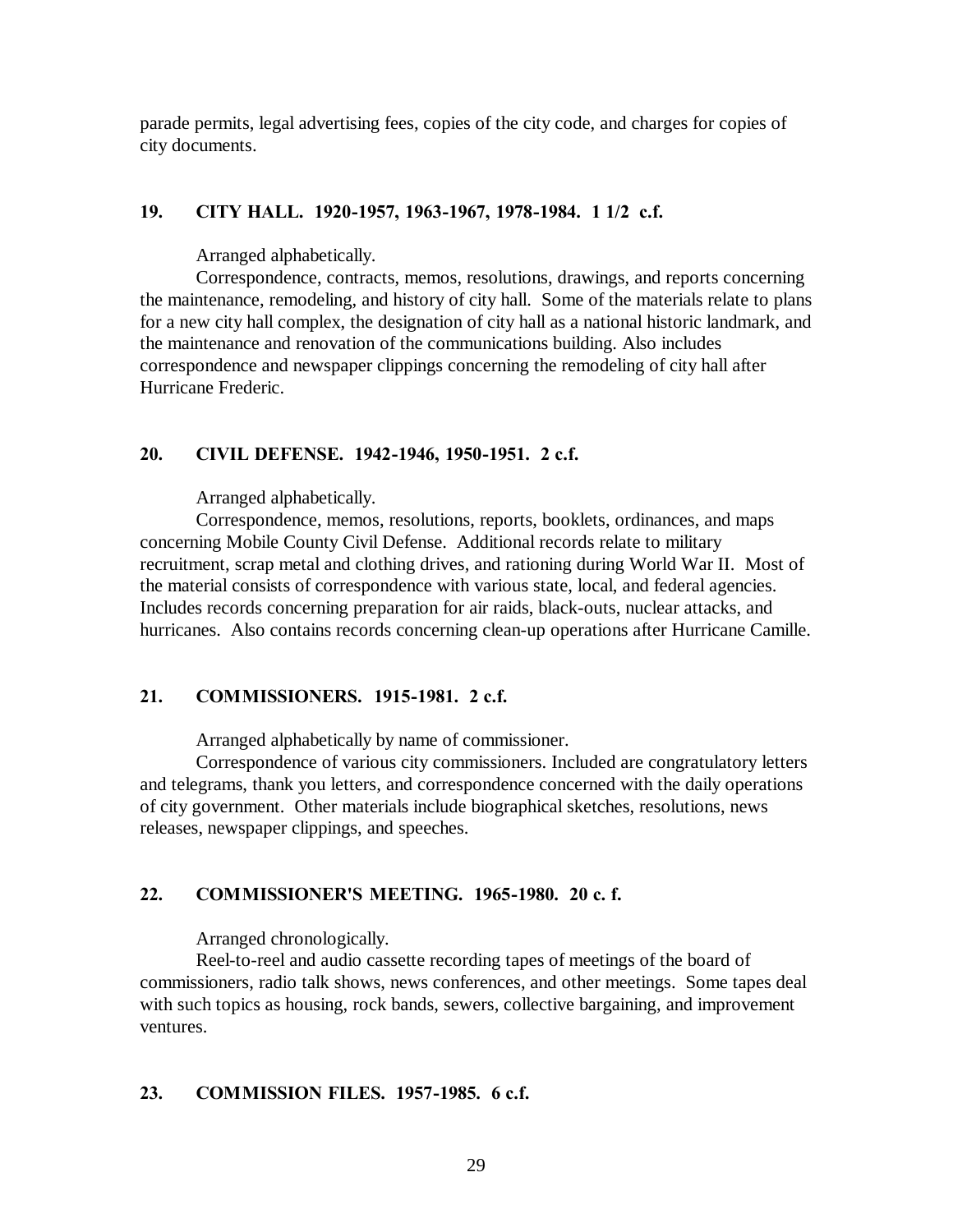Arranged alphabetically.

Correspondence, memos, petitions, resolutions, newspaper clippings, maps, and publications concerning various city commissions. Includes correspondence of the various commissions with the city commissioners and the general public regarding appointments and the work of the commissions. Also contains reports produced by various commissions.

### **24. COMMITTEE. 1953-1984. 3 c.f.**

Arranged alphabetically by committee.

Correspondence and resolutions concerning the creation and activities of various city committees, including materials related to committee appointments. Also contains minutes of committee meetings, lists of members, newspaper clippings, news releases, pamphlets, reports, and petitions. Includes files on the Brookley Planning and Steering Committee, the Hurricane Preparedness Committee, the Emergency Medical Services Committee, and numerous others.

### **25. COMMUNICATIONS. 1919-1938, 1952-1956, 1964-1985. 2 c.f.**

Arranged alphabetically.

Correspondence, memos, agreements, resolutions, and newspaper clippings concerning the acquisition of communication services for city government and the regulation of public communication services within the city. Includes materials on municipal telephone, telegraph, and radio services. Also includes records concerning a communications building for city government. Other materials cover public telephones, radio, and cable television. Much of the correspondence is with the Alabama Public Service Commission.

#### **26. COMPOST PLANT. 1964-1971. 1/2 c.f.**

Arranged alphabetically.

Correspondence, memos, proposals, contracts, and resolutions concerning the construction and operation of the municipal compost plant.

# **27. CORRESPONDENCE - ALPHABETICAL FILES. 1960-1984. 3 c.f.**

Arranged alphabetically by correspondent or subject.

Correspondence concerning requests for information about city ordinances, the city's form of government, hotel reservations, job opportunities, special events, addresses of relatives, and many other subjects. Some letters request souvenirs or maps of the city.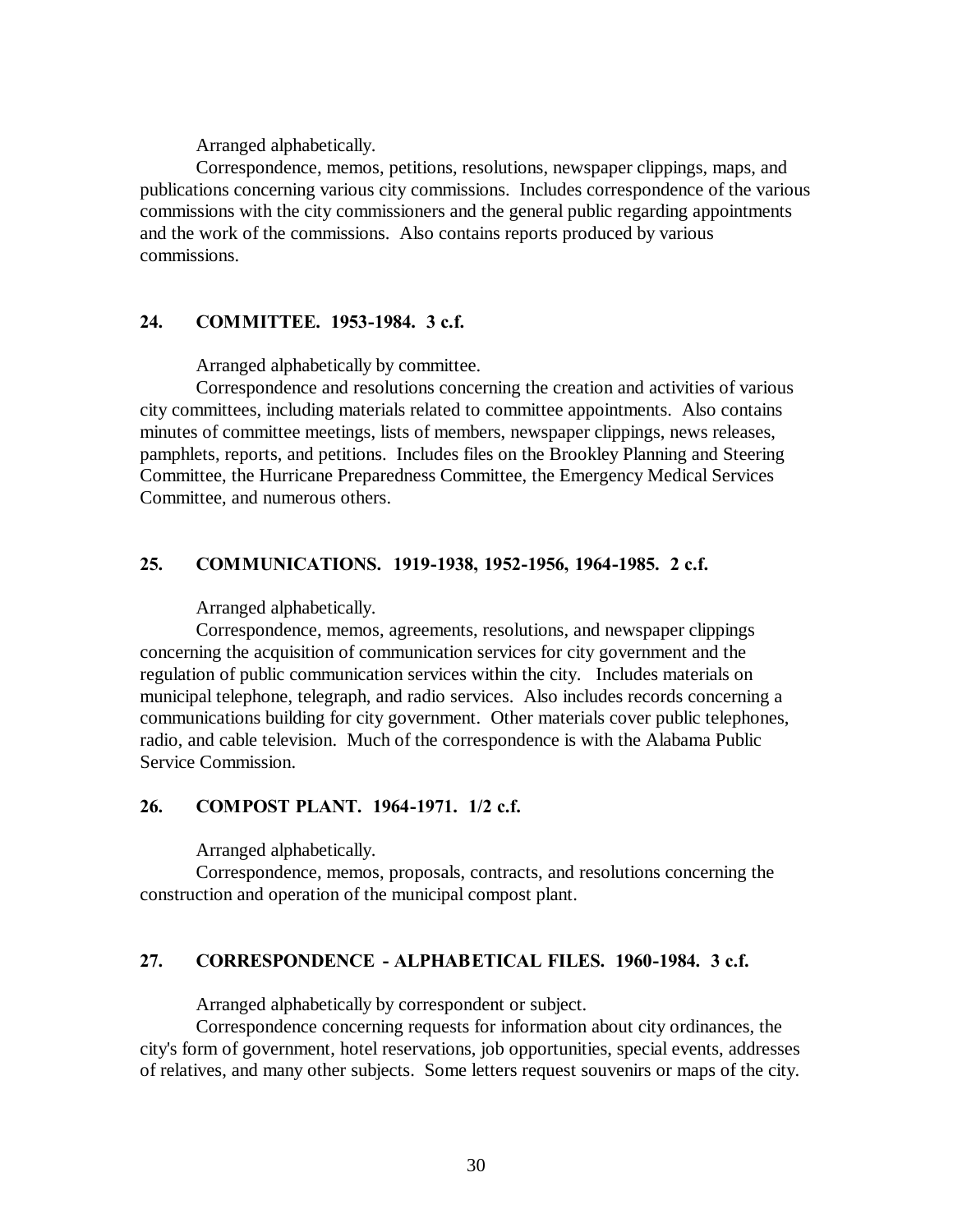Also included are thank you letters, letters of condolence, and letters welcoming conventions and new residents to the city.

# **28. CORRESPONDENCE - CHRONOLOGICAL FILES. 1912-1939, 1967- 1984. 9 c.f.**

Arranged chronologically.

Correspondence with city officials and private citizens on a variety of subjects related to the day-to-day activities of city government. Major subjects represented include employment, city ordinances, requests for city services such as street cleaning, and bids on city sponsored projects. Letters of commendation and complaints from local citizens are included, as well as occasional resolutions, ordinances, and applications for licenses accompany letters. Occasional resolutions, ordinances, and applications for licenses accompany letters.

# **29. CORRESPONDENCE - LETTERS SENT. 1980-1982. 3 c.f.**

Arranged chronologically.

Letters sent by the city clerk and city commissioners, often to department heads, concerning the daily activities of city government.

# **30. CREDIT UNION . 1961-1979, 1982. 1/4 c.f.**

Arranged chronologically.

Contains correspondence concerning the Mobile County and City Employees' Credit Union. Reports of annual meetings are also included.

# **31. EDUCATION. 1955, 1960-1984. 1 c.f.**

Arranged alphabetically.

Correspondence, newspaper clippings, news releases, and resolutions concerning activities of local schools, colleges, and other educational organizations. Also includes: bids, specifications, and blueprints for the water system at Mobile College; contracts and agreements; and minutes of school board meetings, commissioner's delegation meetings and other meetings. Other topics include Bishop State Junior College, local technical colleges, the Mobile Area Foundation for Higher Public Education, the Municipal Training Program, the United States Sports Academy, appointments to the Mobile County School Board, psychological testing of police recruits, the University of South Alabama, and educational television.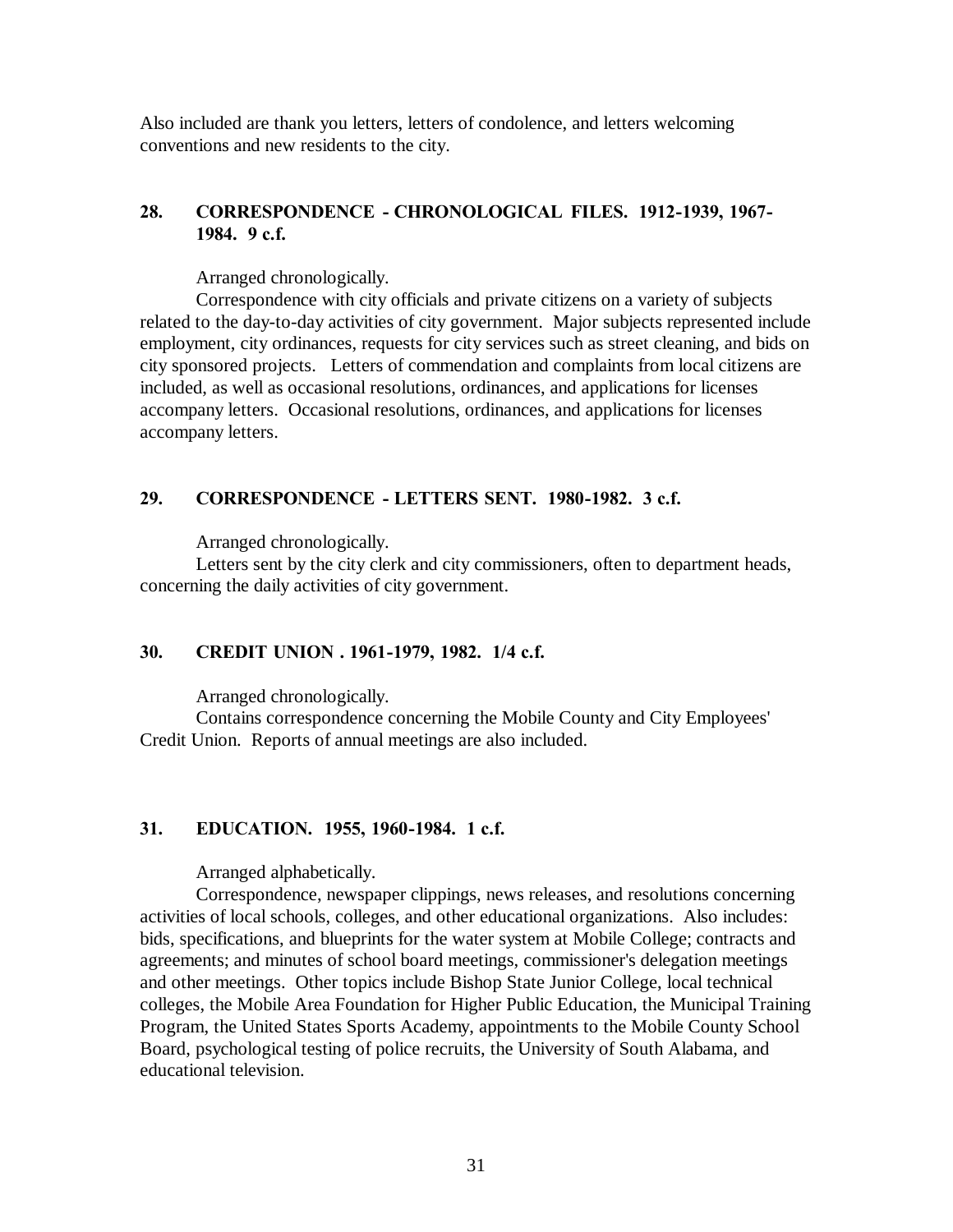#### **32. ELECTION. 1912-1984. 7 c.f.**

Arranged chronologically.

Correspondence concerning various aspects of municipal elections including the establishment of polling places. Also includes petitions, congratulatory letters to elected commissioners, resolutions concerning polling places, election results, ordinances concerning new ward boundaries and voting machines, lists of election officials, election notices, absentee ballot applications, election ballots, maps of wards and voting districts, and statements of candidacy.

### **33. ELECTRICAL. 1911-1984. 3 c.f.**

Arranged alphabetically.

Correspondence and memos, many of them with the Alabama Power Company and the Alabama Public Service Commission, concerning the use and regulation of electricity. Subjects include electric power rates, a municipal power plant, and streetlights. Also includes: contracts with power companies for street lighting; booklets; reports; materials from various organizations concerned with electric power, such as the American Public Utilities Bureau; proposals and contracts for the construction of the Electrical Department Building; and daily reports on the condition of street lighting, police signals, and fire alarm systems.

#### **34. ENGINEERING. 1912-1984. 2 c.f.**

Arranged alphabetically.

Correspondence concerning dredging of Mobile Bay and the port, drainage and sewer systems, and street paving. Many letters are citizen complaints regarding street, sewer, and drainage ventures. Some concern the development of new subdivisions. Also included are maps, blueprints, and photographs.

#### **35. ENTERTAINMENT AND SPORTS. 1916-1977. 1/4 c.f.**

Arranged alphabetically.

Correspondence, petitions, resolutions, and newsletters concerning motion picture theaters, the Pixie Playhouse, the Joe Jefferson Players, the Ernest F. Ladd Memorial Stadium, the Mobile Baseball Association, and various entertainment and sports events. Other topics included are the Mobile Bears baseball team, censorship, licensing of motion pictures, golf courses, and the twilight baseball league.

#### **36. EQUIPMENT. 1960-1984. 1 3/4 c.f.**

Arranged alphabetically.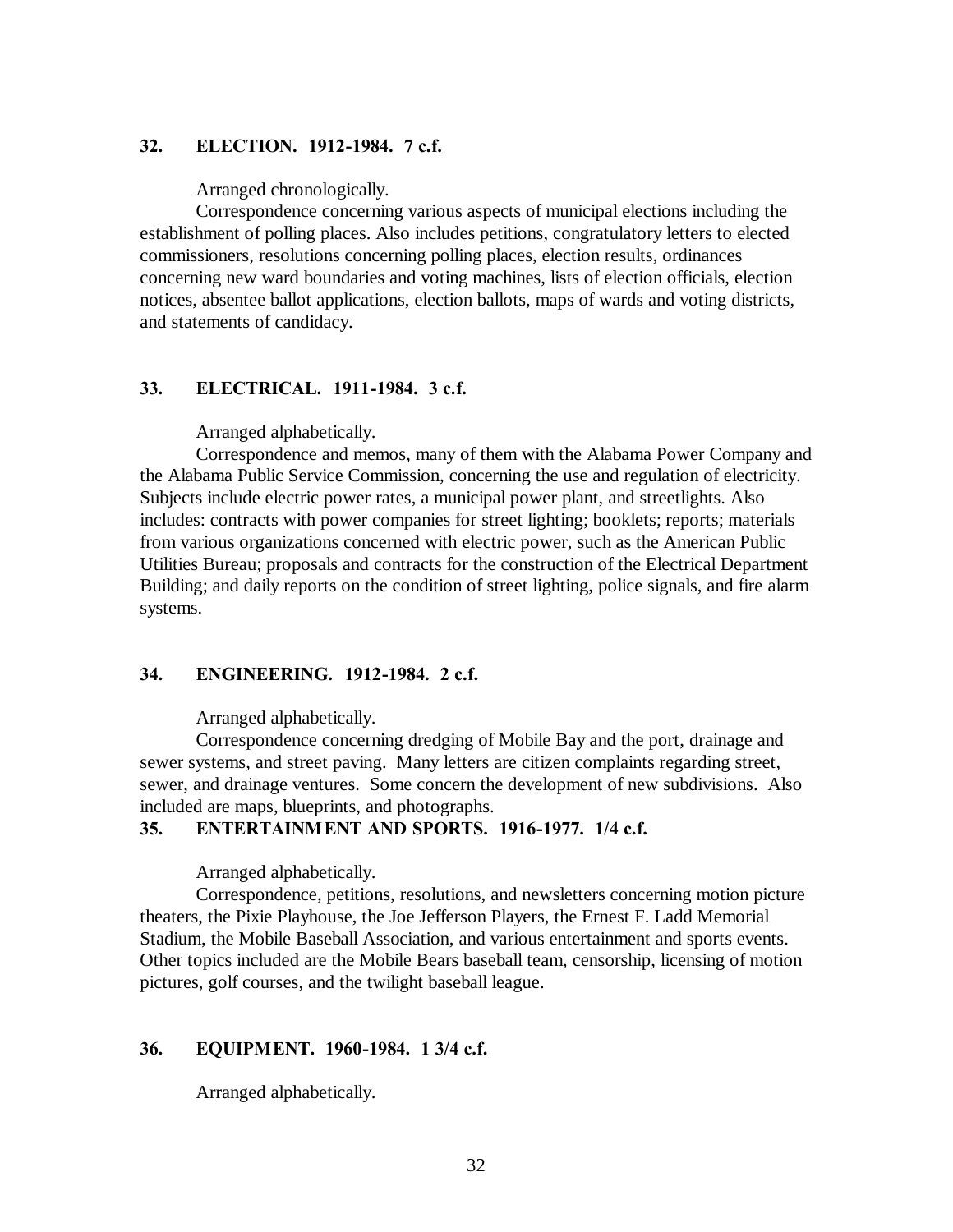Correspondence, memos, agreements, and lists concerning the acquisition, maintenance, inventory control, and disposal of municipal equipment, principally office equipment. Topics include gasoline conservation for municipal vehicles and the auctioning of surplus equipment.

### **37. EXECUTIVE. 1911-1984. 2 c.f.**

Arranged alphabetically.

Mainly correspondence relating to a variety of matters not associated with other series in this record group. Major subjects include administrative assistants, data processing, capital improvements, legislative contacts, policy issues, the inspector of weights and measures, markets, ceremonial events and promotions, and Muscle Shoals Development. A petition to retain the paramedic system as a municipal function and copies of court documents relating to a revenue sharing investigation are also included.

#### **38. FEDERAL GRANT. 134-1943, 1969, 1972, 1975-1976. 1 c.f.**

Arranged alphabetically by project.

Mostly correspondence with the Federal Works Administration and the Works Progress Administration (WPA) concerning the operation of various federally funded projects. Also includes resolutions authorizing applications for grants, pamphlets from various federal agencies such as the Department of Health, Education and Welfare and the Department of Labor, audits of grants from the Alabama Law Enforcement Agency to train and equip policemen, petitions, and various WPA forms. Types of projects represented include those for arts programs, beautification, paving, community centers, nursery schools, nursing homes, a veteran's hospital, the Azalea Trail, and tennis courts.

#### **39. FINANCE. 1911-1984. 22 c.f.**

Arranged alphabetically.

Correspondence with bankers and lawyers concerning loans, bonds, and the condition of city finances. Some letters are from individuals concerning taxes. Additional materials include reports analyzing the city's financial needs and management practices, debt refinancing plans for 1933, 1936, and 1940, and appraisal reports, some with photographs, on lands involved in the Big Creek Lake project. Resolutions, ordinances, certificates, and other legal documents authorize the issuance of municipal bonds and warrants. Bills passed to payment, requisitions, and audits are also included.

#### **40. FINANCIAL REPORTS. 1974-1984. 1 c.f.**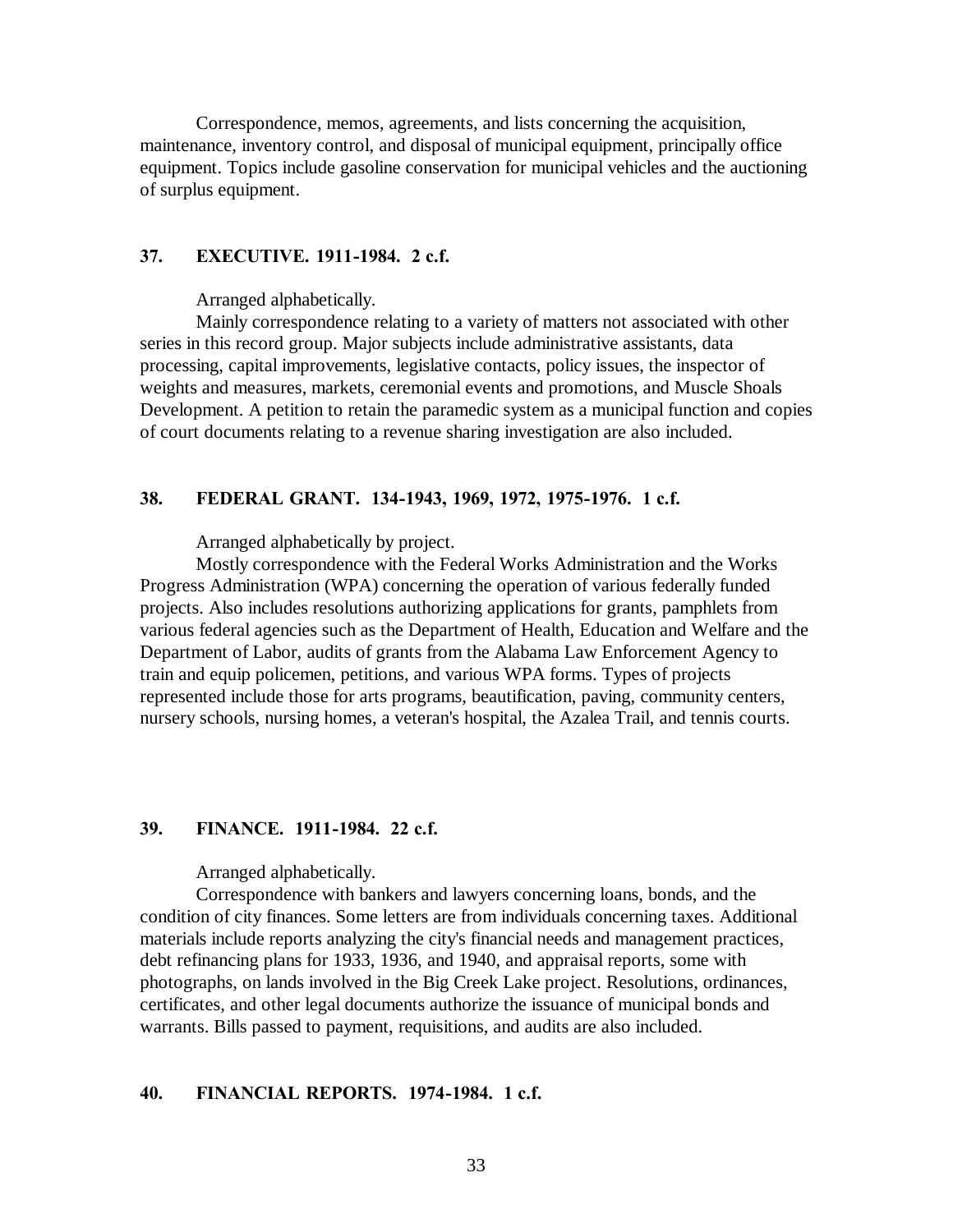Arranged chronologically.

Bound annual and monthly financial reports of the city. Each report details actual expenditures by department and revenues received by source. Anticipated expenditures and revenues are also given.

#### **41. FINE ARTS MUSEUM OF THE SOUTH. 1951-1952, 1960-1983. 1 c.f.**

Arranged in two groups, Mobile Art Gallery and Fine Arts Museum and the South, and alphabetically thereunder.

Mostly correspondence concerning the Mobile Art Gallery and the Fine Arts Museum of the South. Major topics include bequests, new additions to the museum, air conditioning, security systems, and insurance. Additional materials include contracts and agreements, legal notices for bids, bid tabulations, lists of items owned or exhibited, audits, budgets, newspaper clippings, and insurance policies. Ordinances and resolutions, including the 1952 ordinance establishing the Mobile Art Gallery and the 1975 resolution changing its name to the Fine Arts Museum of the South, are also present.

### **42. FIRE DEPARTMENT. 1911-1984. 4 c.f.**

Arranged alphabetically.

Mostly correspondence regarding the Mobile Fire Department and its activities. Also included are: ordinances and resolutions concerned with fire prevention, the storage of fireworks, and leaf burning; contracts, bids, legal notices, specifications, plans, drawings, and bonds for the construction and renovation of fire stations and the purchase of fire fighting equipment; contracts and agreements for fire protection outside the city limits; and daily reports of the Fire Department. Other topics include private fire companies, emergency medical services, union activities, and insurance.

#### **43. HISTORIC. 1927-1984. 4 c.f.**

Arranged alphabetically.

Correspondence, proposals, bids, specifications, contracts, resolutions, reports, photographs, and books concerning the preservation of historic sites and the commemoration of historic events. Major topics include the establishment of historic preservation districts, Fort Morgan, the Mobile Historic Preservation Society, the old customs house, the Mobile Historic Preservation Commission, and the construction of Fort Conde and Spanish Plaza.

#### **44. HOSPITALS AND CLINICS. 1913-1984. 4 c.f.**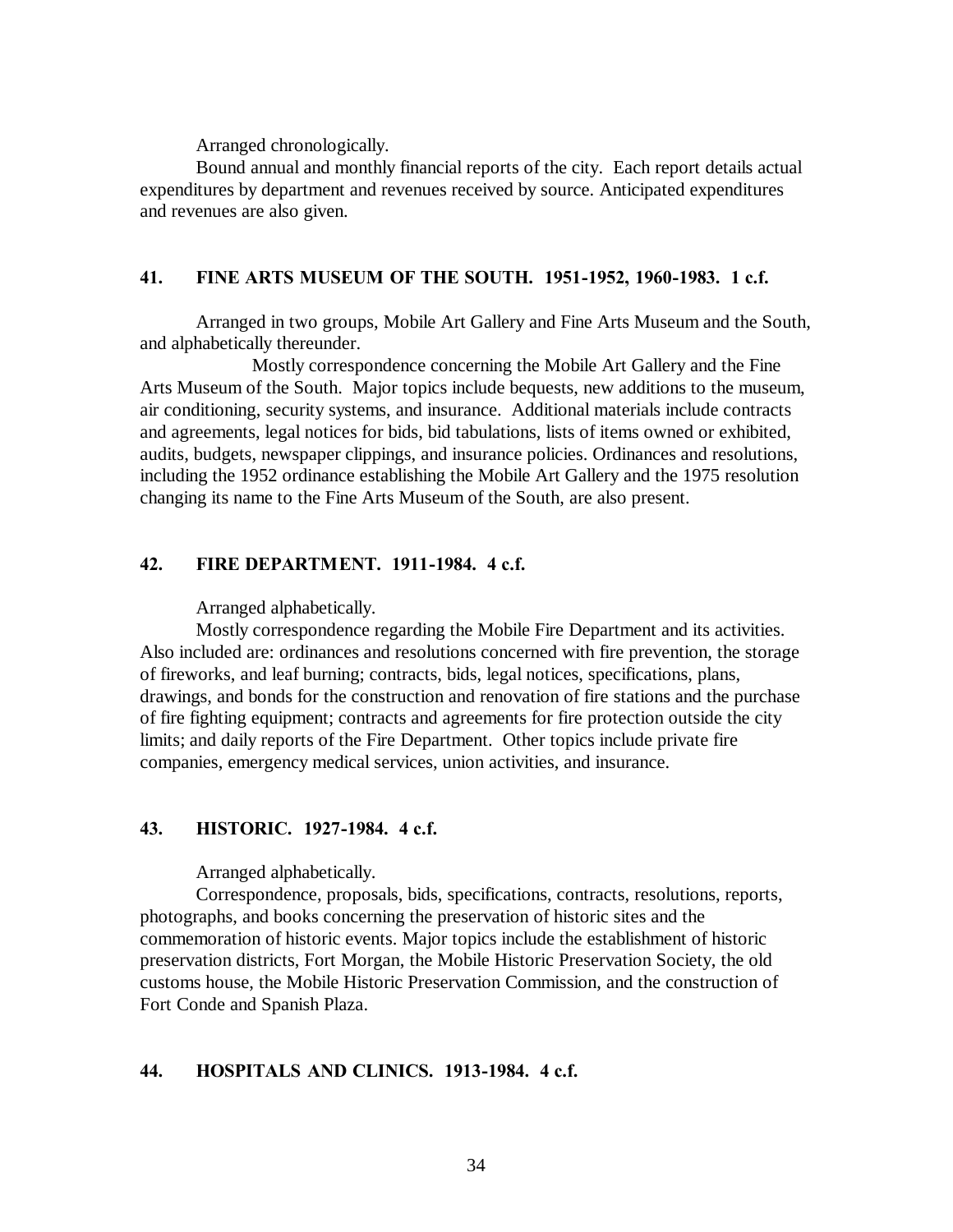Arranged alphabetically.

Correspondence, contracts, specifications, bids, insurance policies, bills, and performance bonds concerning health care and health care facilities. Also includes resolutions, ordinances, newsletters, petitions, equipment inventories, reports, minutes of delegation meetings, newspaper clippings, financial documents, and photographs. Major subjects include abortion clinics, influenza epidemics, venereal disease, tuberculosis, health care improvements, and Federal Works Administration funded additions to Mobile Infirmary, Providence Hospital, and City Hospital.

#### **45. HOUSING. 1954-1983. 1/2 c.f.**

Arranged alphabetically.

Correspondence with federal, state, and local government agencies, including the Mobile Housing Board, concerning public housing projects and housing codes. Resolutions, reports, proposals, bids, and contracts relating to the construction of public housing, including the Josephine Allen Homes. A few photographs of the Thomas James Homes are also included.

# **46. INDUSTRIES. 1918-1982. 1 c.f.**

Arranged alphabetically.

Correspondence, newspaper clippings, news releases, reports, resolutions, ordinances, and drawings regarding efforts to attract new industries into the city. Also included are agreements between the city and various local businesses.

#### **47. INSPECTION SERVICES. 1914-1978. 9 c.f.**

Arranged alphabetically.

Mainly correspondence with local government officials and members of the construction trade regarding activities of the Inspection Services Department and permits for building, electrical, and plumbing work. Petitions, ordinances, resolutions, contracts, bonds, and bids concerning the construction and demolition of buildings and motor vehicle inspection. A few photographs of various buildings scheduled for demolition are included. Minutes of the Board of Adjustment and reports from the building inspector are also included.

#### **48. INSURANCE. 1914-1984. 2 1/2 c.f.**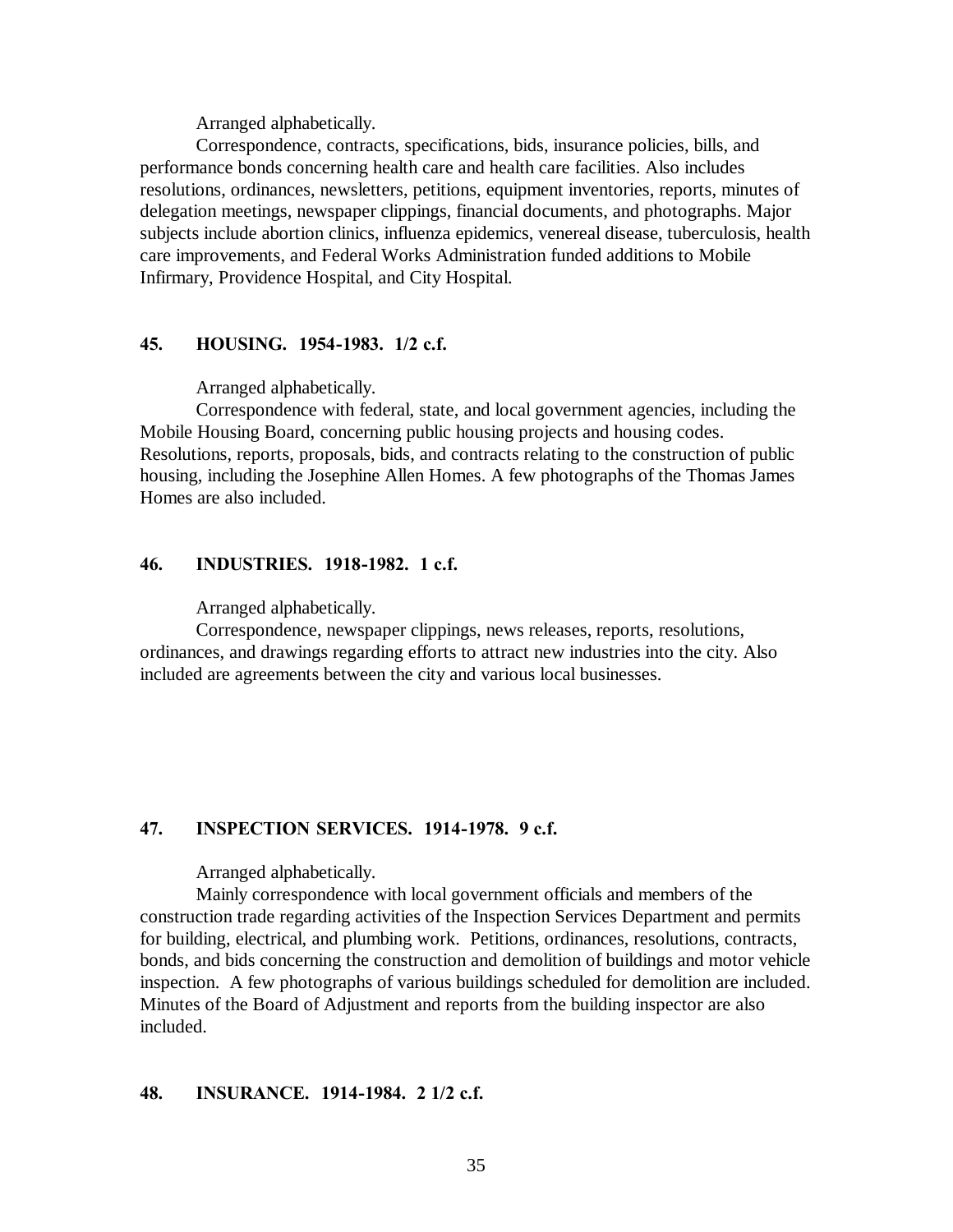Arranged alphabetically.

Mostly correspondence of the city clerk, other city officials, and various insurance companies concerning the need for insurance, acquiring policies, and maintaining coverage for the city. Also contains lists of insurance agencies, schedules of insurance in force, reports, bills, bid applications, and insurance policies for city autos, buildings, employees, and equipment. Resolutions, ordinances, maps, newspaper clippings, and correspondence relating to flood insurance are also included.

#### **49. INTERGOVERNM ENTAL RELATIONS. 1973-1981. 1 c.f.**

Arranged alphabetically.

Correspondence of the city clerk with the Office of Intergovernmental Relations concerning activities involving other governmental and non-governmental organizations. Types of organizations include art associations, community groups, commissions, civic groups, federal jobs programs, youth programs, and alcohol and drug abuse programs. Major subjects include disaster aid grants after Hurricane Frederic and the 1980 floods. Also contains reports of the Office of Intergovernmental Relations.

### **50. LAW AND LEGAL. 1913-1985. 22 c.f.**

Arranged alphabetically.

Correspondence, resolutions, telegrams, and petitions regarding federal, state, and local legislation. Also includes legal opinions and correspondence of the city attorney, newspaper clippings of legal notices, legal claims and litigation against the city, and claim releases for flood damages.

#### **51. LIBRARIES. 1924-1984. 2 c.f.**

Arranged alphabetically.

Correspondence, mostly with the Mobile Public Library and the Library Board, concerning the Mobile Public Library and library related issues. Major topics include facilities, space, funding, contributions of the library to the community, library property, branch libraries, and additions to the main branch. Also includes proposals, bids, and contracts to design, build, and maintain library buildings.

#### **52. LICENSES TO SELL ALCOHOLIC BEVERAGES. 1960-1984. 13 c.f.**

Arranged alphabetically.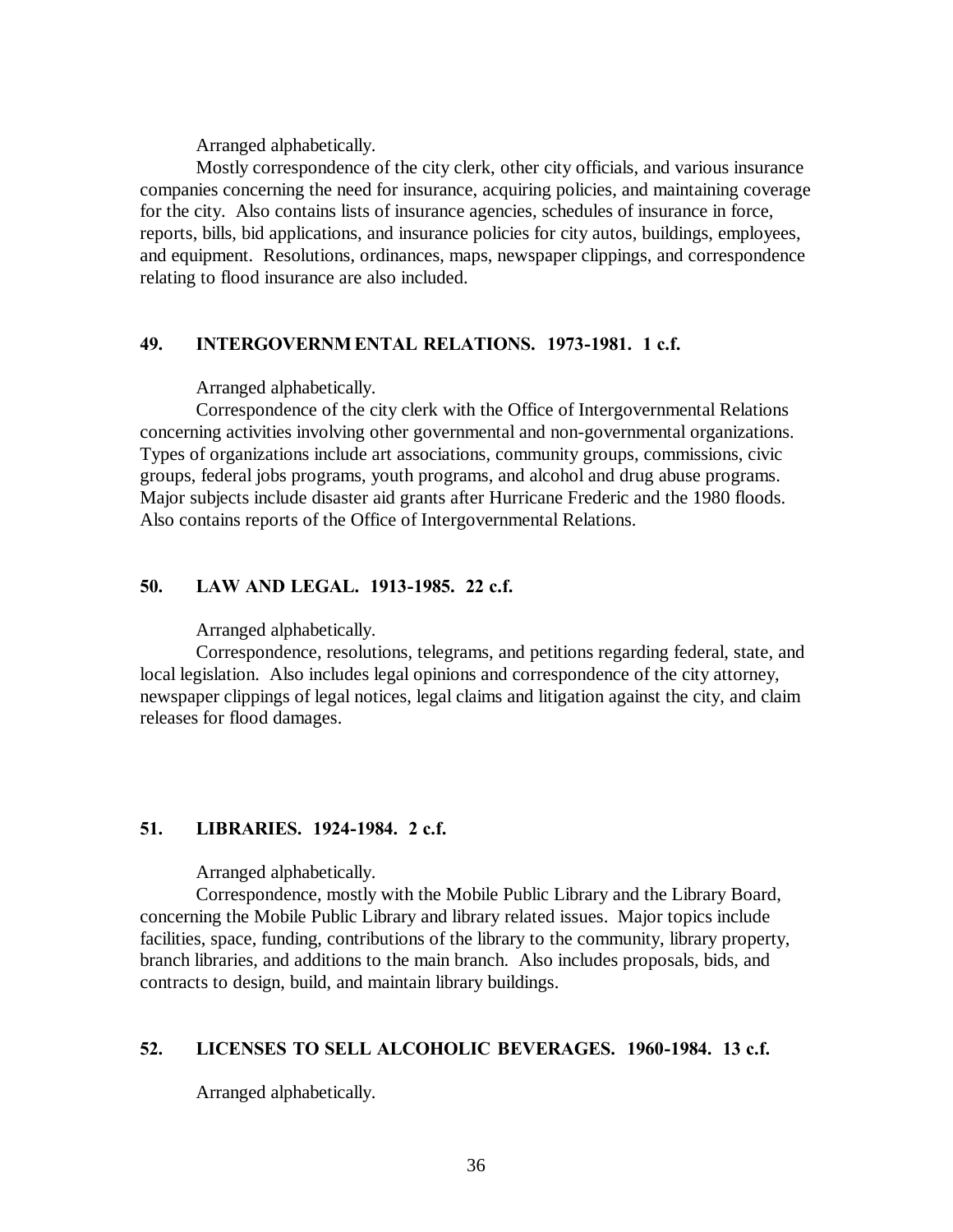Completed applications for liquor, wine, and beer licenses, letters of notification, police investigation reports, and petitions opposing approval of licenses. Police records of applicants often accompany applications.

Note: Access to these records is restricted.

## **53. MOBILE COUNTY. 1912-1984. 2 c.f.**

Arranged alphabetically.

Mostly resolutions concerning appointments to the juvenile commission, boundaries, juvenile court, and taxes. Also includes correspondence, petitions, ordinances, leases, monthly and annual reports of the juvenile court and detention homes, and contracts with the Sheriff's Flotilla and CB Patrol.

#### **54. MONTHLY REPORTS. 1951-1971. 4 c.f.**

Arranged chronologically.

Monthly reports of the board of commissioners and city departments. Reports usually contain general information on the city along with the names of commissioners and the departments they supervise. Until June 1966, selected resolutions and ordinances passed by the board were included. Departmental reports usually list revenues and expenditures of the departments and contains a brief narrative of their activities.

### **55. MUNICIPAL COURT. 1913-1946, 1962-1984. 1/2 cubic feet**

Arranged chronologically.

Correspondence, mainly with the recorder, presiding judge, or chief clerk, concerning the activities of the court, including personnel matters, cases, and fines.

#### **56. MUNICIPALITIES. 1950-1982. 1/4 c.f.**

Arranged alphabetically.

Correspondence, brochures, and newspaper clippings regarding various cities and towns, most in the Mobile area. The majority of this material is of a general informational nature or concerns cooperative efforts with the City of Mobile. Municipalities represented include Chickasaw, Mt. Vernon, Prichard, Saraland, Selma, Wilmer, Pensacola, and Chateau Thierry, France.

#### **57. ORDINANCES. 1911-1965, 1980-1982. 2 c.f.**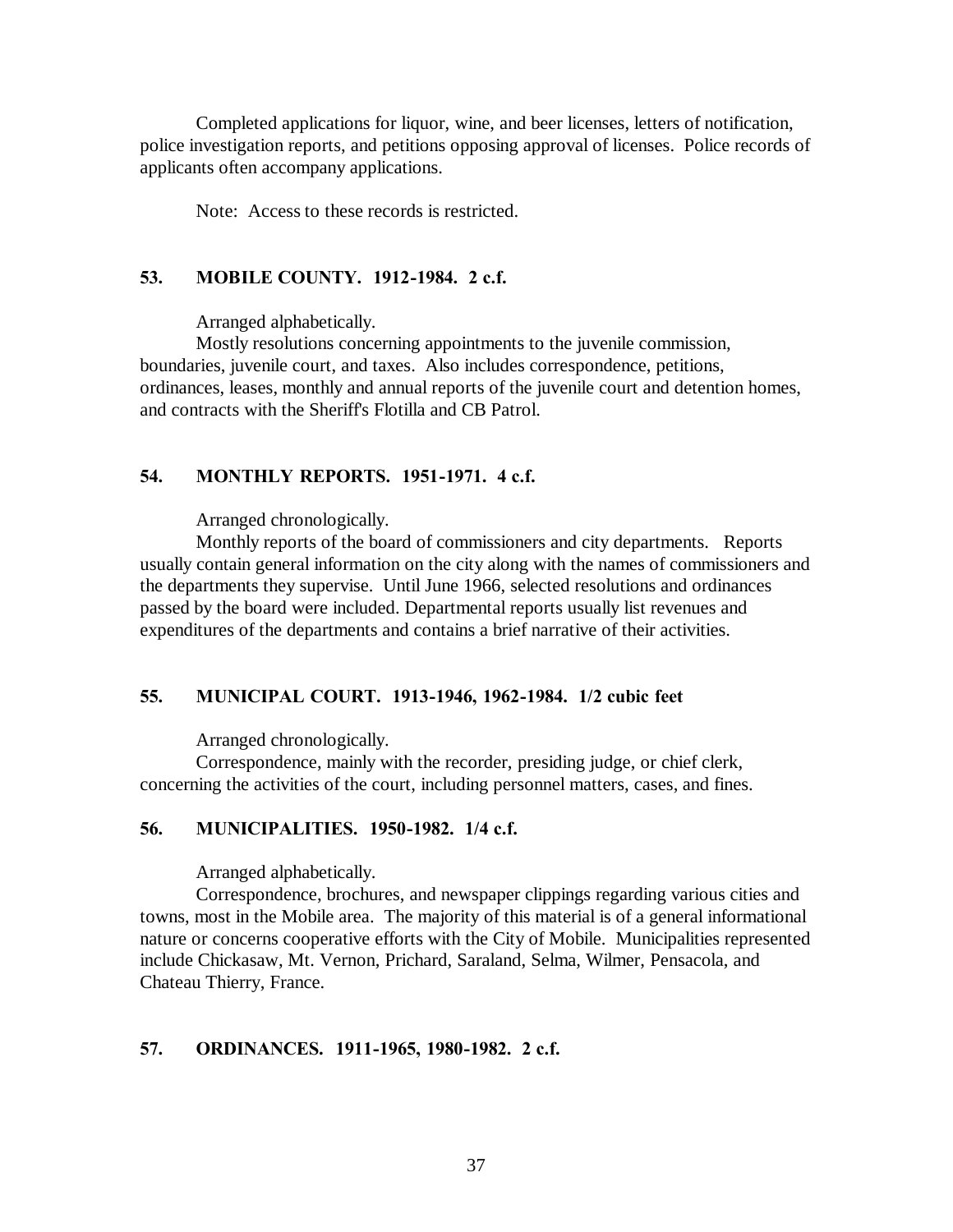Ordinances dated 1962-1965 and 1980-1982 are arranged chronologically. All other ordinances are arranged alphabetically.

Copies of ordinances adopted by the city commission covering a wide range of topics and issues. Also included are letters and petitions regarding ordinances, certificates of publication, and legal notices. See also Series 90.

## **58. PARKS, RECREATION, AND CEMETERIES. 1913-1984. 11 1/2 c.f.**

Arranged alphabetically.

Correspondence with state and federal officials and private citizens concerning the construction and maintenance of parks, fairgrounds, and cemeteries, and the administration of recreational programs. Also included are: requests to use park facilities for political rallies, concerts, weddings, and other events; letters and applications concerning Works Progress Administration and National Youth Administration recreational projects; proposals, bids, and contracts concerning the construction and maintenance of recreational facilities such as swimming pools, ball fields, and tennis courts; and reports and schedules of summer recreational programs. Some correspondence and resolutions concern cemetery property, appointments of city sextons, fairs, and use of the fairgrounds. A few photographs are also included.

## **59. PERMIT. 1916-1984. 3 c.f.**

Arranged alphabetically.

Letters and applications to the board of commissioners petitioning for permission to hold parades, to hunt on airport property, to close streets for block parties, to hold fundraising activities such as walk-a-thons, and for Mardi Gras concessions. These are usually accompanied by copies of permit forms granting or denying the request. Also included are resolutions, notices from the Corps of Engineers concerning work on navigable waterways, lists of various Mardi Gras society members, parade regulations, and newspaper clippings.

## **60. PERSONNEL. 1917-1985. 45 c.f.**

Arranged alphabetically.

Correspondence with the Mobile County Personnel Board, city employees, and department heads concerning employee hirings, suspensions, terminations, retirements, workmen's compensation, promotions, pay plans, charity drives, and personnel polices and procedures. Newspaper clippings related to the 1980 municipal employees strike and copies of pre-disciplinary notices sent to striking employees are included. This series also contains a set of index cards, which record the dates of hirings and terminations of employees before 1942.

NOTE: Access to these records is restricted.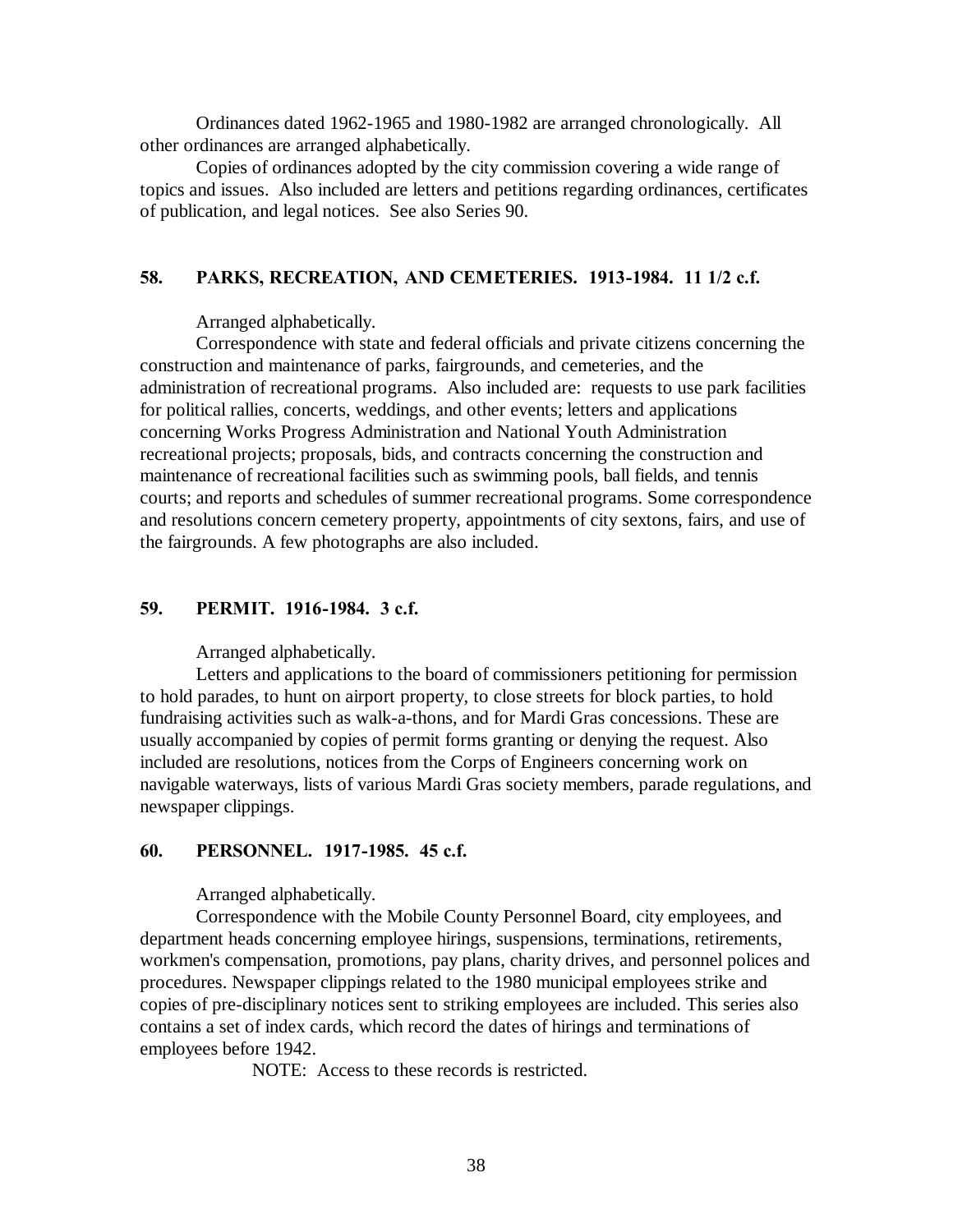### **61. PLANNING AND DEVELOPMENT. 1922-1984. 10 c.f.**

Arranged alphabetically.

Mostly ordinances regarding zoning and amendments to zoning ordinances. Accompanying the ordinances are resolutions, notices of public hearings, legal notices published in local newspapers, and certificates of publication. Also included are applications for zoning reclassification, petitions for and against zoning requests, maps and sketches of zoning districts, and an index of the zoning ordinance of 1973. Other materials deal with the Office of Community Services, the Office of Intergovernmental Relations, and the Neighborhood Improvement Council.

### **62. PLANNING COMMISSION. 1931, 1935, 1944-1963. 1 c.f.**

Arranged alphabetically.

Correspondence and resolutions concerning appointments and resignations of the Mobile City Planning Commission and the Board of Adjustment, improvements to Bienville Square, refunding of zoning application fees, and the construction of Ladd Memorial Stadium.

## **63. POLICE. 1911-1984. 8 c.f.**

Arranged alphabetically.

Correspondence relating to the Mobile Police Department and its activities, covering such topics as crime control, officer reprimands and commendations, prisoners, jails, recorder's court, traffic tickets, police buildings, and equipment used by the department. Additional materials include monthly and daily reports of the chief of police, grand jury reports on the condition of the Police Department, copies of grant applications to the Alabama Law Enforcement Agency, bills for medical treatment given to prisoners at Mobile General Hospital, and bids, specifications, and blueprints for work on police buildings. Also includes resolutions, ordinances, petitions, news releases, and newspaper clippings.

NOTE: Access to some of these records is restricted.

#### **64. PROCLAMATIONS. 1915-1965. 1/2 c.f.**

Arranged chronologically.

Copies of proclamations passed by the city commission and related correspondence. Proclamations generally commemorate special occasions or activities, or express official sentiments. Examples include proclamations for Straw Hat Day, Maritime Day, Better Hearing Month, a policy of buying American made goods, and condolences expressed upon the death of Pope John XXIII.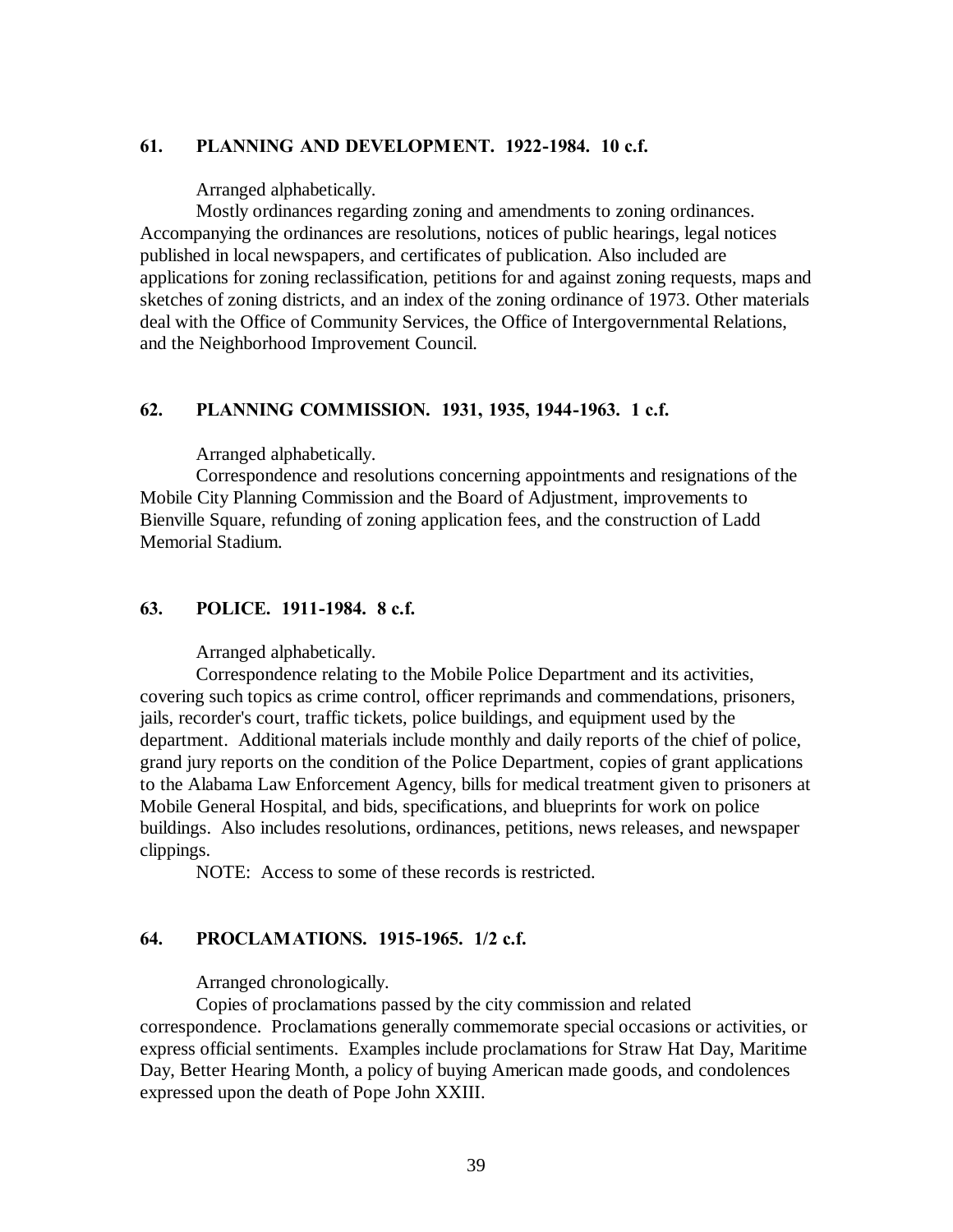#### **65. PROJECTS ARCHITECTURAL ENGINEERING. 1959-1978. 1/2 c.f.**

Arranged alphabetically.

Mostly correspondence with the Projects Architectural Engineering Department and the city attorney concerning construction projects, bids, departmental policies, and the use of municipal buildings. Also included are proposals, bids, contracts, and resolutions related to the construction and maintenance of municipal buildings, photographs of municipal buildings, and lists of city properties.

#### **66. PROMOTION. 1919-1954, 1960-1985. 4 c.f.**

Arranged alphabetically.

Correspondence, reports, photographs, pamphlets, booklets, and resolutions related to various promotional events and programs. Topics include America's Junior Miss Pageant, the Alabama Deep Sea Fishing Rodeo, the Azalea Trail, conventions, Mardi Gras, the Senior Bowl, the Sister Cities Program, and the USS Mobile.

### **67. PROPERTY. 1914-1985. 31 c.f.**

Arranged alphabetically.

Resolutions, correspondence, deeds, leases, ordinances, maps, drawings, and photographs concerning the acquisition, use, and disposition of municipal lands and buildings. The largest group of materials consists of resolutions and correspondence concerning deeds, easements, condemnations, street vacations, right-of-ways, and property purchases, exchanges, and sales. Also includes materials on delinquent assessments, lease agreements, quitclaims, timber sales, and property appraisals.

#### **68. PUBLIC WORKS. 1916-1984. 3 c. f.**

Arranged alphabetically.

Correspondence, resolutions, ordinances, reports, newspaper clip pings, petitions, bid specifications, bid tabulations, and blueprints concerning weed nuisances, a municipal incinerator, bond issues, garbage collection, sanitation equipment, landfills, tree trimming, and lot cleaning.

## **69. PUBLICATIONS, STUDIES, AND REPORTS. 1962-1983. 3 1/2 c.f.**

Arranged alphabetically by title.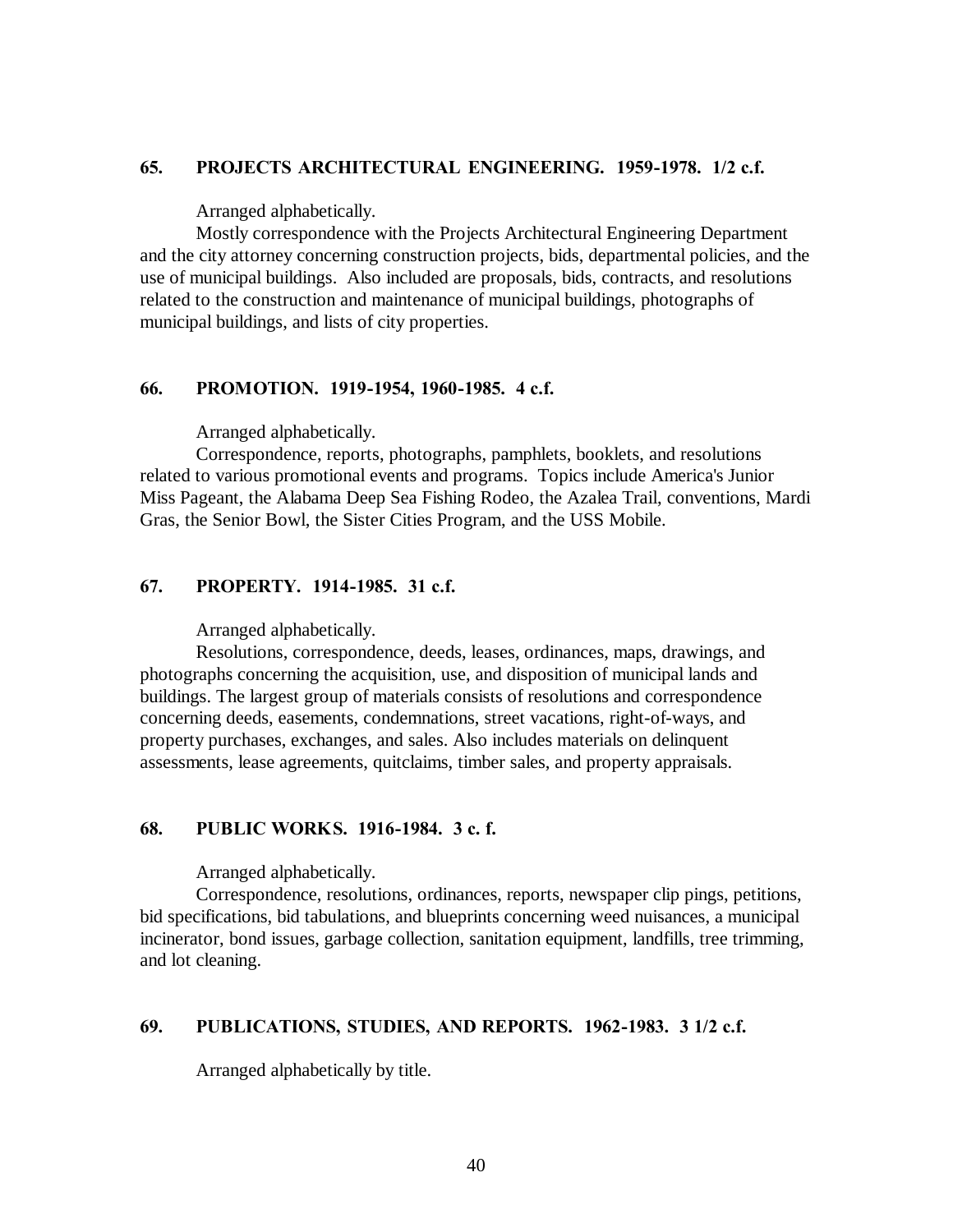Various publications and reports issued by the city, by city departments, or prepared for the city, including the Mobile Airports Master Planning Study, and the Six Flags Reporter. Also includes plans, manuals, grant applications, and publications issued by federal and state agencies.

# **70. PURCHASING. 1920-1984. 6 c.f.**

Arranged alphabetically.

Correspondence, requisitions, check requests, and purchase orders relating to the Purchasing Department or to the purchasing of supplies and equipment for municipal departments. Also includes lists of supplies needed for annexation elections, commercial product catalogs, and bidder lists.

#### **71. RESOLUTIONS. 1962-1965, 1978-1984. 5 c.f.**

Records dated 1961-1965 and 1978-1981 are arranged chronologically. Records dated 1978-1984 are arranged by resolution number.

Resolutions passed by the board of commissioners. Some resolutions amend budgets, authorize contracts and agreements, accept completed improvement ventures, authorize change orders, approve sales and leases of city property, authorize public hearings on zoning and franchise ordinances, and authorize acceptance of right-of-way deeds. Several resolutions related to the enforcement of the city's weed laws and the demolition of buildings are also included.

#### **72. REVENUE. 1912-1984. 14 c.f.**

Arranged Alphabetically.

Correspondence, memos, petitions, ordinances, and resolutions relating to taxes, license fees, enforcement of tax and license laws, and the regulation of certain businesses. Included are records concerning business licenses, license applications, paving venture assessments, refunds, automobile tags, tax exemptions, property tax adjustments, charitable solicitation applications, gasoline taxes, alcoholic beverage license applications, bicycle licenses, dog licenses, and others. Also included are files on the licensing and regulation of pool halls and massage parlors. Some of these contain police records of applicants.

NOTE: Access to some of these records is restricted.

## **73. SAFETY DIRECTOR. 1974-1984. 1/2 c.f.**

Arranged alphabetically.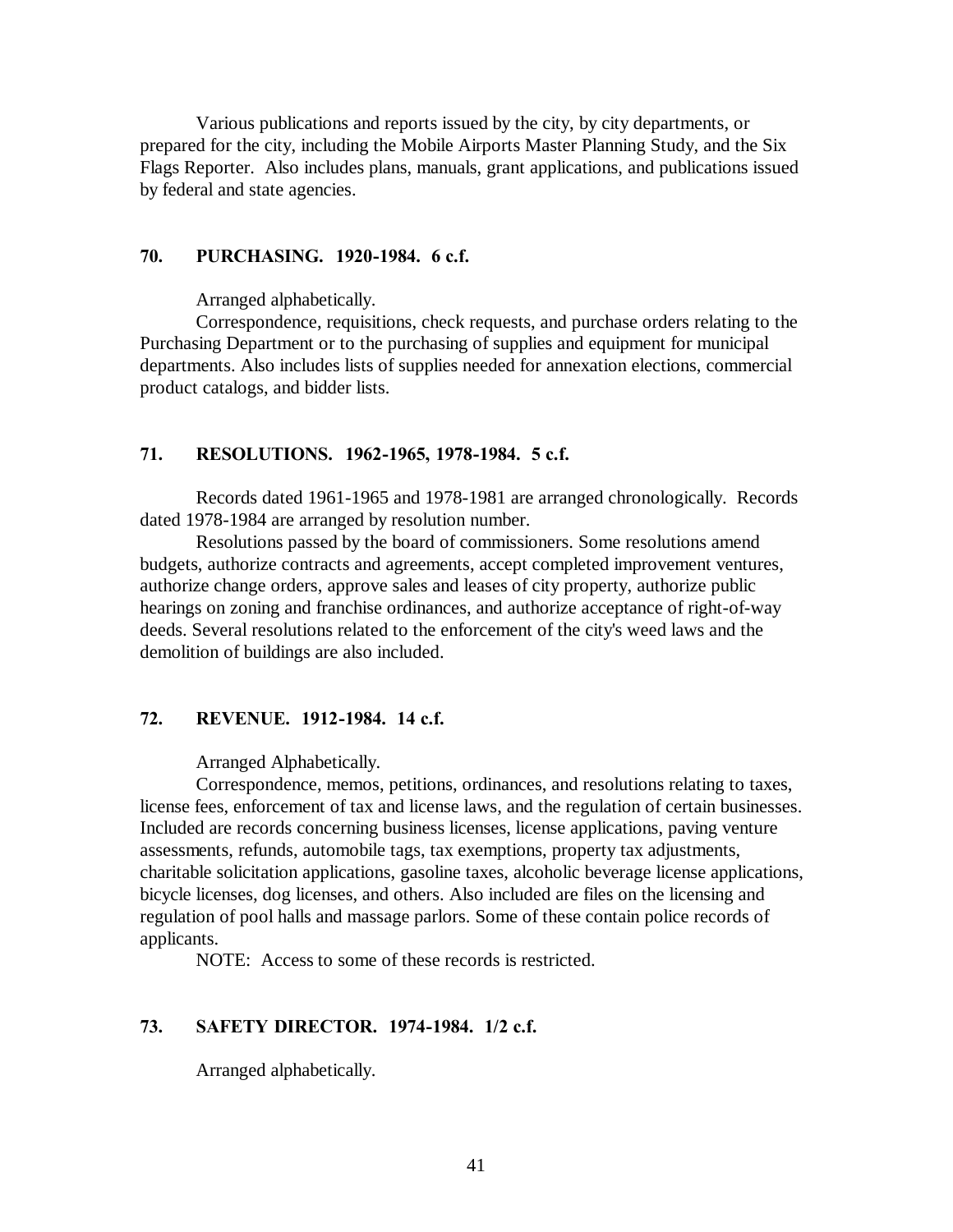Correspondence with the safety director and other city officials concerning employee injuries and accidents, safety programs, and safety policies. Reports of the safety director concerning accidents and injuries, and accident report forms are also included.

#### **74. SERVICES. 1953-1985. 3 c.f.**

Arranged alphabetically.

Correspondence and memos with departments and private businesses concerning various contractual services and bidding policies. Also includes resolutions, ordinances, contracts, performance bonds, bid specifications, bids, and bid tabulations. Types of services represented include audits, ambulance services, pest control, property appraisals, and consultants.

### **75. STREETS AND ROADS. 1911-1984. 88 c.f.**

Arranged in two groups. General Files date 1911-1950 and are arranged alphabetically. Project Files date 1937-1984 and are arranged alphabetically by category as follows: Acceptances, Improvement Ventures, Improvements, Joint Participation, Name Changes, Street Resurfacing, Subdivisions, and Vacations. Records within categories are arranged alphabetically with the exception of Improvement Ventures which are arranged by venture number and Street Resurfacing that is arranged by group number.

General Files: Correspondence and memos with the city engineer, city attorney, building inspector and other city officials concerning street vacations, acceptances, franchises, street numbering, street name changes, subdivision guidelines, improvement ventures, street paving, sidewalks, street widening, or electrical improvements.

Project Files: Acceptances. Consists mostly of resolutions accepting supervision and maintenance of streets. Correspondence, maps, and deeds are also included.

Improvement Ventures. Ordinances authorizing improvement ventures and bonds for ventures. Resolutions concerning contracts, property

liens, and tax abatements. Also includes correspondence, and "Advertisement, Proposal, Specifications, and Contract Documents" for ventures.

Improvements. Resolutions authorizing improvement contracts to be executed or paid. Also includes "Advertisement, Proposal, Specifications, and Contract Documents" for improvement projects. Additional materials include correspondence, bids, bid tabulations, appraisal reports, blueprints, and newspaper clippings concerned with street paving, drainage, flood control, and other improvement projects.

Joint Participation. Resolutions, correspondence, and "Advertisement, Proposal, Specifications, and Contract Documents" for improvements, mainly street paving, involving the city and one or more parties, usually the county or the state, who shared the cost of the project.

Name Changes. Mostly resolutions changing street names. Also includes petitions and correspondence concerning street names and lists of streets.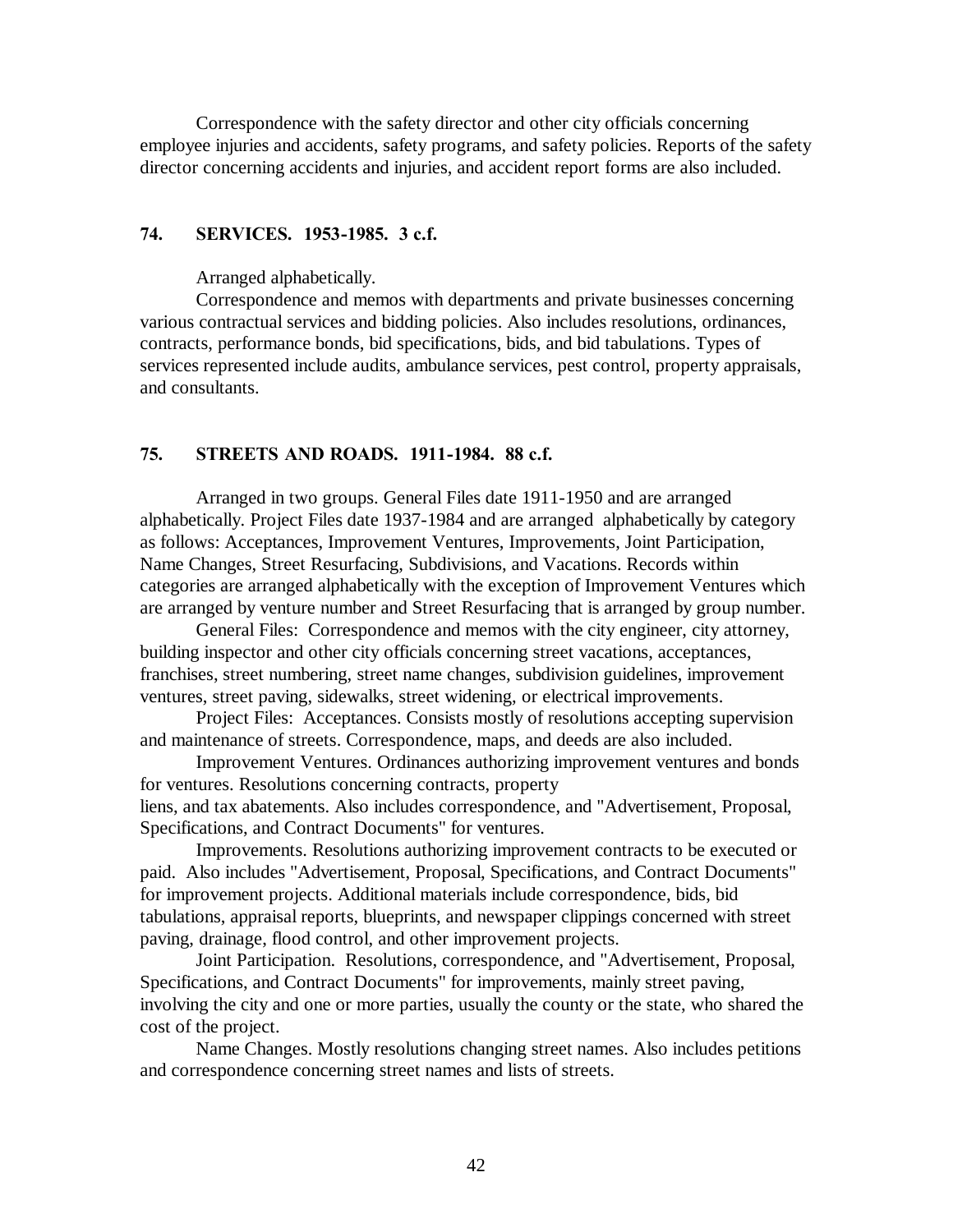Street Resurfacing. Correspondence concerned with street paving and cost sharing. Also includes ordinances, "Advertisement, Proposal, Specifications, and Contract Documents," and newspaper clippings.

Subdivisions. Correspondence with departments and subdivision residents concerning water lines, drainage, paving, gaslights, and subdivision regulations. Also includes resolutions and subdivision maps.

Vacations. Mostly resolutions consenting to vacate streets. Correspondence with the Engineering Department, Mobile City Planning Commission, Board of Water and Sewer Commissioners, Public Works Department, and public utility companies regarding street vacations. Also includes petitions for vacations and legal descriptions of property.

### **76. TRAFFIC ENGINEERING. 1913-1984. 5 c.f.**

Arranged alphabetically.

Correspondence, ordinances, and resolutions concerning traffic control and parking. Some of the letters are complaints regarding traffic hazards, traffic lights and signs, and pedestrian cross-walks. Mobile Traffic Survey Reports analyze traffic and parking patterns. Some photographs, blueprints, and newspaper clippings which illustrate traffic hazards are also included.

#### **77. TRANSPORTATION. 1913-1984. 5 c.f.**

Arranged alphabetically.

Correspondence, memos, newspaper clippings, maps, drawings, reports, grant applications, resolutions, and ordinances concerning the establishment and regulation of transportation services. Included are records concerning airlines, streetcars, railroads, jitneys, taxis, ferry service, and various waterways, including the Intercoastal Canal, the Tennessee-Tombigbee Waterway, the Warrior River, and the Coosa River. Some of the materials deal with bus services and the Mobile Transit Authority. Much of the correspondence is with transportation companies, labor unions, private citizens, and legislators concerning regulation of fares, Jim Crow laws, strikes, and the quality of transportation services.

## **78. UNEMPLOYMENT. 1920-1944. 1/4 c.f.**

Arranged chronologically.

Mostly correspondence with local, state, and federal agencies concerning unemployment and measures taken to provide additional jobs. Also includes ordinances, resolutions, reports, and pamphlets.

#### **79. U.S. GOVERNMENT. 1917-1984. 11 c.f.**

Arranged alphabetically.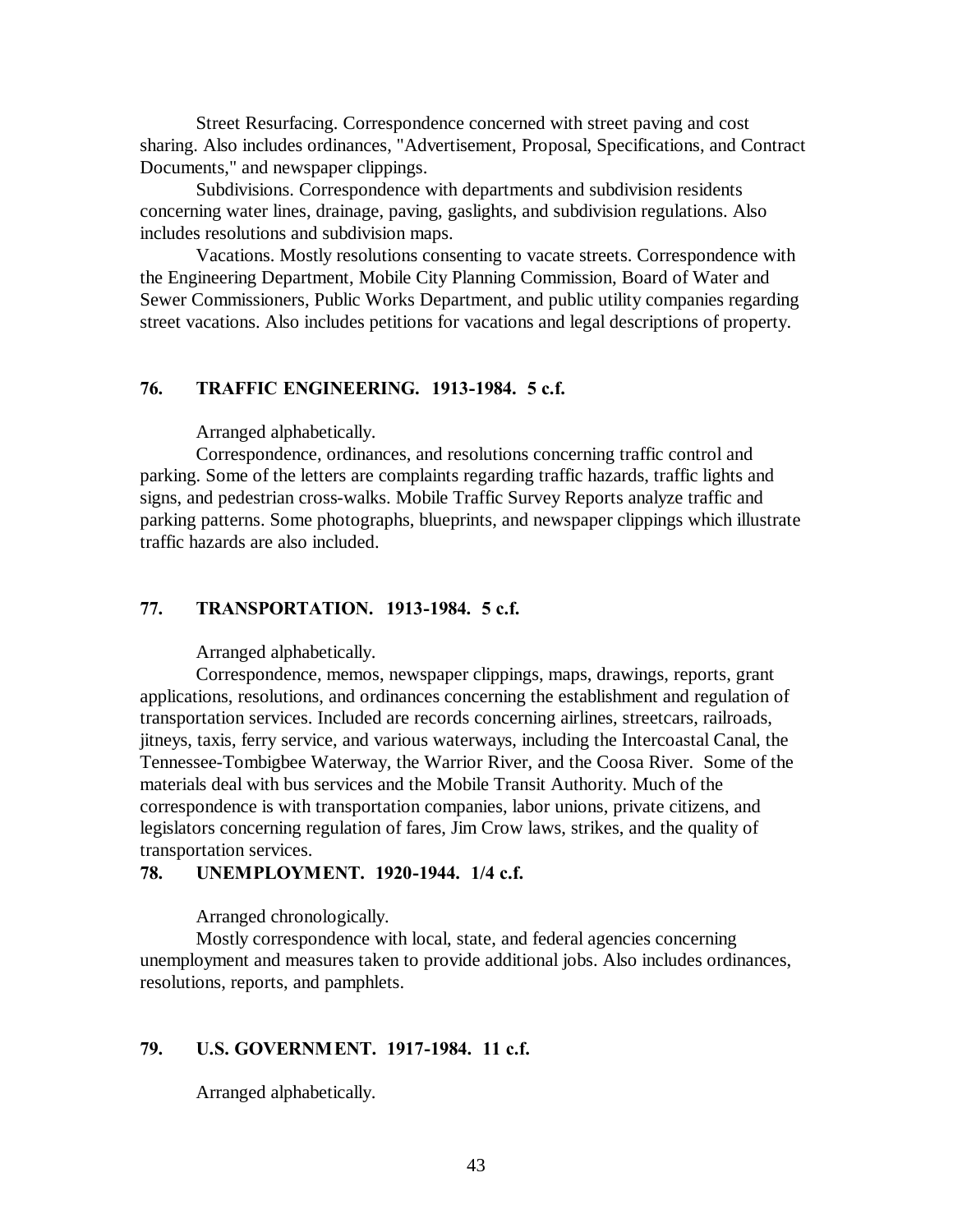Correspondence, resolutions, newspaper clippings, contracts, ordinances, leases, plans, and government publications concerning a variety of federally sponsored programs and projects. Included are records concerning dock, sewer, and water works construction projects sponsored by the Federal Works Administration and dredging projects involving the U.S. Army Corps of Engineers. Some of the materials concern Brookley Air Force Base and its conversion to an industrial complex. Other topics include World War I, the Commerce Department, the Interstate Commerce Commission, the Department of Housing and Urban Development, the Department of Justice, the Marine Corps, the Open Space Program, Urban Development Action Grants, urban renewal, and the USS Mobile.

#### **80. URBAN RENEWAL. 1954-1978. 5 c.f.**

Arranged by project number.

Mostly correspondence concerning federally funded urban renewal projects, including R.V. Taylor Plaza, the Texas Street General Neighborhood Renewal Plan, and Church Street Area East. Also includes resolutions regarding contracts. Additional materials include blueprints, drawings, maps, bids, bid tabulations, specifications, contracts, bonds, deeds, petitions, and insurance policies.

## **81. UTILITIES. 1904-1984. 2 c.f.**

Arranged alphabetically.

Correspondence with Alabama Power Company, Mobile Gas Company, the Alabama Public Service Commission, and various commercial firms regarding electricity and natural gas franchises. Also includes ordinances and resolutions regarding franchises and easements.

# **82. WORKS PROGRESS ADMINISTRATION PROJECTS. 1935-1940. 1 c.f.**

Arranged alphabetically.

Correspondence with federal and state officials, mostly WPA officials, concerning local projects of the Works Progress Administration. Also includes cost estimates for projects and project proposals. Projects represented include work on streets, buildings, parks, a fish hatchery, a library, and Bates Field.

## **83. WEED ASSESSMENTS. 1913-1984. 7 c.f.**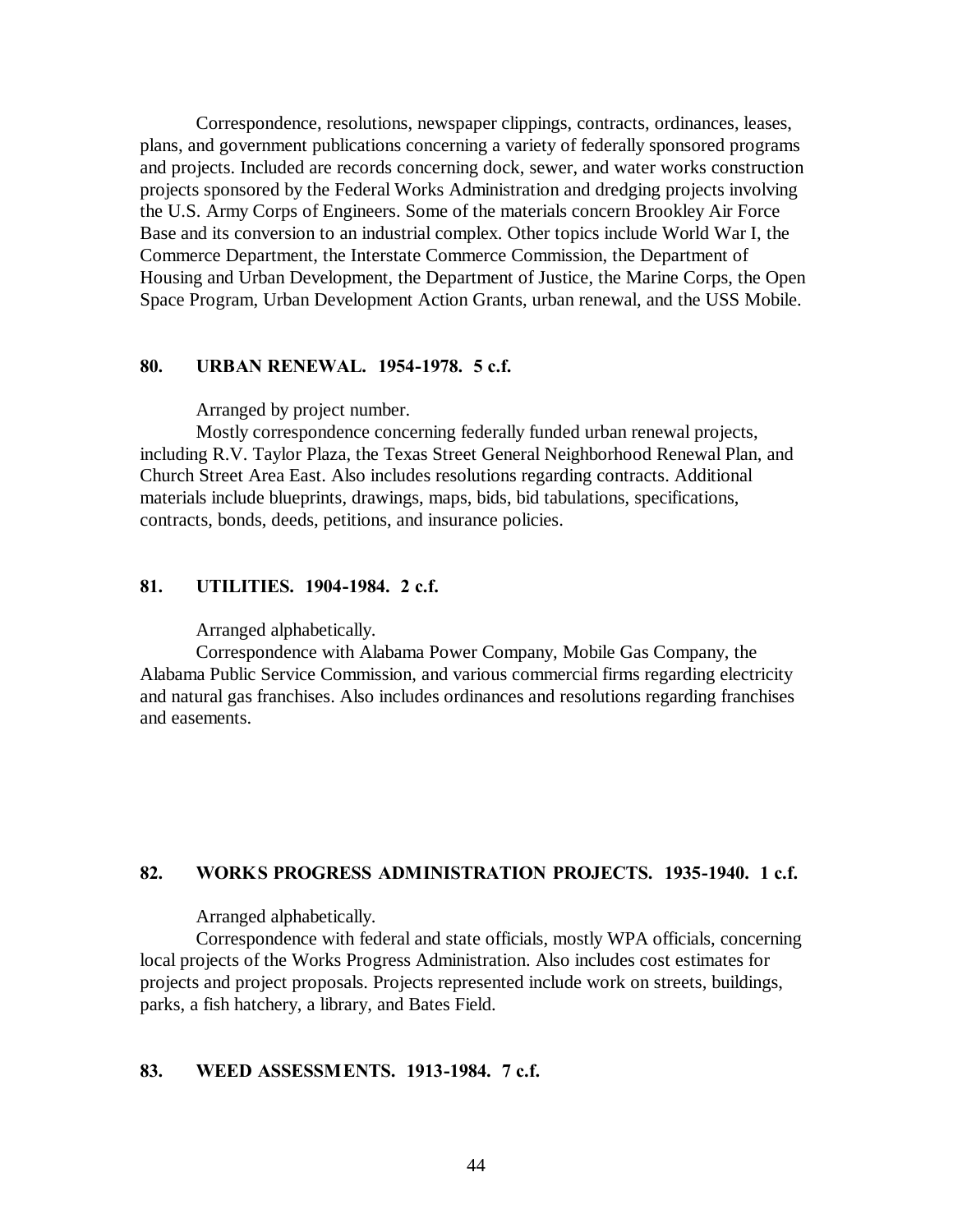Arranged chronologically.

Resolutions requesting property owners to clear lots of weeds, authorizing municipal work crews to clear the lots if owners do not respond, and assessing the owners for costs of weed clearing. Also includes correspondence with city officials and private citizens concerning complaints about uncleared lots.

# **84. WHARVES. 1911-1984. 3 c.f.**

Arranged alphabetically.

Correspondence, ordinances, resolutions, newspaper clippings, contracts, maps, drawings, and reports concerning Arlington Pier, the municipal wharves, and after 1923, the Alabama State Docks. Most of the material deals with the change of ownership of the municipal wharves to the state, repairs to the docks, wharf leases, services, and maintenance.

# **BOUND VOLUMES**

# **85. MINUTES OF THE BOARD OF COMMISSIONERS. 1911-1984. 39 vols. 0 1/3 lin. ft.**

Arranged chronologically. Record of the proceedings of the weekly board meetings.

# **86. INDEX TO THE MINUTES OF THE BOARD OF COMMISSIONERS. 1951-1955, 1957-1958. 2 vols. 1/2 lin. in.**

Entries within volumes arranged alphabetically. Index to records in Series 85.

# **87. MINUTES OF CONFERENCE MEETINGS OF THE BOARD OF COMMISSIONERS. 1929-1985. 33 vols. 5 lin. ft.**

Arranged chronologically.

Minutes of the weekly conference meetings of members of the board with heads of city departments.

# **88. INDEX TO MINUTES OF CONFERENCE MEETINGS OF THE BOARD OF COMMISSIONERS. 1958-1960. 1 vol. 1/4 lin. in.**

Arranged alphabetically.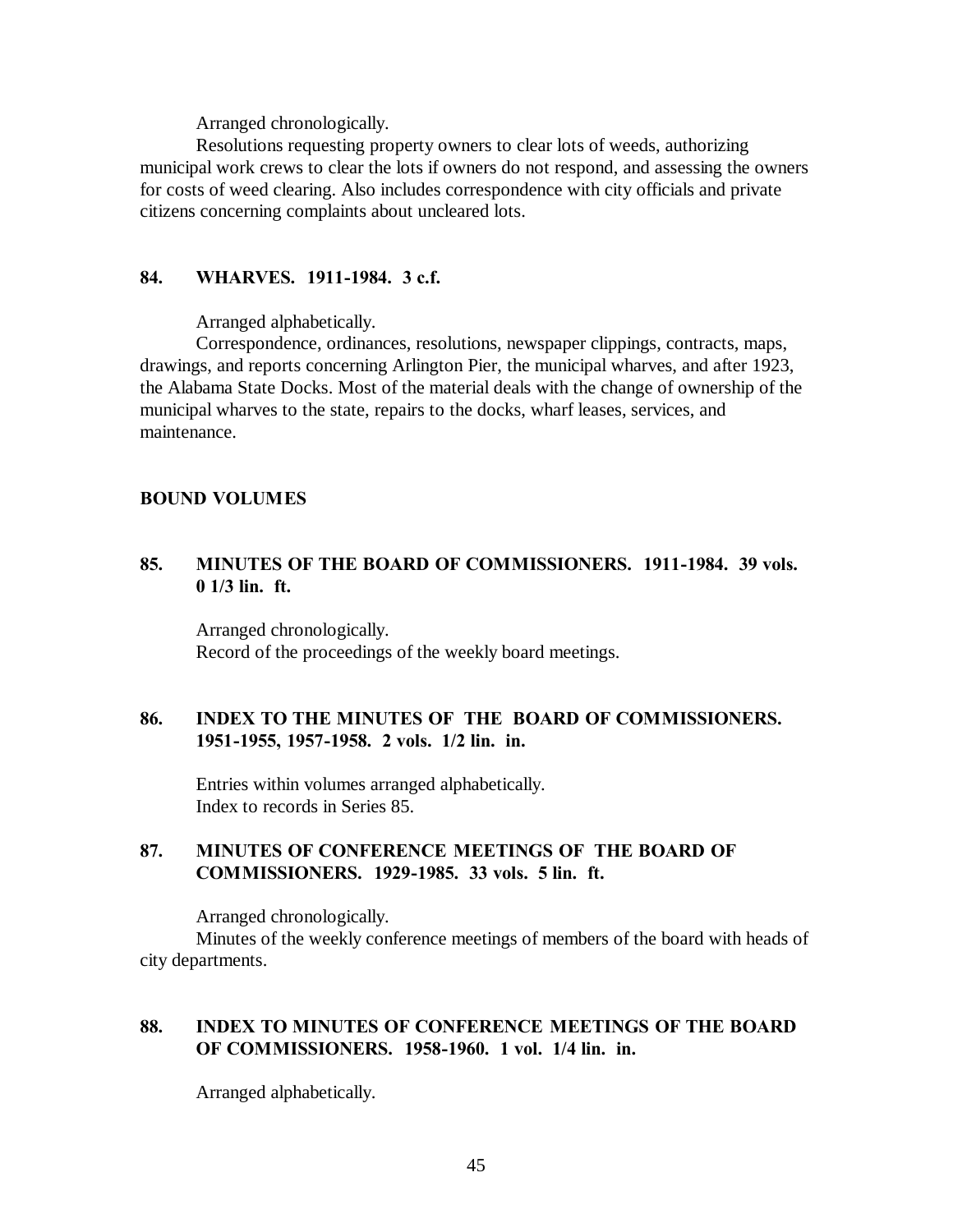Index to records in Series 87.

# **89. MINUTES OF MEETINGS OF THE BOARD OF COMMISSIONERS REGARDING PERSONNEL. 1963-1985. 9 vols. 15 1/2 lin. in.**

Arranged chronologically.

Minutes of meetings of the board of commissioners to consider personnel actions referred from the Mobile County Personnel Board.

NOTE: Access to these records is restricted.

#### **90. ORDINANCES. 1911-1925, 1927-1928. 2 vols. 5 1/2 lin. in.**

Arranged chronologically. Ordinances passed by the board of commissioners. See also Series 57.

# **91. MINUTES OF THE MUNICIPAL EDUCATIONAL BOARD. 1978-1984. 1 vol. 2 lin. in.**

Arranged chronologically. Minutes of meetings of the Municipal Educational Board to review educational requests from city employees.

# **92. ANNUALS REPORTS OF THE BOARD OF COMMISSIONERS. 1912- 1955. 138 vols. 10 lin. ft.**

Arranged chronologically.

Bound annual reports summarizing the activities of city departments. Financial and budgetary accounts are included. Monthly reports accompany many annual reports.

# **93. VISITOR'S REGISTER. 1928-1957. 1 vol. 1 lin. in.**

Arranged chronologically.

Register of visitors to city hall. Includes the signatures, positions or organizations, and addresses of visitors.

# **RECORD GROUP 7 ADMINISTRATIVE FILES OF CITY COMMISSIONERS**

For a history of the board of commissioners see Record Group 6, Records of the Board of Commissioners of the City of Mobile, 1911-1985.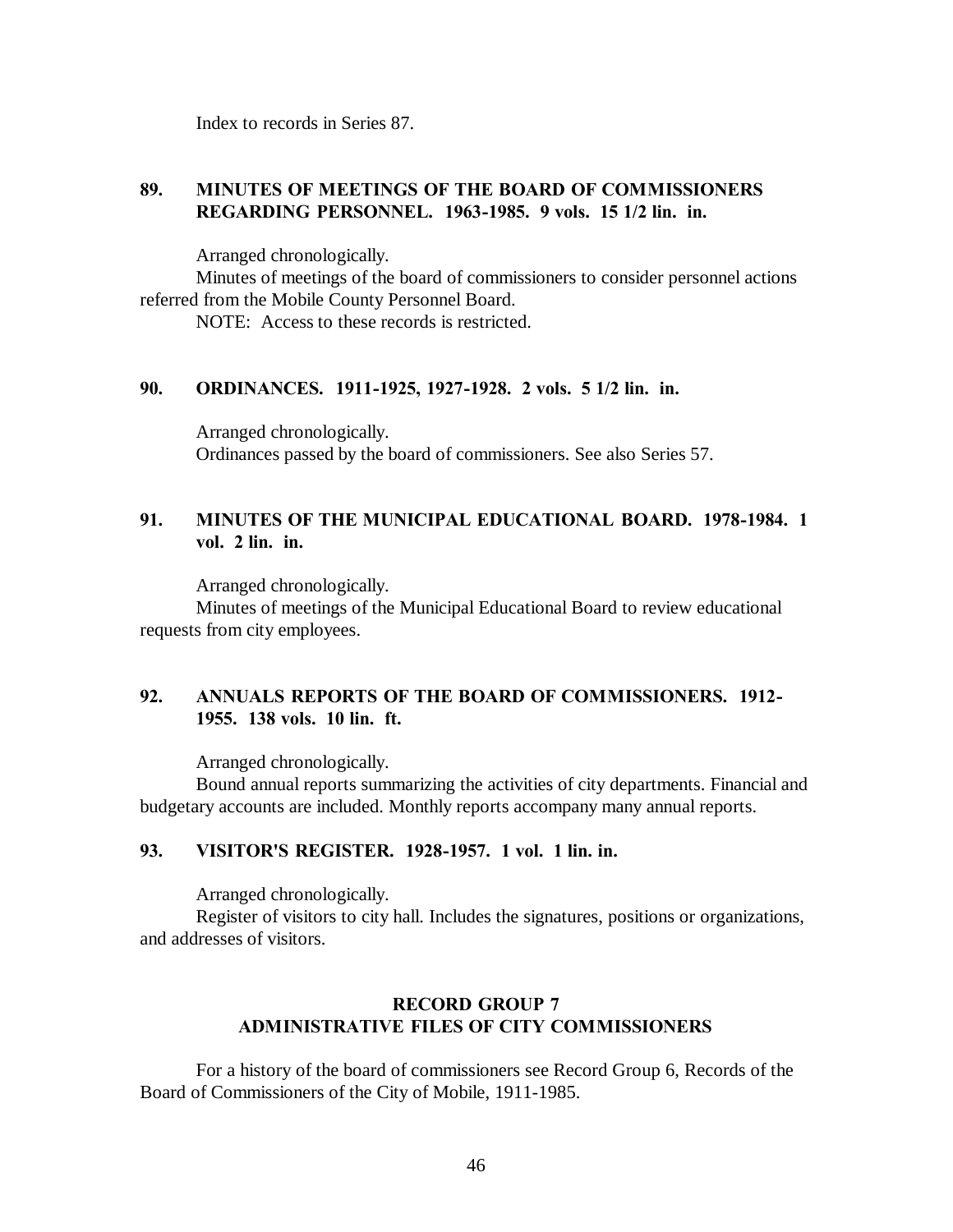This record group is a collection of office files from ten city commissioners who served from 1934-1985. Not all commissioners who served during the period are represented. The records were kept in the offices of the commissioners and reflect the duties and functions they performed. The series consist mainly of correspondence with city officials concerning the day-to-day operations of various departments. Records in this group total 247 cubic feet.

### **1. OFFICE FILES OF COMMISSIONER CHARLES A. BAUMHAUER. 1934-1953. 5 c.f.**

Arranged alphabetically by subject.

Charles A. Baumhauer was elected to the city commission in September 1934 by a narrow margin over incumbent Harry T. Hartwell. Baumhauer served as commissioner for nineteen years. This series includes correspondence, applications and proposals for Defense Public Works projects, ordinances, reports, property appraisals, resolutions, newspaper clippings, hospital audits, tunnel financial records, blueprints, and drawings. Topics include the Tennessee-Tombigbee Waterway, revenue bonds, the Mobile Ferry, dock and river protection, city planning, city debt, and additions to City Hospital and city hall.

## **2. OFFICE FILES OF COMMISSIONER ERNEST M. MEGGINSON. 1940- 1944, 1946-1953. 1/2 c.f.**

#### Arranged chronologically.

Ernest M. Megginson was elected in February 1940 to complete the unexpired term of Richard V. Taylor who died in December 1939. Megginson served until 1953 and was mayor four times. This series consists of correspondence between Megginson and city departments, city boards, and county offices including the Water Works, the Board of Health, the Tax Office, the Sewer Department, the Plumbing Department, and the Police Department. Subjects covered include the Municipal Airport, grand jury investigations of the Police Department, regulation of beauty culturists, and tunnel revenue bonds.

# **3. OFFICE FILES OF COMMISSIONER JOSEPH N. LANGAN. 1950, 1952- 1969. 16 c.f.**

Arranged alphabetically by subject.

Joseph N. Langan was elected to position number one on the city commission in September 1953. He served until 1969. Langan was mayor five times. From October l965 through September 1969 he was the Commissioner of Finance and Administration. This series consists mainly of correspondence between Langan and city department heads. Also includes audits and budgets of the city and city departments, monthly and annual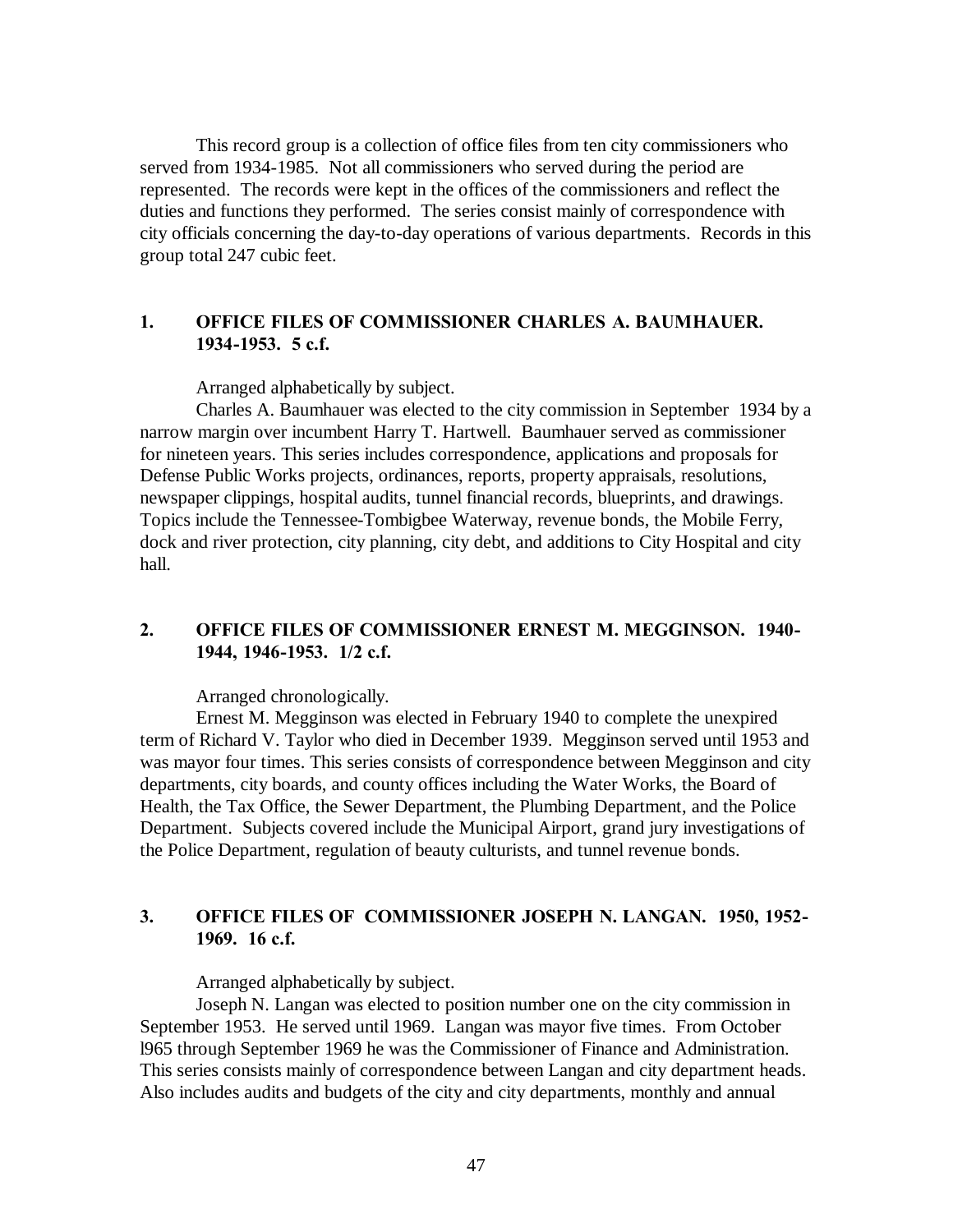departmental reports, maps and blueprints of the city and of city improvements, resolutions, and contract documents for construction of City Hospital and for urban renewal projects. Subjects covered include the Mobile Municipal Airport, the Municipal Auditorium, Bankhead Tunnel, Brookley Field, and the Mobile Commission on Human Relations.

# **4. OFFICE FILES OF COMMISSIONER GEORGE E. MCNALLY. 1961- 1965. 2 c.f.**

Arranged alphabetically by subject.

George E. McNally was elected to position number two on the board of commissioners in September 1961 and served until 1965. He was mayor from October 1961 to September 1962. This series consists of correspondence between McNally and various city officers, especially with the city engineer, the city attorney, the police and fire chiefs, the personnel director, and the director of the Projects Architectural Engineering Department. Subjects include auditorium construction, motor vehicle inspection, traffic engineering, and zoning. Also includes monthly reports of departments, maps of the city, blueprints of city improvements, and drawings of city traffic patterns.

# **5. OFFICE FILES OF COMMISSIONER CHARLES S. TRIMMER. 1961- 1964. 1 c.f.**

Arranged alphabetically.

Charles S. Trimmier served on the board of commissioners, place number three, from October 1961 to September 1965. He was mayor in 1962-1963 and 1964-1965. This series contains correspondence concerning airports, Bankhead Tunnel, the Electrical Department, the Inspection Services Department, legal matters, public buildings, public works, the Recreation Department, and traffic engineering. Occasional reports, tables, and charts accompany letters. Also included are aerial photographs of the Mobile causeway.

# **6. OFFICE FILES OF COMMISSIONER LAMBERT C. MIMS. 1955-1985. 95 c.f.**

Arranged alphabetically.

Lambert C. Mims was elected to seat three, Public Works Commissioner, in September 1965. Mims supervised the Projects Architectural Engineering Department, the Electrical Department, the Engineering Department, and the Public Works Department, as well as the Municipal Garage. He served on the board of commissioners for twenty years and was mayor for six years. The series consists largely of correspondence and memos concerning the activities of departments under Mims supervision. Some letters are from citizens and businesses concerning such topics as city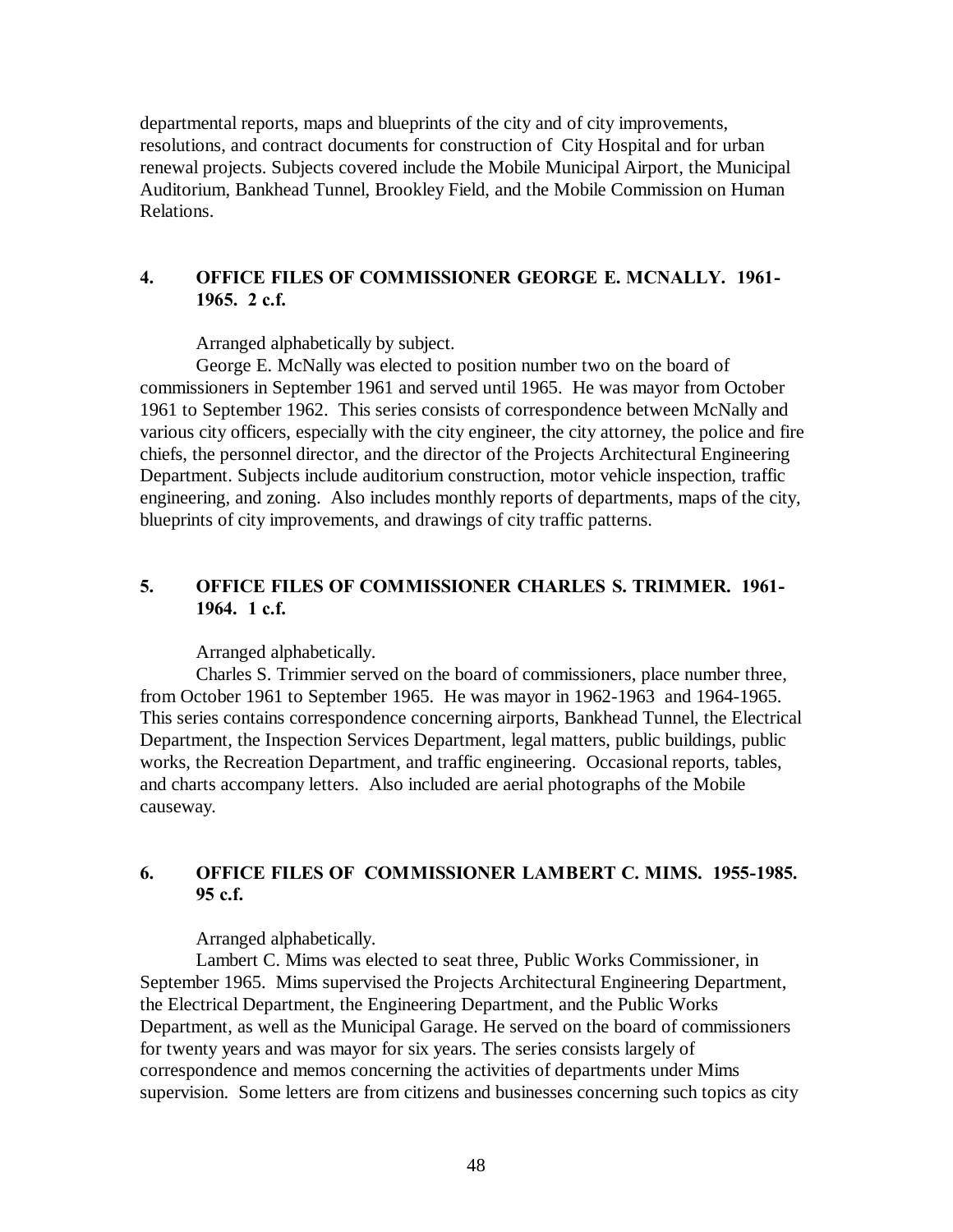beautification, Mobile's sister cities, city personnel, and street work. Also includes city financial and departmental reports, news releases, copies of speeches, newspaper and magazine clippings, administrative orders, ordinances, blueprints, and maps. Other major topics include the American Public Works Association, the South Alabama Regional Planning Commission, Downtown Mobile Unlimited, collective bargaining, and streets and roads.

# **7. OFFICE FILES OF COMMISSIONER ARTHUR R. OUTLAW. 1965- 1968. 2 c.f.**

Arranged alphabetically.

Arthur R. Outlaw was elected to position two, Commissioner of Public Safety, in September 1965. He served a four year term during which he was mayor from February 1967 to June 1968. Outlaw did not seek reelection in l969. He returned to city government in March 1985 when he was elected to serve out the unexpired term of Finance and Administration Commissioner Gary A. Greenough. In July 1985, he was elected to serve as mayor under the mayor-council government. This series contains mostly correspondence between Outlaw and other city commissioners and the airport manager, the fire chief, the Legal Department, and the Traffic Engineering Department. Topics include municipal airport improvements, transportation in Mobile, city personnel, and urban renewal. Other materials include reports from the city pound, police officer investigation reports, grand jury reports, ordinances, minutes from the Brookley Planning and Steering Committees, and proposals for city improvements.

# **8. OFFICE FILES OF COMMISSIONER JOSEPH A. BAILY. 1969-1973. 9 c.f.**

Arranged alphabetically by subject.

Joseph A. Bailey was elected Commissioner of Finance and Administration place number one, in September 1969. Bailey entered office when the city had just acquired Brookley Industrial Complex and Airport (BICA). As the commissioner in charge of the complex, he was instrumental in its development. Commissioner Bailey lost his bid for reelection in September 1973. This series contains correspondence, memoranda, and telegrams between Bailey and city departments, boards, commissions, and committees managed by him. Topics include the Mobile Municipal Airport, Brookley Airport, Bankhead Tunnel, Brookley Industrial Complex, the Board of Health, the Dog Racing Commission, the Committee on Progress, and the city's parks. Also included are city financial statements, a hurricane plan, and recommendations for economic development in Mobile.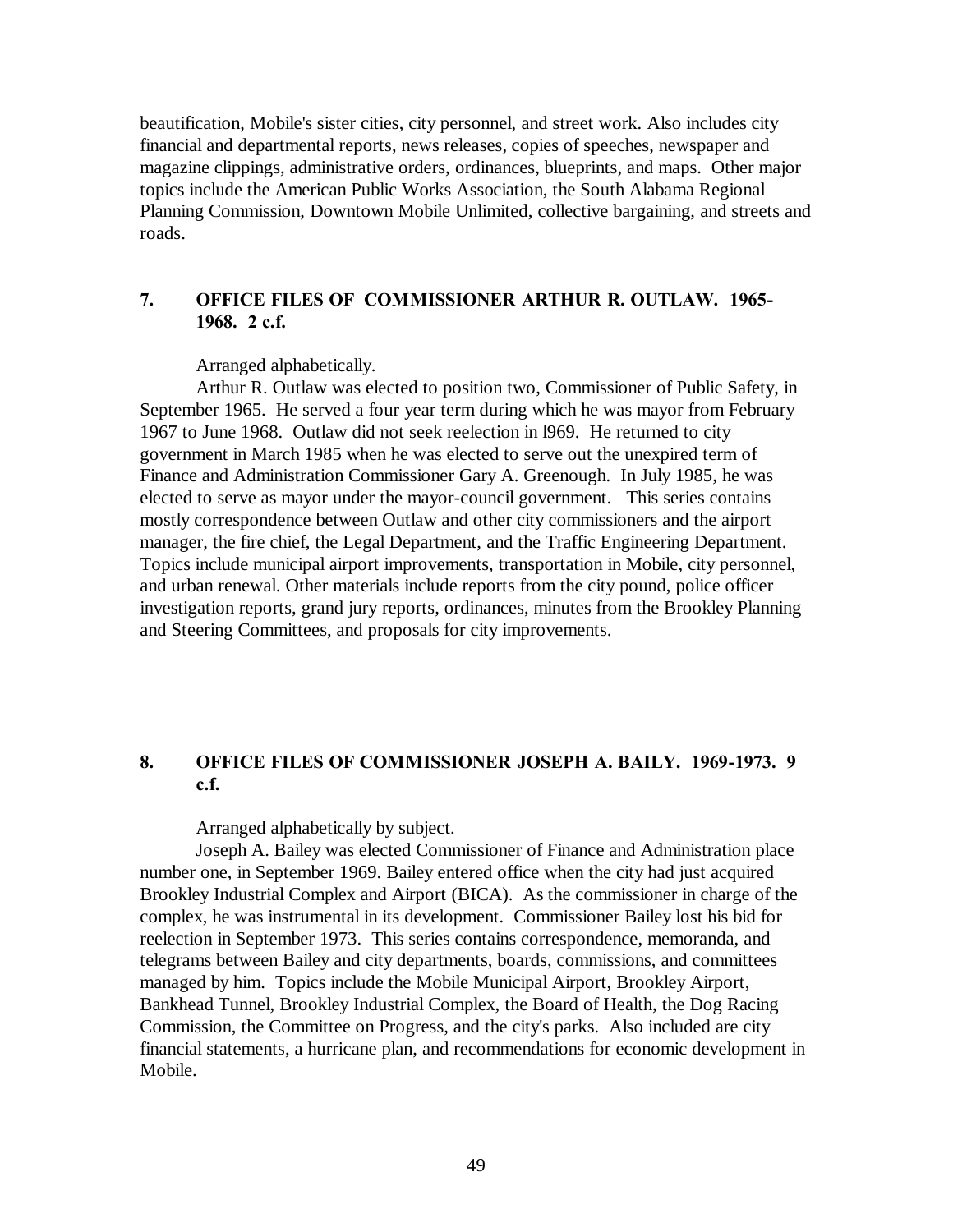# **9. OFFICE FILES OF COMMISSIONER ROBERT B. DOYLE, JR. 1967- 1984. 22 c.f.**

Arranged alphabetically by subject.

Robert B. Doyle, Jr. was elected Public Safety Commissioner in 1969 and served until the demise of the commission form of government in 1985. He was in charge of the Police Department, the Fire Department, the Inspection Services Department, the Animal Shelter, and the Traffic Engineering Department as well as the Municipal Court. He served as mayor four times. This series consists mainly of correspondence, memos, reports, newspaper clippings, news releases, and copies of magazine articles concerning the airports, municipal boards and committees, collective bargaining, community development, flood control, legal issues, Mardi Gras, the Mobile Housing Board, the South Alabama Regional Planning Commission, the Comprehensive Employment and Training Act (CETA), the Fire Department, the Police Department, and municipal finances. This series also contains records relating to efforts to change the commission form of government, including the Bolden v. The City of Mobile case.

## **10. OFFICE FILES OF COMMISSIONER GARY A. GREENOUGH. 1967, 1970-1984. 95 c.f.**

Arranged alphabetically by subject.

Gary A. Greenough was elected to position number one, Finance and Administration Commissioner, in September 1973. He was responsible for all fiscal departments, the Planning and Development Department, and the Parks, Recreation, and Cultural Department. Greenough served as mayor for three terms. He resigned in January 1985. This series contains mostly correspondence and memos with city officials and departments. Also includes ordinances, resolutions, financial and departmental reports, pamphlets, journals, and economic studies of Mobile. Most of the materials concern the fiscal affairs of the city. Other major topics include airports, Mobile Municipal Auditorium, the Legal Department, the Mobile Area Chamber of Commerce, the CETA program, parks and recreation, and the Coastal Area Board.

#### **RECORDS OF THE MAYOR AND COUNCIL**

# **RECORD GROUP 29 RECORDS OF THE CITY COUNCIL**

 On May 14, 1985, by Alabama State Legislative Act No. 85-229, the citizens of the City of Mobile voted in a special election to change from a commissioners to mayorcouncil form of city government. This action resulted from the ten year debate over the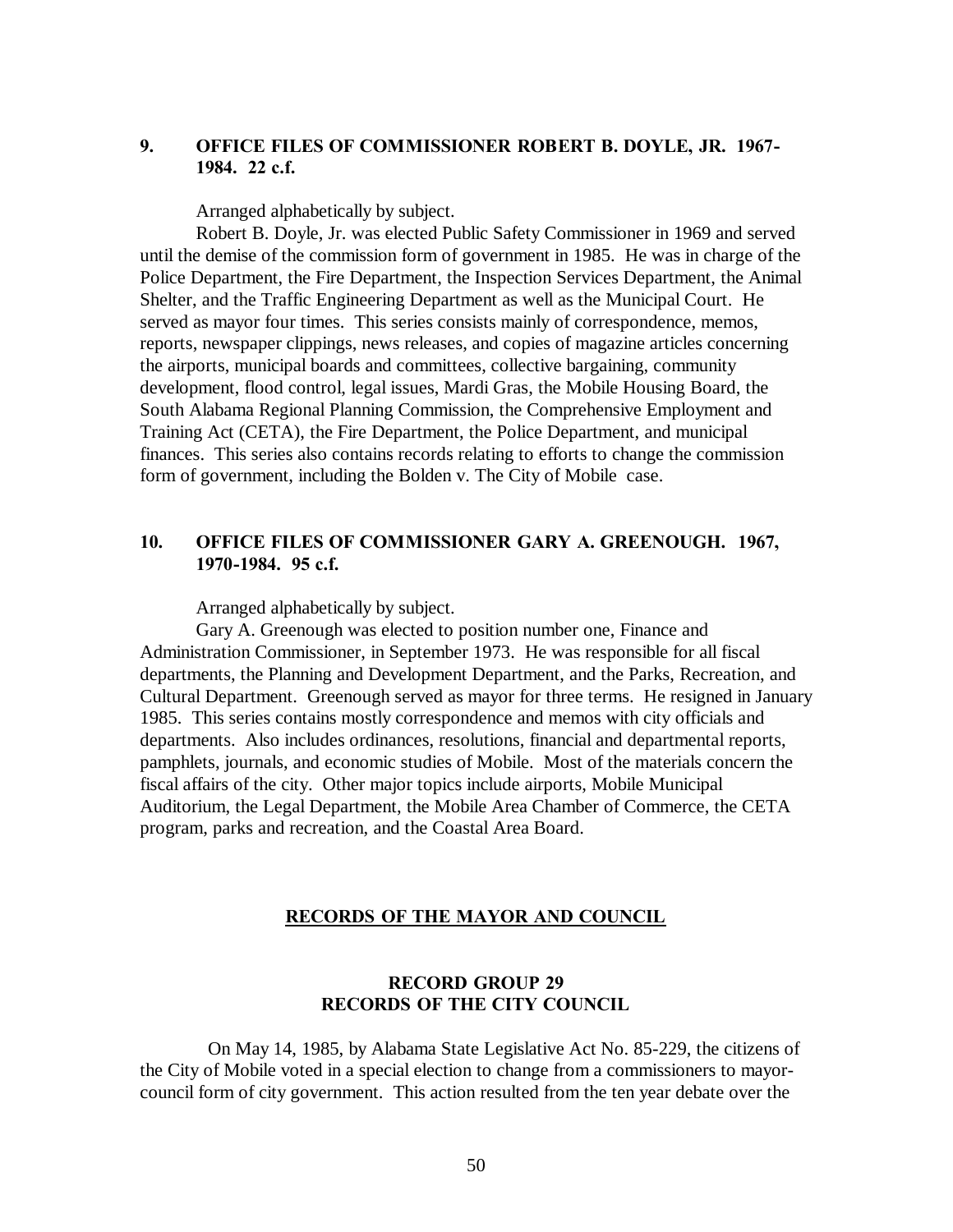Bolden vs. City of Mobile voter dilution case, in which U.S. Senior District Judge Virgil Pittman found the city's at-large commission form of government unconstitutional, in violation of the 1965 Voting Rights Act. With this change the city was reproportioned into seven districts, three of which would be predominantly African-American in social composition, thus ensuring proportional representation in the city council for that segment of the community.

 The duties and responsibilities of the new seven number council are outlined in Alabama Law. The council is charged with holding regular meetings open to the public, except at those times when on executive session is necessary to discuss matter concerning the good name and character of on individual. Further, special or called meetings are allowed if proper written notification is given or if a quorum of five council members is present. A quorum consisting of a minimum of five council members is necessary for the transaction of any city business.

 All meetings of the city council are presided over by the council president, or in his/her absence by a temporary chairman elected by and from the council members present. In public meetings of the council, city business is introduced, debated, and resolved upon by the council members with special consideration to the opinions of the mayor and citizenry of the City of Mobile. The council has the power to: 1) Upon recommendation of the mayor, establish administrative departments and distribute the work of divisions; 2) Adopt the budget of the city- 3) Authorize the issuance of bonds or warrants; 4) Inquire into the conduct of any office, department or agency of the city and make investigations as to municipal affairs; 5) Appoint the members of all boards except the Planning Commission, Housing Board, Airport Authority, and the Industrial Development Authority- 6) Secede to all the powers, rights, and privileges conferred upon the former governing body of the city by statues in effect at the time of adoption by the city of the mayor-council form of government and not in conflict with this act (No. 85229); 7) Levy property sales, license taxes, and local improvement assessments. There are a total of 38 cubic feet of materials in Record Group 34 covering the years 1985-1993. The vast number of subjects included in this collection reflect the numerous issues facing a district representative holding a position on the city council. The majority of these files contain correspondence between Council members, the Mayor, different municipal departments, and private citizens concerning various aspects of city business in area as diverse as Annexation, the Mobile Convention Center, City Budget, Municipal Finance, Revenue, and Zoning considerations. Additionally, Series 4 and 5 contain 10 cubic feet of City Council agendas whose inclusive dates cover the initial years of the City Council as a public institution. Further, Series 9 is made up of correspondence files containing complaints sent to individual council members by citizens in their consitiency. The object of those complaints are generally over lot clearing, road maintenance, vacant buildings and storm water management.

#### **1. OFFICE FILES OF JANE Q. BAXTER. 1985-1993. 10 c.f.**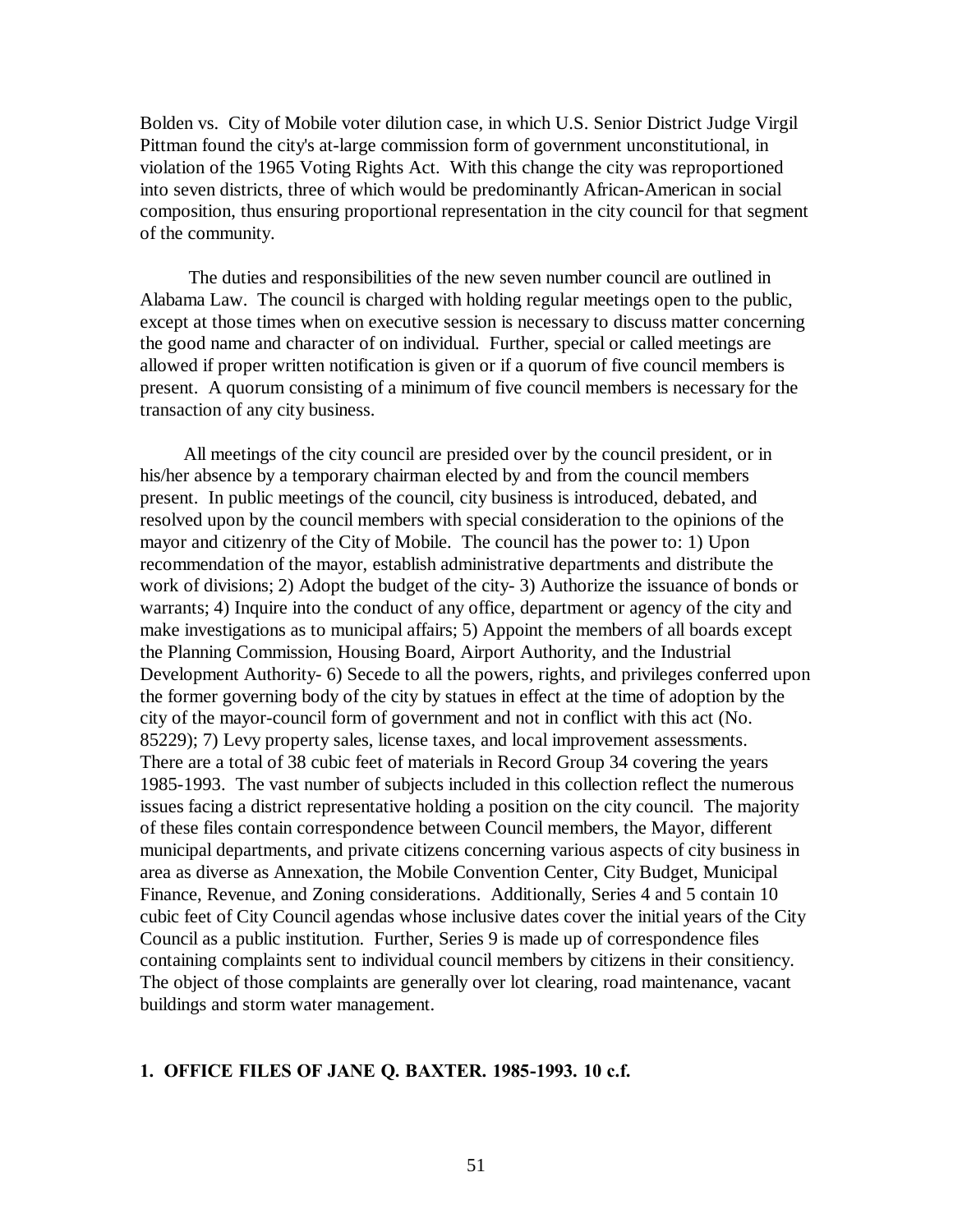Arrange alphabetically by subject.

 During her two terms of office as councilperson for district 6, Jane Baxter served as chairman of the Rules Committee, and as a member of the Public Safety Committee. The wide variety of subjects contained within this series reflect the many issues that filled Baxter's tenure as a councilperson. A sampling of those issues cover such subjects as Annexation, the Municipal Auditorium, the City Budget, Chamber of Commerce concern, the Convention Center, the 1-210 Highway Connector, the Keep America Beautiful Program, Public Safety matters, Strategic Planning, Tort Reform, and Zoning.

#### **2. OFFICE FILES OF CHARLES E. CHAPMAN. 1985-1993. 7 c.f.**

Arranged alphabetically by subject.

 This series contains files collected by the office of council President Charles Chapman during his first two terms as councilman for district 4. This series contains files on subjects as diverse as the Airport Authority, the Municipal Auditorium, City Budget and Finance, the Convention Center, the Parks and Recreation Department, Pornography controversies, Ordinances and Resolutions, and Zoning issues.

## **3. OFFICES FILES OF REGGIE COPELAND SR. 1983-1996. 6 c.f.**

Arranged alphabetically by subject.

 This series contains the files of district 5 Councilman Copeland, accumulated over his first two terms in office. During this period he sat as chairman of the Public Works Committee, and as a member of the Finance Committee. The collection encompasses many subjects including the Municipal Auditorium, the Board of Adjustment, the Convention Center, City Finance, Minority Business, the Planning Commission, Public Works, City Revenue, the Sister Cities Program, Street Lighting, Traffic, and Mobile's Urban Redevelopment Plan.

#### **4. OFFICE FILES OF CLINTON JOHNSON. 1985-1996. 5 c.f.**

Arranged chronologically.

 This collection contains materials collected over a two term period by district 3 Councilman Johnson. During this period Johnson served as City Council Vice President, and as a member of the Public Works and Rules Committees. The majority of the materials contained within this series are City Council Agendas (3 c. f ) and chronological files.

#### **5. OFFICE FILES OF JOHN PEAVY. 1985-1993. 10 c.f.**

Arranged chronologically.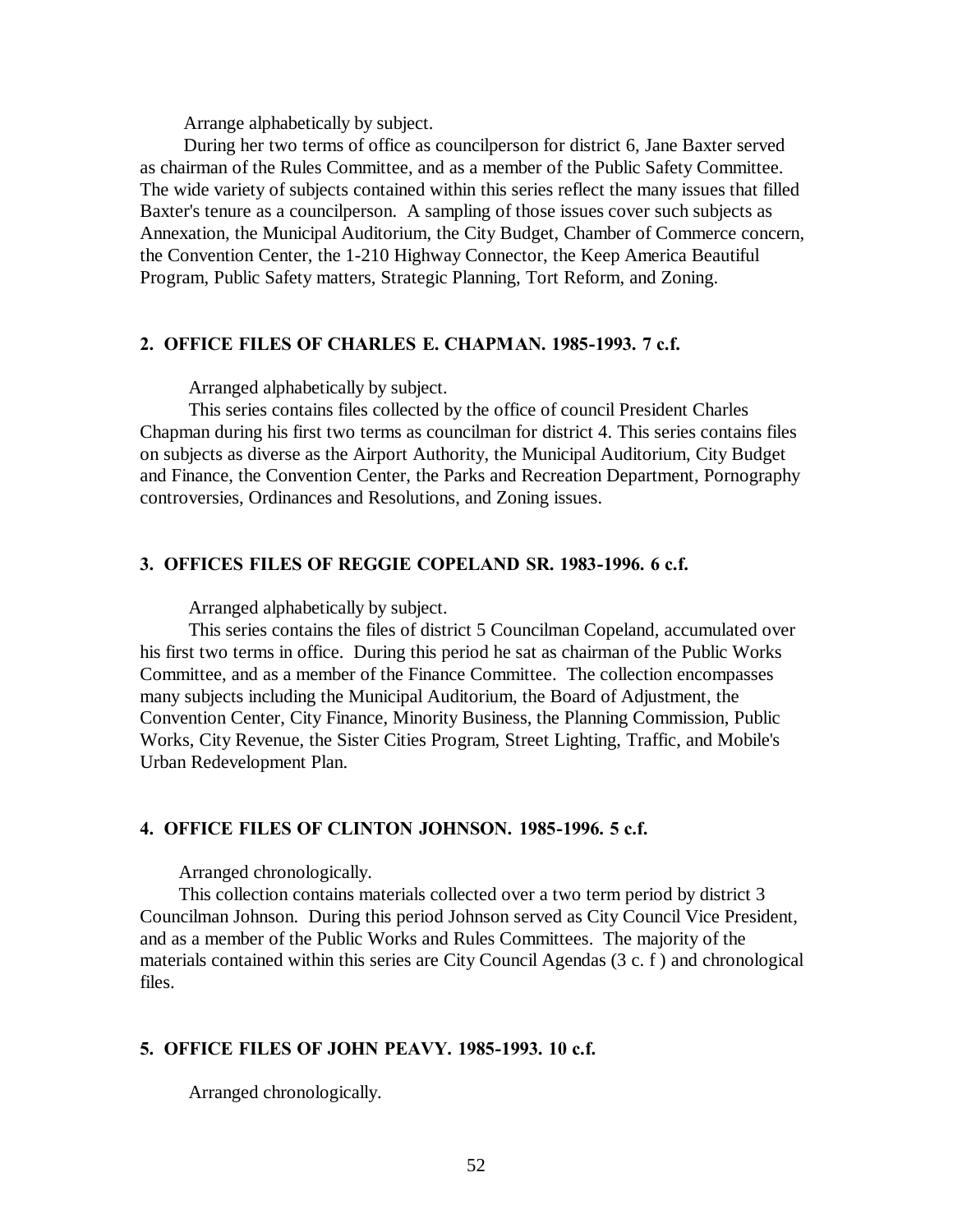Included in this collection are files accumulated over a two term period in which Peavy served as councilman of district 7. In addition to his regular duties Peavy served as chairman of the Finance Committee and held a seat on the Public Safety Commission. The materials contained in this series are miscellaneous office files, chronological files and 7 cubic feet of city council agendas.

#### **6. OFFICE FILES OF CHARLES A. TUNSTALL. 1981-1989. 5 c.f.**

Arranged chronologically by subject.

 This series contains materials held by the office of district 2 Councilman C. A. Tunstall during his first and only term in office. Along with his spot on the council, Mr. Tunstall sat on the Finance and Rules Committees. The councilman's files cover many areas of city business to include: Annexation, the Municipal Auditorium, the Board of Adjustment, City Finance, Historic Development, the 1-2 1 0 Highway Connector, Liquor Zoning, the Mobile County Urban League, Revenue, Storm Water Management, and Waterfront Development.

### **7. OFFICE FILES OF IRMATEAN Y. WATSON. 1985-1993. 6 c.f.**

Arranged alphabetically by subject.

 Includes files accumulated by Councilman 1. Y. Watson during her two terms in public office. Councilman Watson sat as chairman of the Public Safety Committee, and was a member of the Public Works Committee. Some of the subjects contained in this series concern Annexation, the Municipal Auditorium, the Chamber of Commerce, City Finance, the Mobile County Jail, Public Works, the Police Department, Public Safety, Long Range Planning, Strategic Planning, Traffic, and Tourism.

# **8. OFFICE FILES OF THOMAS SULLIVAN. 1989-1996. 1 c.f.**

Arranged chronologically.

 Series includes records collected by district 2 Councilman T. Sullivan during his one term in office. Mr. Sullivan sat as chairman of the Public Safety Committee, and held positions on the Finance and Rules Committees. The records contained in this series consist of chronological correspondence with individuals and various city departments on subjects from education, and lot clearing, to zoning.

### **9. OFFICE FILES OF BESS RICH. 1993-1995. 1 c.f.**

Arranged chronologically.

 Correspondence files of Councilman Bess Rich, District 6, who has been elected to two terms. She is the chairman of the Rules committee, on the Public Services Committee, chair of the Economic Culture and Community Development, and a member of the Sign Committee.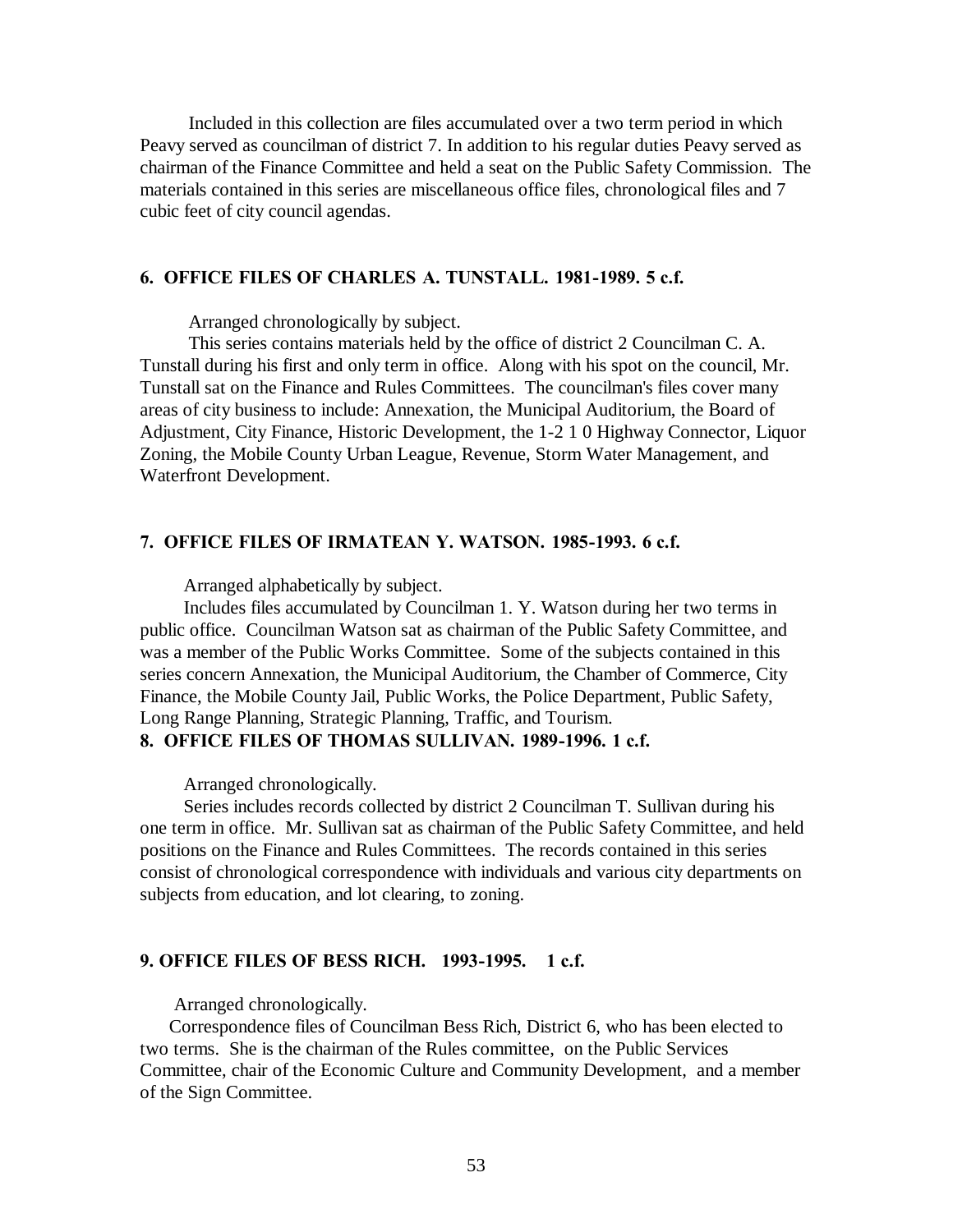#### **10. OFFICE FILES OF VIVIAN DAVIS FIGURES 1993-1997. 8 c.f.**

Arranged by subject.

 Councilman Vivian Davis Figures, District 1, was elected to one term but left when she was elected for Senate, District 33, in 1997. These are her office files which include Hank Aaron Stadium, reports on various parks in her district, the City budget, and constituent letters.

#### **11. COUNCIL OFFICE FILES. 1992-1993. 3/4 c.f.**

Arranged by city district.

 Series includes correspondence, in the form of complaints, sent to council members by citizens in their consitiency. The majority of these complaints deal with lot clearing, road paving, vacant buildings, and storm water management.

## **RECORD GROUP 30 RECORDS OF THE MAYOR**

 On May 14, 1985, by Alabama State Legislative Act No. 85-229, the citizens of the City of Mobile voted in a special election to change from a commissioner to mayorcouncil form of city government. This action resulted from the ten-year debate over the Bolden vs. City of Mobile voter dilution case, in which senior U.S. District Judge Virgil Pittman found the city's at-large commission form of government unconstitutional, in violation of the 1965 Voting Rights Act. With this change the city was reproportioned into seven districts (three of which would be predominantly African-American in social composition) in which residents would vote for a district council representative, and for a city mayor.

 Under Alabama Law all executive powers of the city are vested in the mayor who heads the executive and administrative branches of city government. The mayor is responsible for the proper administration of all city affairs. The mayor has the authority and responsibility to: 1) Enforce all laws and ordinances, 2) When necessity requires, to appoint or remove all city officers and employees except those appointed by the council, 3) Appoint Airport, and Industrial Development Authority, 4) Exercise administrative authority over all departments created by Alabama Act 85-229, (except those given independent status) by law, or those created by the city council, 5) Keep the council fully advised as to the financial conditions and needs of the city; prepare and submit the budget annually to the council and be responsible for its administration after its adoption; prepare and submit, as of the fiscal year, a complete report on the financial and administrative activities of the city for such year, 6) Recommend to the council such actions as he may deem desirable, 7) Prepare and submit to the council such reports as may be required of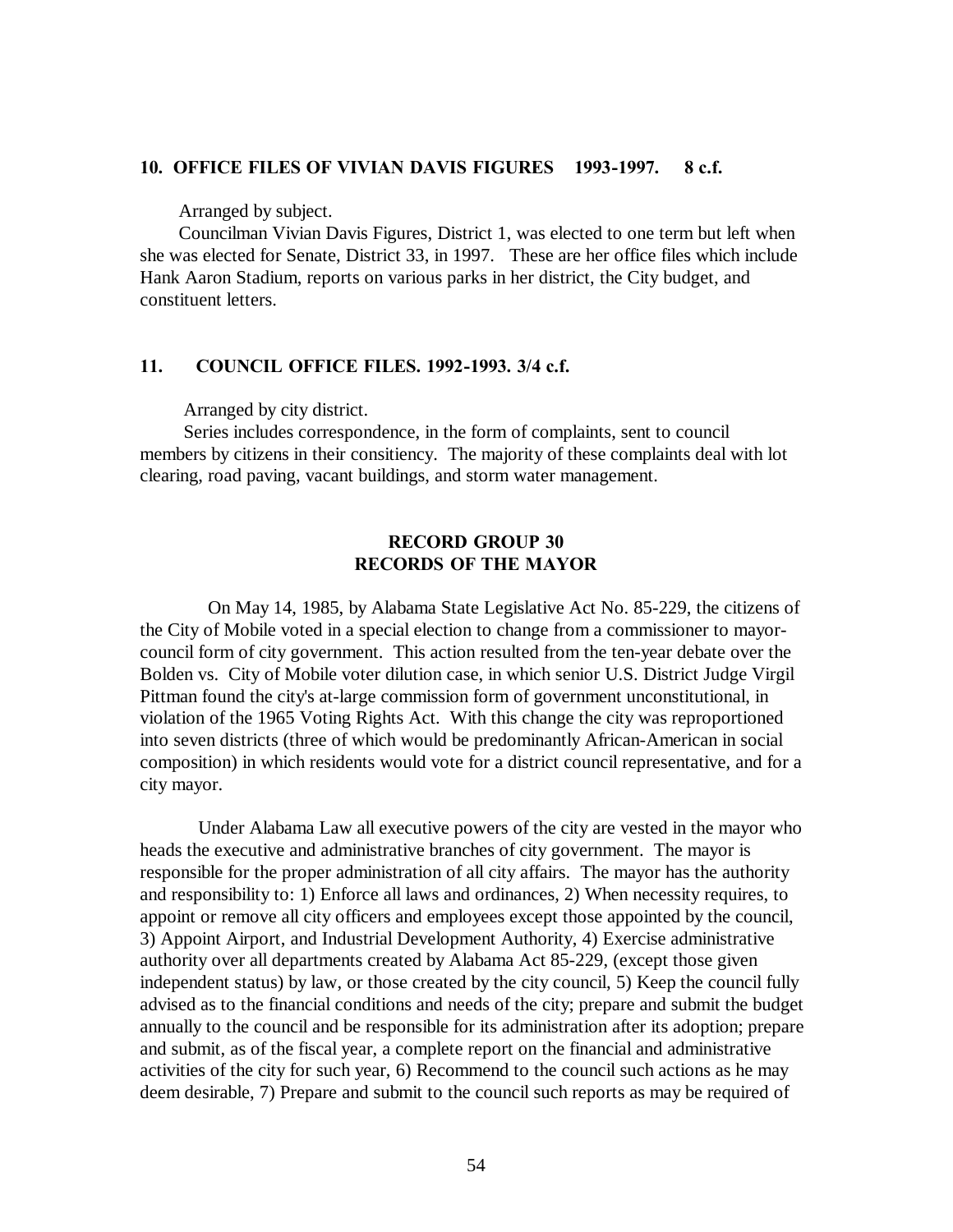him, 8) Perform the other miscellaneous duties required by Act No. 85-229, 9) Fix the salaries or compensation of all city officers and employees appointable by the mayor, subject to applicable city merit law.

 There are a total of 44 cubic feet of mayoral office records with inclusive dates of 1985-1995. The majority of the documents are correspondence between the Mayor's Office and various municipal departments or private sector business or individuals concerning a variety of subjects. As a whole the records reflect the numerous issues that the mayor had to be knowledgeable of and involved in. Of particular interest are those subjects which may be termed the Auditorium/Civic Center, the Mobile Convention and Visitors Corporation, the Mobile Convention Center, and United States Navy Homeport.

#### **1. OFFICE FILES OF ARTHUR I;L OUTLAW. 1985-1988. 18 c.f.**

Arranged alphabetically by subject.

 This series contains files on numerous subjects collected by the Mayor's office during his first and only term in office. The majority of these records consist of correspondence between the mayor's office and either various municipal departments or private business and/or individuals. Included are files on subjects such as the Airport Authority, the Auditorium/Civic Center, City Budget, Chamber of Commerce, Community Development, Economic Development, Fort Conde, Internal Auditing, the Keep Mobile Beautiful Program, Legal Department, Minorities, the Mayor's Budget, the Mobile Convention and Visitors Corporation, the Police Department, Personnel, Parks and Recreation, Pornography, Public Works, Public Safety, Revenue, and the U.S. Navy Homeport Impact Studies.

#### **2. OFFICE FILES OF MICHAEL C. DOW. 1987-1995. 26 c.f.**

Arranged by subject.

 Includes files accumulated by Mayor Dow during his first two terms in office. Series contains City and Civic Center Monthly Budget/Financial Reports; Check Requests; Mobile Convention Center Correspondence; Mobile Convention Center and Visitor Corporation Files; Job Training Partnership Program Correspondence, Minutes and Regulations; Municipal Department Subject Files; and Municipal Department Personnel Files.

## **RECORD GROUP 31 EXECUTIVE DIRECTORS**

 Between the years 1911-1985 local government in the City of Mobile was of a commission form (see Record Group 6 for a history of the Board of Commissioners). In 1965 each of the tree commission posts were assigned specific administrative duties over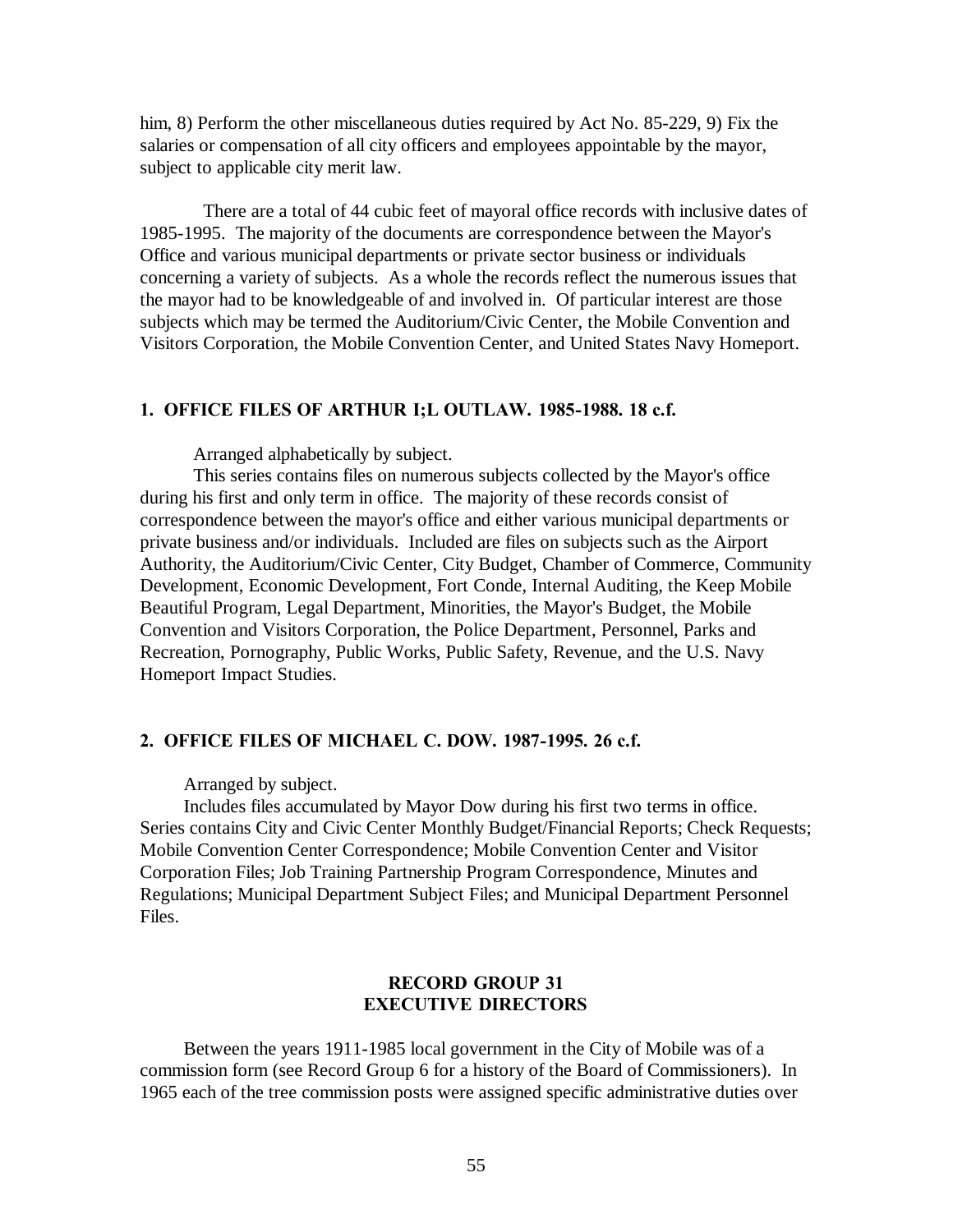one of three municipal divisions. Subsequently, in Mobile's at-large municipal elections, candidates ran for office seeking to be elected as either the Executive Director of Public Works, the Executive Director of Public Safety, or the Executive Director of Finance. Each of these divisions, headed by a commissioner, was made up of various municipal departments whose functions were the administrative responsibility of the individual division's executive director.

 With the May 14, 1985 change of city government to a mayor-council form of representation, the seventy-four year old position of city commissioner was abolished. Remaining however, were the Public Works, Public Safety, and Finance divisions, as well as the title and responsibilities of executive director. However, these were no longer elected positions but were now filled by persons appointed by the Mayor.

 Following the 1992 retirement of the Executive Director of Public Works (Thomas K. Peavy), the administrative responsibilities of that division were divided among three executive positions. These positions were the Executive Director of Public Works (Lee Wilson), the Deputy Director of Public Works (Robert Vogtner), and the Director of Transportation and Planning (Victor McSwain). In 1994 the authority and responsibilities of those offices were re-consolidated under a single title, once again the Executive Director of Public Works.

 In addition, 1994 saw two new divisions and Executive Director positions created. Following the resignation of the Executive Director of Public Safety (Reuben Greenberg) the various municipal departments, for reasons of management efficiency, were evaluated and reassigned to five organizational divisions. These were: The Public Safety Division, the Public Works Division, the Financial Services Division, the Administrative Services Division, and the Economic, Cultural and Community Development Division. Each division was headed by an administrator titled Executive Director.

 Record Group 30 contains 133 cubic feet of records collected by several Executive Directors of Public Works, Public Safety and Finance between the years of 1970-1993. Files in the collection contain correspondence, memos, reports and printed materials covering subjects such as fire and police protection, personnel, budget and finance, road and sidewalk maintenance, storm water management, Engineering, Building maintenance, Parks and Recreation, the Policeman's and Fireman's Pension and Relief Fund, Revenue collection, and Zoning.

#### **1. OFFICE FILES OF ROBERT B. DOYLE, JR. 1983-1989. 12 c.f.**

Arranged alphabetically by subject.

 This series contains files accumulated during Doyle's term as Executive Director of Public Safety. In addition to his duties as director, he served on the Mobile Water Board, the Mobile Planning Commission, and the Mobile County Emergency Management Agency. Included, for the most part in correspondence and reports, are materials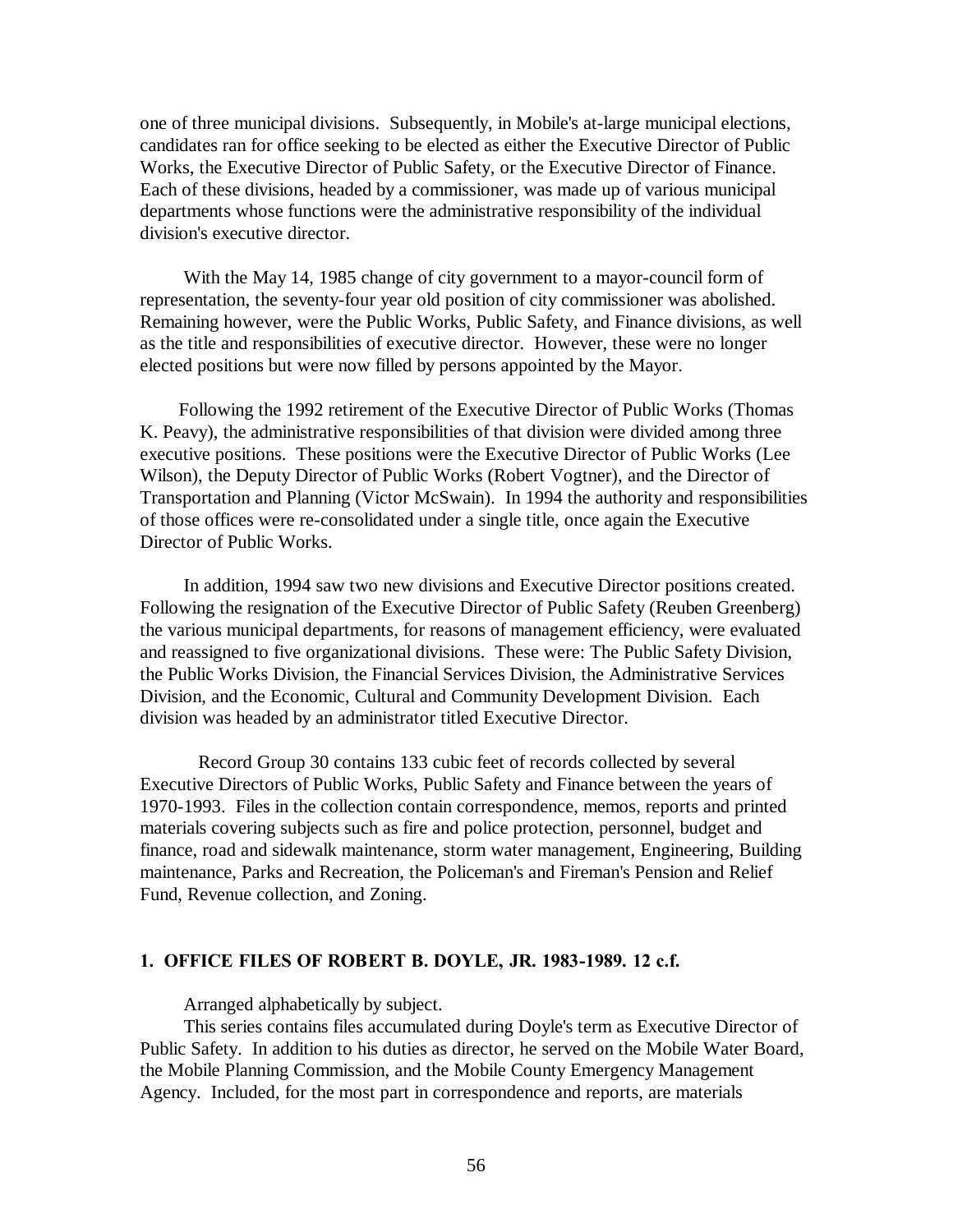concerning the Animal Shelter, Finance and Budget, the Fire Department, Inspection Service, the South Alabama Regional Planning Commission, Municipal audits, visitors surveys, legal correspondence and claims, Bankhead Tunnel accident, employee benefits, Fort Conde and the Municipal Court.

## **2. OFFICE FILES OF THOMAS K. PEAVY. 1972-1991. 67 c.f.**

Arranged alphabetically by subject.

 This series contains files accumulated by Peavy's office between 1985-1992 following his appointment to the post of Executive Director of Public Works by mayor Arthur R. Outlaw. As Executive Director of Public Works, Peavy collected numerous files on a variety of subjects consisting for the most part of correspondence, reports, contracts, resolutions, bound materials, some maps, a few audio cassettes and a telephone log book. A few of the subjects represented in the collection are Auditorium Renovation, Bridge Maintenance and Replacement, Bates Field, Brookley Complex, the Building and Grounds Department, the City Budget, Community Development, City Equipment Landfill and Solid Waste Disposal, Public Works Personnel, Park, Public Improvement Ventures, Road Paving, Storm Water Management, Three Mile Creek, Streets and Subdivisions.

 The records contained in boxes one through twenty-three were originally held in the Executive Director's office in City Hall South. The remaining records, boxes twenty-four through sixty-seven were held in the offices of the Engineering Department also in City Hall South.

## **3. OFFICE FILES OF LEE M. WILSON. 1987-1992. 26 c.f.**

Arranged by subject.

 This series contains files accumulated by Lee M. Wilson's office during his term as Executive Director of Public Works before his August of 1993 retirement from public service. Correspondence, reports, purchase orders, some printed and bound materials cover many subjects including: the Airport Authority; City Finance; Inspection Services; Municipal Information Systems; Telecommunications; Permits; Planning; Real Estate owned by the city; Tourism; Traffic Engineering; Public Works Personnel; Budget; Purchasing; Parks; Solid Waste Disposal; Special Events; Strategic Plans for Downtown Revitalization; Urban Forestry- Public Works Audits; the Airport Boulevard Corridor; Mobile Convention Center; Mobile Civic Center; the Municipal Garage; Telecommunications- and Zoning.

#### **6. OFFICE FILES OF BARBARA MALKOVE. 1989-1993. 28 c.f.**

Arranged alphabetically by subject.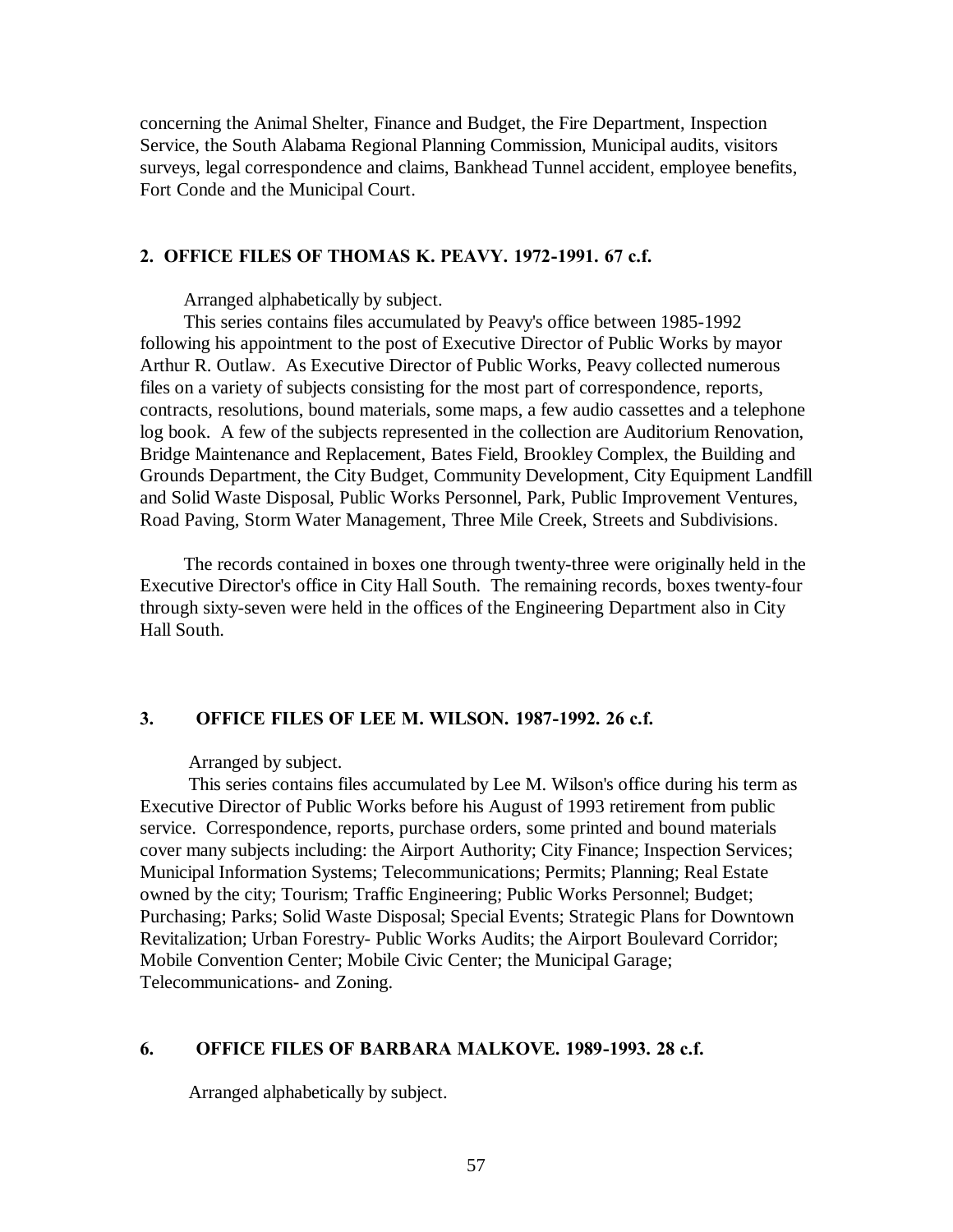This series contains files accumulated by Barbara Malkove during her first years as Executive Director of Finance. Check requests from various municipal offices, correspondence, and reports are included in series 6 on subjects as diverse as the Alabama Administrators Organization, Municipal Audits, Budget and Finance, Business License, Buildings and Grounds, Capital Improvements, the City Council, City Drug and Alcohol Policy, Employee Benefits, the Fire Department, Housing and Urban Development, City Insurance, Inventory Control and Management, the City Landfill, the Legal Department, the Mayor's Office, the Mobile Tennis Center, Municipal Parks, the Payroll, Public Works, Purchasing, City Personnel, the Police Department, the Policeman's and Fireman's Pension and Relief Fund, the Recreation Department, Revenue, and Taxes.

### **RECORD GROUP 32 RECORDS OF THE CITY CLERK**

 The City Clerk is the chief administrative officer of the City of Mobile. The city clerk serves as the executive director for the council, the city clerk's office, overhead staff and the archives division. The city clerk is responsible for the signing of check requests and requisitions, and for giving notice of special or called meetings of the city council. Further responsibilities include the compilation and keeping of the minutes of that council, and for the preparation of ordinances and resolutions which appears on the agenda of the weekly council meetings.

 Under the commission form of city government the position of city clerk was filled by a merit system employee appointed by the board of commissioners. Following the 1985 switch to a mayor-council form of local government, the city council became the appointing authority in filling a vacancy in the office of city clerk

 Record Group 35 contains records accumulated by the city clerk's office between 1984-1992. Files in the collection contain correspondence, accident reports, personnel records, contracts, check requests, revenue reports, and resolutions and ordinances concerning subjects such as: the Archives, Annexation, Education, Finance and Accounting, Inspection Services, the Fire and Police Department, Auditorium Renovation, Lot cleaning projects, and various revenue raising taxes. Records in this group total 45 cubic feet, and were originally kept in the city clerk's office.

#### **1. OFFICE FILES. 1984-1992. 45 c.f.**

Arranged alphabetically by subject

 This series contains office files accumulated by the city clerk's office between 1984-1992. Files in this collection contain correspondence, contracts, check requests, personnel records, purchase orders, requisitions, licenses and license codes, revenue reports, and resolutions and ordinances. These materials reflect the numerous responsibilities of the city clerk's office as they cover many subjects to include: the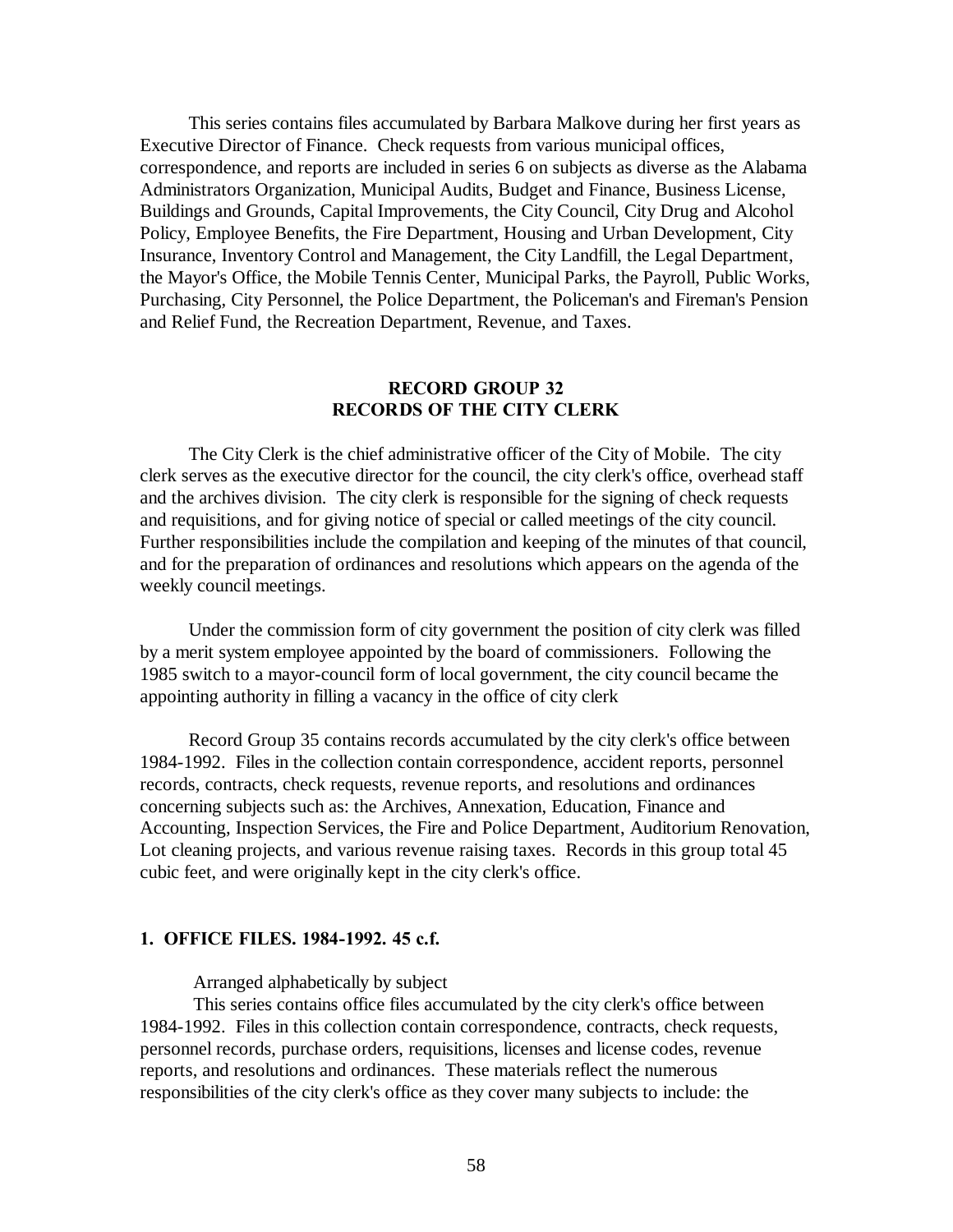Municipal Airport, Archives, Annexation, the Animal Shelter, Buildings and Grounds, the City Cafeteria, Education, the Fire Department, Finance and Accounting, Election files, Inspection Services, Housing, Legal Claims, Municipal Auditorium Renovation, Parks and Cemeteries, Police Department, Planning and Development, Public Works, Revenue, and Zoning.

## **RECORD GROUP 11 RECORDS OF THE LEGAL DEPARTMENT**

An attorney for the city was appointed by the mayor and board of aldermen as early as 1819. His responsibilities included the handling of all court cases for the city and providing legal advice and opinions to city officials. He defended all suits brought against the city and prosecuted violations of city ordinances before the mayor's court. All contracts involving the city were either written by the city attorney or approved by him.

Beginning in 1895 the position of city attorney was made an elective office. With the adoption of the commission form of government in 1911, the board of commissioners was given the authority to appoint persons to the office.

The Legal Department was organized in 1962 when a full-time assistant city attorney was hired. Today the department consists of the city attorney who serves parttime, two full-time assistant city attorneys, and two part-time assistant attorneys. The department prosecutes cases in municipal court and appellate cases in circuit court. It handles all claims, litigation, leases, and contracts involving the city. The department is also responsible for rendering legal opinions to city officials.

The records of the Legal Department consist of approximately 101 cubic feet and date 1910-1978. They include case files related to suits against the city, copies of leases and other contracts, correspondence, legal opinions, and other materials related to legal matters of the city and the operation of the legal department.

NOTE: Access to some of these records is restricted.

# **1. GENERAL FILES. 1926-1976. 15 c.f.**

Arranged alphabetically.

Mainly correspondence concerning legal matters of the city. Major subjects represented include accidents involving municipal vehicles or property, claims, ordinances, and zoning. Also includes accident report forms, resolutions, legal opinions, and photographs of accident scenes. Some files concern the operation and management of the Legal Department and include materials on budgets and payrolls.

## **2. LETTERS SENT. 1963-1973. 3 c.f.**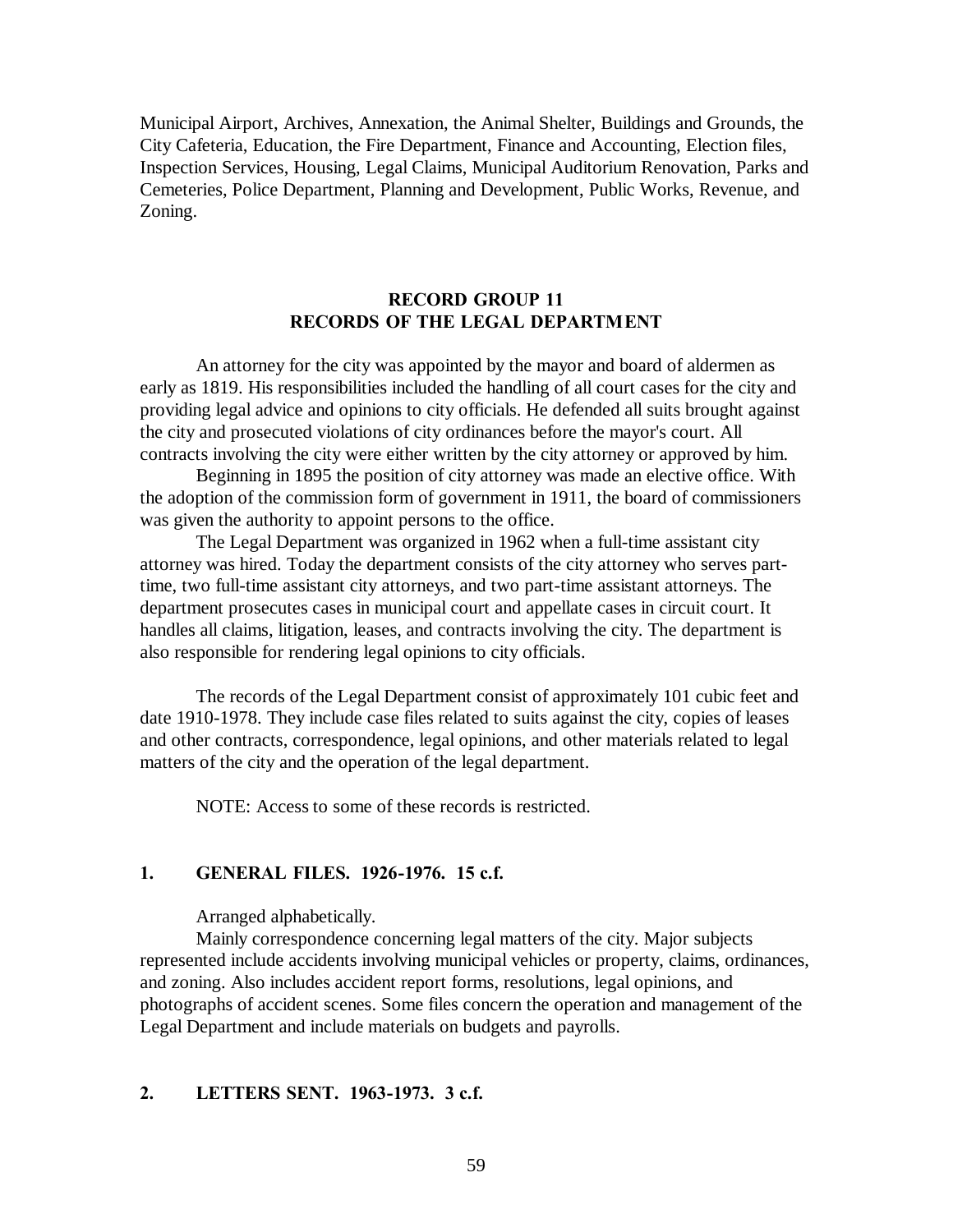Arranged alphabetically by name of sender or receiver.

Carbon copies of letters sent to commissioners, department heads, claimants, and other attorneys. Subjects covered include ordinances of other cities, an election qualifying fee, property condemnations, and claims against the city. Also included are copies of resolutions, leases, quarterly reports of the Legal Department, and legal documents such as pleas, motions, demurrers, and notices of appeal.

#### **3. CASE FILES. 1926-1977. 66 c.f.**

Arranged by file number.

Files contain a variety of legal documents including affidavits, depositions, motions, briefs, demurrers, and appeals, as well as correspondence. Most cases concern claims against the city, property transactions, construction projects, issuance of bonds, tax assessments, proposed ordinances, or elections. Other types of material included are election returns, reports, newsletters, newspaper clippings, copies of speeches, copies of legislative bills, and legal opinions.

# **4. FILES OF PETER J. PALUGHI, ASSISTANT CITY ATTORNEY. 1962-1966. 5 c.f.**

Arranged alphabetically.

Mostly correspondence concerning claims by, or against, the city. Usually accompanying correspondence about claims are police investigation reports, motor vehicle accident reports, diagrams and photographs of accident scenes, claims releases, and receipts and requisitions for settled claims. In addition to claims, records on urban renewal properties, amendments to the municipal code, and drafts of ordinances are included.

# **5. LEASES FOR BROOKLEY INDUSTRIAL COMPLEX AND AIRPORT. 1966-1978. 5 c.f.**

Arranged alphabetically.

Consists mainly of lease documents for buildings at the Brookley Industrial Complex and Airport. Also includes ordinances, resolutions, and correspondence concerning the purchase of Brookley Air Force Base by the City of Mobile and the leasing of buildings. Some materials relate to claims against tenants.

# **6. CONTRACTS AND LEASES. 1910-1942. 1/2 c.f.**

Arranged alphabetically. Leases for buildings and property owned by the city.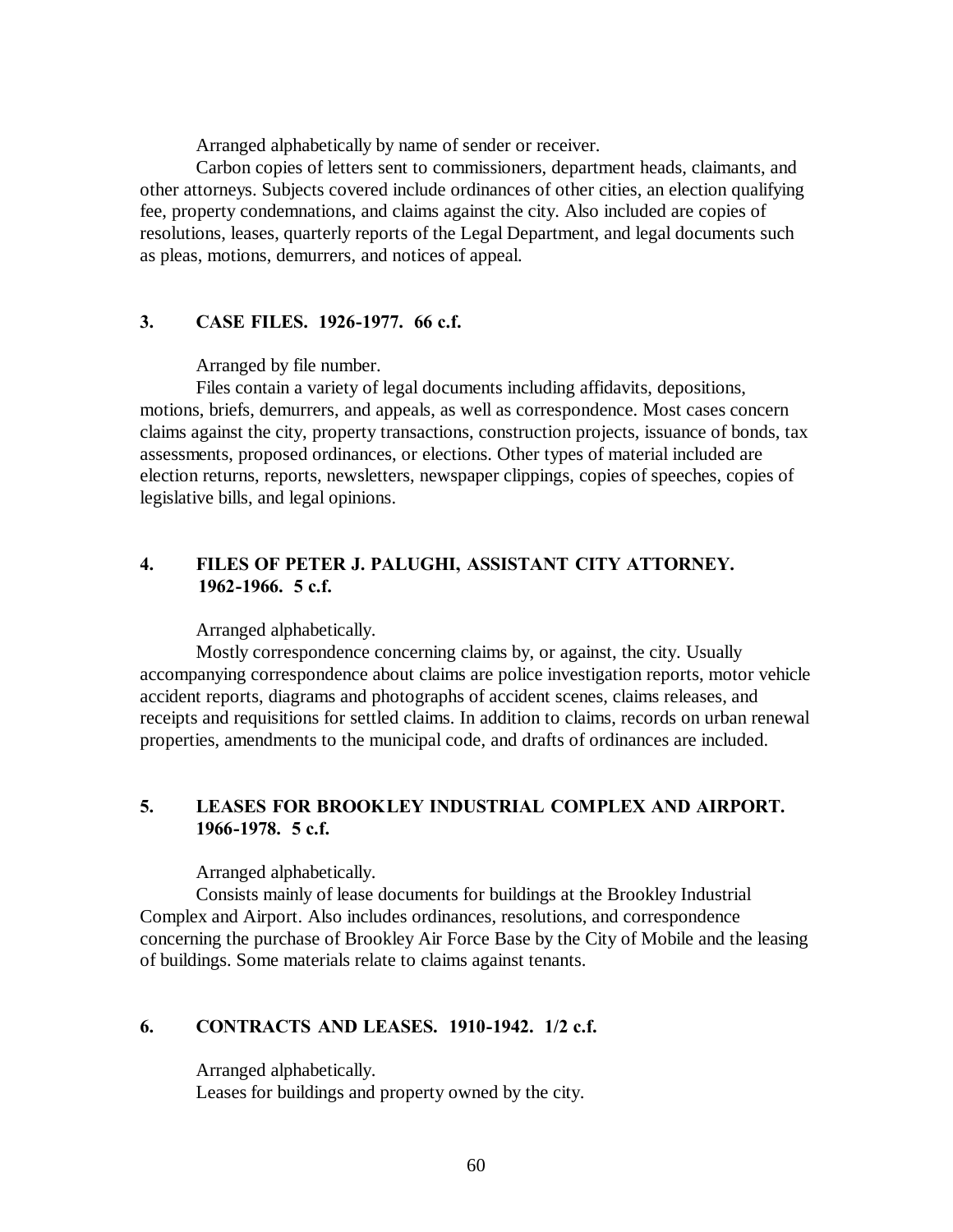Many of the leases specify how the property was to be used, such as for the establishment of playgrounds and concession stands. Included are leases of Mobile Municipal Airport facilities to airlines and oil companies and leases of wharves to railroads. Contracts frequently concern services for the city, including the management of City Hospital and tourist camps.

# **7. CONTRACTS AND LEASES WITH ALABAMA POWER COMPANY. 1941- 1970. 1/2 c.f.**

Arranged alphabetically.

Leases granted to Alabama Power Company for easements to city property, usually for the erection of power lines. Resolutions authorizing the leases and occasional maps accompany the leases. Leases granting other property rights, permits, and contracts concerning power rates are also included.

### **8. TITLE ABSTRACTS. 1926-1947. 1/2 c.f.**

Arranged chronologically.

Title abstracts for property considered for purchase by the city. Abstracts give a condensed history of previous titles to the property and summarize past conveyances. Several deeds and letters from title abstracting companies are also included.

# **9. RECORDS CONCERNING OBSCENITY AND PORNOGRAPHY. 1966- 1977. 1 1/2 c.f.**

Arranged chronologically.

Records created in court cases and in other efforts to control obscenity in Mobile. Materials from court cases include legal briefs, motions, proposed findings of facts, court orders, court exhibits, and legal pads containing notes. Judge's opinions in local cases and in obscenity cases from around the country, bulletins reviewing court decisions, and drafts of laws from other cities and states are included. Also included are correspondence, newspaper clippings, photocopies of magazines articles, and newsletters.

#### **10. IMPROVEMENT VENTURE FILES. 1963-1971. 1 c.f.**

Arranged by venture number.

Correspondence, resolutions, and ordinances regarding sidewalk ventures, paving ventures, and other improvement ventures.

# **11. RECORDS RELATING TO BANKHEAD TUNNEL. 1939-1949, 1954-1966. 3 c.f.**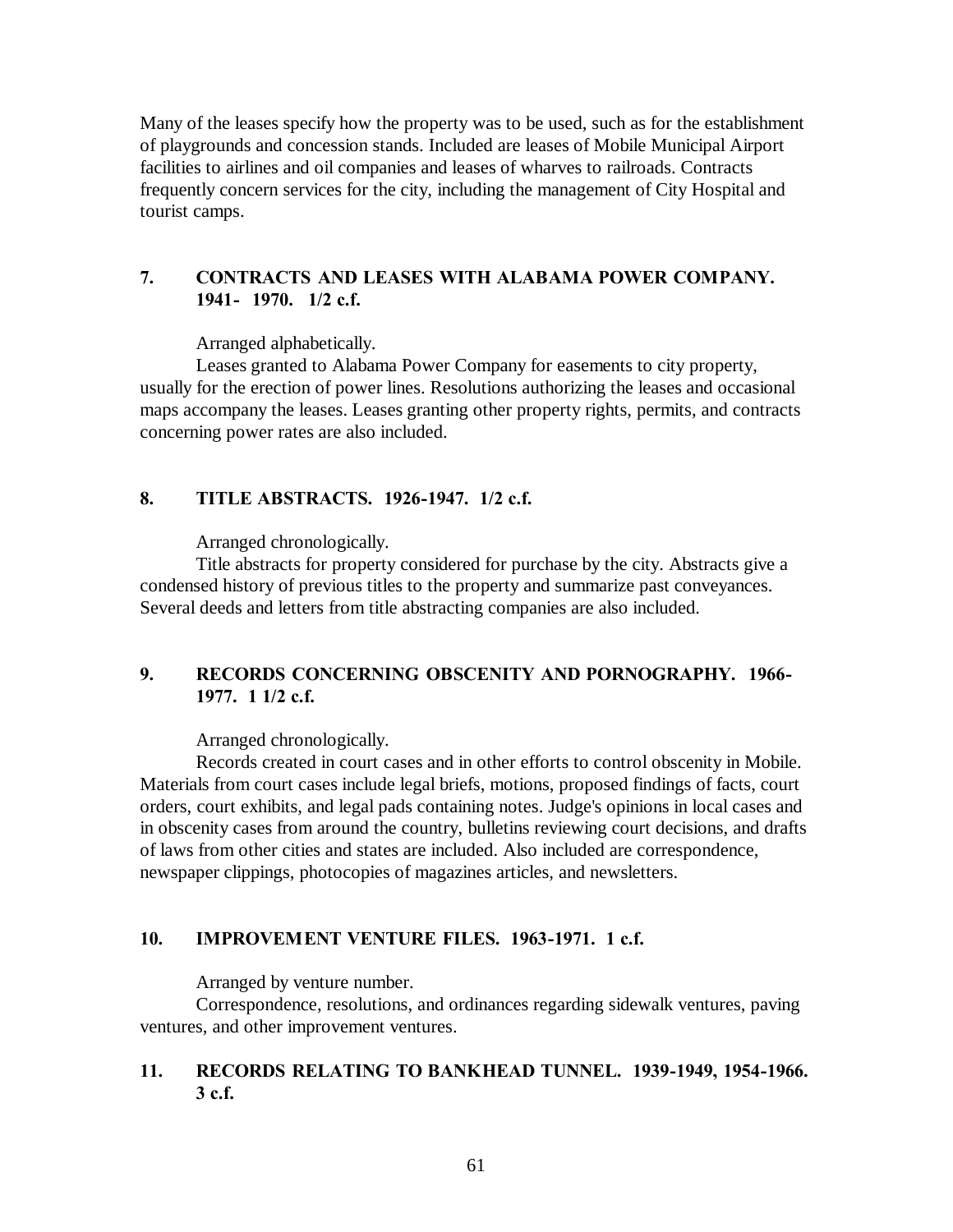Arranged chronologically.

Correspondence with lawyers, bankers, engineers, government officials, and the Reconstruction Finance Corporation (RFC) concerning the financing of Bankhead Tunnel through bond issues and through grants from RFC. Correspondence also concern the administration of the tunnel, construction, leases and contracts, ferry operations, legal services, the construction of Interstate-10, and claims filed for property damages due to tunnel construction. Also included are requisitions for RFC funds, petitions, legal briefs and various legal documents, financial reports of the tunnel, newspaper clippings, and engineering drawings of the tunnel.

## **12. AGREEMENTS CONCERNING STREETLIGHTING. 1928. 1/4 c.f.**

Arranged by file number.

Agreements between the City of Mobile and property owners affected by the erection of a street lighting system on St. Joseph Street. Property owners agreed to reimburse the city for installing the system.

# **13. "FORMS OF ADVERTISEM ENT, ESTIMATE, PROPOSAL, SPECIFICATIONS, AND BOND." 1927-1930. 1/4 c.f.**

Arranged by venture number.

Contract documents for paving and sewer work. The forms contain advertisements for bids, city engineer's estimates of work, proposal forms, material and work specifications, and bond forms.

# **RECORDS OF CITY DEPARTMENTS**

## **DEPARTMENTS OF THE FINANCE DIVISION**

# **RECORD GROUP 8 RECORDS OF THE FINANCE DEPARTMENT**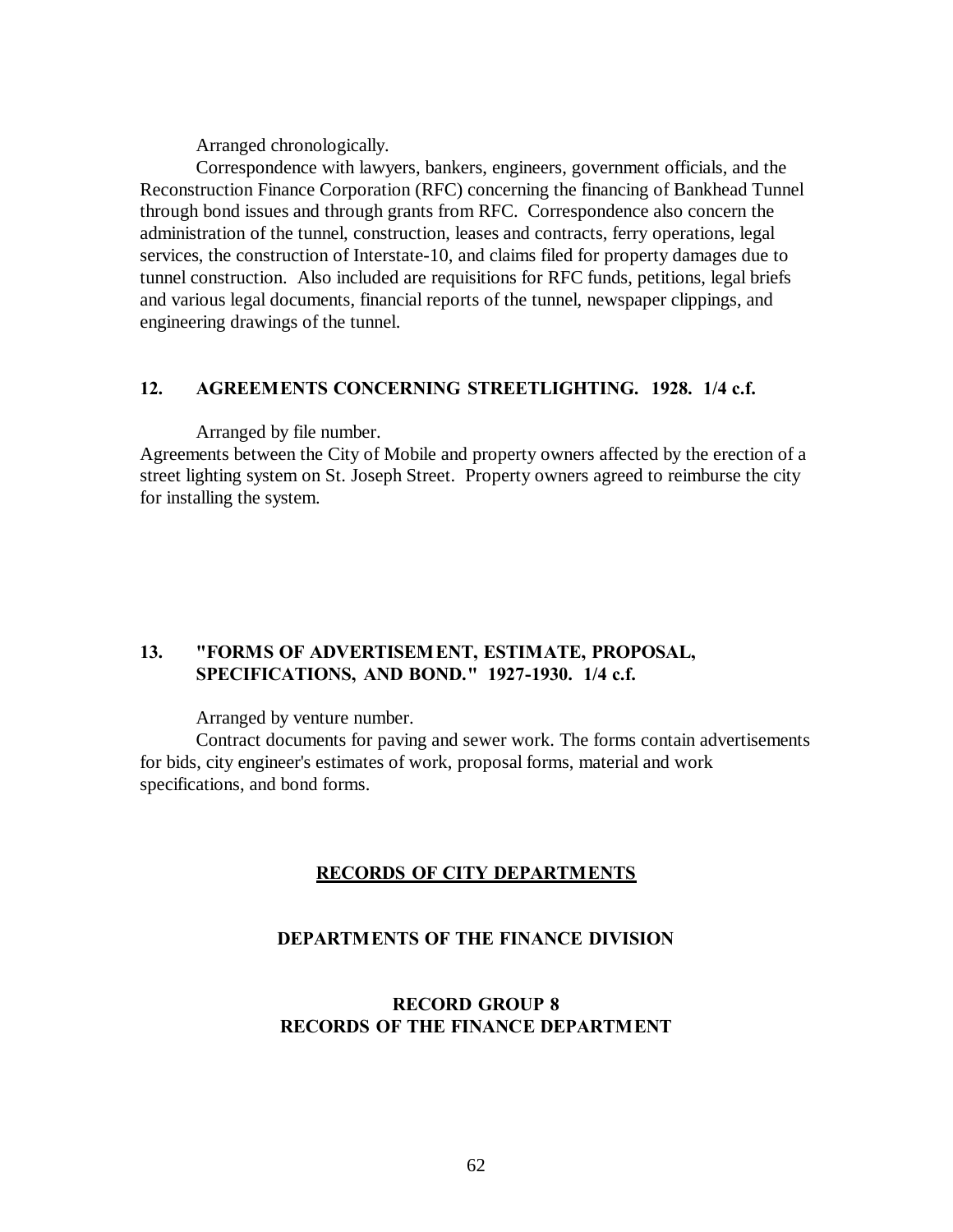Mobile has had a financial officer in charge of keeping the city's accounts since 1814. This function has been the responsibility of the city treasurer, comptroller, or auditor, with the exception of twenty-nine years from 1879 to 1908 when the duties were performed by the city clerk.

In October 1912 the Office of City Treasurer was abolished by city ordinance and the Office of City Auditor was created in its place. The auditor was charged with keeping accurate city accounts, receiving moneys, issuing receipts, and depositing all moneys collected daily into designated bank accounts.

The Office of the City Auditor was replaced in 1929 by the Office of City Comptroller. The comptroller kept the city's accounts, served as the ex-officio treasurer, and received, preserved, examined, and audited all financial books and papers of the city. He was also responsible for signing all checks and approving payrolls and requisitions. The duties and responsibilities of the comptroller increased over the years. In 1931 the Public Improvement Department was created and placed under his supervision. The License Department was added in 1951.

The Finance Department was created in May 1967 when the comptroller was designated finance director in charge of all fiscal departments of the city. The finance director supervises the major financial functions of the city including auditing, accounting, budgeting, data processing, payrolls, purchasing, tax collection, and licensing.

The records of the Finance Department consist of 218 cubic feet of materials dated 1827-1982. They document the financial transactions of the city, payroll and personnel actions, and budgets. The record group includes ledger books, computer printouts, contracts, and correspondence concerning city finances, funding of improvement ventures and capital projects, and personnel information used to compute payrolls.

#### **1. GENERAL FILES. 1962-1982. 6 c. f**

Arranged alphabetically.

Correspondence concerning the activities of the department and financial matters of the city, including revenue sharing, equipment purchases, payrolls, and street lighting. Also included are ordinances concerning taxicab fares and traffic codes, resolutions concerning contracts, purchase orders from the Mobile City Planning Commission, requisitions, capital improvement plans, an assessment book for improvement venture number eight, and receipts for moneys received by the comptroller.

# **2. CORRESPONDENCE FILES OF THE COMPTROLLER. 1930-1967. 2 c. f.**

Arranged alphabetically.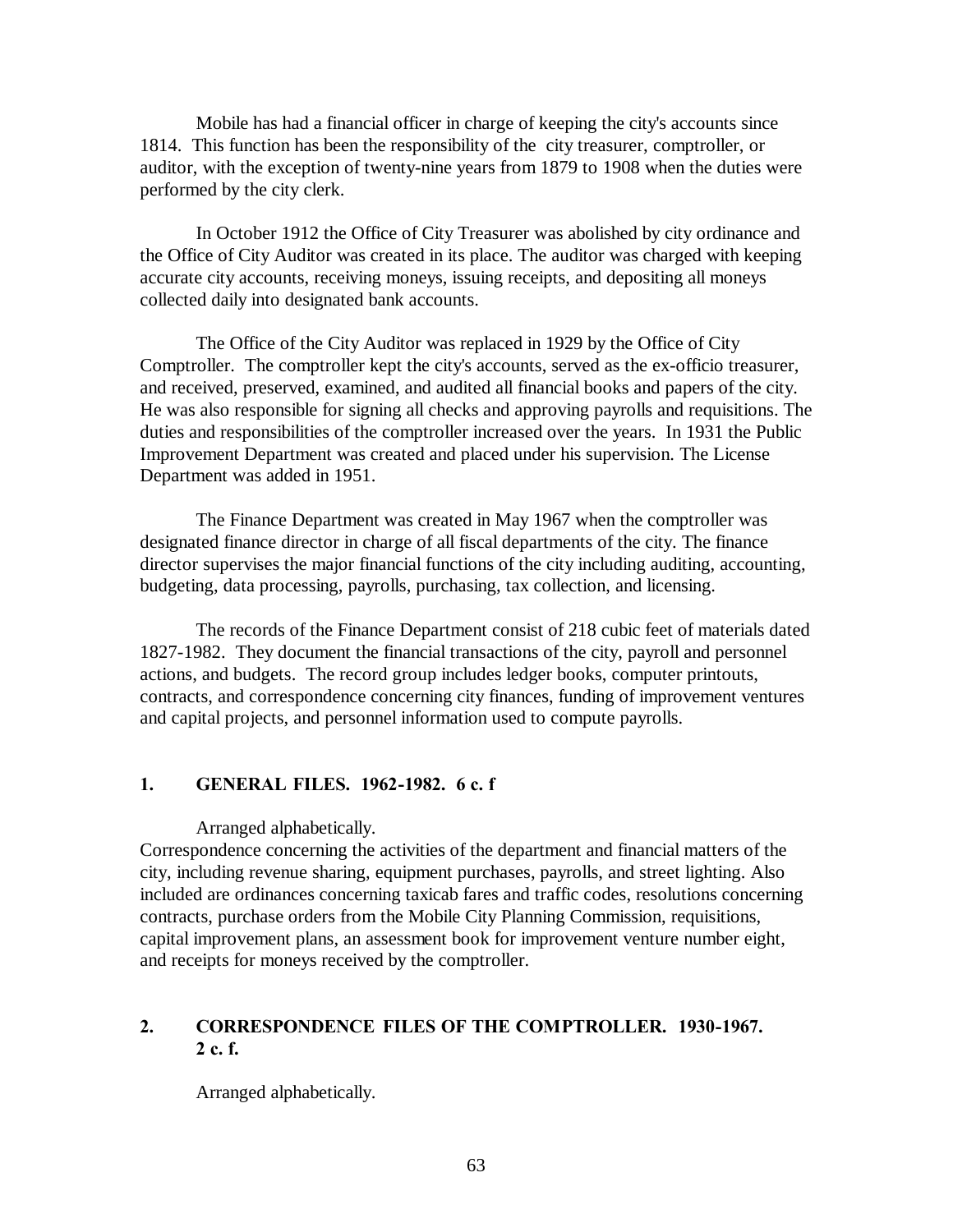Correspondence with employees, local businessmen, and banks. Major topics include employee inquiries about payroll deductions and pension funds, payments to local businesses, and questions from local banks concerning the handling of municipal funds, including bonds.

# **3. JOURNAL ENTRY FORMS. 1973-1978. 2 c. f.**

Arranged chronologically.

Forms used to enter credit and debit information into the city's automated accounting system. Completed journal entry forms contain the name of the department or business completing the transaction, reason for the transaction, and fund, department, and general ledger numbers.

### **4. GENERAL LEDGERS. 1964-1978. 12 c. f.**

Arranged chronologically.

Computer produced printouts of moneys received and disbursed. Lists assets, liabilities, credits, debits, and revenue. See also Series 25.

# **5. DISBURSEMENTS, EXPENDITURES, AND FINANCIAL STATEMENTS. 1964-1972. 1 c. f.**

Arranged by type of record.

Computer produced printouts of disbursements, expenditures, and financial statements. Disbursement records list monthly bank transactions. Expenditure records list the net amount of expenditures by department. Financial statements list monthly revenues, expenditures and balances for all funds.

## **6. GENERAL ACCOUNTING DOCUMENT REGISTERS. 1971-1972. 2 c. f.**

Arranged chronologically. Computer produced printouts of financial transactions.

# **7. ENCUMBRANCES. 1971-1972, 1977-1978. 1 c. f**

Arranged chronologically. Computer produced printouts of funds encumbered through purchase orders.

#### **8. BANK STATEMENTS AND CASH SUPPLEMENTS. 1971-1975. 2 c. f**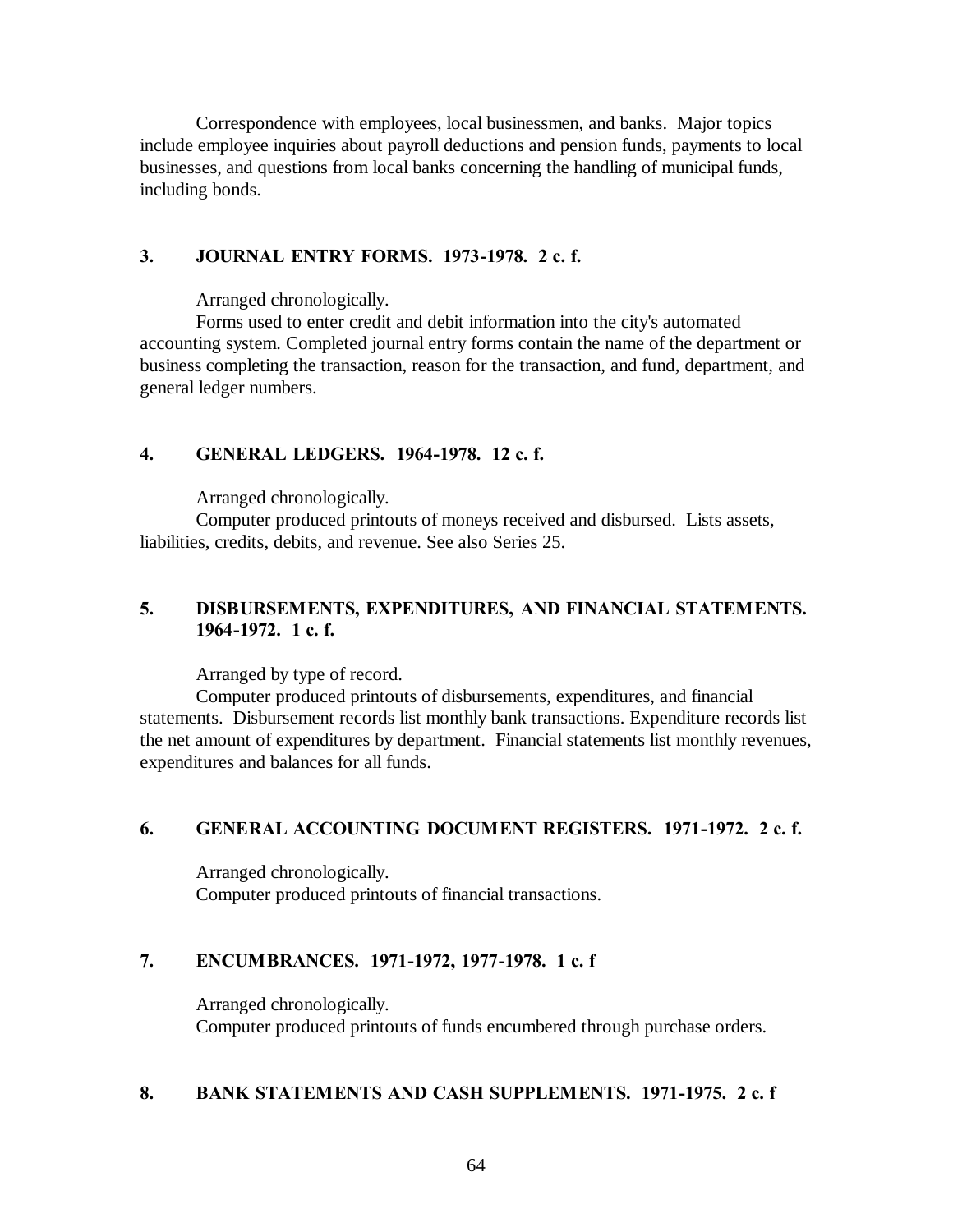Arranged by type of record and thereunder chronologically.

Monthly bank statements for municipal accounts in various local banks. Cash supplements include receipts for moneys deposited in local banks.

## **9. BUDGET STATEMENTS. 1929-1950, 1958-1981. 5 c. f**

Arranged chronologically.

Budget statements for anticipated revenues and expenditures by departments. Letters, memos, and resolutions related to the budget and budgeting procedures are also included.

# **10. AUDITS OF THE CITY OF MOBILE AND ASSOCIATED AGENCIES. 911, 1913, 1924-1973. 3 c. f.**

Arranged alphabetically.

Audits performed by certified public accountants which examine revenues and expenditures of the city and of associated departments and agencies, including Bankhead Tunnel, City Hospital, and the Board of Water and Sewer Commissioners.

### **11. PERSONNEL FILES. 1939-1978. 16 c. f**

Arranged alphabetically by department.

Correspondence with municipal departments regarding employee hirings, terminations, suspensions, overtime pay, leave requests, and the creation of new positions. Also includes requests for leave, return to duty reports, physical examination records, and medical history records. The finance director received copies of all correspondence between the Mobile County Personnel Board and municipal departments, which affected payroll expenditures.

NOTE: Access to these records is restricted.

# **12. EMPLOYEE EARNINGS RECORDS. 1964-1965. 1 c. f.**

Arranged alphabetically by name of employee. Record of employees' gross pay and withholdings. NOTE: Access to these records is restricted.

# **13. PAYROLL RECORDS. 1925-1965. 55 c. f.**

Arranged chronologically.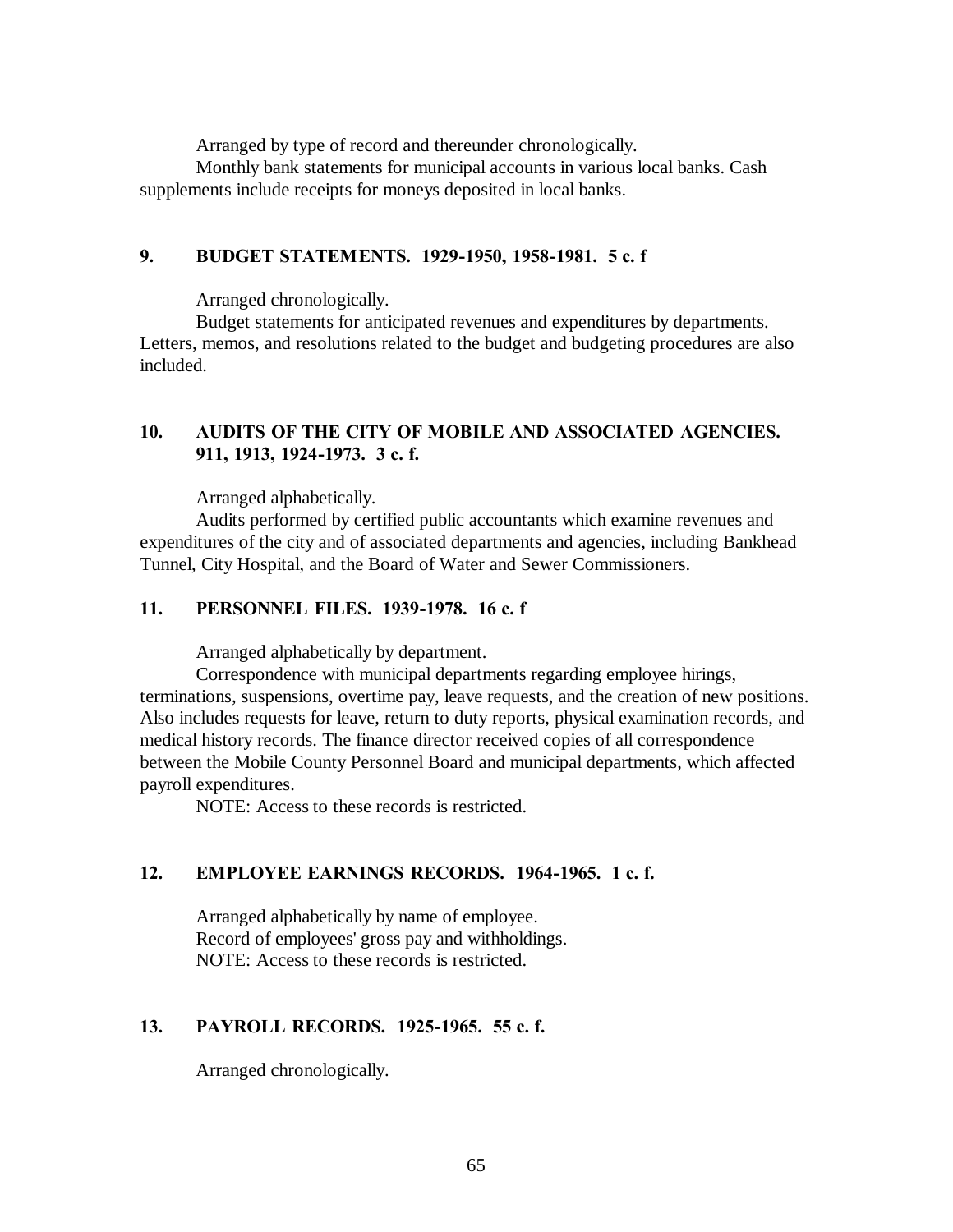Records of the names of employees, positions, time worked, amounts paid, departments, accounts charged, and pay periods.

NOTE: Access to these records is restricted.

# **14. RECORDS RELATED TO THE ISSUING OF BONDS AND WARRANTS. 1931-1981. 4 c. f.**

Arranged chronologically.

Resolutions, ordinances, and contracts related to the issuance of bonds and warrants to finance capital improvement projects, including Bankhead Tunnel, the Municipal Auditorium, and City Hospital. Correspondence with financial institutions regarding the issuance and maintenance of bonds. Also includes newspaper clippings of advertisements for bids.

# **15. RECORDS CONCERNING THE FINANCING, CONSTRUCTION, AND OPERATION OF BANKHEAD TUNNEL. 1936-1969. 3 c. f.**

Arranged alphabetically.

Correspondence with the Reconstruction Finance Corporation, the Public Works Administration, financial institutions, and lawyers concerning the financing, construction and operation of Bankhead Tunnel. Many letters deal with the issuance of bonds. Additional materials include contracts and agreements, resolutions, receipts, invoices, payroll sheets, and sample bonds. Reports from consulting engineers Palmer and Baker regarding the operation of the tunnel are also included.

# **16. IMPROVEMENT VENTURES AND CAPITAL PROJECTS. 1934-1976. 32 c. f.**

Arranged alphabetically.

Ordinances and resolutions which authorize ventures and assessments, award contracts, accept completed work, and authorize payments. Also includes specifications, contracts and agreements, proposals, legal notices, bid tabulations, change orders, insurance certificates, bills, drawings, deeds, progress reports, requisitions, timesheets, payroll lists, and some correspondence concerning projects. Types of projects undertaken include public building restoration, Bankhead Tunnel, Mobile Municipal Airport, and paving, sewer, water, sidewalk, and drainage ventures.

# **17. WEED RESOLUTIONS. 1962-1973. 2 1/2 c. f.**

Arranged in two groups, Assessments and Declarations, and chronologically within each group.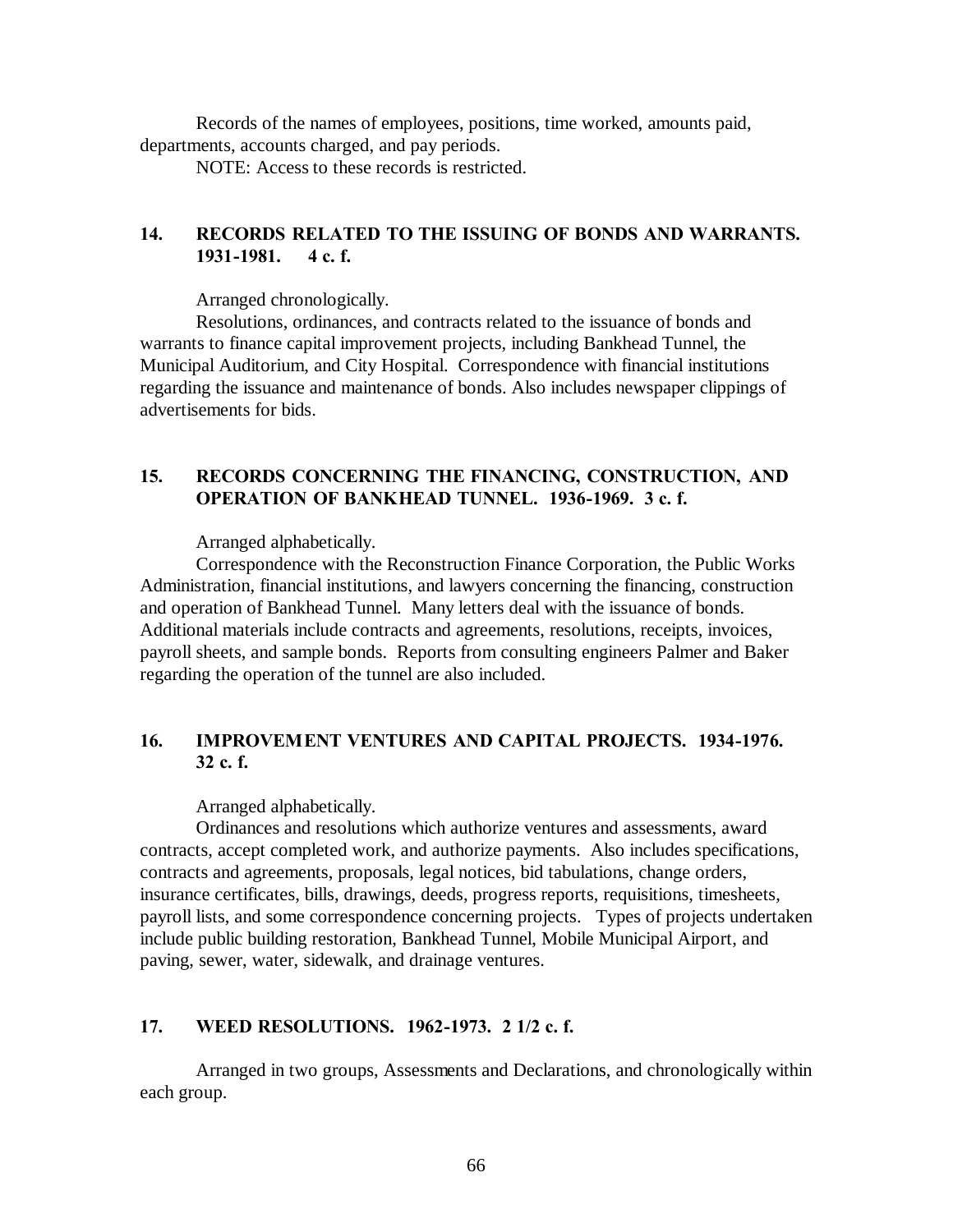Resolutions which declare property a nuisance or which assess property owners a fee for lot cleaning. Bills for lot cleaning usually accompany assessment resolutions. A few letters concerning assessments are also included.

#### **18. CONTRACTS, AGREEMENTS, AND LEASES. 1904-1973. 11 c. f.**

Arranged alphabetically.

Contracts and agreements with individuals or businesses for specified services including sidewalk ventures, street improvements, a sewer treatment plant, window cleaning, pest control, equipment maintenance, operation of City Hospital, and work on the Mobile Public Library. Resolutions, bids, estimates, invoices, bills, receipts, letters, and performance bonds usually accompany contracts and agreements. Also includes leases for city owned buildings and property.

#### **19. FEDERAL GRANTS. 1973-1977. 2 c. f**

Arranged alphabetically.

Records concerning the application for, and implementation of, federal grant funded projects. Consists of grant applications to federal agencies, requests for funds, check authorizations, purchase orders, and expense statements for grant funded projects. Types of projects include police training, housing, urban development, and recreational facilities and activities. Also includes project audits, activity reports, accounting records, purchase agreements, and budgets.

# **20. INSURANCE POLICIES. 1952-1971. 1 c. f.**

Arranged alphabetically.

Insurance policies for municipal property, automobiles, public buildings, and Bankhead Tunnel.

# **21. RECORDS RELATING TO LAND CONDEMNATION CASES. 1961-1970. 1 c. f.**

Arranged by court and thereunder by case number.

Records relating to land condemnation cases from the circuit court, probate court, and district court. Consists mainly of sworn statements of the tax collector claiming or disclaiming any city interest in condemned property based on outstanding ad valorem or improvement taxes. Also included are subpoenas, letters of the city attorney and tax collector concerning cases, amendments to court rules and claims, descriptions of condemned lands, notices of appeal, and trial dockets.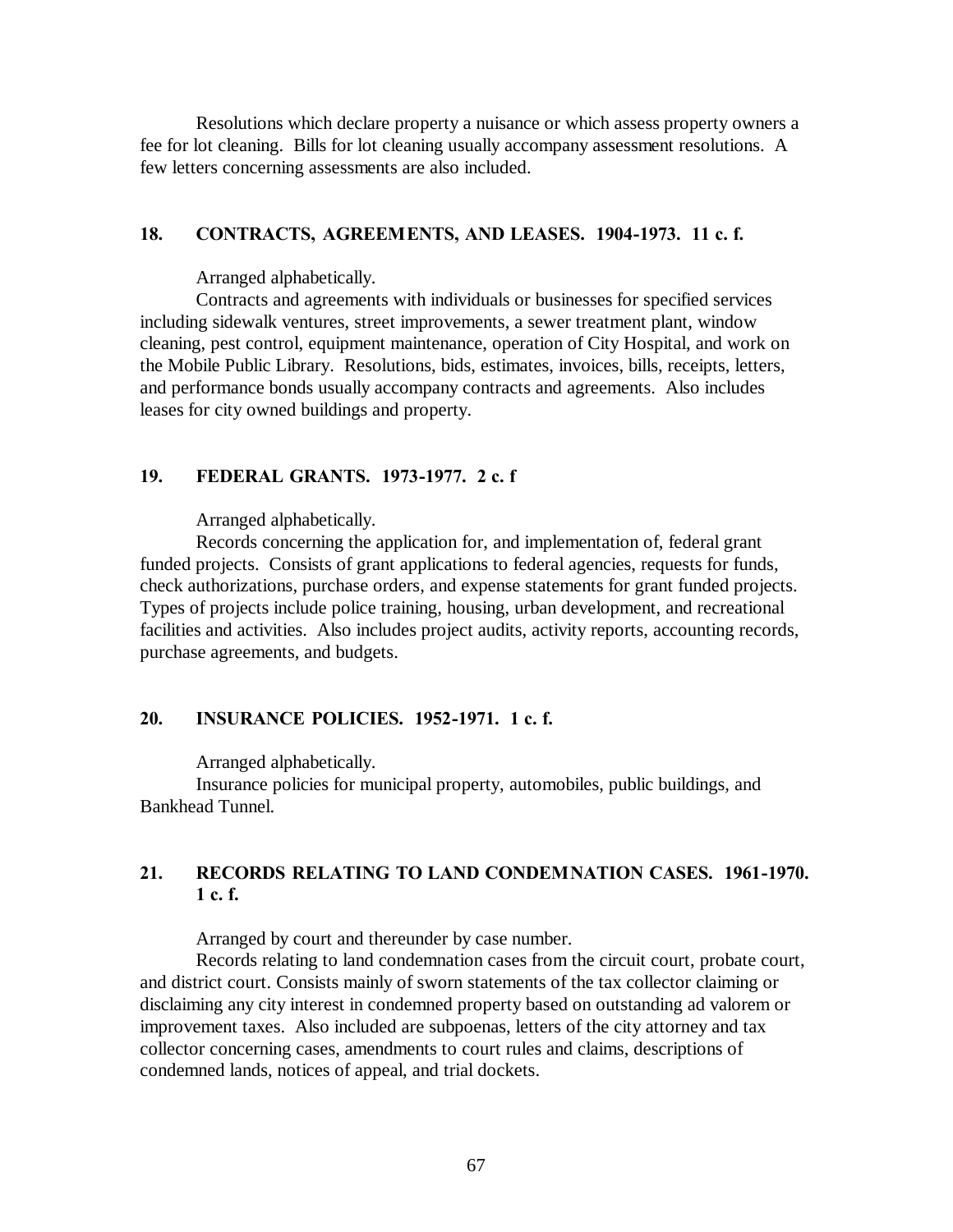# **22. RECORDS RELATING TO WORKS PROGRESS ADMINISTRATION PROJECTS. 1938-1939. 1/2 c. f.**

Arranged chronologically.

Records documenting expenditures on Works Progress Administration projects by the city as a sponsoring agency. Includes receiving reports, certificates of sponsor's expenditures, invoices, and payrolls.

## **23. CANCELED CHECKS DRAWN ON MOBILE TUNNEL CONSTRUCTION FUNDS. 1939-1942. 1/2 c. f.**

Arranged by check number.

Canceled checks drawn on various tunnel funds for the construction of Bankhead Tunnel. Most checks are accompanied by requisitions or bills for goods and services.

#### **58. YEAR END AUDITS. 1923-1982. 3 c.f.**

Arranged chronologically.

Independent public accountants reports on the fiscal year just ending.

## **59. MEETING MINUTES. 1975-1979. 1 c.f.**

Arranged chronologically. Photocopies of the City Commissioners meetings concerning personnel business.

#### **60. FINANCIAL CORRESPONDENCE. 1954-1976. 1 c.f.**

 Arranged by subject. Departmental correspondence on daily business.

## **61. PAYROLL REGISTERS. 1975-1976. 3 c.f.**

Arranged chronologically.

 Bi-weekly computer printout of all city employees showing their pay and deductions for the pay period.

# **BOUND VOLUMES**

#### **24. JOURNALS. 1827-1833, 1837-1866, 1887-1897, 1914-1970. 23 vols.**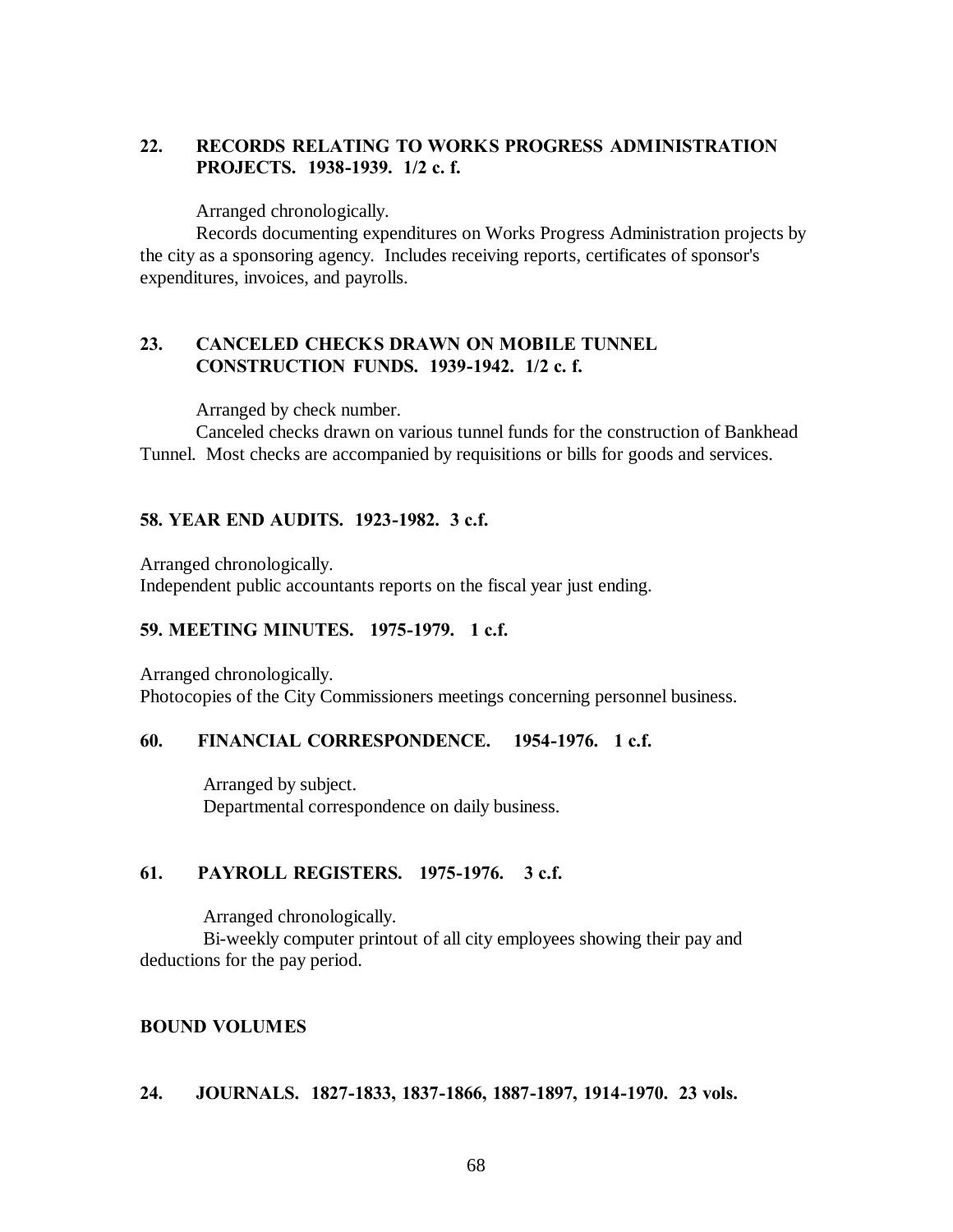## **6 1/3 lin. ft.**

Arranged chronologically. Daily record of receipts and expenditures.

# **25. LEDGERS. 1827-1833, 1837-1843, 1846-1878, 1880-1954. 31 vols. 5 3/4 lin. ft**

Arranged chronologically.

Summaries of debits and credits for the year. Many of the ledgers contain indexes. See also Series 4.

# **26. CAPITAL FUNDS CASH BOOKS. 1926-1963. 15 vols. 16 lin. in.**

Arranged chronologically. A daily record of receipts and expenditures of capital funds.

# **27. RECORDS OF AUDITED VOUCHERS - CAPITAL FUNDS. 1926-1966. 9 vols. 9 lin. in**

Arranged chronologically. Records of vouchers for expenditures of capital funds.

## **28. GENERAL FUND CASH BOOKS. 1894-1946. 20 vols. 3 lin. ft**

Arranged chronologically. Daily record of receipts and expenditures of general funds.

## **29. GENERAL FUND CASH RECEIPTS. 1946-1964. 6 vols. 9 lin. in**

Arranged chronologically. Daily record of cash receipts listed by source.

# **30. GENERAL FUND CASH DISBURSEMENTS. 1946-1965. 8 vols. 14 lin. in.**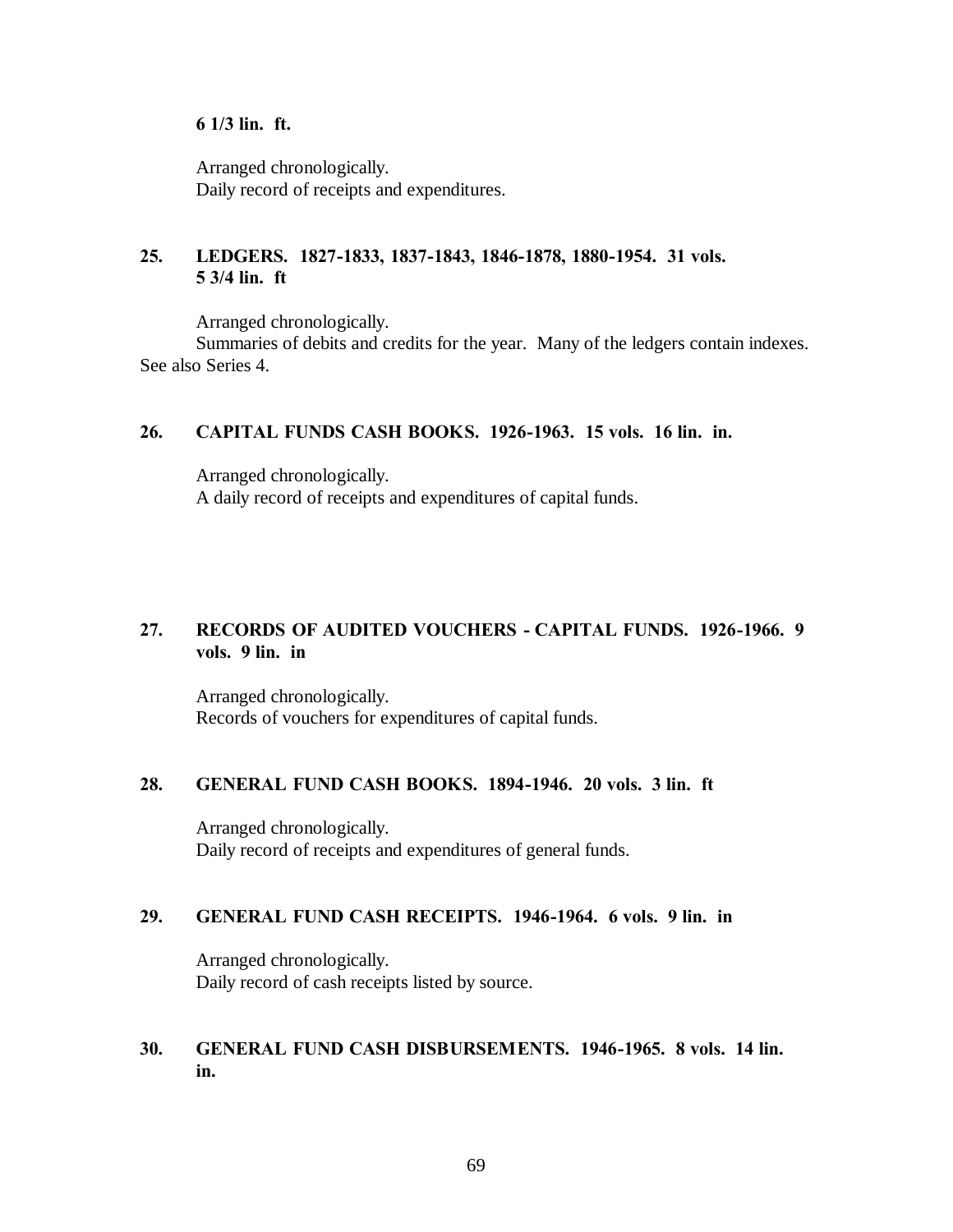Arranged chronologically. Daily record of cash disbursements.

# **31. EXPENDITURES FOR FISCAL YEAR 1965-1966. 1965-1966. 1 vol. 1 lin. in.**

Arranged chronologically. Computer produced printout summarizing city expenditures by department.

#### **32. AUDITOR'S RECORDS. 1872-1874. 1 vol. 1/2 lin. in**

Arranged alphabetically and thereunder by month. Auditor's accounts of city disbursements.

# **33. RECORD OF AUDITED VOUCHERS - GENERAL FUNDS. 1924-1964. 40 vols. 6 1/2 lin. ft.**

Arranged chronologically. Record of disbursements of general funds.

## **34. BILLS AND CLAIMS AGAINST THE CITY OF MOBILE. 1891-1896, 1900-1905, 1908-1929. 11 vols. 2 1/3 lin. ft.**

Arranged chronologically. Lists names of payees, accounts, items purchased, and amounts.

## **35. REGISTER OF CITY ORDERS. 1838-1843. 1 vol. 1 lin. in.**

Arranged chronologically.

Lists order numbers, to whom payable, accounts, department numbers, and amounts paid.

# **36. BILLS AND CLAIMS AGAINST THE BOARD OF PUBLIC WORKS. 1901-1912. 4 vols. 4 lin. in.**

Arranged chronologically.

Record of services or materials purchased by the Board of Public Works, usually for street paving projects.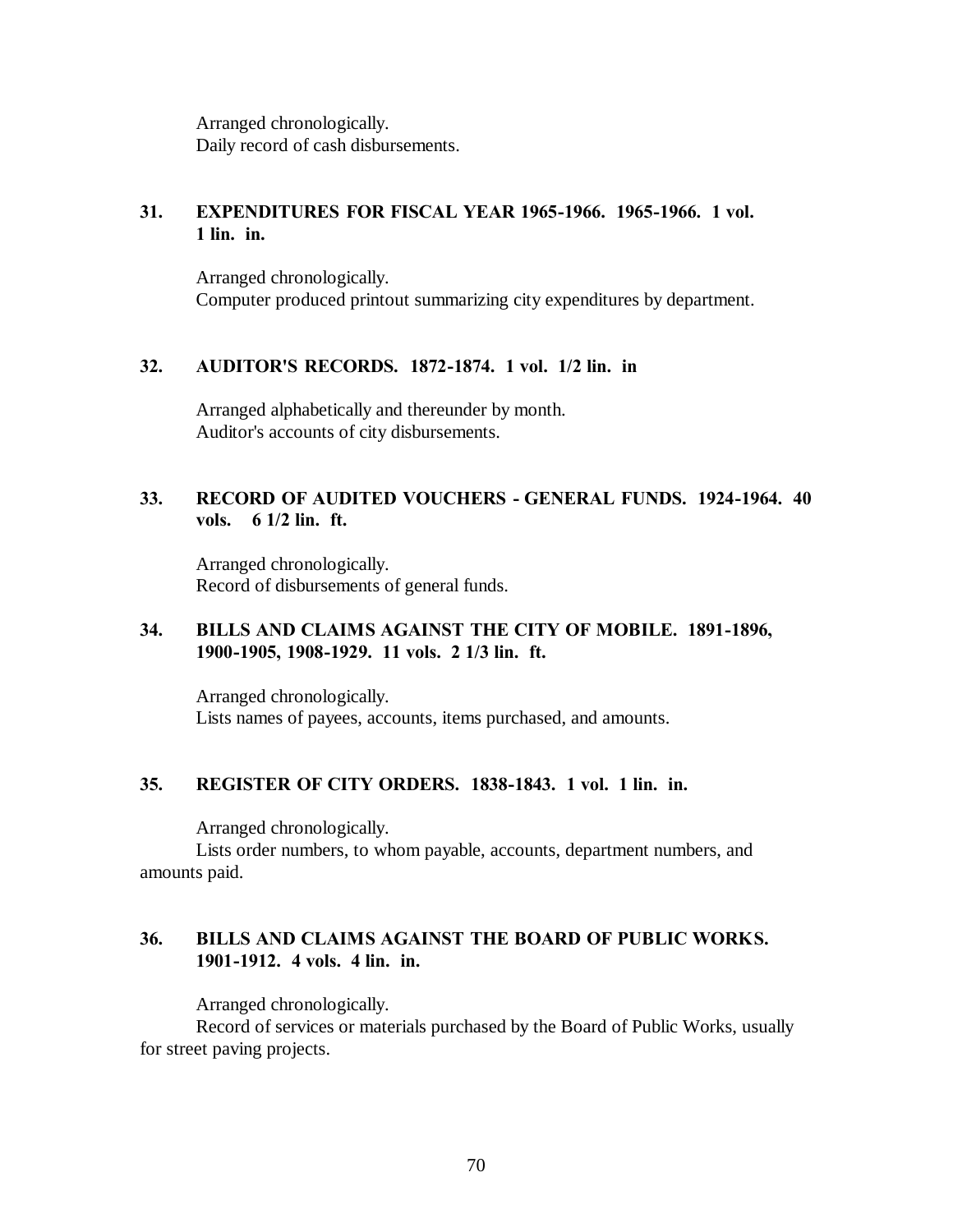## **37. PAYROLLS. 1837-1843. 2 vols. 3 1/2 lin. in.**

Arranged chronologically.

Payrolls for laborers, city guards, rented carts and horses, mechanics, and fire companies.

## **38. PAYROLL REGISTERS. 1956-1966. 14 vols. 3 2/3 lin. ft.**

Arranged chronologically.

Lists names of employees, gross earnings, amounts of checks, deductions, and balance to date.

# **39. PAYROLLS AND EXPENSES OF THE FIRE DEPARTMENT. 1888-1903. 2 vols. 2 lin. in.**

Arranged chronologically.

Payrolls list names of fire companies, names of employees, their rank, number of days worked, pay per month, and total payroll. Records of expenses list items purchased, from whom, and amounts paid.

# **40. PAYROLLS FOR THE BOARD OF PUBLIC WORKS. 1910-1911. 1 vol. 1 lin. in**

Arranged chronologically.

Lists names of employees of the Board of Public Works and the amounts they were paid monthly.

# **41. ROSTER OF CARTS, MECHANICS, AND LABORERS. 1838-1841. 1 vol. 1 lin. in.**

Arranged chronologically.

Lists names of cart owners, mechanics, and laborers and the number of days they worked during the month.

# **42. AUDITORIUM LEDGERS. 1969-1970. 3 vols. 5 1/4 lin. in**

Arranged chronologically.

Record of accounts of businesses, organizations, schools, and clubs which used the Mobile Municipal Auditorium facilities.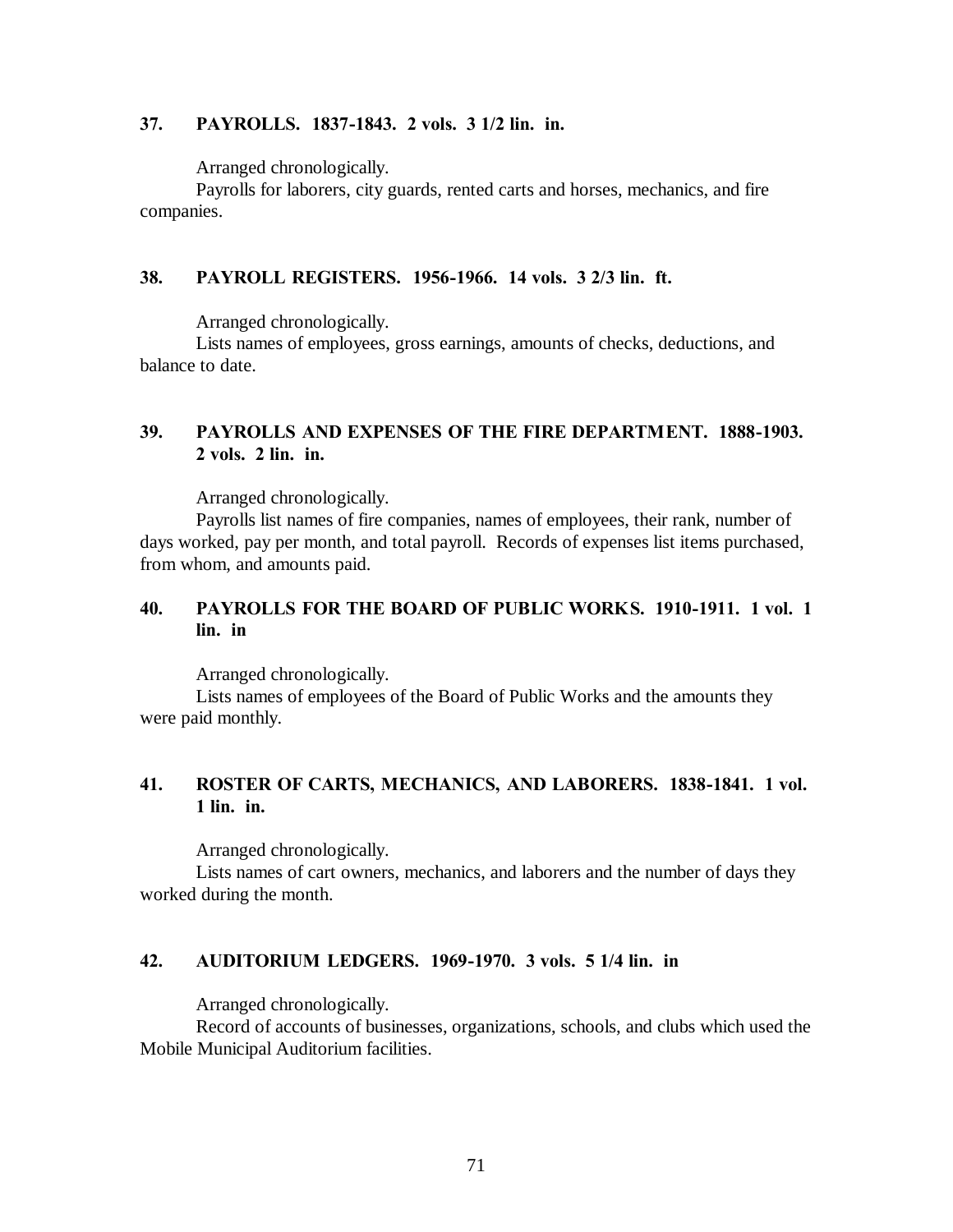## **43. AUDITORIUM FINANCIAL STATEMENTS. 1967-1970. 3 vols. 4 lin. in.**

Arranged chronologically.

Computer produced printouts of receipts and disbursements for the Mobile Municipal Auditorium.

# **44. CHECK RECEIPTS - MOBILE TUNNEL REVENUE FUND. 1971-1973. 1 vol. 1 1/2 lin. in**

Arranged chronologically. Record of checks drawn on the Mobile (Bankhead) Tunnel Revenue Fund.

# **45. CHECK REGISTER FOR THE MOBILE TUNNEL CONSTRUCTION FUND AND THE CITY WATER WORKS. 1939-1943, 1945-1959. 1 vol. 1 lin. in.**

Arranged chronologically.

Record of checks drawn on the Mobile (Bankhead) Tunnel construction fund and the City Water Works account.

# **46. JOURNAL OF THE MOBILE WATER WORKS. 1903-1908. 1 vol. 2 lin. in.**

Arranged chronologically. Record of receipts and expenditures of the Mobile Water Works.

# **47. WHARVES LEDGER. 1873-1877. 4 vols. 7 lin. in.**

Arranged by account.

Record of municipal wharfage accounts listing the commodities handled and the wharfage charged.

# **48. CITY DOCKS AND WHARVES ACCOUNTS RECEIVABLE. 1958-1965. 1 vol. 1 lin. in.**

Arranged chronologically.

Monthly list of accounts receivable and amounts owed. Payments on the account are recorded in the City Wharves Department cash book.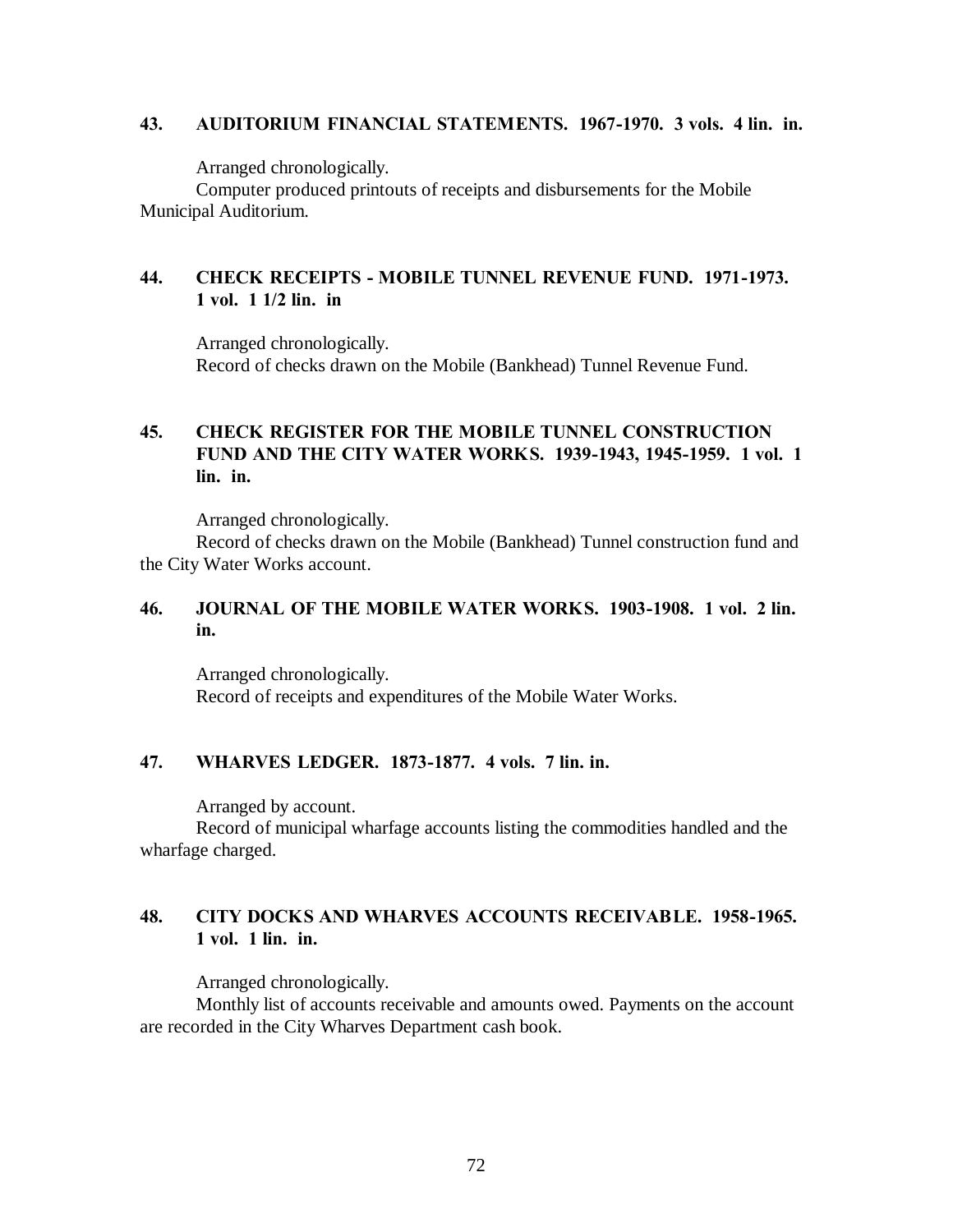# **49. CITY WHARVES DEPARTMENT CASH BOOK. 1961-1965. 1 vol. 1 lin. in.**

Arranged chronologically. Monthly list of cash received for payments on wharfage accounts.

# **50. COMMERCE STREET PAVING ACCOUNTS LEDGER. 1894-1896. 1 vol. 1 lin. in.**

Arranged alphabetically.

Record of assessment accounts for property owners affected by the paving of Commerce Street. Also included in the same volume are appraisals of city property and a list of city bondholders.

# **51. TREASURER'S DAYBOOK. 1833-1837. 1 vol. 1 lin. in.**

Arranged chronologically. Daily record of receipts and expenditures.

### **52. TREASURER'S RECEIPT BOOK. 1859-1861, 1866-1869. 2 vols. 3 lin. in.**

Arranged chronologically.

Receipts for moneys received from the city treasurer. Each handwritten receipt is signed by the person receiving moneys and lists the amount received and the services rendered.

### **53. TREASURER'S CASH BLOTTER. 1910-1911. 1 vol. 1 lin. in.**

Arranged chronologically. Daily record of cash received and bank deposits.

### **54. FRANCHISE CASH BOOK. 1897-1913. 1 vol. 1/2 lin. in.**

Arranged chronologically.

Lists names of companies, purpose of franchises, amounts owed per year, and amounts paid.

### **55. CASH BOOKS. 1831-1836, 1861-1969. 74 vols. 16 2/3 lin. ft.**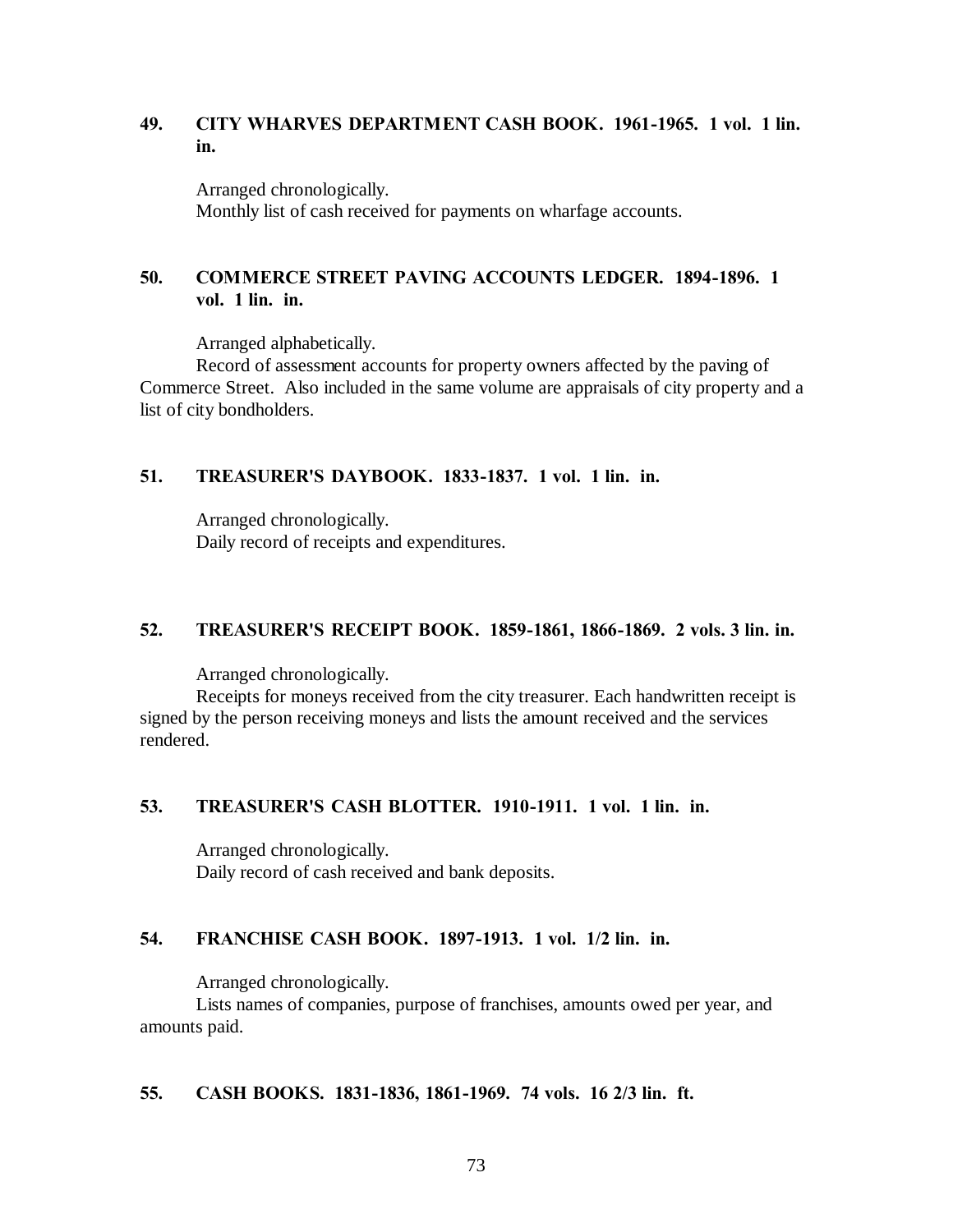Arranged chronologically. Daily record of receipts and expenditures.

# **56. CASH BOOKS FOR CITY MARKETS. 1865-1866, 1894-1895, 1899-1921. 4 vols. 5 1/4 lin. in.**

Arranged chronologically. Record of rents and huckster ticket fees paid by vendors at the city markets.

# **57. MARKET RECEIPTS FOR STALL RENTS. 1903-1904, 1908-1942. 13 vols. 7 lin. in.**

Arranged chronologically. Carbon copies of receipts issued for stall rents collected.

### **RECORD GROUP 9 RECORDS OF THE REVENUE DEPARTMENT**

The Revenue Department was created in May 1967 when the offices of license officer, public improvement officer, tax assessor, and tax collector were merged. License officer Jesse F. Hogan became the city's first revenue officer. The department is responsible for issuing all business licenses, reporting all persons required to have a license to the finance director, keeping a register of all licenses issued, collecting all delinquent improvement assessments, assisting with assessments, and collecting all city taxes. All moneys collected are reported to the finance director and turned over to the treasury department.

Prior to 1895, all licenses were issued by the city tax collector. Although the city's first license officer was appointed in 1895, the tax collector continued to issue business licenses until 1951. The license officer was responsible for ascertaining and reporting to the tax collector all persons, corporations, or agents liable to pay license fees. The license officer was also responsible for keeping a register of each transaction and depositing all fees he collected with the tax collector.

The Public Improvement Department was created by city ordinance in December 1931 and was placed under the jurisdiction of the city comptroller. It was the duty of the public improvement officer to collect all delinquent public improvement assessments as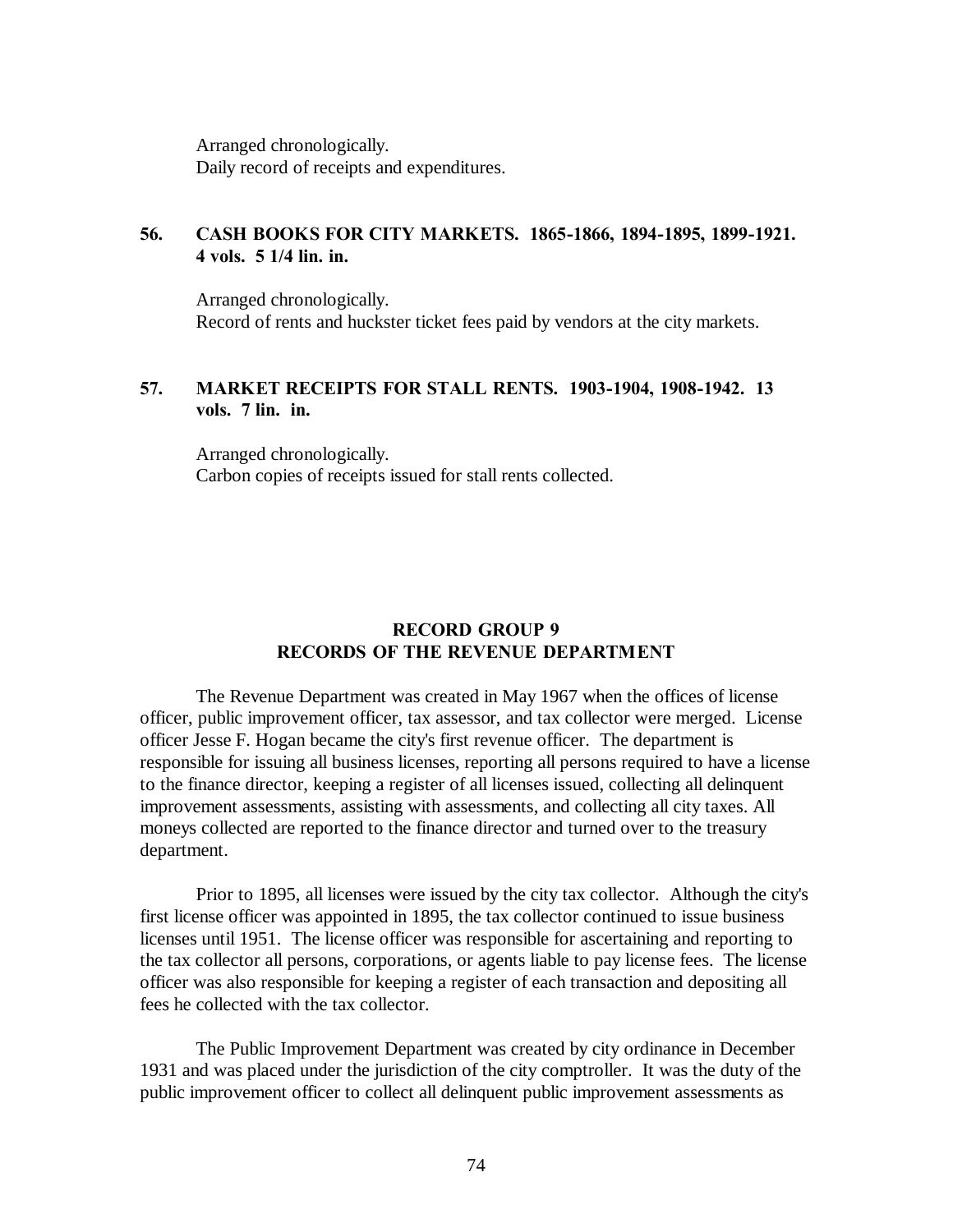well as all current assessments when they came due. On May 12, 1959 the Public Improvement Department and the Tax Department were combined under the supervision of the tax collector.

The position of tax assessor was created in 1814 to determine the amount of taxes due from each citizen based on real and personal property owned. The assessor functioned until 1879 when the duties were assigned to the city tax collector and later to the county tax assessor.

The tax collector is responsible for collecting taxes. For many years he also collected license fees. Until 1951 the tax collector and the license officer composed the Tax and License Department with the tax collector acting as department head. In May 1951 the License Department was placed under the supervision of the city comptroller.

The records of the Revenue Department total 275 cubic feet and date 1829 to 1980. The materials document the duties performed by the tax collector, the public improvement officer, and the license officer. They also document the types of fees and taxes collected by the department and the regulation of businesses in the city.

#### **1 ADMINISTRATIVE FILES. 1953, 1963, 1967-1980. 4 c. f.**

Arranged alphabetically.

Correspondence with municipal departments and local businessmen mainly regarding tax and license regulations. Also includes applications for business licenses, monthly departmental reports, equipment catalogs, and records related to the daily management of the department.

#### **2. LETTERS RECEIVED. 1966-1976. 1 c. f.**

Arranged alphabetically.

Letters from local businesses regarding tax and license matters. Delinquent notices, tax bills, and checks often accompany letters. Many of the letters are related to the licensing of dental labs.

### **3. CORRESPONDENCE OF THE TAX COLLECTOR AND LICENSE OFFICER. 1934-1937, 1941-1951. 2 c. f.**

Arranged chronologically and thereunder alphabetically.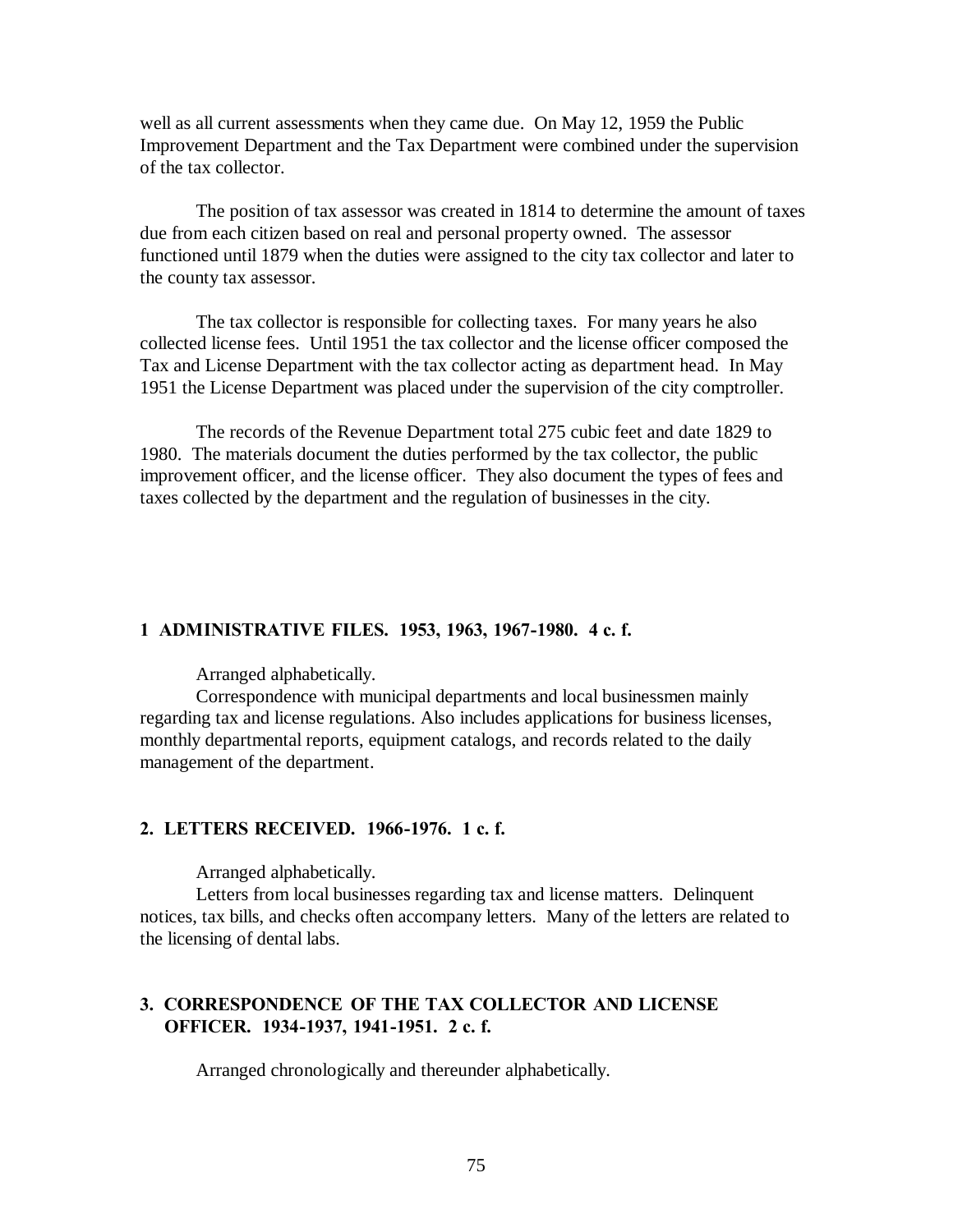Correspondence with taxpayers, the board of commissioners, and municipal departments concerning property assessments, back taxes, license fees, and bankruptcies of local businesses. Also included are resolutions authorizing refunds of taxes or exempting property from taxation.

# **4. ADMINISTRATIVE FILES OF THE PUBLIC IMPROVEMENT OFFICER. 1941-1974. 2 c. f.**

Arranged alphabetically.

Correspondence, resolutions, and promissory notes related to improvement venture assessments and lot cleaning assessments. Also includes depositions concerning ad valorem taxes from property condemnation cases, resolutions granting tax exemptions to local businesses, and correspondence and personnel records relating to the administration of the Public Improvement Department.

### **5. CORRESPONDENCE OF THE TAX COLLECTOR. 1934-1940, 1942-1951, 1957, 1962. 4 c. f.**

Arranged chronologically.

Correspondence with property owners and municipal departments concerning taxes owed, tax refunds, lowering of assessments, and requests for information on business license requirements. Also includes resolutions authorizing tax refunds and a few ordinances levying tax fees and finalizing assessments.

### **6. CORRESPONDENCE OF THE LICENSE OFFICER. 1928-1970. 4 c. f.**

Arranged chronologically.

Correspondence with local businessmen, the board of commissioners, the city attorney, and others regarding business licenses, license taxes, sales taxes, complaints concerning license violations, refund requests, and requests for tax exemptions. Also included are business tax reporting forms, license ordinances, and statements from insurance companies listing the amount of premiums collected in Mobile and the amount of tax due.

### **7. READING FILE OF THE CITY LICENSE OFFICER. 1965-1969. 1 c.f.**

Arranged chronologically.

Carbon copies of letters sent by the city license officer, later revenue officer, to city officials and local businessmen concerning tax and license matters and the management of the department.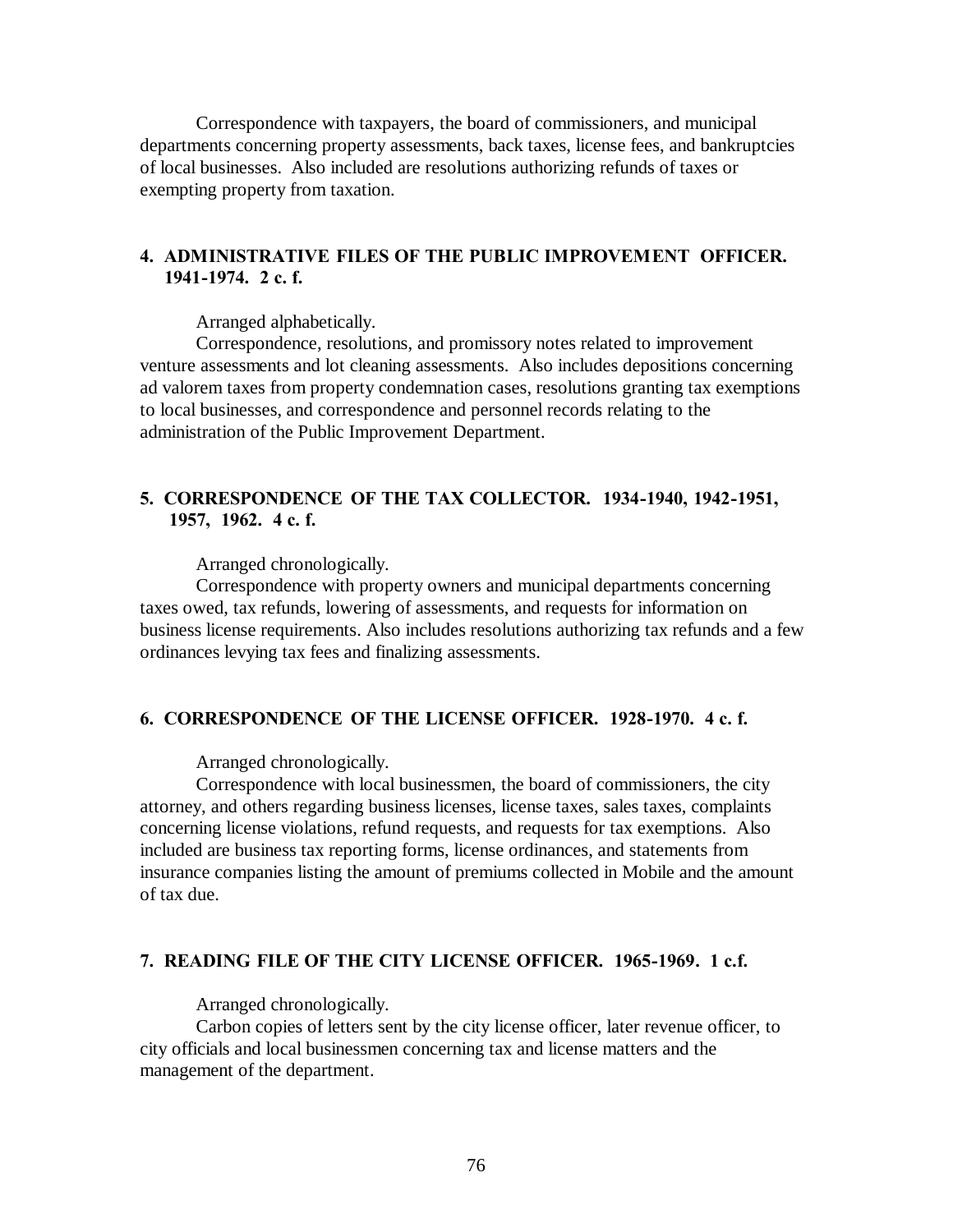# **8. STATEMENTS OF GROSS ANNUAL BUSINESS, GROSS ANNUAL RECEIPTS, OR NUMBER OF EMPLOYEES. 1959-1966, 1978. 20 c. f.**

Arranged chronologically.

"Statement of Gross Annual Business, Gross Annual Receipts or Number of Employees of Persons, Firms and Corporations During the Preceding Year" form used to calculate license fees. Forms are occasionally accompanied by letters.

#### **9. BUSINESS LICENSE NOTICES. 1938-1946, 1949. 3 1/2 c. f.**

Arranged alphabetically by name of business or owner. Returned bills for license fees due. Occasional letters accompany notices.

# **10. RECORDS RELATING TO THE PAYMENT OF BUSINESS LICENSE TAXES. 1969-1971. 3/4 c. f.**

Arranged chronologically.

Includes license notices, statements of gross annual business receipts, checks for license fees, copies of receipts for taxes paid, and correspondence concerning licenses.

### **11. STATEMENTS OF HOTELS, MOTELS, TOURIST COURTS, TOURIST CABINS, LODGING HOUSES, AND ROOMING HOUSES. 1956, 1958-1963. 2 1/2 c. f.**

Arranged chronologically. Forms used to calculate the amount of taxes due.

# **12. RETURNS OF TAX ADMISSIONS AND STATEMENTS OF GROSS ADMISSION OR REWARDS CHARGED. 1948, 1955-1958. 1 c. f.**

Arranged chronologically.

Statements of taxes owed on admissions collected at nightclubs, theaters, and other entertainment establishments.

# **13. "GROSS RECEIPTS, PRIVILEGE, OR LICENSE TAX RETURNS." 1966. 1/4 c. f.**

Arranged by return number. Forms used to calculate gross sales tax due.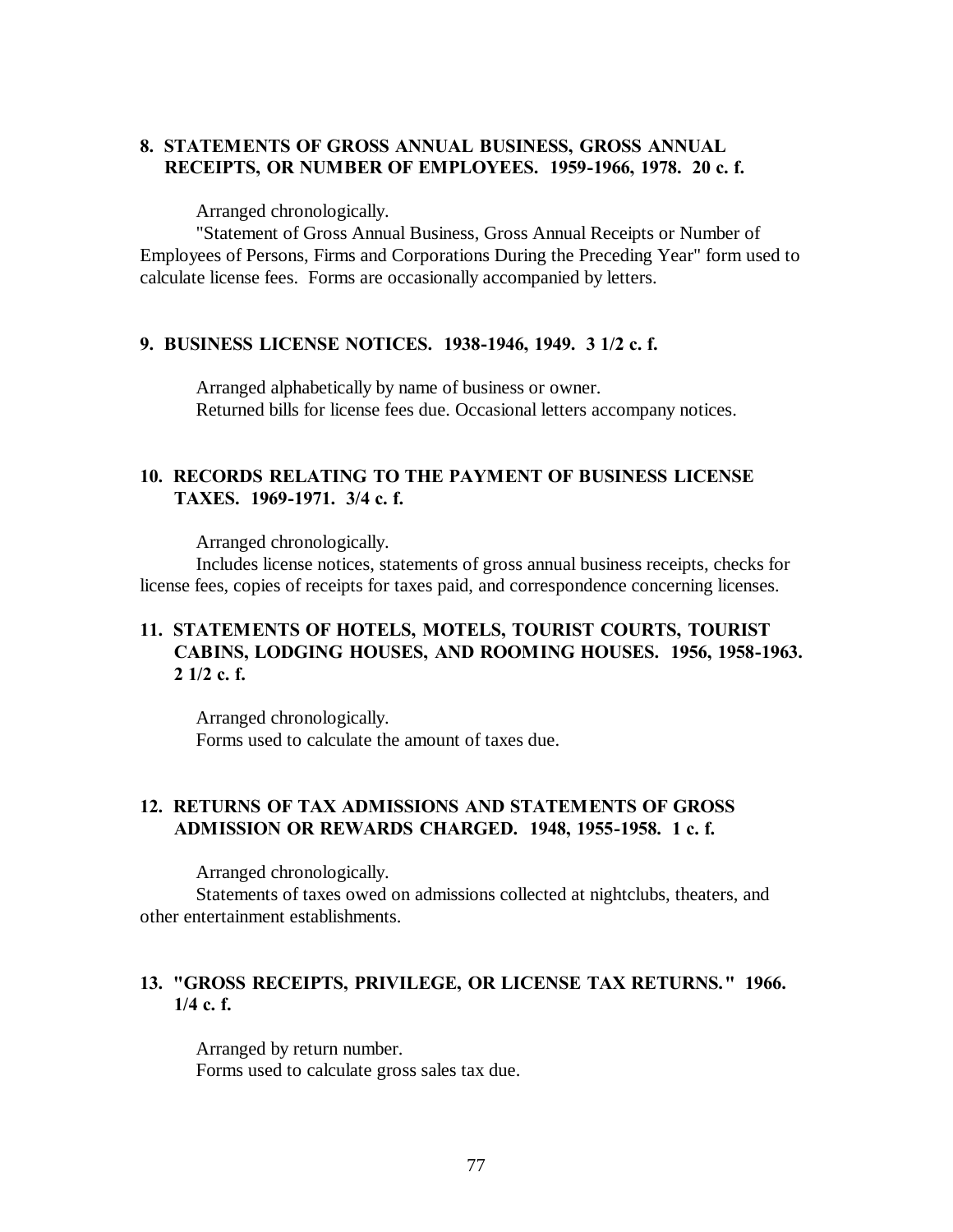# **14. BILLS FOR BACK TAXES AND REDEMPTION OF PROPERTY FORMS. 1920-1952. 1956. 1/2 c. f.**

Arranged alphabetically by name of taxpayer.

Bills for back taxes show the amount of taxes paid on property and the amount due. If the property was sold for taxes, a "Redemption of Property" form indicated the amount required to redeem the property.

### **15. LICENSE TAXES FROM INSURANCE COMPANIES. 1930-1967. 11 c. f.**

Arranged chronologically.

Includes completed forms used to calculate the amount of tax due from insurance companies. Lists gross premiums received, types of insurance sold, and taxes due from insurance companies operating in the city.

#### **16. LETTERS REGARDING TAX BILLS. 1934-1946, 1950-1954. 5 c. f.**

Arranged chronologically.

Letters to the tax collector requesting bills for taxes due or requesting information bout real and personal property tax bills.

### **17. CITY OF MOBILE BONDS. 1907-1977. 1/4 c.f.**

Arranged chronologically.

Redeemed bonds issued to finance a variety of municipal projects or to raise general revenue funds.

### **18. MONTHLY REPORTS OF BEER, WINE AND LIQUOR SALES. 1947, 1961- 1963, 1965-1968. 16 c. f.**

Arranged chronologically.

Forms used to report the total sales of beer, wine, and liquor by retailers, hotels, restaurants, nightclubs, jobbers, wholesalers, and distributors. Calculations of taxes due based on total sales are given.

#### **19. SOLICITOR'S APPLICATIONS. 1956-1966, 1969-1970, 1972. 4 c. f.**

Arranged chronologically.

Applications for licenses to solicit sales of merchandise in the city. Application forms give name, address, telephone number, physical description, and driver's license number of the applicant. The type of business, goods to be sold, vehicle description, name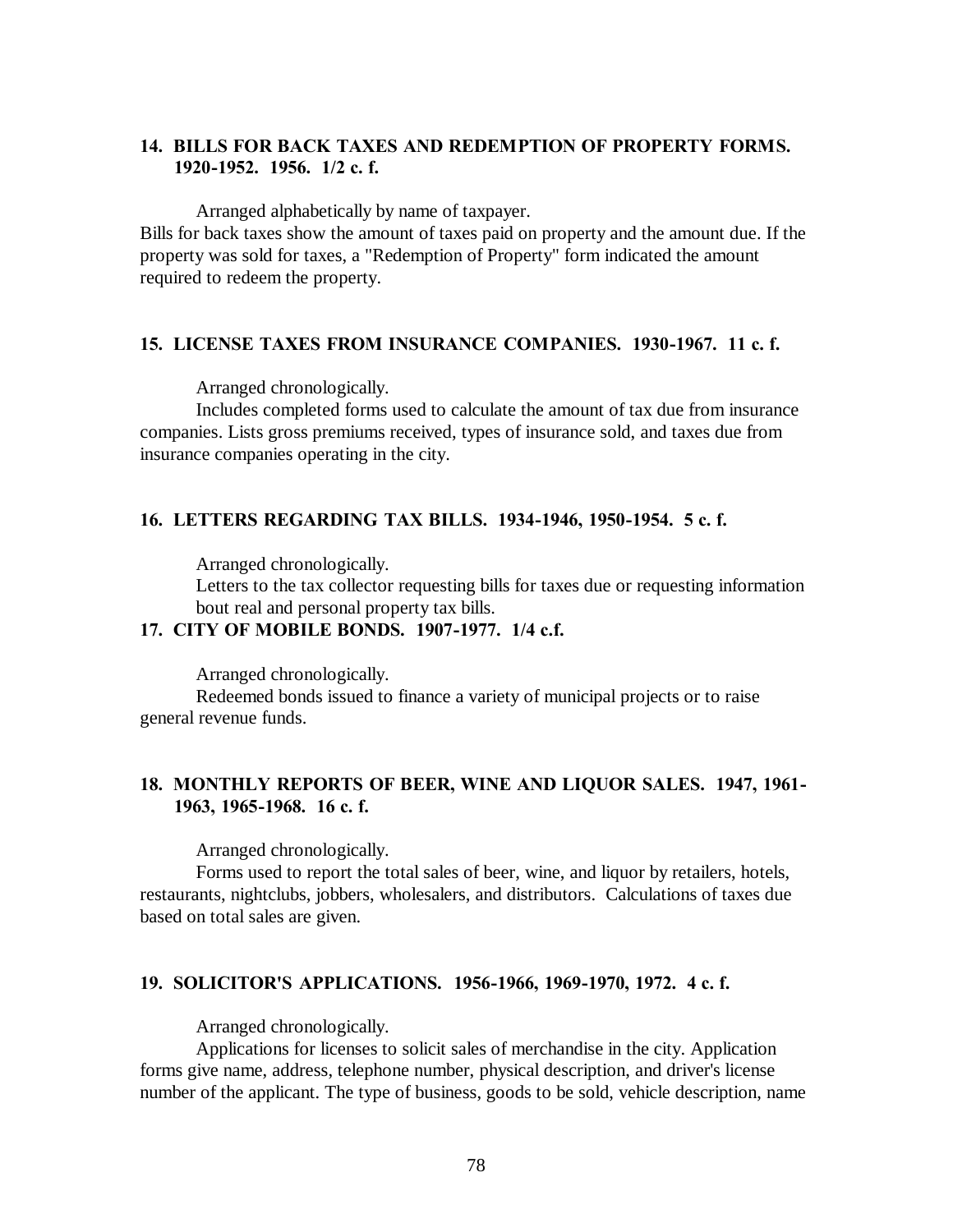and address of employer, length of time required to conduct business, and any police record are also included. Applications required the approval of the license officer and the chief of police.

NOTE: Access to these records is restricted.

# **20. APPLICATIONS FOR TAXICAB DRIVER'S LICENSES. 1946-1972. 13 c. f.**

Arranged chronologically.

Applications and renewal application forms for taxicab driver's licenses. Each application gives the name, address, citizenship and age of applicant, physical examination records, and police records.

NOTE: Access to these records is restricted.

# **21. CHAUFFEUR'S LICENSES FOR TAXICAB DRIVERS. 1949, 1977, 1979. 1 c. f.**

Arranged chronologically.

5" x 7" cards which have a photograph of the license holder, his/her name, address, physical description, name of cab company, and badge number.

### **22. STATEMENTS OF SALES FROM DISTRIBUTORS OR SELLERS OF MOTOR FUELS. 1934-1937, 1957-1958, 1960-1963. 8 c. f.**

Arranged chronologically.

Completed forms used to report the total sales of motor fuels and lubricating oils, including the number of gallons of gasoline, diesel oil, or other fuels sold, shipped, transported, or delivered. The amount of tax due is also given.

#### **23. APPLICATIONS FOR FARMER'S PERMITS. 1933-1939. 1/4 c. f.**

Arranged alphabetically.

Permits were issued, at no charge, to farmers who wished to sell their own produce in the city. Applications list name, address, age, and height of applicant, farm produce to be sold, location of land cultivated, description of vehicle, and the names of two references.

#### **BOUND VOLUMES**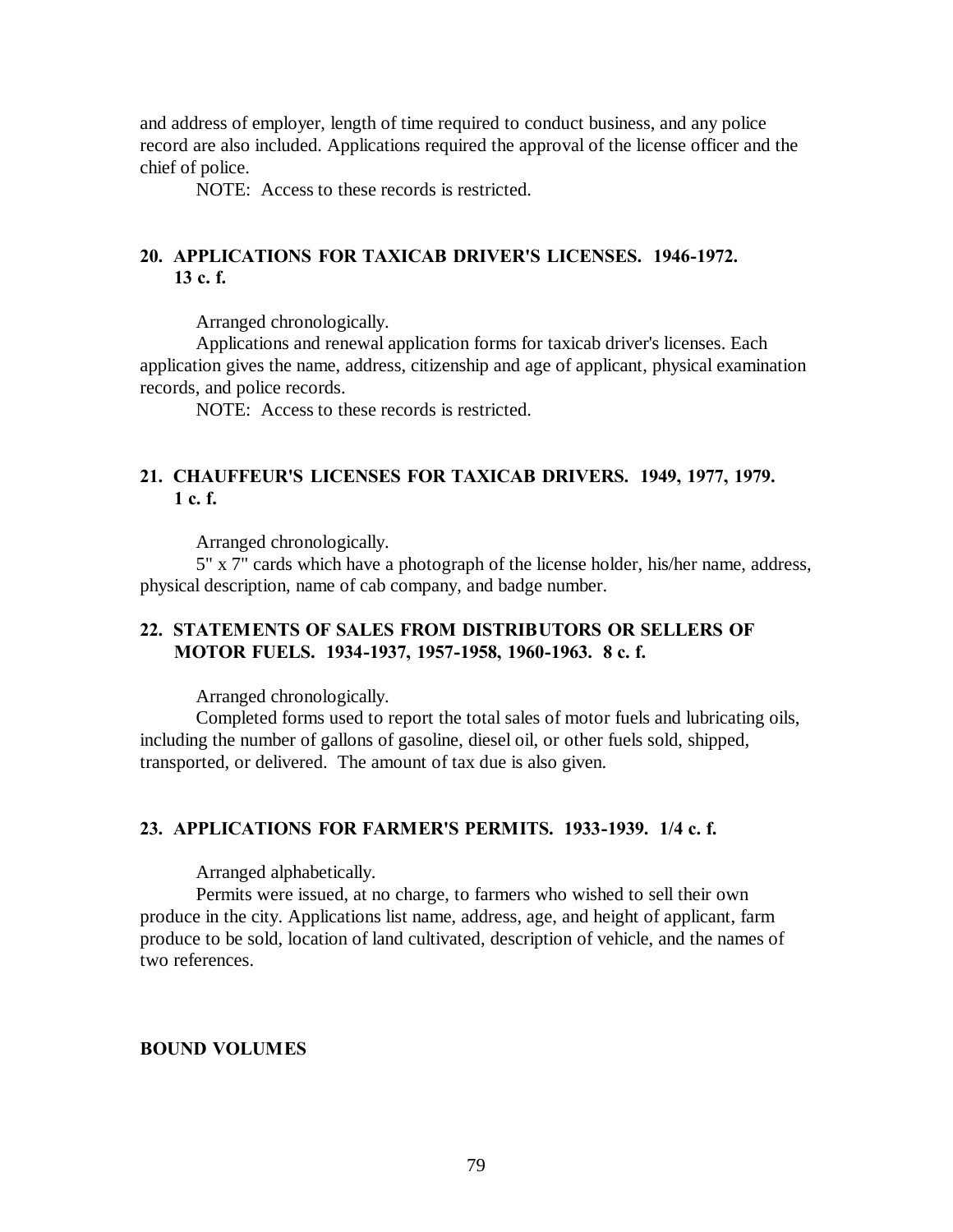### **24. TAX LEDGERS. 1928-1977. 13 vols. 19 1/2 lin. in.**

Volumes arranged chronologically. Entries within volumes arranged by type of tax.

Ledger of taxes paid for gasoline, liquor and beer, amusements, rooms, dogs, vehicles, penalties, building permits, pension funds, sales, and rentals. Lists names of taxpayers and amounts paid.

#### **25. WEED CUTTING/LOT CLEANING LEDGERS. 1947-1973. 12 vols. 5 lin. ft.**

Volumes arranged chronologically. Entries within volumes arranged alphabetically by name of property owner.

Ledger of weed assessment taxes paid. Lists names and addresses of property owners, dates of weed assessment resolutions, and amounts paid.

### **26. PUBLIC IMPROVEMENT ASSESSMENT LEDGERS - PAVING. 1903-1932. 20 vols. 8 1/3 lin. ft.**

Arranged by improvement venture number.

Ledgers for assessment taxes paid on improvement venture numbers 1-27A for street paving.

### **27. PUBLIC IMPROVEMENT ASSESSMENT LEDGERS - SIDEWALKS. 1908- 1930. 1 vol. 5 lin. in.**

Arranged by improvement venture number.

Ledger for assessment taxes paid on improvement venture numbers 7-32 for sidewalks.

# **28. PUBLIC IMPROVEMENT ASSESSMENT LEDGERS - WHITEWAYS. 1928, 1930. 2 vols. 10 lin. in.**

Arranged by improvement venture number.

Ledgers for assessment taxes paid on improvement ventures 1-GH and St. Joseph Street.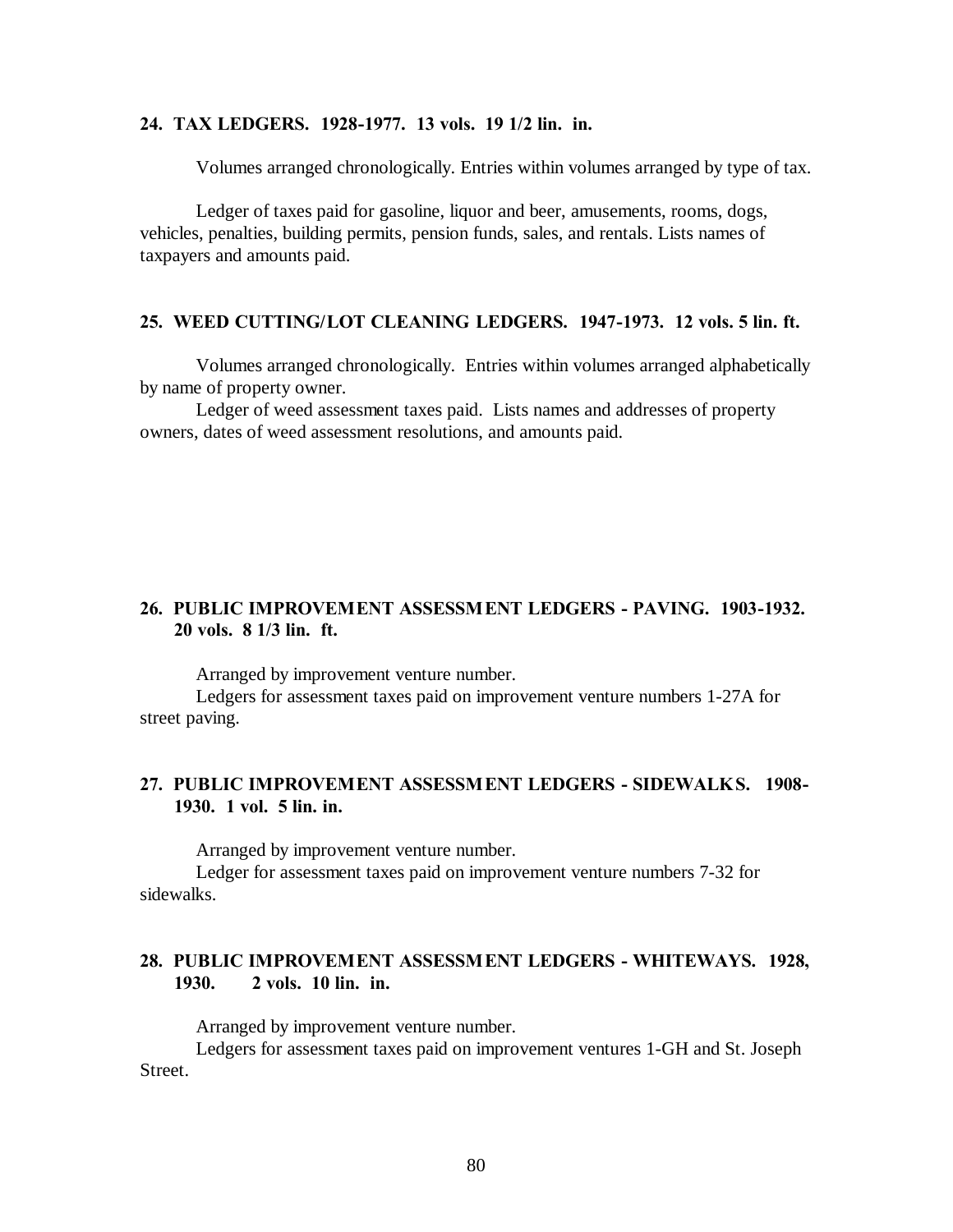#### **29. RECEIPTS FOR BUILDING PERMITS. 1952-1955. 31 vols. 2 1/2 lin. ft**

Arranged chronologically. Copies of receipts issued by the license officer for building permit fees.

### **30. RECEIPTS FOR STREET TAXES. 1928-1930. 51 vols. 4 1/4 lin. ft.**

Arranged chronologically.

Copies of receipts for annual \$5.00 street tax which exempted payer from further street duty for the year. Receipts are signed by Herve Charest, Street Tax Collector.

### **31. RECEIPTS FOR GENERAL BUSINESS LICENSES. 1906-1955. 257 vols. 85 3/4 lin. ft.**

Arranged chronologically.

Lists names of proprietors or companies, nature of businesses, amounts of license fees, locations of businesses, and license numbers.

### **32. INDEX TO GENERAL BUSINESS LICENSES. 1875-1877, 1893-1913. 19 vols. 2 lin. ft.**

Volumes arranged chronologically by year. Entries within volumes arranged alphabetically.

An alphabetical index of general business licenses issued. Lists license number, to whom issued, location of business, nature of business, and amount of license fee paid.

# **33. RECEIPTS FOR MISCELLANEOUS LICENSES. 1906-1955. 51 vols. 8 1/2 lin. ft.**

Arranged chronologically.

Receipts for licenses issued to street vendors and for the sale of food, soft drinks, and merchandise.

#### **34. BANKHEAD TUNNEL LEDGER. 1972. 1 vol. 1 1/2 lin. in.**

Arranged chronologically.

Lists amounts of tolls collected by each toll collector and from what type of vehicles (cars, buses, motorcycles, etc.).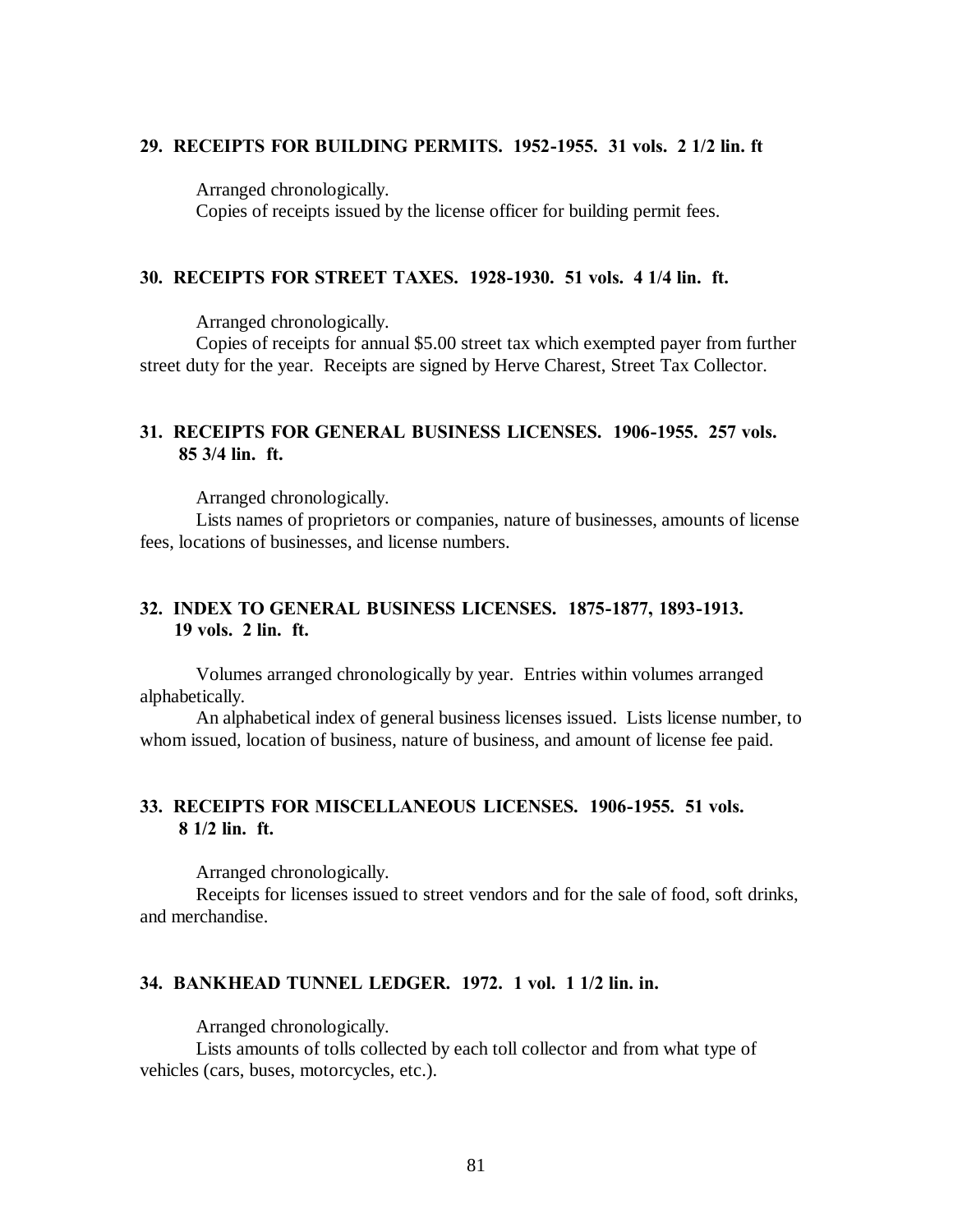### **35. TRUSTEE'S DEED BOOKS. 1881-1907. 25 vols. 6 1/2 lin. ft**

Arranged chronologically.

Deeds to property sold to the city trustee for delinquent taxes. The deeds describe the property and show the names of the property owners, the amount of taxes due, and the prices paid by the trustee.

### **36. LIST OF PROPERTY SOLD TO THE TRUSTEE. 1884. 1 vol. 3/4 lin. in**

Arranged alphabetically. List of properties sold to L.M. Wilson, port trustee, for back taxes.

### **37. DEEDS FOR PROPERTY SOLD BY THE TRUSTEE. 1884. 1 vol. 1 1/2 lin. in.**

Arranged alphabetically.

Copies of deeds for properties sold by L.M. Wilson, port trustee. The property was purchased by the city for 1881 back taxes.

### **38. DELINQUENT TAX SALES LIST. 1901-1906. 7 vols. 21 lin. in.**

Volumes arranged chronologically. Entries within volumes arranged alphabetically. Lists of property sold by the trustee for back taxes.

### **39. PROPERTY PURCHASED BY THE CITY FOR TAXES DUE. 1867-1872, 1876. 2 vols. 4 lin. in.**

Arranged alphabetically. List of properties purchased by the city for back taxes.

### **40. RECORD OF PROPERTY PURCHASED BY THE CITY AT CHANCERY COURT SALES. 1912-1954. 4 vols. 14 lin. in.**

Arranged chronologically. List of properties purchased by the city for back taxes.

### **41. CERTIFICATES OF REDEMPTION. 1883-1908, 1941-1955. 20 vols. 2 1/3 lin. ft.**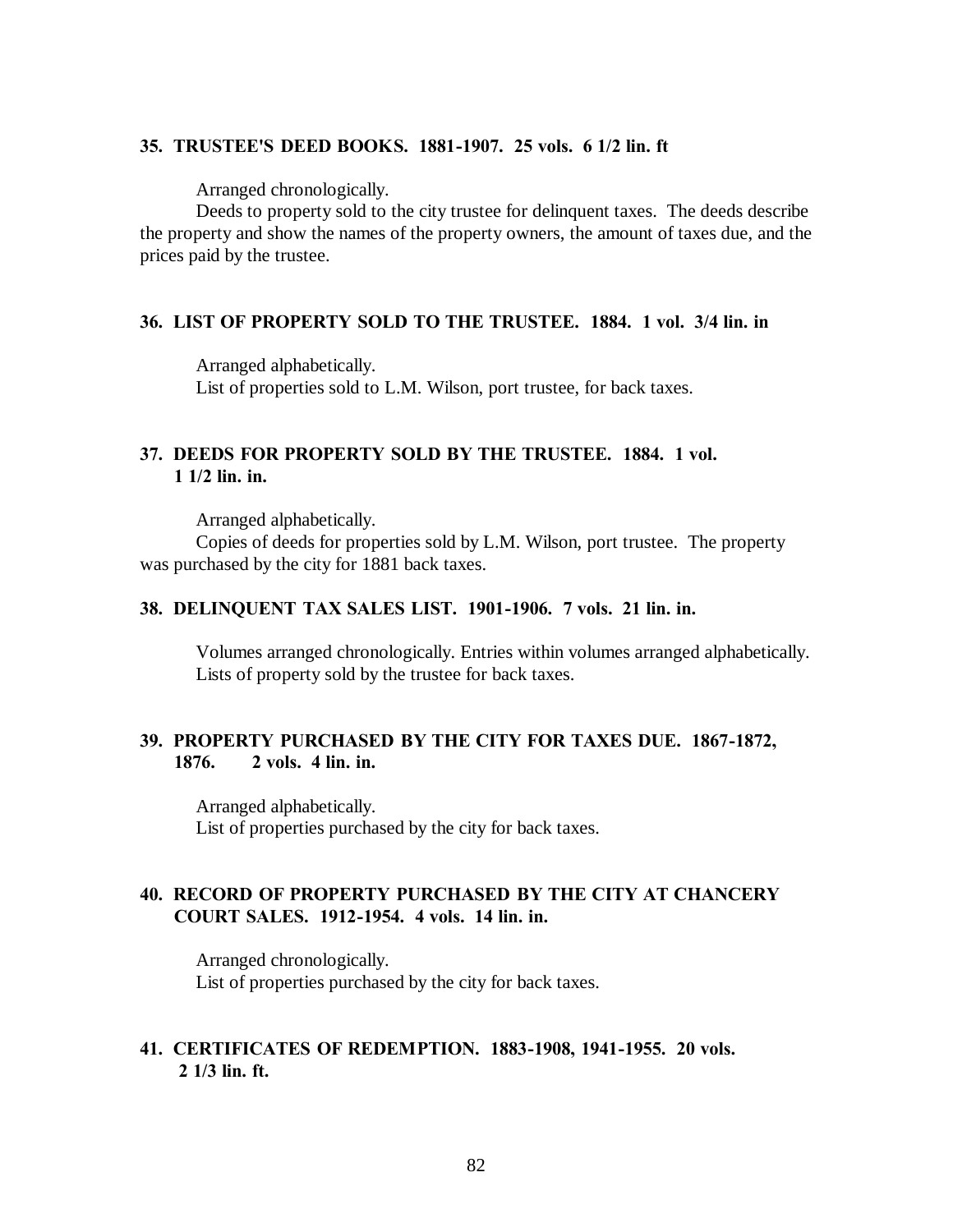Receipt stubs for certificates issued by the tax collector when property purchased by the city for back taxes was redeemed by the previous owners.

### **42. DEEDS FOR REDEEMED PROPERTY. 1914-1919. 5 vols. 7 lin. in.**

Arranged chronologically and by deed number. Copies of deeds for properties redeemed by the previous owners.

### **43. TAX COLLECTOR'S CERTIFICATES. 1874. 1 vol. 1 lin. in.**

Arranged chronologically and by certificate number.

Receipt stubs for certificates issued by the tax collector for property sold to the city for unpaid taxes.

# **44. CITY AND SPECIAL BACK TAXES DUE ON REAL ESTATE. 1881-1954. 3 vols. 11 1/2 lin. in.**

Volumes arranged chronologically. Entries within volumes arranged alphabetically. Lists of property owners who owed back taxes to the city for the years listed above.

### **45. BACK TAXES ON REALTY. 1879-1902. 1 vol. 1 1/2 lin. in.**

Arranged alphabetically by name of taxpayer. Record of back taxes paid on real estate.

# **46. LIST OF BACK TAXES DUE AND BACK TAXES PAID. 1878-1882. 1 vol. 1 lin. in.**

Arranged alphabetically.

The record of taxes due on September 1, 1880 includes the names of the taxpayers, the years for which back taxes were owed, and the total amounts owed. The record of taxes paid lists the names of taxpayers, the amounts paid, and whether it was paid in city money or U.S. currency.

# **47. BACK TAX RECEIPT BOOKS. 1902, 1905-1908, 1934-1953. 47 vols. 4 1/4 lin.**

 **ft.**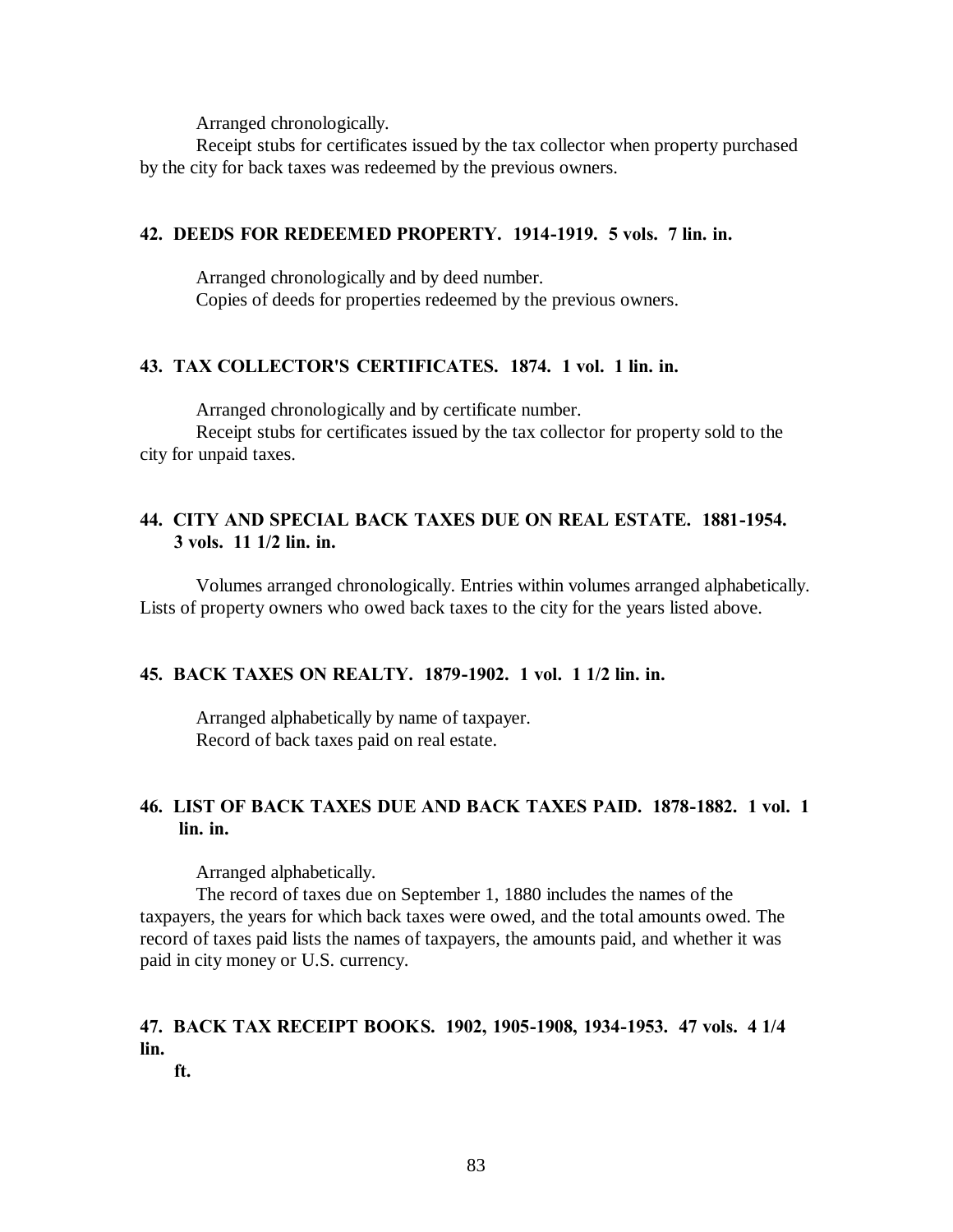Arranged chronologically. Copies of receipts issued for payments of back taxes.

#### **48. TAX RECEIPT BOOKS. 1906-1907, 1947-1948. 102 vols. 5 3/4 lin. ft.**

Arranged chronologically and by receipt number. Copies of receipts issued for taxes paid.

#### **49. TAX BOOKS. 1829-1954. 340 vols. 8 1/3 lin. ft.**

Volumes arranged chronologically by year. Entries within volumes are arranged alphabetically by names of taxpayers.

Lists names of taxpayers, the kinds and value of properties owned, and the amounts paid.

**50. PORT OF MOBILE TAXES FOR 1879. 1879-1894. 1 vol. 1 1/2 lin. in.** Arranged chronologically. Lists names of taxpayers and amounts of back taxes paid.

# **51. TAX ASSESSMENT BOOKS. 1838-1860, 1900-1908. 41 vols. 4 1/2 lin. ft.**

Volumes arranged chronologically. Entries within volumes arranged alphabetically. Lists the names of property owners, the kinds of property owned, and its assessed value.

### **52. CITY TAX CASH BOOKS. 1857-1898, 1902, 1905-1908. 40 vols. 5 1/2 lin. ft.**

Arranged chronologically. Lists the names of the taxpayers, the types of taxes paid, and the total tax bill.

# **53. SPECIAL CITY TAXES CASH BOOKS. 1881-1904, 1906-1908. 27 vols. 3 1/2 lin. ft.**

Arranged chronologically.

Lists the names of the taxpayers, the value of real estate owned, the amount of special taxes assessed, and the amounts paid.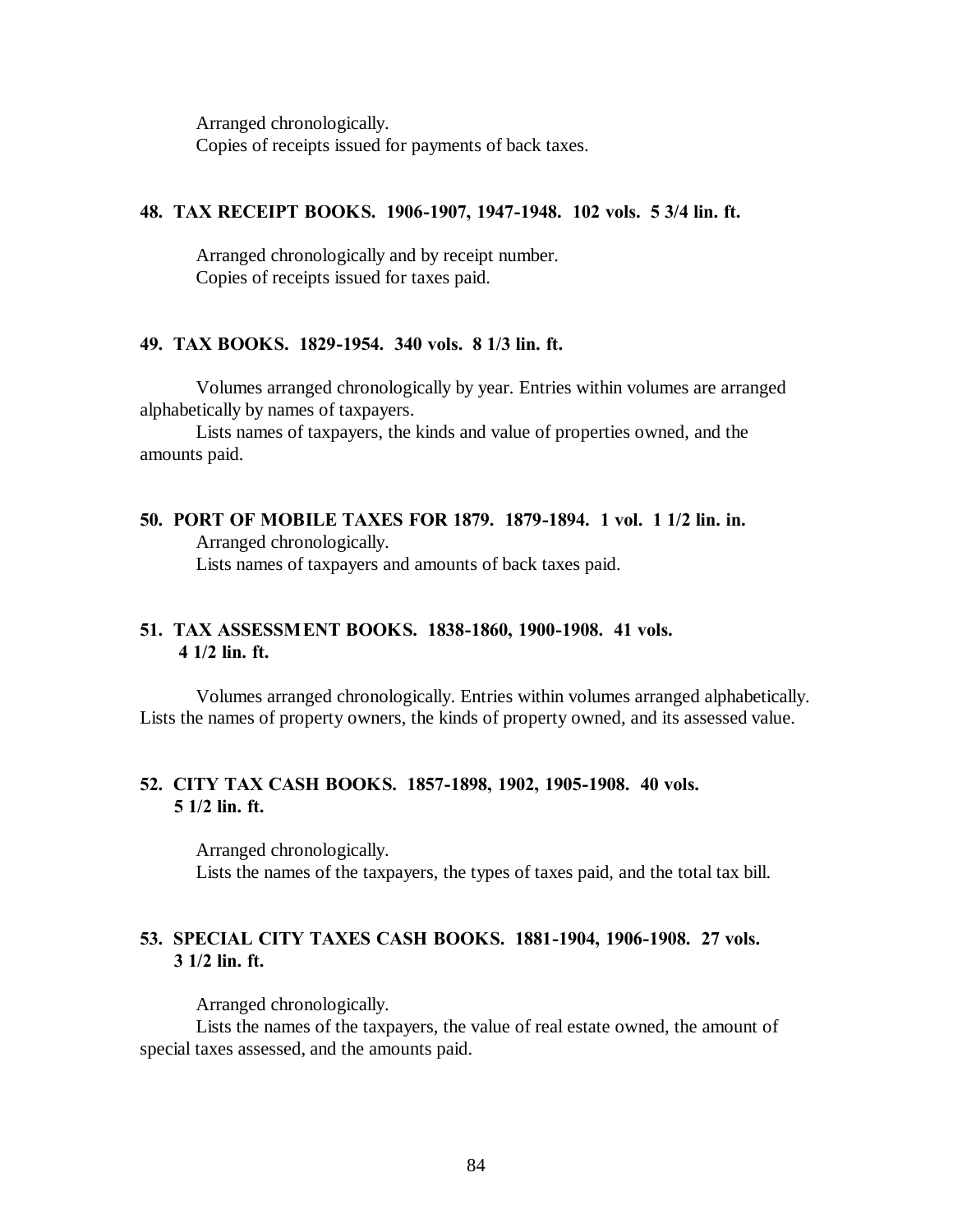### **54. CITY TAX OFFICE CASH BOOK. 1923-1942. 1 vol. 2 1/2 lin. in.**

Arranged chronologically.

A daily record of various kinds of taxes and fees collected, including property taxes, penalties, back taxes, back penalties, tax fees, license fees, cemetery fees, special taxes, back special taxes, and street paving and sidewalk assessments, among others.

### **55. LISTS OF MOBILE COUNTY TAXPAYERS. 1939-1941. 2 vols. 3 lin. in.**

Volumes arranged chronologically. Entries within volumes arranged alphabetically. Lists the names of individuals and corporations, their addresses, and the value of their real estate and personal property.

#### **56. ROOM LICENSE TAX RECEIPT BOOKS. 1961-1966. 6 vols. 5 1/2 lin. in.**

Arranged chronologically.

Lists the names of individuals or hotels, their income from renting rooms, rate of tax, and taxes paid.

### **57. CITY VEHICLE LICENSE TAX BOOKS. 1907-1909, 1917-1928, 1962- 1966. 20 vols. 2 3/4 lin. ft.**

Arranged chronologically. Record of license taxes paid on vehicles for public use.

#### **58. AUTOMOBILE IDENTIFICATION TAGS. 1907, 1909. 2 vols. 1 1/2 lin. in.**

Arranged chronologically and by license number. Receipt stubs for automobile identification tags required on vehicles for public use.

### **59. AUTO CHAUFFEUR'S BADGE RECEIPT BOOKS. 1963. 1 vol. 1 lin. in.**

Arranged chronologically.

Record of license taxes paid for auto chauffeur's badges. Badges were required for taxicab drivers and ambulance drivers.

### **60. BICYCLE LICENSE TAX RECEIPT BOOKS. 1962, 1968. 5 vols. 4 lin. in.**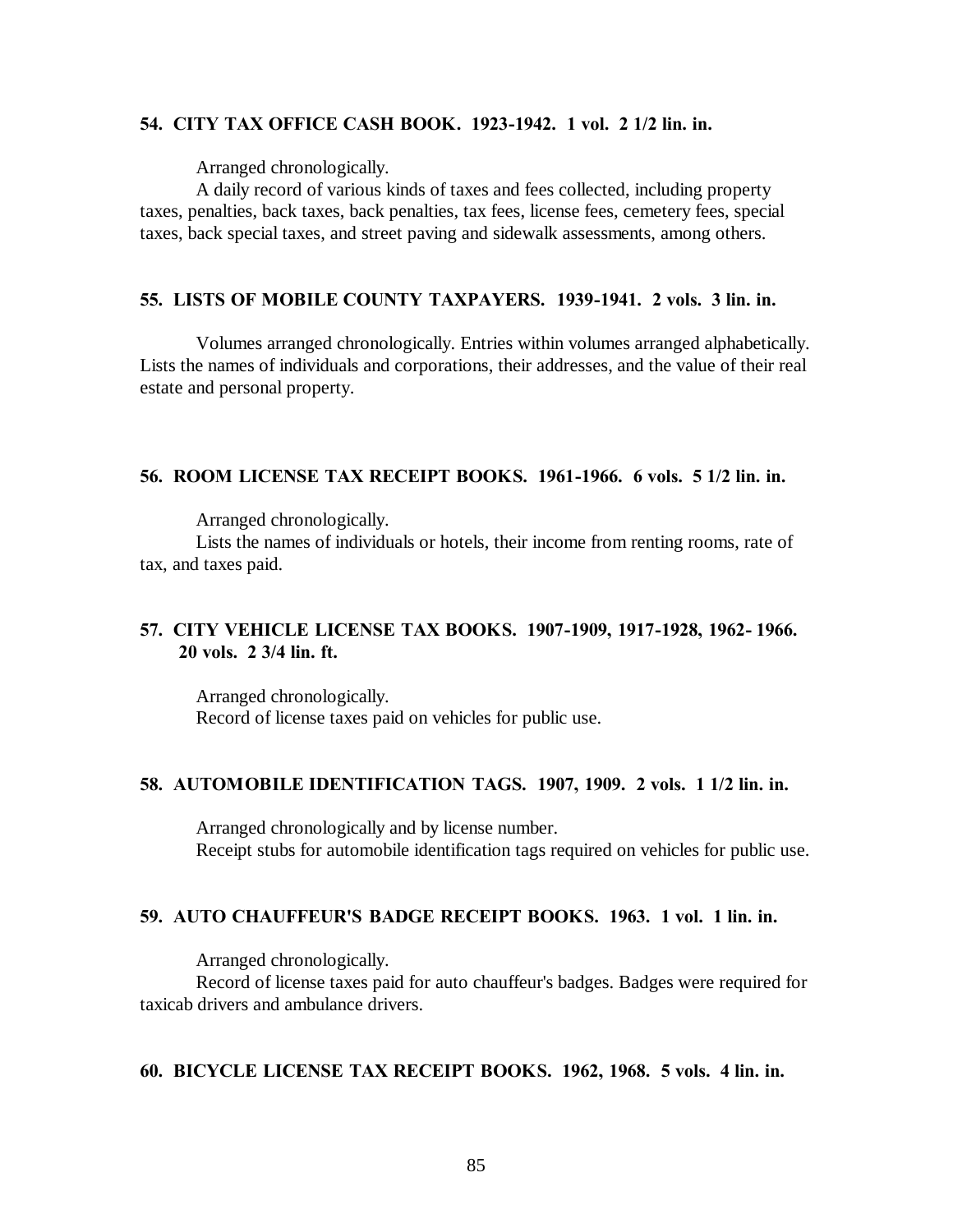Arranged chronologically. Record of bicycle licenses issued.

### **61. RECORD OF RETAIL LIQUOR LICENSES ISSUED. 1906-1908. 2 vols. 6 lin. in.**

Arranged chronologically. Receipt stubs for retail liquor and beer licenses issued.

#### **62. RECORD OF BONDS ISSUED. 1830-1884. 2 vols. 4 lin. in.**

Arranged chronologically.

Record of the types of bonds issued, including city debt, wharf, and railroad bonds, their amounts, rates of interest, names of purchasers, the dates they were issued and redeemed, and the dates they were destroyed.

# **RECORD GROUP 10 RECORDS OF THE BUDGET OFFICE**

The Budget Office was created on July 18, 1963. It is responsible for preparing annual operating and capital improvement budgets, administering approved budgets, collecting fiscal data and preparing fiscal plans, and managing the city's insurance matters.

The records of the Budget Office comprise one and one-half cubic feet of reports and studies concerned with revenue collections, economic development, and the financial condition of Mobile and the surrounding area.

#### **1. FEASIBILITY STUDIES AND FORECASTS. 1956-1980. 1 1/2 c.f.**

Arranged alphabetically.

This series contains studies, reports, and booklets regarding the fiscal management of the city and economic conditions in Mobile and southern Alabama. Included are annual city reports, estimated future revenue reports, land use surveys, departmental reports, a museum personnel study, a city zoo feasibility study, and a social security study.

### **RECORD GROUP 12 RECORDS OF THE OFFICE OF COMMUNITY SERVICES**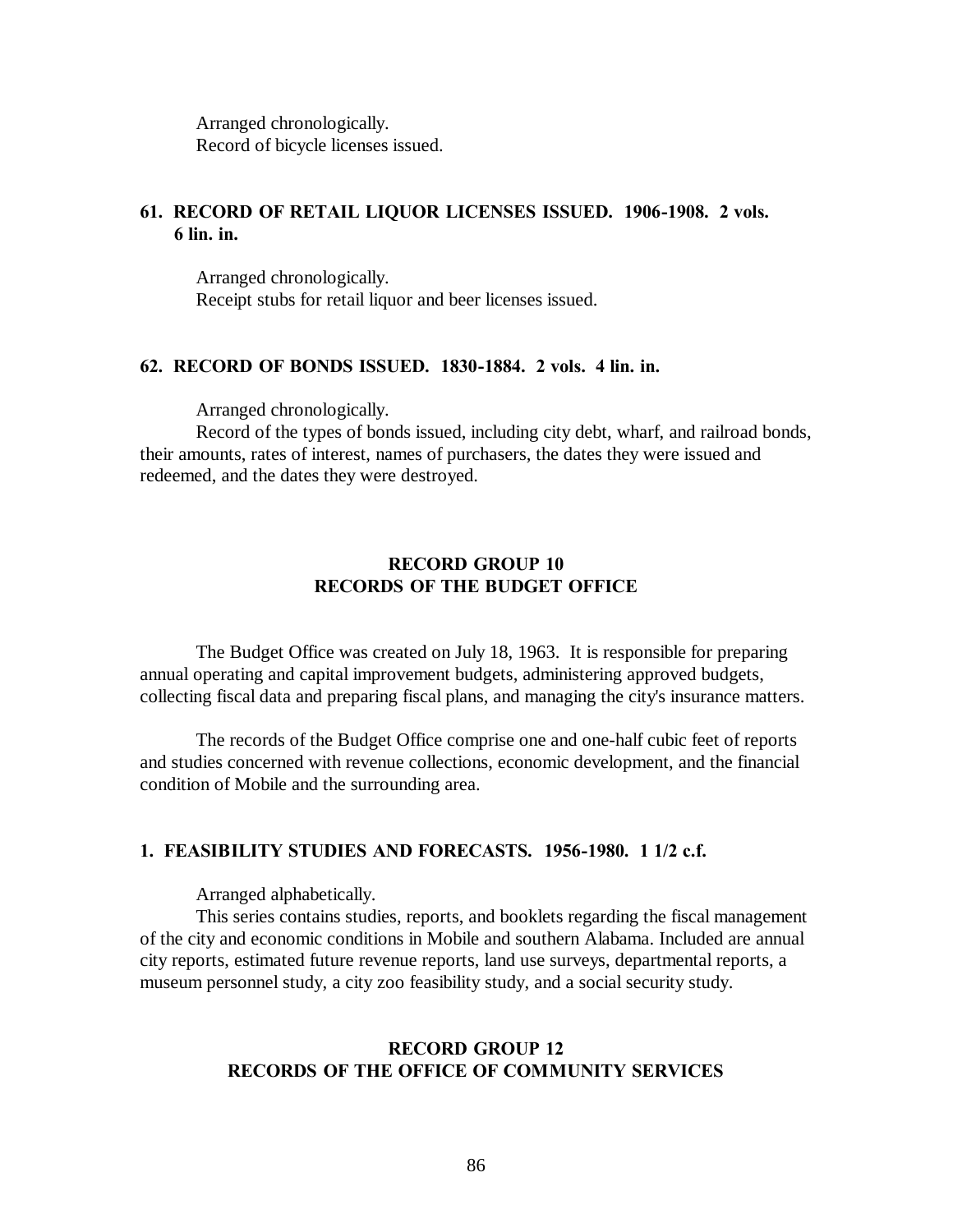The responsibilities of the Office of Community Services were originally vested in the Office of Intergovernmental Relations which was created in March 1974. The chief function of the Office of Intergovernmental Relations was to develop better working relationships between the city and various other governmental bodies, including federal and state agencies, other municipalities, independent research centers, and regional planning agencies. The development of these relationships was designed to increase the city's research, planning, and grant procuring capabilities. Other activities included monitoring and reporting on grant funded programs, developing performance contracts with organizations seeking city funding, and developing methods of increasing citizen participation in planning city services. In 1981, the department was reorganized as the Office of Community Services under the Department of Planning and Development.

The records in this group comprise eleven cubic feet and date 1962-1981. They relate mainly to the activities of the Office of Intergovernmental Relations before it was renamed the Office of Community Services. Records dated before 1974 originally belonged to the Mobile City Planning Commission but were moved to the Office of Intergovernmental Relations upon its creation. This material consists of grant applications with accompanying correspondence as well as other materials related to the city's attempt to provide community services.

#### **1. ADMINISTRATIVE FILES. 1973-1981. 6 c.f.**

Arranged alphabetically by subject.

Correspondence between city officials and officials of federal, state, or local private organizations. Major subjects represented include grants, the CETA program, and the Community Development Advisory Group (CDAG). Completed grant applications and contracts provide details about grant funded city activities in areas such as law enforcement, social services, and recreation. Memos, requisitions, completed budget forms, and payroll reports document costs involved in administering the department and fiscal policies and procedures the department was required to follow. Newsletters, pamphlets, and booklets about available rant programs and community development activities are also included.

### **2. PERFORMANCE CONTRACTS FOR ORGANIZATIONS PROVIDING SERVICES TO THE CITY. 1974-1979. 4 1/4 c.f.**

Arranged chronologically by fiscal year and thereunder alphabetically by organization.

 Performance contracts between the city and various organizations for special projects. The contracts state the amount of financial support the city provided in return for specified services. Correspondence between city officials and organizations accompany most contracts. Also included are reports from the organizations on their activities.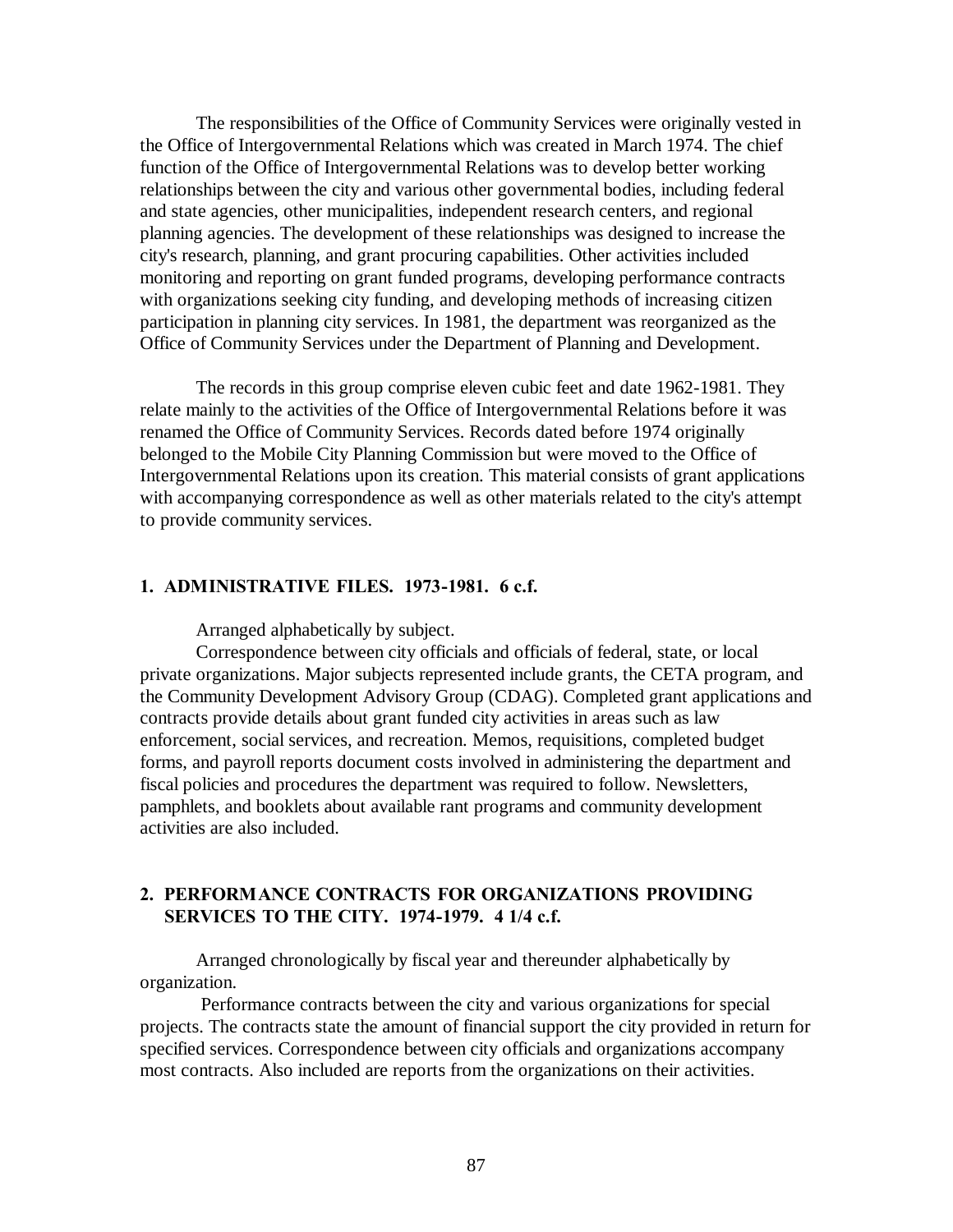Organizations represented include America's Junior Miss Pageant, the South Alabama Regional Planning Commission, and the Sheriff's Flotilla.

# **3. RECORDS RELATED TO OPEN SPACE PROGRAM GRANTS. 1962- 1976. 3/4 c.f.**

Arranged alphabetically by subject.

Completed contracts specifying conditions for the use of grant moneys acquired through the Open Space Program of the Department of Housing and Urban Development. These funds were used to develop parks in the Mobile area. Also included are correspondence between local and federal officials, drawings of proposed facilities, and proposed budgets. Many of these records were kept by the Mobile City Planning Commission until the creation of the Office of Intergovernmental Relations in 1974.

# **RECORD GROUP 13 RECORDS OF THE BANKHEAD TUNNEL DEPARTMENT**

Construction began on a vehicular tunnel running under Mobile River on December 29, 1938. It was dedicated on September 16, 1939 and named in honor of John Hollis Bankhead, Sr. (1842-1920) who served as a U.S. Congressman and Senator. The tunnel was financed by a \$1,500,000 Public Works Administration grant and by a \$2,500,000 loan from the Reconstruction Finance Corporation, secured by four percent 30-year revenue bonds. The tunnel was opened to toll traffic on February 20, 1941.

When the tunnel opened, its daily management, including the collection of tolls, became the responsibility of the Bankhead Tunnel Department. The tunnel was supervised by the operations and maintenance engineer who reported to the city commissioners. Other members of the tunnel department included the tunnel operators, tunnel operator helpers, and toll collectors.

Supervision of the tunnel department rotated among the city commissioners until 1965 when it became the responsibility of the finance and administration commissioner. Ownership of the tunnel was transferred to the Alabama Highway Department on February 9, 1973.

This record group contains approximately three cubic feet of correspondence and financial records concerning the operation of the tunnel and the collection of tolls. The records date 1941-1973. See also RG 8, Records of the Finance Department and RG 9, Records of the Revenue Department.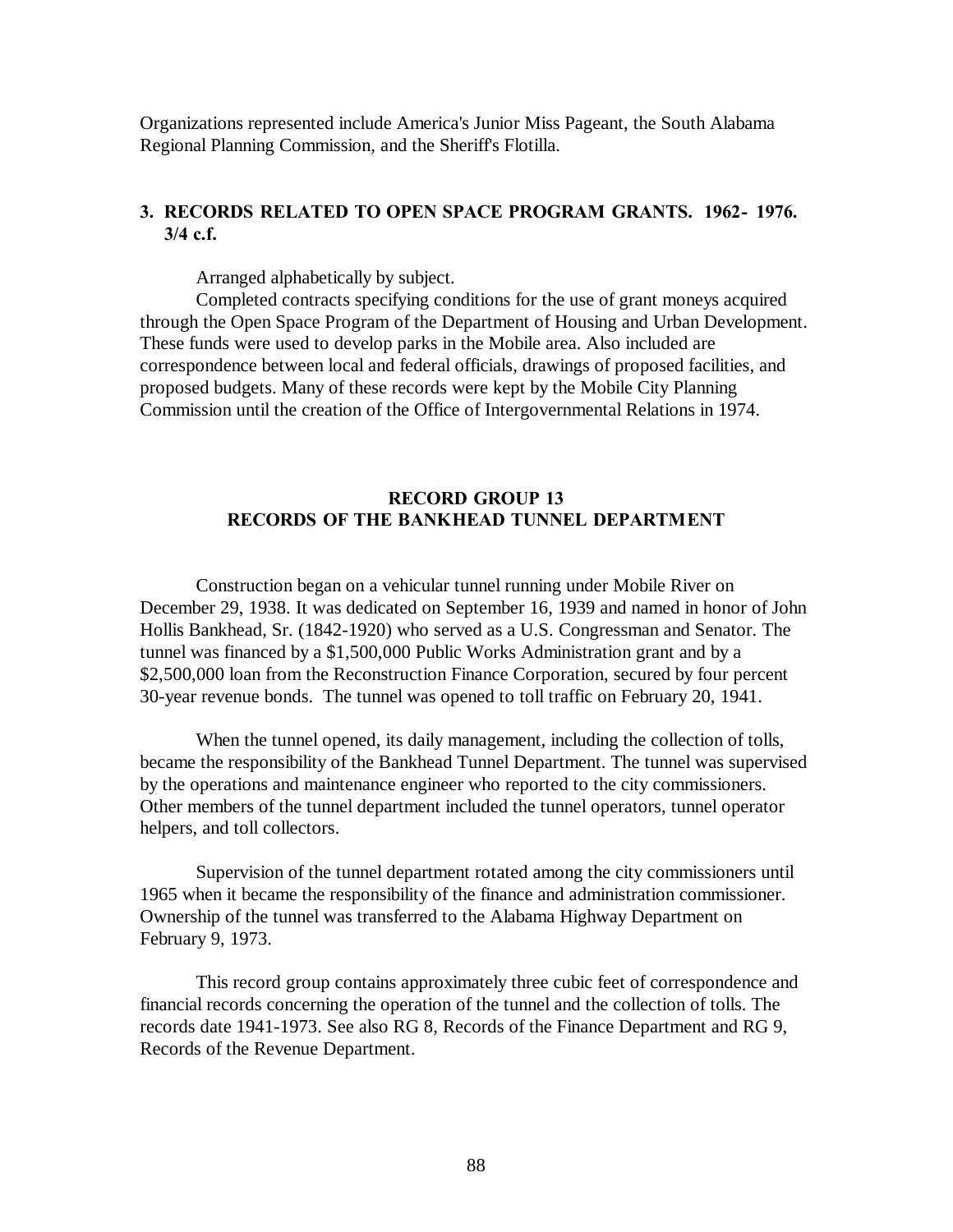# **1. RECORDS RELATED TO THE OPERATION OF BANKHEAD TUNNEL. 1955-1973. 1 c.f.**

Arranged alphabetically by subject.

Auditors' reports on traffic counts and toll collections, payroll records, and correspondence concerning the sale of ticket books to companies using the tunnel. Also includes a 1971-1972 statement of income and expenses.

# **2. RECORDS CONCERNING TUNNEL REVENUE BANK ACCOUNTS. 1941- 1973. 1 1/2 c.f.**

Arranged by type of material and thereunder chronologically.

Deposit books, deposit slips, checkbook stubs, and canceled checks related to bank accounts for tunnel revenue funds. Most record the deposit of tolls. Also included are money bag manifests which record the amount of money contained in bags placed in a vault and a receipt book which records the amount of money picked up by Wells Fargo.

### **3. TICKET BOOK LEDGERS. 1967-1973. 4 vols. 4 lin. in.**

Arranged chronologically.

These ledgers document the sale of tickets to regular users of the tunnel. Information recorded includes the number of the ticket book, the buyer's automobile tag number, and the date of the sale.

### **RECORD GROUP 14 RECORDS OF BROOKLEY INDUSTRIAL COMPLEX AND AIRPORT**

The site currently occupied by the Brookley Industrial Complex and Airport has operated as an airfield since 1925 when it was used as a training area by the Alabama National Guard. Three years later the city purchased the field for use as a municipal airport. In November 1929 the airport was named Bates Field in honor of city commissioner Cecil F. Bates.

In 1940 the United States Army purchased the site for use as an air depot. The municipal airfield was relocated to a site ten miles west of the city. The depot was renamed Brookley Field in December 1940 after Captain Wendall H. Brookley, a member of the Army Air Corps, who was killed in an airplane crash at Bolling Field in 1934.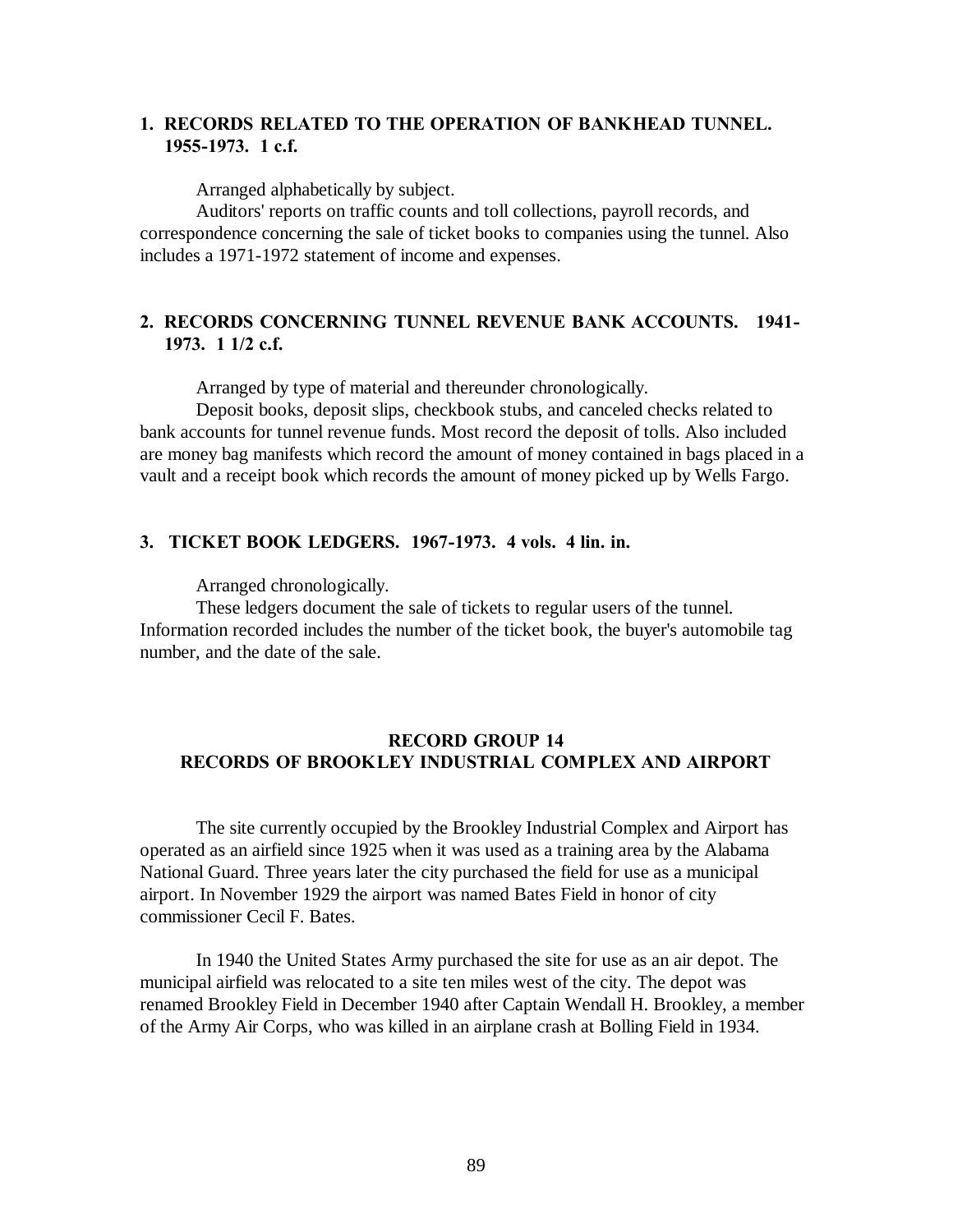In 1949 the United States Air Force gained control of the depot and renamed it Brookley Air Force Base. The base rendered logistical support to military installations. Operations were phased out beginning in 1964 and culminating in 1969.

The city created the Brookley Coordinating Office to develop the former air force base in a way that would minimize unemployment in Mobile as well as utilize the base's existing facilities. The coordinating office worked to bring large industrial concerns to the Brookley facility.

In 1969 the city purchased 368.70 acres of land and title to the airport from the General Services Administration. The area was renamed Brookley Airport and Industrial Complex and was placed under the direction of the Mobile Municipal Airport manager. An office was established at the complex to oversee the buildings and grounds, to handle the rental of land and buildings to tenants, and to operate the airport.

From 1970 to 1978 the area was known as the Mobile Aerospace Industrial Complex and Airport. Its name was changed again in 1978 to Brookley Industrial Complex and Airport (BICA).

In 1982 the control and ownership of BICA and the Mobile Municipal Airport were transferred to the Mobile Airport Authority. Other than making appointments to the authority, the city no longer exercises control over these facilities.

The records in this group were generated by BICA, city departments, and various federal agencies. The records are concerned with the utilization and operation of the facility after the closing of Brookley Air Force Base, leases for rental of the facilities, and personnel and financial records concerned with the operations of BICA. Maps and blueprints of the buildings and grounds owned by the city are also included. These materials are divided into seven series and comprise twenty-six cubic feet. The documents date 1941-1981.

#### **1. GENERAL FILES. 1961-1979, 1981. 5 c.f.**

Arranged alphabetically by subject.

Consists largely of correspondence of the BICA manager and resolutions concerning leasing at the complex. Also included are monthly and annual departmental reports, studies on transportation and aviation in Mobile, blueprints and maps of the base and complex, and minutes from the Interim Airport Authority, the Planning and Steering Committee, and the board of commissioners.

#### **2. CORRESPONDENCE FILES. 1964-1981. 1 c.f.**

Arranged chronologically.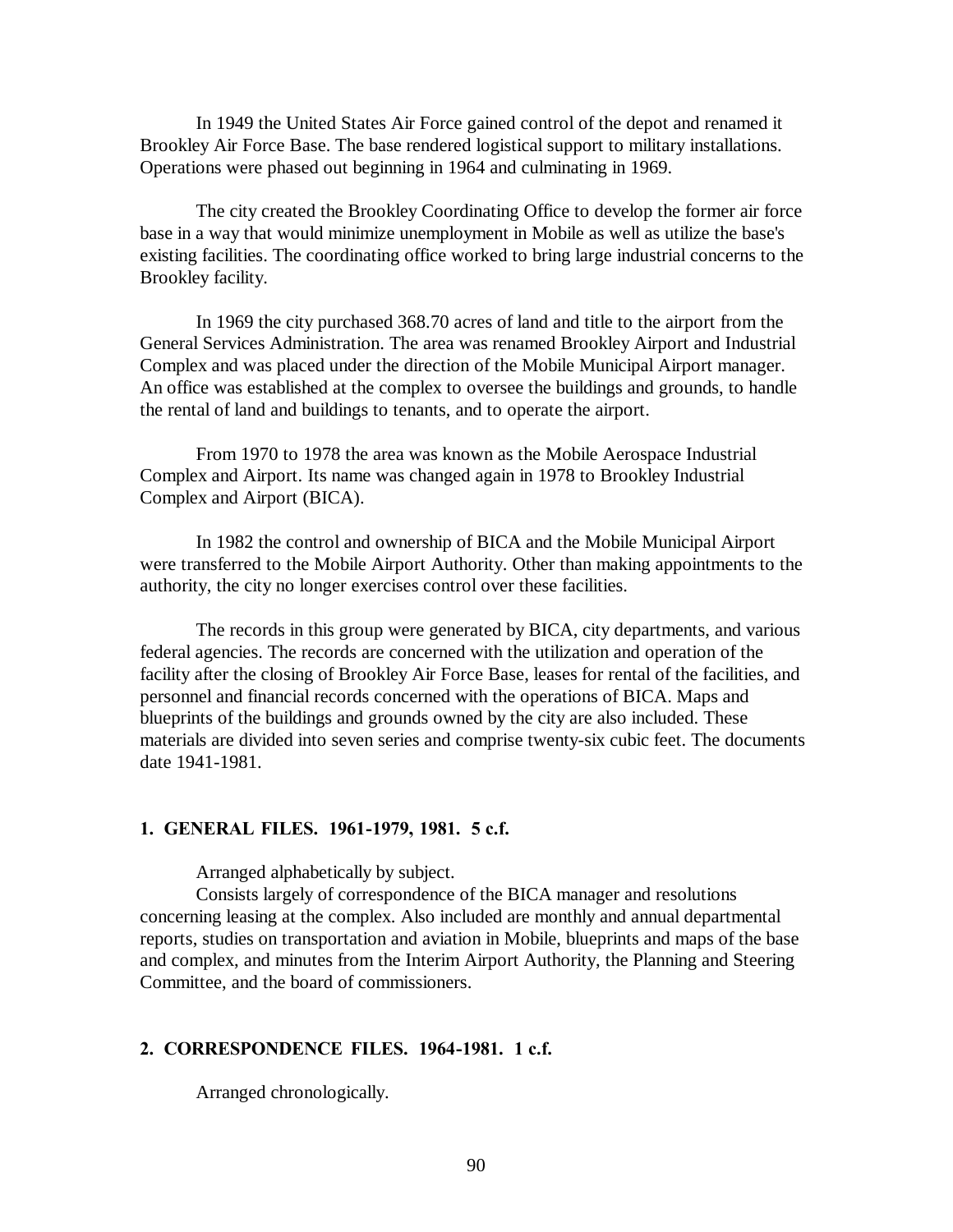Correspondence and memoranda of the Brookley coordinator, the Brookley manager, and the city commissioners concerning the economic impact of the Air Force's withdrawal, BICA personnel, building leases, Hurricane Camille damage, custodial work, and equipment storage. Included is the resolution that changed the name from Brookley Air Force Base to Brookley Airport and Industrial Complex.

#### **3. RECORDS CONCERNING BUILDING LEASES. 1967-1980. 7 c.f.**

Arranged alphabetically by subject or company name.

Contains building and equipment leases, correspondence, ordinances permitting the city to enter into or cancel agreements, blueprints and drawings of the complex and the buildings, bills for rental charges, newspaper clippings, and rights-of-entry given by the Air Force to lessees or sublessees.

#### **4. PERSONNEL AND PAYROLL RECORDS. 1969-1981. 3 c.f.**

Arranged alphabetically by subject.

Consists largely of reports and correspondence. Subjects of the reports include employee service ratings, accidents, job reclassifications, and daily activities of the BICA police. Also included are minutes of the Employee-Employer Relations Committee, computer printouts of payrolls, and index cards listing personal information about city and CETA employees at BICA.

NOTE: Access to these records is restricted.

### **5. FINANCIAL RECORDS. 1969-1979. 5 c.f.**

Arranged by type of record.

Contains budgets, city financial reports, departmental requisitions, receipts for moneys collected by the office, and index cards listing all companies leasing property and amount of rent paid. Also included are bills for building and equipment rentals, for legal services performed for BICA, and for repairs to vehicles by the city garage.

#### **6. REPORTS, STUDIES, AND BROCHURES. 1944-1975. 1 c.f.**

Arranged alphabetically by title.

Topics include civilian utilization of Brookley Field, aviation and airfields in Mobile, planning airport industrial parks, airport standards, and instrument landing systems. Also included are nine negatives of aerial photographs of Brookley Air Force Base and surveys of the base which include maps and plots of the area.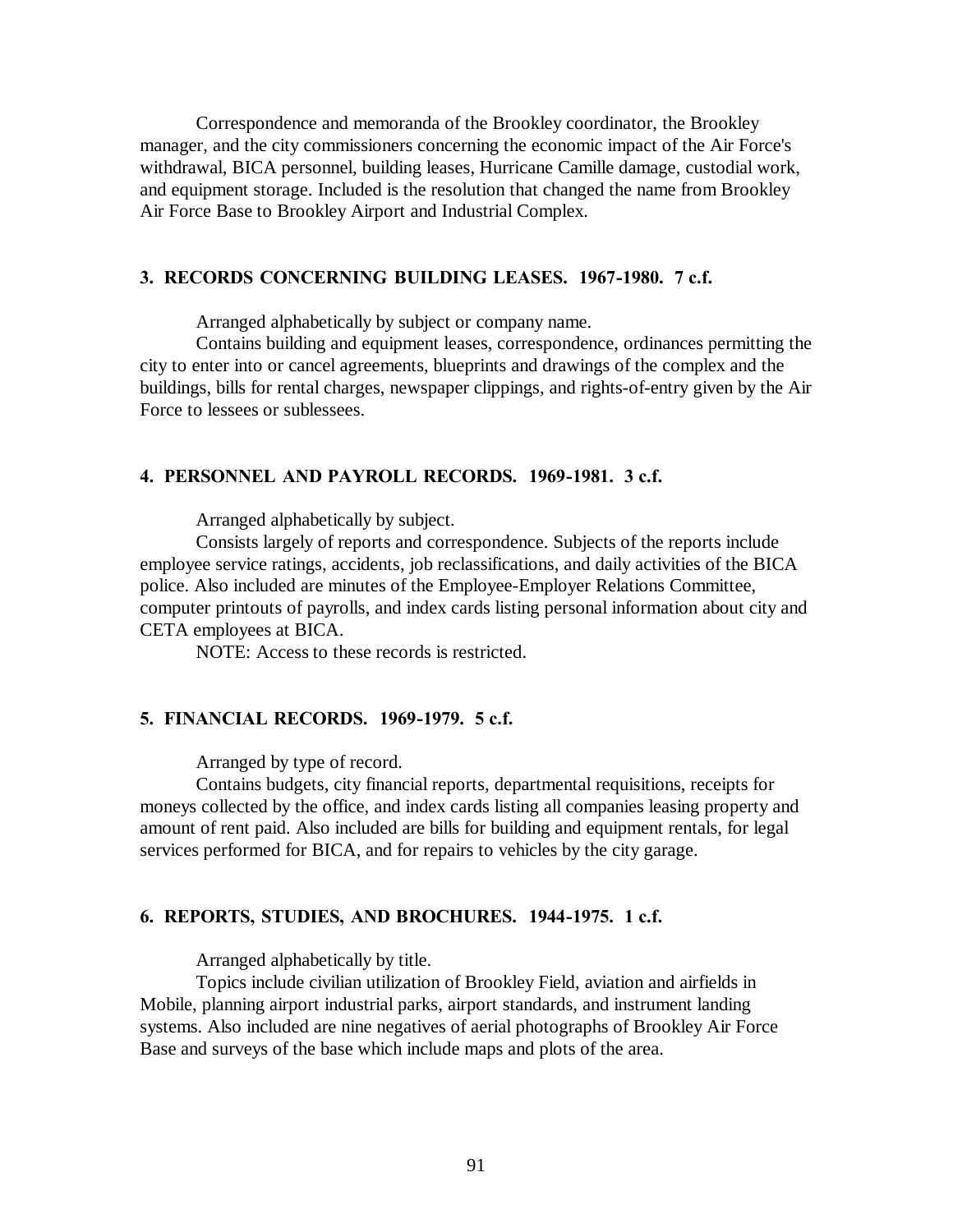# **7. SCHEMATICS, BLUEPRINTS, AND MANUALS. 1941, 1946, 1950-1964. 4 c.f.**

Unarranged.

All materials are from the period when Brookley was occupied by the Air Force. Included are operation, installation, and maintenance manuals for equipment at the base. Blueprints of buildings and equipment, and schematics of heating, air conditioning, fire alarms, sprinkler systems, boilers, generators, electrical wiring, and other equipment or services installed in the buildings at Brookley are also included.

### **RECORD GROUP 15 RECORDS OF THE DEPARTMENT OF PARKS, RECREATION AND CULTURE**

Since 1819, the city has been empowered to designate, maintain, preserve, remove, and regulate all burying grounds within the city. These duties were performed at various times by the city sexton or by keepers of the cemetery. In 1916 the city sexton became head of the newly created Cemetery Department. His title was changed to superintendent of the Cemetery Department.

In 1871, a four member Board of Park Commissioners was established to supervise the city's public parks. This responsibility was given to the Department of Parks and Playgrounds in 1915. In 1926, the department was reorganized. The Parks Division merged with the Cemetery Department to form the Parks and Cemeteries Department. Charles McLean, superintendent of the Cemetery Department, became the new superintendent of the Parks and Cemeteries Department. The playgrounds division was renamed the Recreation Department with H.G. Rogers appointed as superintendent.

In 1978 the Department of Parks and Cemeteries, the City Recreation Department, the Fine Arts Museum of the South, and the city's other museums all became divisions of the newly created Department of Parks, Recreation, and Culture under the direction of John A. Calametti Jr.

The records of the Department of Parks and Cemeteries total approximately twenty-five cubic feet and date 1848-1962. The materials document burials in Church Street Cemetery and Magnolia Cemetery. This record group contains mainly lists of burials kept by the city sexton although burial and pauper permits, death certificates, receipts, invoices, payrolls, and correspondence concerning park and cemetery improvements are also included.

#### **1. SEXTON'S REPORTS, BURIAL PERMITS, AND DEATH CERTIFICATES. 1848-1907, 1918, 1928-1932, 1938-1949, 1953-1970. 22 c.f.**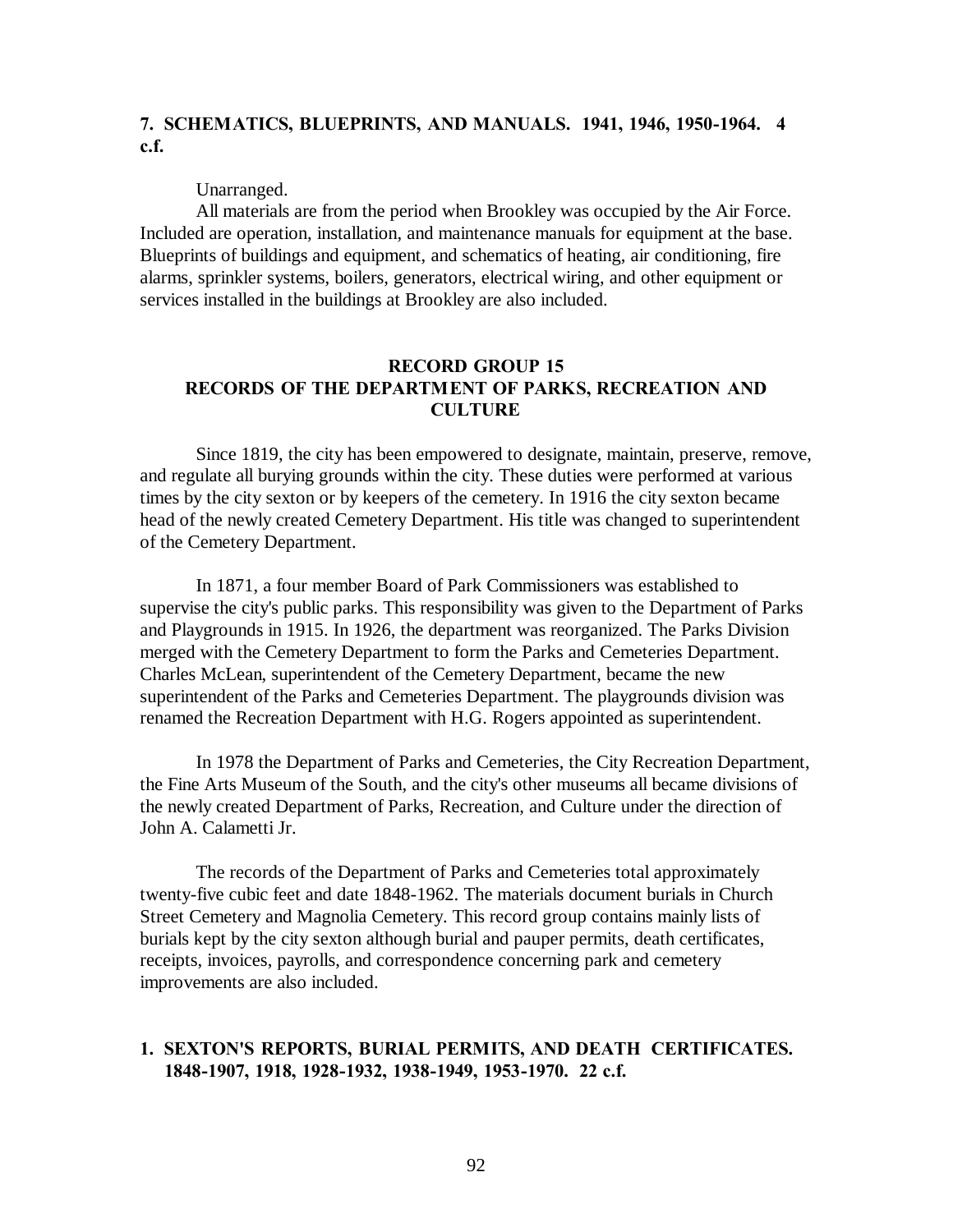Includes monthly burial reports of the city sexton which list names of the deceased, their age, color, graveyard where buried, lot number, fees paid, and the name of the funeral home. Also included are pauper and burial permits from the Board of Health authorizing undertakers or the sexton to bury the dead; death certificates addressed to the city sexton which list the name of the deceased, age, color, occupation, disease, birthplace, date of death, and burial place; and monthly bills and receipts for pauper burials. Records for some years are incomplete.

### **2. RECORDS RELATING TO PARK IMPROVEMENTS AND RECREATION. 1943-1948, 1951-1952. 2 c.f.**

Arranged chronologically

Bills, receipts, requisitions, invoices, payrolls, correspondence, and contract documents such as project specifications, bids, performance bonds, and agreements all pertaining to work performed on the city's parks and recreational facilities. Also included are monthly reports from the Recreation Department.

### **3. PAY GRAVE RECEIPTS. 1903-1918. 2 vols. 3 1/2 lin.**

Arranged chronologically.

Receipts issued to undertakers listing their name, the name of the person to be buried, and the amount paid to the tax collector for a burial permit.

### **BOUND VOLUMES**

# **4. PLAT BOOK OF MAGNOLIA AND CHURCH STREET CEMETERIES. ca. 1944-1947. 1 vol. 1 lin. in.**

Magnolia Cemetery Church Street Cemetery

Arranged by cemetery and thereunder by section.

Plat book showing cemetery boundaries and the location and occupant of each burial plot.

# **5. PLAT BOOK OF MAGNOLIA CEMETERY. 1870-1983. 1 vol. 1 lin. in.**

Arranged by lot and section.

 Plat book showing lots 1 through 34 and the Public Burial Grounds(or called Pauper Graves) with owner of each section shown.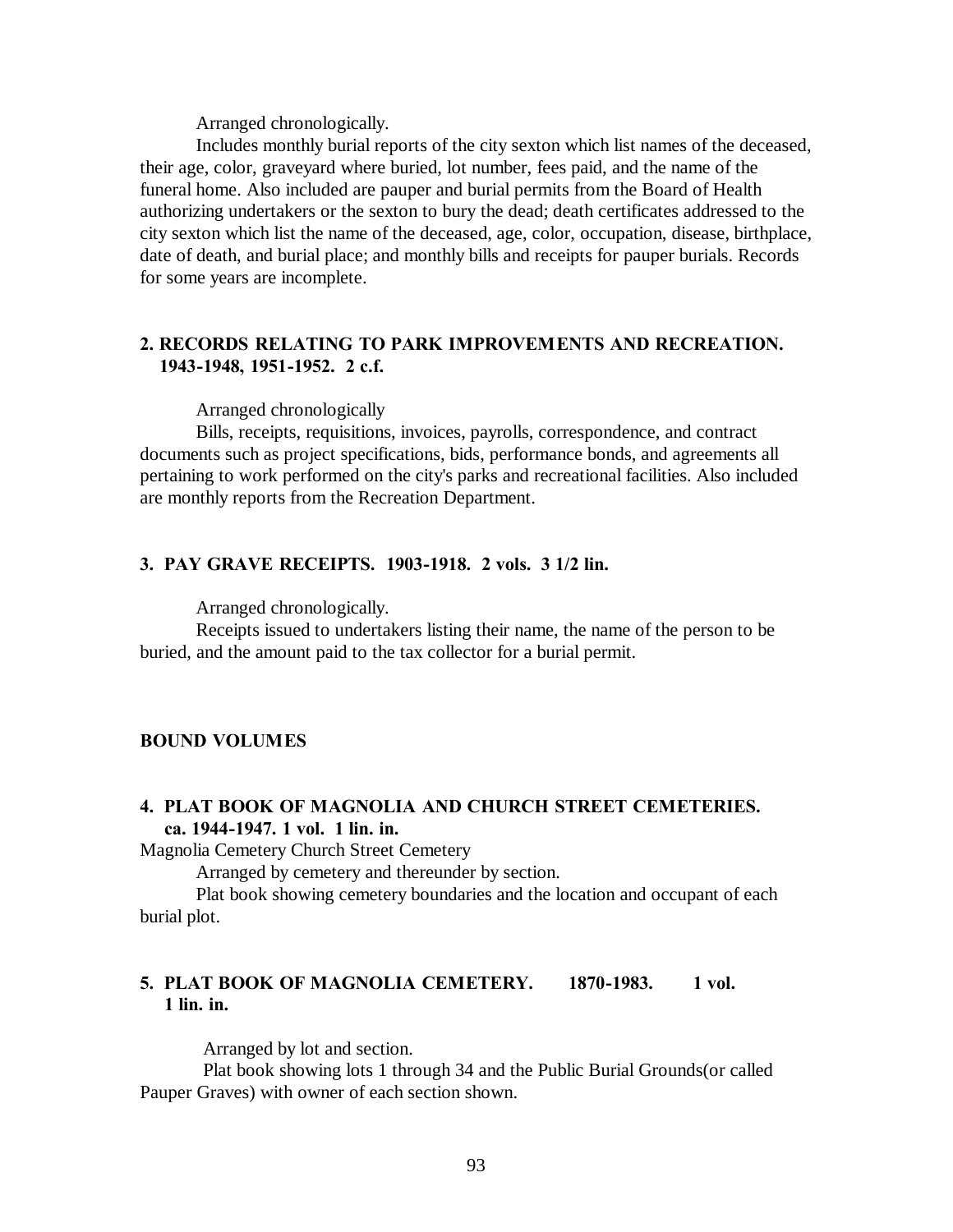#### **6. INDEX TO DEEDS. 1868-1908. 1 vol. 1 lin. in.**

 Arranged alphabetically by first letter of last name. An index to cemetery sections in Magnolia Cemetery showing who owns them.

#### **7. DEED RECEIPTS. 1871-1957. 11 vols. 11 lin. in.**

 Arranged numerically by receipt number. Receipts books for sections sold in Magnolia Cemetery.

#### **8. REGISTER OF LOTS SOLD. 1838-1861. 1 vol. 1 lin. in.**

 Arranged by lot. A register of lots 1 through 16 showing who purchased each section.

### **9. LOTS IN MAGNOLIA CEMETERY. 1888-1942. 1 vol. 1 lin. in.**

 Arranged by first letter of last name. Lists purchase of sections in Magnolia Cemetery.

### **10. REPORT OF BURIALS. 1920-1973. 8 vols. 8 lin. in.**

Arranged by date.

 Register of burials for all cemeteries within the City limits which gives name, sex, age, race, where buried and mortuary.

# **RECORD GROUP 16 RECORDS OF THE MOBILE TENNIS CENTER**

In 1958 the city constructed eight tennis courts at Municipal Park. Ten additional courts and a clubhouse were constructed in 1964, and the facility became known as the Mobile Tennis Center. A tennis pro was hired to give instruction, operate a pro shop, organize tennis programs, and to stage tournaments. On September 15, 1978 the tennis center facilities were leased to the tennis pro who took over the daily management of the facility.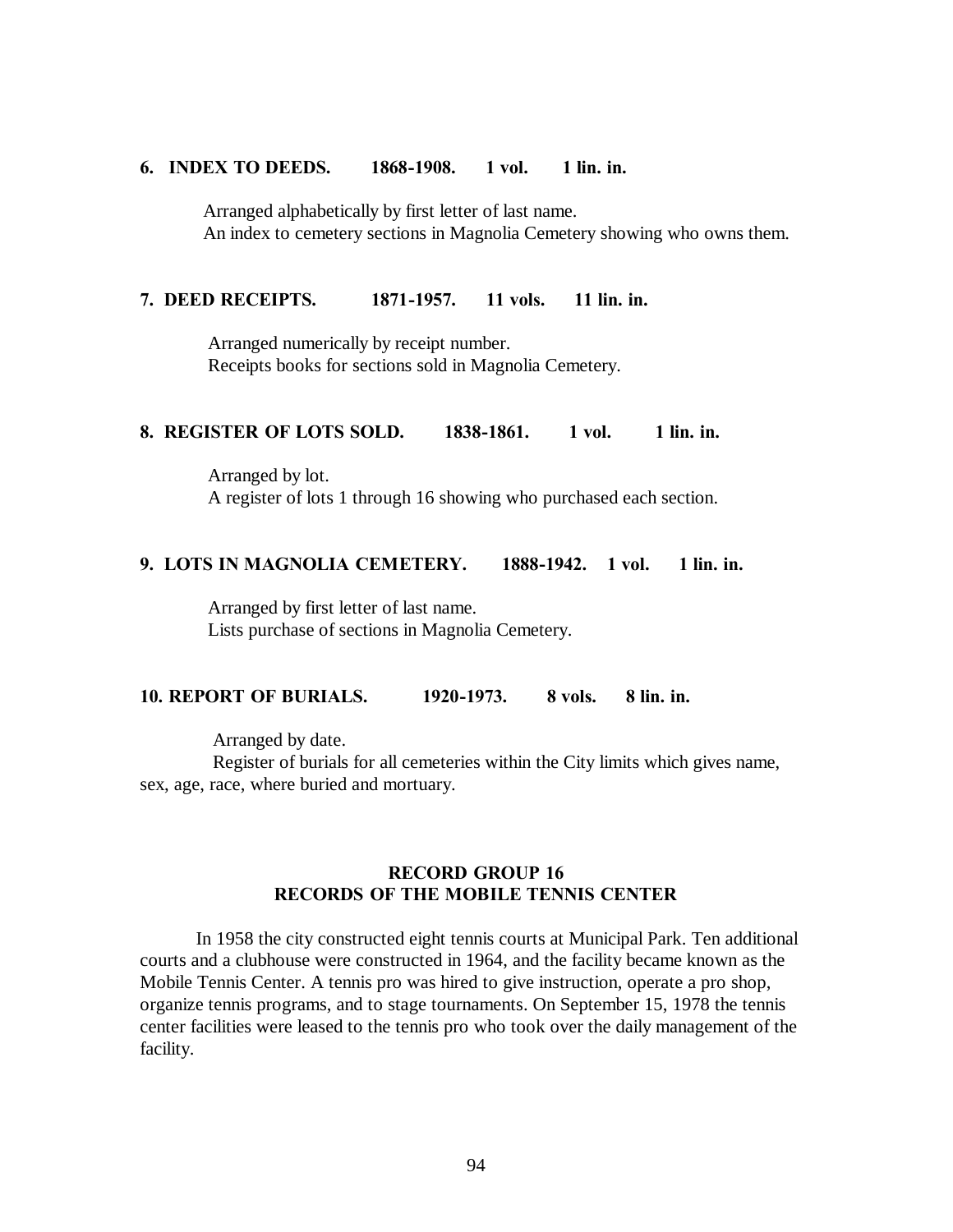This record group contains five cubic feet of records dated 1962-1978. It includes correspondence, budget reports, and other materials that document the use and management of the tennis center.

#### **1. GENERAL RECORDS. 1962-1975. 1 c.f.**

Arranged alphabetically by subject.

Correspondence of the tennis pro and other city officials concerning policies and management of the tennis center and issues that arose during the center's construction. Materials accompanying the correspondence include fee lists, invoices, and receipts. Also included are drawings, plans, and specifications of the facilities and inventory lists of tennis and office equipment.

#### **2. FISCAL RECORDS. 1965-1978. 2 c.f.**

Arranged alphabetically by subject.

Budgets and proposed budgets, which outline anticipated revenues and expenditures. Computer produced printouts list revenues and expenditures of the tennis center. Invoices and requisitions document expenditures on equipment and services. Also includes weekly work sheets that record fees collected for the use of courts, lights, lockers, and various membership and league fees. Weekly and monthly cash reports contain the same information in condensed form.

#### **3. PERSONNEL RECORDS. 1970-1978. 2 c.f.**

Arranged alphabetically by subject.

Correspondence of the tennis pro with other city officials, the Mobile County Personnel Board, and tennis center employees on such topics as personnel policies and procedures, the creation and modification of positions, and the performance of various employees. Bulletins from the personnel board explain policies and procedures. Files on individual employees contain letters related to employment, termination, and job performance. Other materials include report to duty forms, payroll time reports, employee insurance forms, and pay plans.

NOTE: Access to these records is restricted.

#### **DEPARTMENTS OF THE ADMINISTRATIVE SERVICES DIVISION**

### **RECORD GROUP 20 RECORDS OF THE URBAN DEVELOPMENT DEPARTMENT**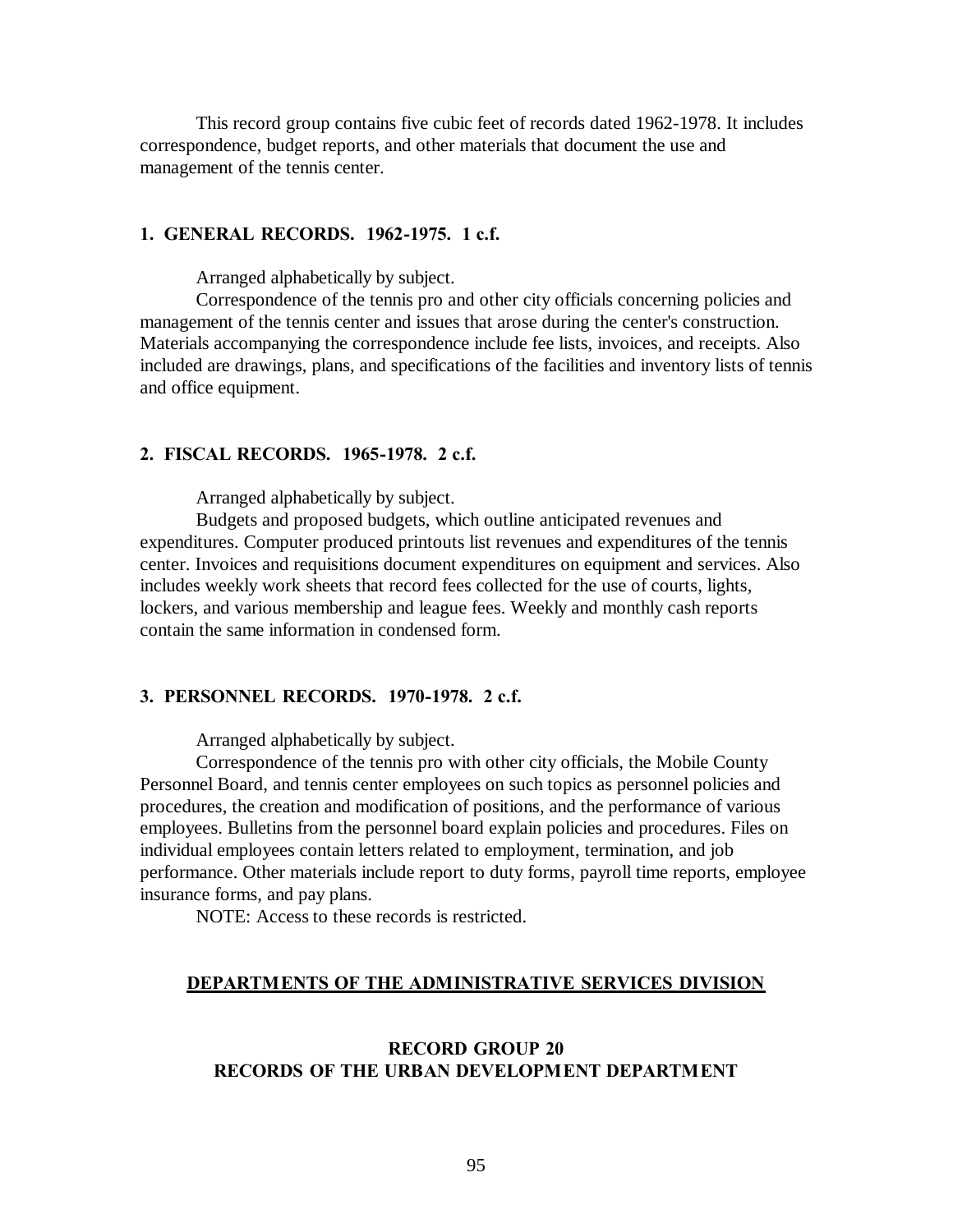The Inspection Services Department was created by an ordinance dated September 28, 1962 which combined the existing Building Inspection Department, Electrical Inspection Department, Plumbing Inspection Department, Public Buildings Department, Zoning Administration, and the newly created Motor Vehicle Inspection Department. Howard E. Yeager, the incumbent building inspector, became director of inspection services.

Before 1866, a four member "Committee of Mechanics of the City of Mobile" investigated complaints regarding building construction. Building permits were issued by the city engineer. The office of inspector of buildings was created in 1866. He was elected annually in general elections and was directed to search out violations of the fire ordinance relating to the construction of new buildings, especially wooden buildings. Beginning in 1905, the general council appointed the building inspector for a term of three years. He was responsible for the surveying and inspection of buildings and issuing building permits. When the building inspector resigned in 1911, the office was abolished and the duties assigned to the city engineer. In April 1923, the office of building inspector was reinstated when A.W. Barr was appointed to the position. The city's first building code was adopted in October 1924. With the adoption of the city zoning ordinance of November 1, 1927, the building inspector was made responsible for its administration and enforcement.

The office of electrical inspector was created by an ordinance dated October 28, 1924 to insure that all electrical work and materials used in the construction of any building in the city conformed to the national electrical code.

The office of inspector of plumbing was originally established on December 20, 1899 as the inspector of plumbing and sewers and sewer connections. By a resolution adopted September 17, 1900 the general council created the office of superintendent of sewers to supervise all sewers laid in the streets. The inspector of plumbing was charged with supervising all plumbing done in the city.

 Before 1911, the maintenance of public buildings was supervised by committees. After 1911, the duties were assumed by the Public Buildings Department. On December 1, 1964 the Public Buildings Department was transferred to the Projects Architectural Engineering Department.

 In October, 1996, the Urban Development Department was formed combining the Land Use Administration, Inspection Services, and Planning. It now made up of the Land Use Administration, Code Administration, Long Range Planning Section, Safety/Parking Section, and GIS Section.

The records in this group comprise 454 cubic feet and date 1905-1975. Much of the material relates to the offices of building inspector, electrical inspector, and plumbing inspector before they were merged to form the Inspection Services Department. The largest series contains architectural drawings of public and commercial buildings. Also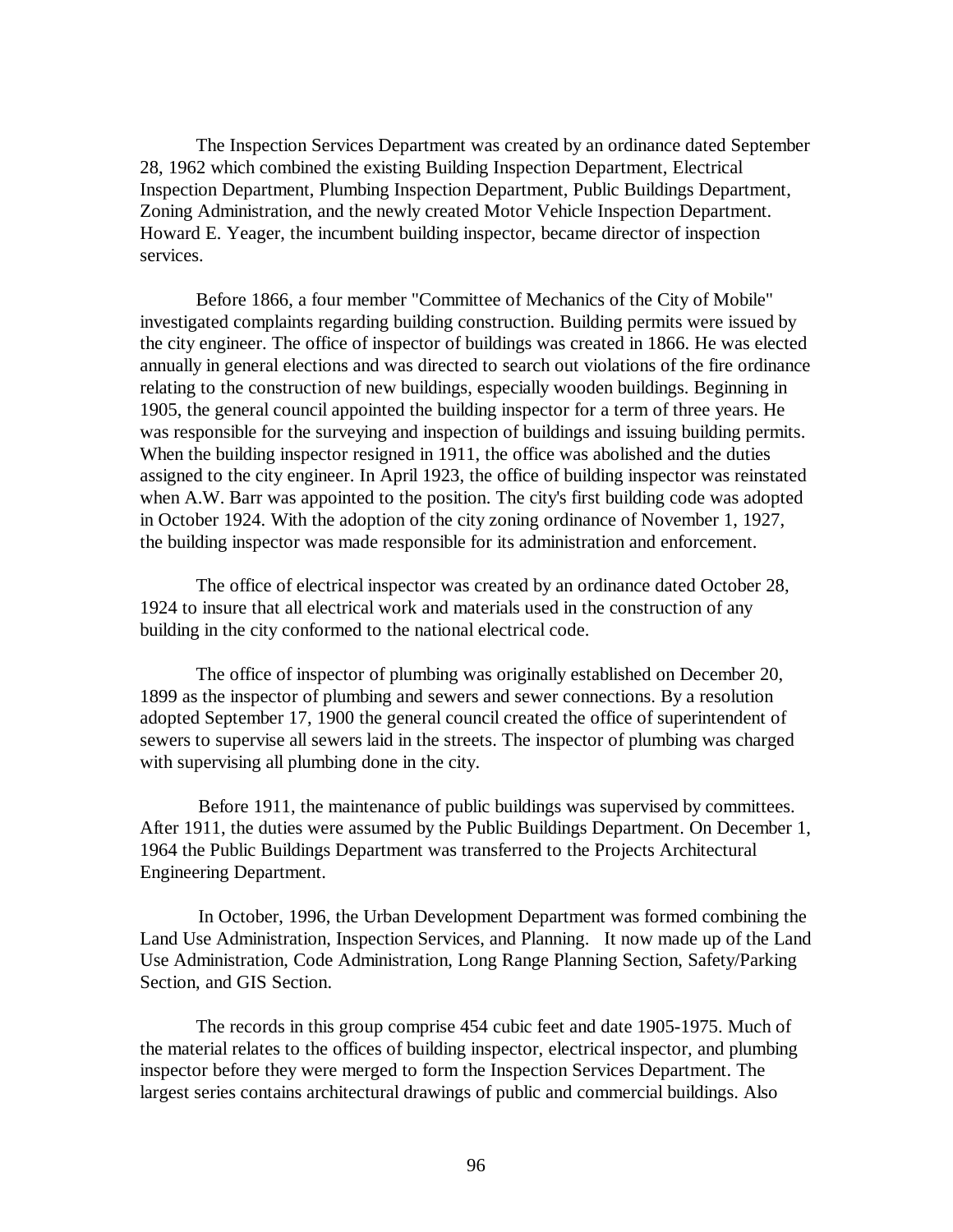prominent are copies of permits and applications for permits issued for building construction, electrical installation, and plumbing work. Property valuations performed by George G. Ehrenborg provide useful information on property and buildings in the 1920s.

### **1. CORRESPONDENCE FILES OF CLIFFORD W. ADAMS, BUILDING INSPECTOR. 1929-1942. 2 c.f.**

Arranged alphabetically by last name of correspondent.

Correspondence concerning the safety of buildings and other structures in the city. Letters sent often advise property owners of safety hazards in buildings or violations of the building code and order that the problem be alleviated. Letters regarding building permits and the condemnations of buildings are common. Letters received usually concern owners' efforts to repair or modify buildings, or notify the building inspector of unsafe structures.

# **2. PERMITS FOR MOVING BUILDINGS, DEMOLISHING OLD BUILDINGS, AND ERECTING SIGNS. 1957-1971. 1 3/4 c.f.**

Arranged chronologically and by permit number.

Carbon copies of permits granting permission to move or demolish buildings, or erect signs.

### **3. PERMITS TO OPERATE BOILERS AND ELEVATORS. 1968-1971. 1/4 c.f.**

Arranged chronologically and by permit number.

Carbon copies of permits granting permission to operate a boiler or elevator in the city.

### **4. PLUMBING AND SEWER PERMITS AND RECEIPTS. 1909, 1913, 1915, 1931, 1948. 1/4 c.f.**

Arranged chronologically.

Permits granting permission to perform plumbing and sewer work. Shown on each permit is the owner's name, application number, permit number, name of licensed plumber employed to do the work, and a description of the work to be performed. Receipts for permit fees collected are also included.

### **5. BUILDING PERMITS. 1928-1948. 1 3/4 c.f.**

Arranged chronologically and by permit number.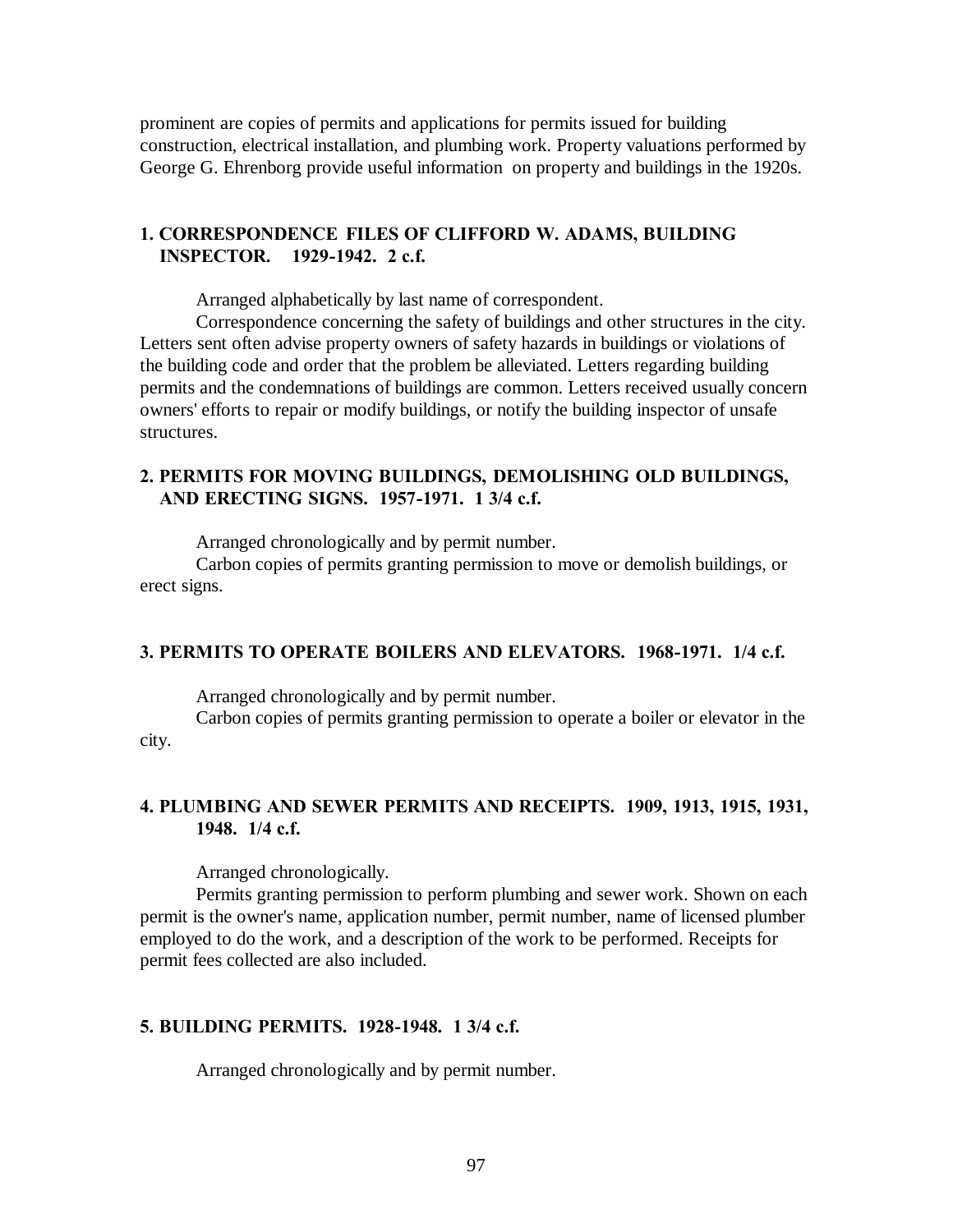Carbon copies of permits issued to builders granting permission for new construction, additions, or renovations. Shown on each permit is the name of applicant, type of construction to be undertaken, location of construction site, cost of construction, permit fee, permit number, and date.

### **6. RECEIPTS FOR ELECTRICAL PERMITS. 1934-1935, 1939-1948. 8 c.f.**

Arranged chronologically and by receipt number,

Carbon copies of receipts issued by the Bureau of Electrical Inspection for the collection of electrical permit fees. Each receipt shows work location, owner, description of electrical service to be performed, receipt number, and amount of fee.

#### **7. CERTIFICATES OF OCCUPANCY AND COMPLIANCE. 1927-1948. 3 c.f.**

Arranged chronologically and by certificate number.

Carbon copies of certificates stating that the named individual or company has applied for a building permit and that the class of building proposed complies with the provisions of the zoning ordinance. Shown on each certificate is the certificate number, name of applicant, type of building, location, use of building, fee, and zoning ordinance district.

#### **8. BUILDING SPECIFICATIONS. 1962-1975. 9 c.f.**

Unarranged.

Technical specifications for the construction, addition, and alteration of municipal, state, and federally owned buildings and privately owned structures. Specifications, usually prepared by architects, detail the type of work to be performed and the materials to be used. Instructions for bidders are usually included.

#### **9. APPLICATIONS FOR BUILDING PERMITS. 1905-1928, 1934-1945. 4 c.f.**

Arranged chronologically and by application number.

Shown on each application is the owner's name, location, type of work to be performed, name of builder, description of materials to be used, estimated cost, application number, and fee. Approved applications are signed by the building inspector.

### **10. APPLICATIONS FOR PLUMBING PERMITS. 1913-1927, 1930-1932, 1937, 1946. 8 c.f.**

Arranged chronologically and by application number.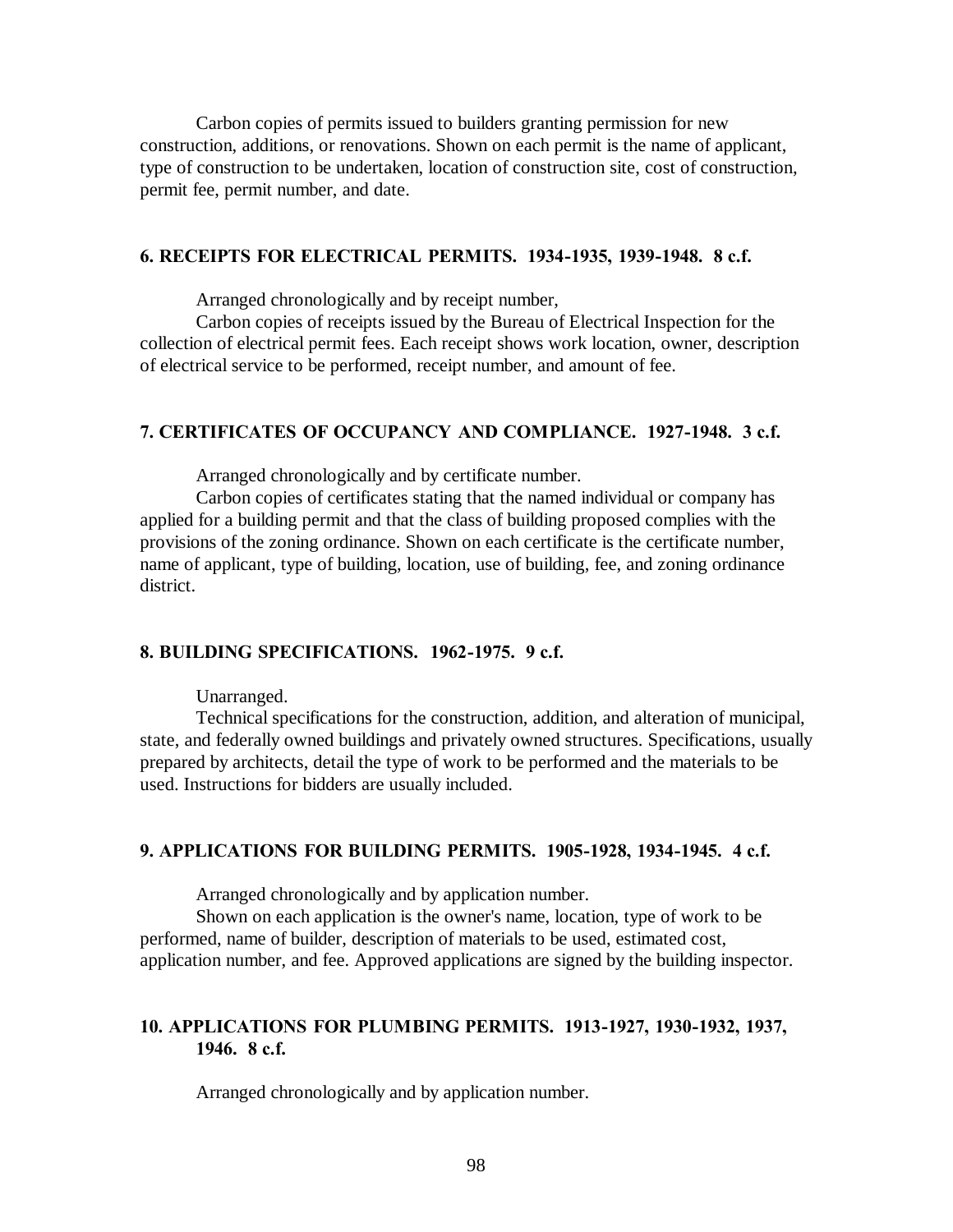Applications for permits to perform plumbing and sewer work in accordance with city ordinances. Shown on each application is the name of applicant (owner), name of licensed plumber performing work, location of building, description of building, application number, and a description of work to be performed. Plumber's notices that plumbing work is ready for inspection and the inspector's report on the work accompany applications dated 1930-1932.

#### **11. PROPERTY VALUATIONS. 1926-1927. 24 c.f.**

Arranged by page number of plat book.

Valuations performed by George G. Ehrenborg, Valuation Engineer. This series consists of "Unit System" cards which identify the location of property by city block number, district number, addition or subdivision, lot number, owner and street. Describes the property by size of building and its structural components such as types of floors, walls, roofs, heating, lighting, and plumbing. Each card contains a sketch of the lot or building, giving its dimensions. Total land valuation, improvement valuation, and total valuation are given. Cards are grouped in envelopes which give the plat book page number, addition, block number, the total number of buildings on the property, total land valuation, total building valuation, and total valuation of property.

# **12. ARCHITECTURAL DRAWINGS, BLUEPRINTS, AND PLATS. 1927-1975. 392 c.f.**

Unarranged.

Architectural drawings, blueprints, and plats of public and commercial buildings were required to be deposited with the Inspection Services Department in order to apply for building, electrical, or plumbing permits. On each drawing is noted the date and time it was received by the department and the signatures of the fire marshal, city engineer, traffic engineer, zoning administrator, chief building inspector, chief electrical inspector, and chief plumbing inspector signifying that they reviewed the plans. Occasionally building specifications accompany drawings. A card file, arranged alphabetically by name of building or owner, is available for these records. A list of drawings, arranged alphabetically by street, is also available.

#### **DEPARTMENTS OF THE PUBLIC SAFETY DIVISION**

# **RECORD GROUP 17 RECORDS OF THE MOBILE POLICE DEPARTMENT**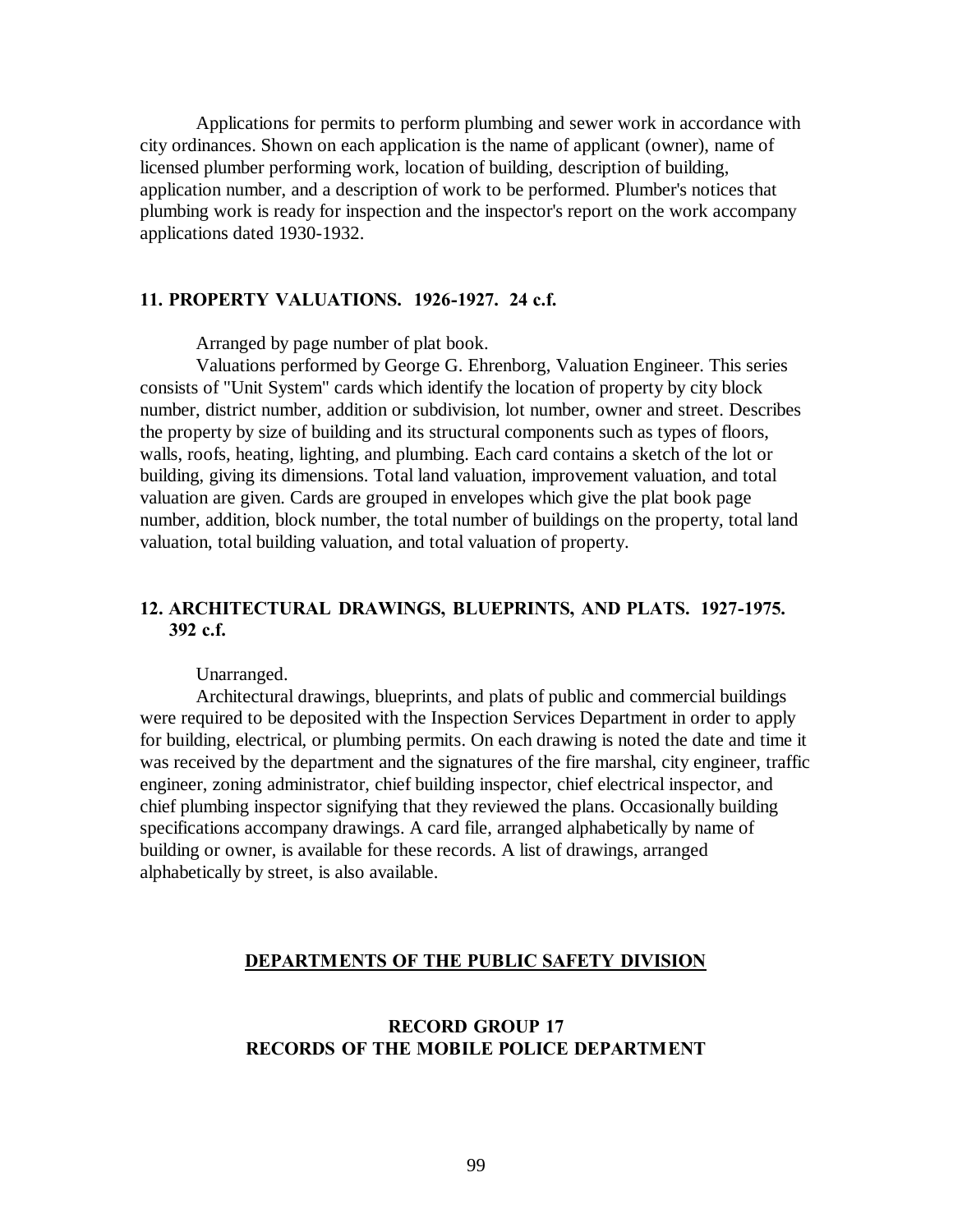The existence of a police force in Mobile dates back to 1819 when the city was granted the power to appoint three police constables and to establish a night watch. Every male over sixteen years of age was required to serve as a watchmen. Members were chosen by lottery but could hire someone to serve in their place.

In 1826 a city marshal was appointed as chief of the police. Aside from police work he also collected all debts due the city and inspected chimneys for fire hazards. By 1835 the watch had expanded to include a captain, a lieutenant, and twenty-three privates.

From 1866 until the early 1900s, the police force was under the direction of a chief of police who reported directly to the mayor. Between 1908 and 1911 a Board of Police Commissioners controlled Mobile's police force. The board was dissolved when the commission form of government was adopted in 1911.

In 1962 the Police Department was reorganized. It was divided into a Field Operations Bureau and a Staff Services Bureau. The Juvenile Police Department Juvenile Division assumed the duties of the City Welfare Department, Child Welfare Bureau.

Today the police department is staffed by more than five hundred employees. It is divided into three bureaus--Field Operations, Investigative Services, and Staff Services- and has nine divisions.

The records of the Mobile Police Department total 529 cubic feet of materials which date 1821-1980. The records document the history of criminal activity in the city and the offenses of particular individuals. Much of the material relates to crimes of, or against, juveniles. Records relating to the administration of the Police Department are included as well.

NOTE: Access to these records is restricted.

#### **1. OFFENSE REPORTS. 1955-1973. 151 c.f.**

Arranged chronologically and by case number.

Offense report forms for complaints filed with the Police Department. Includes narrative descriptions of offenses and investigations. Statements of complainants or other persons involved in the offense are frequently attached.

#### **1A. NARCOTICS. 1974-1992. 65 c.f.**

Arranged chronologically by case number.

 Offense reports(see series 1), case files, and other reports used in drug investigations.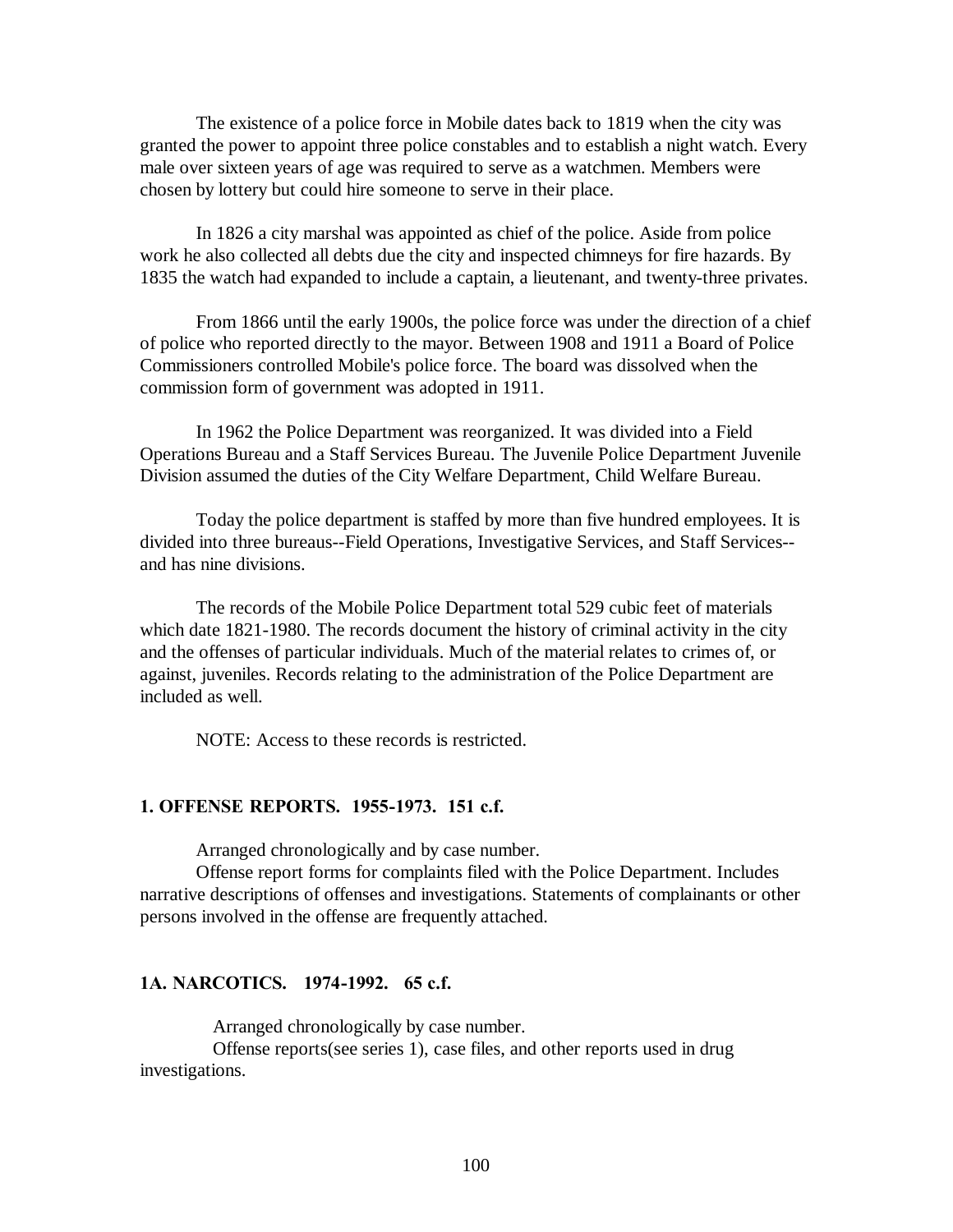### **1B. NARCOTICS REPORTS. 1975-1985. 45 c.f.**

 Arranged numerically by report number. Lab reports identifying substances found in narcotics cases.

### **1C. EMPLOYEE ENTERTAINMENT CARD APPLICATIONS. 1982-1986. 1 c.f.**

Arranged alphabetically by club name.

 Applications filed with the Identification Division for employee entertainment card. Gives name, positioned applied for, and previous residences.

#### **1D. FINGER PRINT FILES. 1977-1984. 5 1/2 c.f.**

Arranged numerically by case number.

Finger prints taken by the Identification Division for police cases.

# **1E. PHOTOGRAPHIC FILES. 1976-1992. 55 c.f.**

Arranged chronologically by case number within subject category.

 Crime scene photographs taken by the Identification Division. Grouped by subject categories such as: narcotics, rape, burglary, larceny, suicide, one dead, robbery, arson, others, miscellaneous, and traffic accidents.

### **2. OFFENSE REPORTS--CLEARED CASES. 1940-1957. 27 c.f.**

Arranged chronologically and by case number.

Offense report forms for complaints filed with the Police Department which were subsequently solved. Includes narrative descriptions of offenses and investigations. Statements of complainants or other persons involved in the offense are frequently attached.

### **3. OFFENSE REPORTS--UNSOLVED CASES. 1957-1960. 9 1/2 c.f.**

Arranged chronologically and by case number.

Offense report forms for complaints filed with the Police Department for which a suspect was never arrested or when the case was never solved. Includes narrative descriptions of offenses and investigations. Statements of complainants or other persons involved in the offense are frequently attached.

#### **4. "EVENT, NARRATIVE, PERSON, PROPERTY, AND JAIL LOG REPORTS."**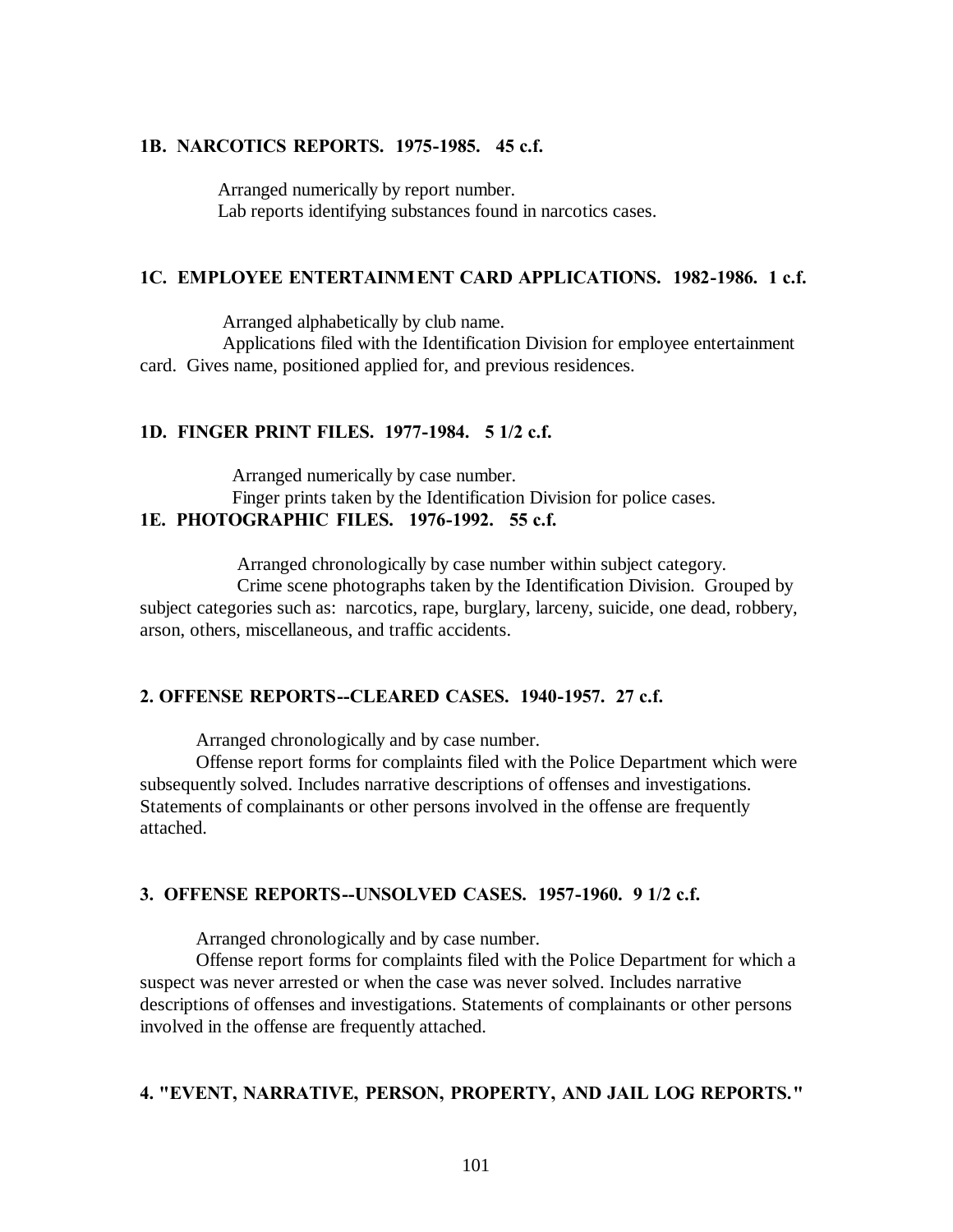#### **1973-1991. 457 c.f.**

Arranged chronologically and by file number.

"Event, Narrative, Person, Property, and Jail Log Reports" were filed for complaints or accidents reported to the Police Department. Includes the name, address, telephone number, age, race, and sex of victim, complainant, witnesses, and suspects. Also includes a description of the offense, lists any property or evidence involved, and states the charge against the arrested suspect. Accident reports, statements from witnesses or defendants, criminal records of the suspect, evidence lists, and complaint forms usually accompany the reports.

### **5. CRIMINAL IDENTIFICATION RECORDS. 1944-1973. 4 c.f.**

Arranged chronologically and by file number.

Reports from the Mobile Police Department and the Federal Bureau of Investigation giving the arrest record and fingerprints of convicted criminals.

### **6. MOTOR VEHICLE TRAFFIC ACCIDENT REPORTS. 1970-1971. 2 c.f.**

Arranged chronologically.

Completed forms which identify drivers and vehicles involved in accidents, describe the accident, and describe the weather conditions, road conditions, and other factors that contributed to the accident. Sketches of accident scenes usually accompany forms.

# **7. MONTHLY AND ANNUAL REPORTS OF THE CHIEF OF POLICE. 1932- 1936. 1/2 c.f.**

Arranged chronologically.

Reports to the board of commissioners regarding the activities of the Police Department. Reports show the amounts of fines collected, the number and types of arrests made, the amount of stolen property recovered, the type of labor performed by prisoners, the number of street lights reported not working, and the number and cost of meals served to prisoners.

### **8. INFORMATION MEMORANDA, WARRANTS, AND APPEARANCE BONDS. 1963-1968. 24 c.f.**

Arranged chronologically and by case number.

Information memoranda, signed by the complainant, accuse the named individual of violating city ordinances or committing other crimes. A brief statement describing the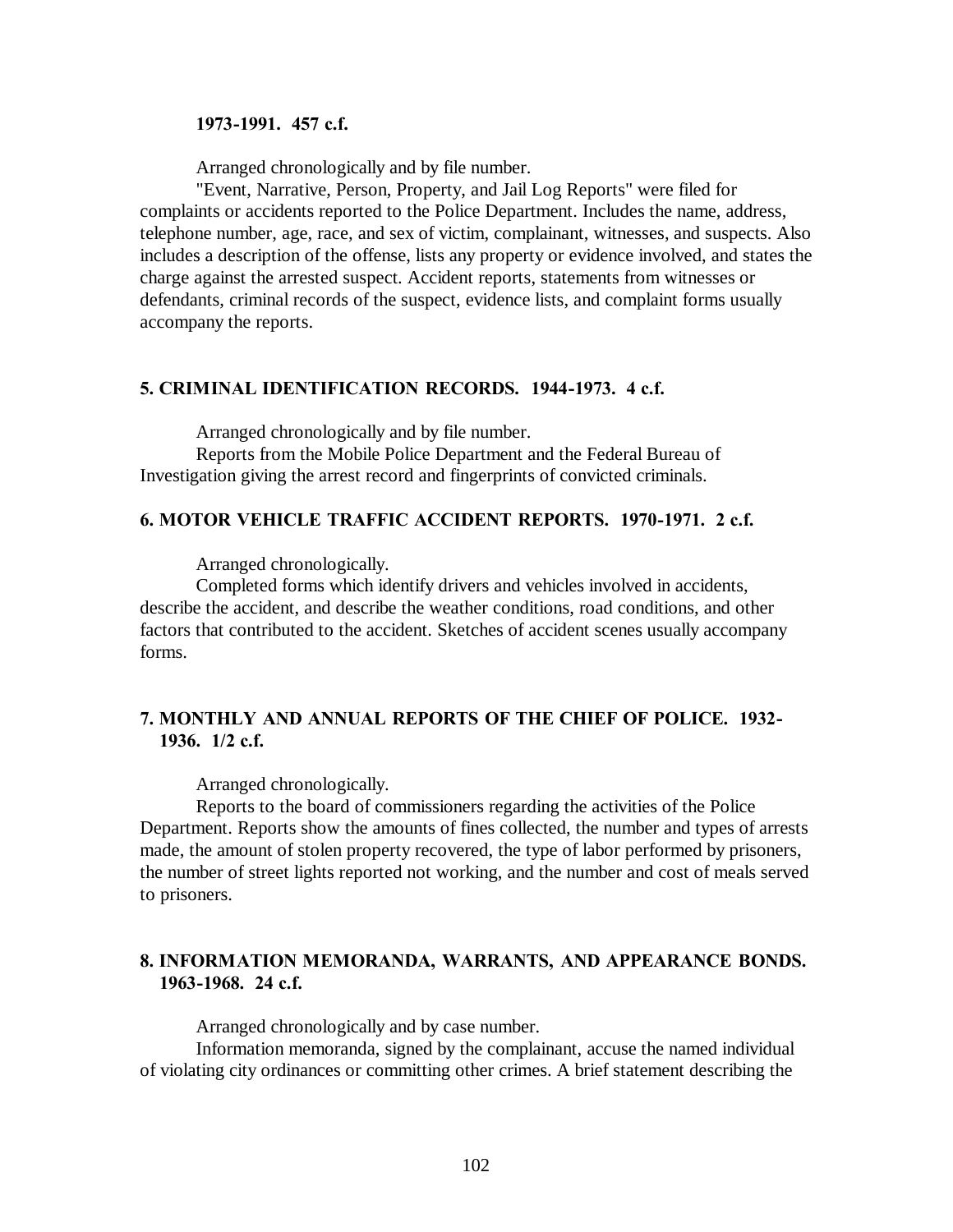violation is usually given. Accompanying memoranda are arrest warrants, court appearance bonds, and subpoenas.

#### **9. OFFICER INVESTIGATION REPORTS. 1957-1973. 4 c.f.**

Arranged alphabetically by name of officer.

Forms used to report occurrences other than crimes. Each form shows the reporting officer's name, subject of investigation, date and time of investigation, and a narrative description of the incident or investigation.

### **10. RECORDS RELATING TO TRAFFIC ACCIDENTS INVOLVING POLICE VEHICLES AND PERSONNEL. 1968-1976. 4 c.f.**

Arranged chronologically.

Officer investigation reports, Alabama motor vehicle traffic accident reports, repair estimates, insurance information cards, City of Mobile traffic accident reports, and photographs of traffic accidents involving police vehicles and personnel. **11. CALL CARDS. 1973-1974. 1 c.f.**

Arranged chronologically.

Cards completed for complaints or requests received by the department by telephone.

#### **JUVENILE DIVISION**

#### **12. GENERAL FILES - JUVENILE DIVISION. 1952-1978. 8 c.f.**

Arranged chronologically.

Mainly correspondence and completed forms. Types of forms included are auxiliary police reports, monthly activity reports, complaint forms on runaways and missing persons, officers' monthly reports, offense reports, daily bulletins, and forms for cases involving social workers.

#### **13. INVESTIGATION REPORTS - JUVENILE DIVISION. 1955-1965. 1/2 c.f.**

Arranged chronologically.

Reports for cases investigated by the Juvenile Division. Included are the names and addresses of the complainants, descriptions of the complaints, and names of investigating officers.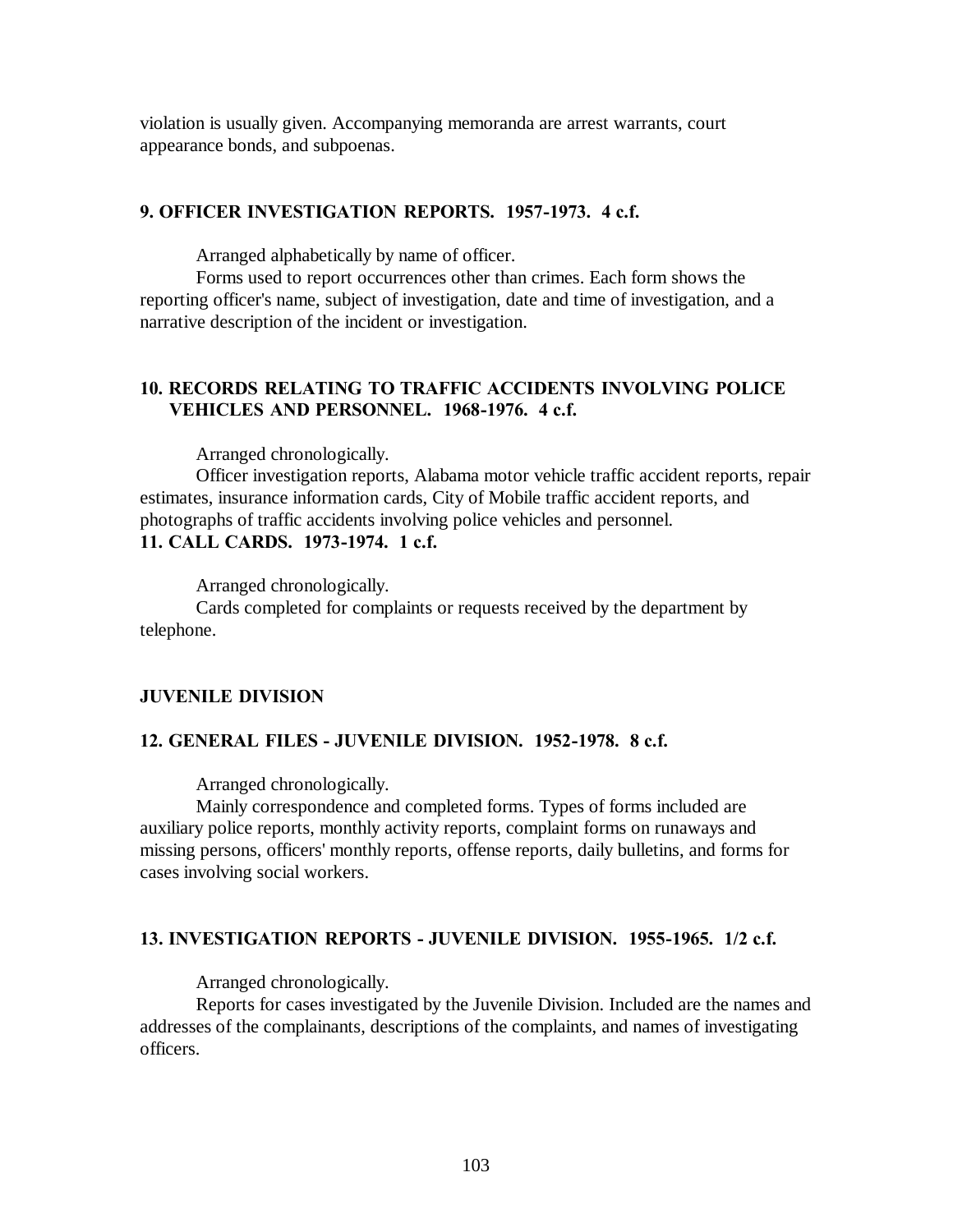### **14. DETECTIVES' DAILY REPORTS - JUVENILE DIVISION. 1955-1979. 25 c.f.**

Arranged chronologically. Daily reports of detectives' activities and investigations.

### **15. RECORD OF OFFENSES - JUVENILE DIVISION. 1954-1979. 19 c.f.**

Arranged alphabetically by name of arrested juvenile. 5" x 8" cards containing information on juveniles who were arrested.

### **16. REPORT OF OFFENSES--RUNAWAY FILES. 1966-1980. 1 c.f.**

Arranged alphabetically.

5" x 8" note cards show names, addresses, and physical descriptions of runaways. A list of offenses committed by the runaway is included.

### **17. RUNAWAY REPORTS--UNSOLVED. 1973-1977. 1 c.f.**

Arranged chronologically.

Monthly compilations of runaway and missing person reports that were not solved. Each monthly file also contains a list of cases reported.

# **18. FIELD INTERROGATION REPORTS - JUVENILE DIVISION. 1954-1980. 35 c.f.**

Arranged chronologically and by case number.

Documents detectives' investigations of crimes committed by juveniles. Offense reports, records of offenses, evidence lists, warrants, and jail logs often accompany interrogation reports.

### **19. FIELD INTERROGATION REPORTS - JUVENILE DIVISION, "B FILE". 1962-1980. 6 c.f.**

Arranged chronologically and thereunder by case number.

Documents detectives' investigations of crimes with juveniles as victims. Offense reports and statements of victims or witnesses usually accompany the reports.

### **20. FEDERAL FILE CARDS - JUVENILE DIVISION. 1969-1979. 1/2 c.f.**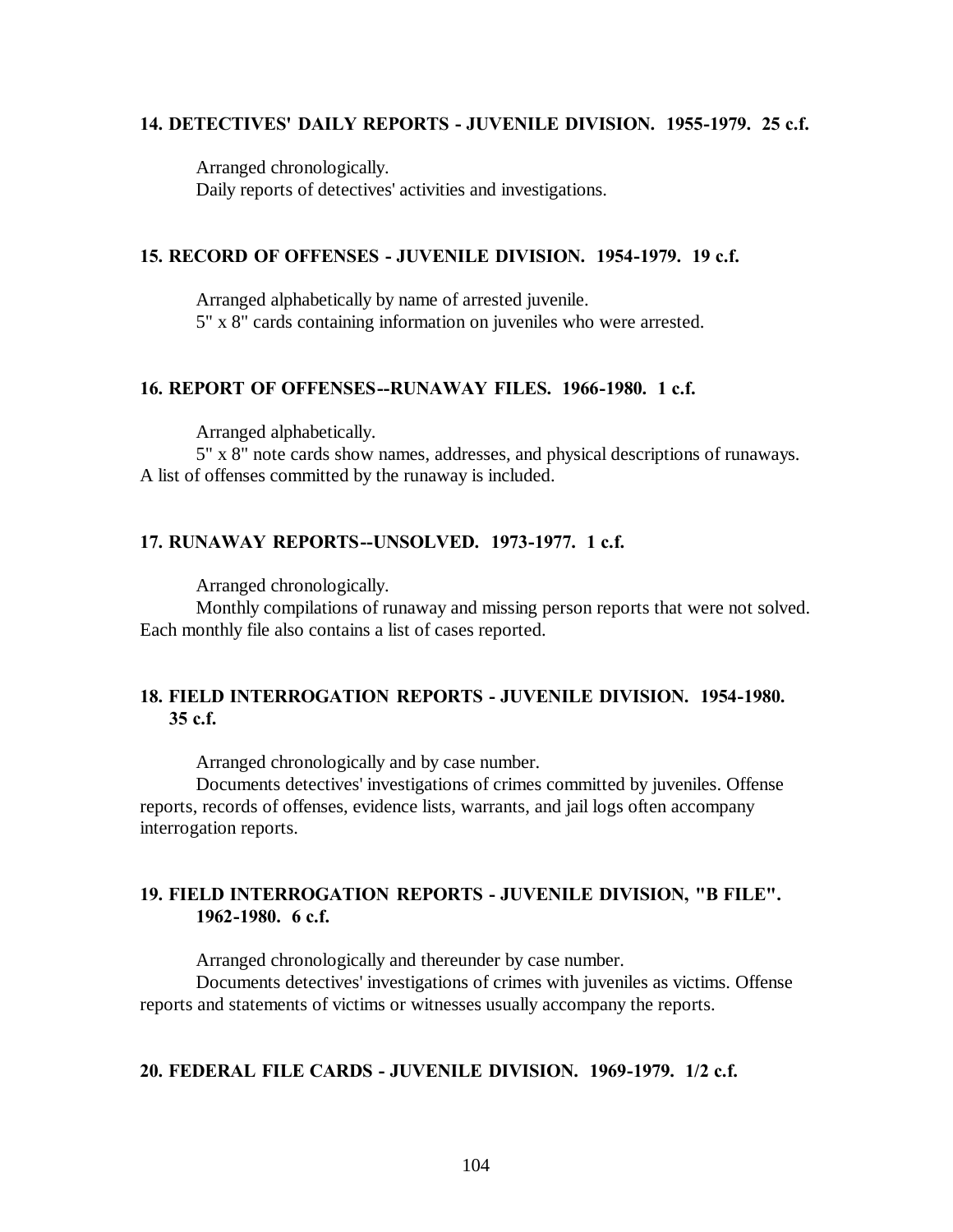Notebooks labeled "Federal File Cards" which contain the names of complainants, offenses reported, and investigating officers.

### **21. CASE ASSIGNMENT CARDS - JUVENILE DIVISION. 1971-1977. 2 c.f.**

Arranged by name of officer.

3" x 5" cards which list the name of the complainant, nature of complaint, case number, date, name of officer, name of suspect, and a brief description of the investigation.

### **22. OFFICE FILES OF THE WELFARE DEPARTMENT - JUVENILE DIVISION. 1955-1975. 1 c.f.**

Arranged alphabetically.

Correspondence, monthly reports, minutes of community service club meetings, bills, requisitions, and charitable solicitation permit forms which document the activities of the Welfare Department. Also includes files on particular cases and clients.

#### **23. WELFARE CASE FILES - JUVENILE DIVISION. 1962-1976. 3/4 c.f.**

Arranged chronologically.

Record of social services provided in juvenile welfare cases by the Welfare Department. Includes a brief narrative description of office visits and services provided.

# **24. FINANCIAL RECORDS OF THE CHILD WELFARE BUREAU OF THE JUVENILE DIVISION. 1962-1975. 1 c.f.**

Arranged by type of record.

Bank statements, canceled checks, check stubs, bills, and journals which document expenditures of the Child Welfare Bureau.

# **25. AUTHORIZATIONS FOR PAUPER BURIALS. 1957-1959, 1962-1975. 1/4 c.f.**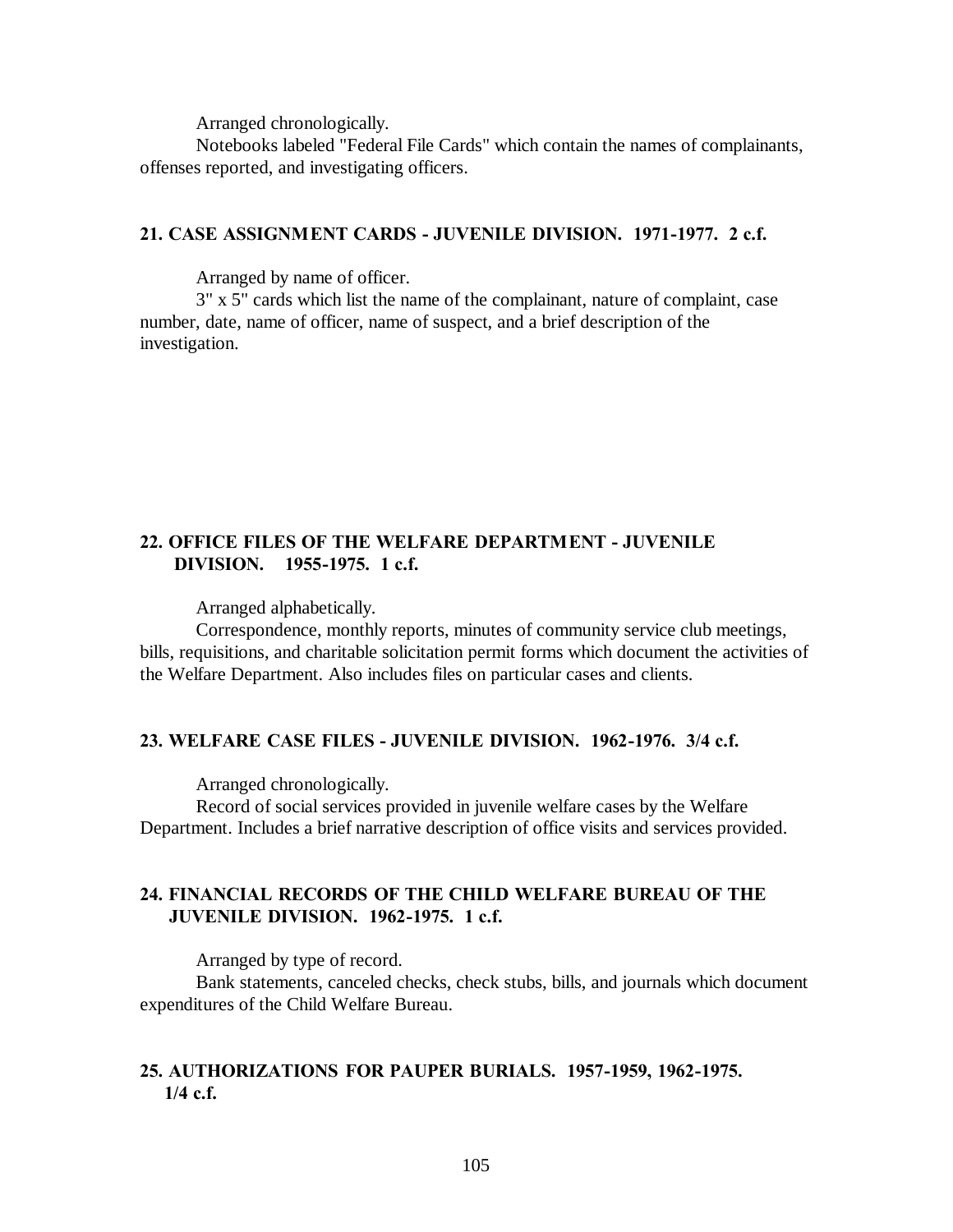Records dated 1957-1959 are copies of letters from the City Welfare Department to the Mobile County Board of Health authorizing burials of deceased persons as paupers. Records dated 1962-1975 are mainly completed forms from the Social Services Office of the Juvenile Division authorizing pauper burials. Completed forms show name, address, telephone number, age, race, sex, and religion of the deceased. A brief narrative on the back of forms describes the circumstances of the request for burial. Occasional letters accompany forms.

#### **BOUND VOLUMES**

### **26. RECORD OF PATROLS. 1821-1827. 1 vol. 1 lin. in.**

Arranged chronologically.

Daily list of persons liable for patrol duties and those absent. **27. GUARD HOUSE DOCKETS. 1859-1863. 3 vols. 8 lin. in.**

Arranged chronologically.

Daily record of prisoners confined to the guard house. Lists name of offender, complaint, by whom committed, time, judgment, fine paid, and other remarks. If the offender was a slave, then the owner's name is given.

#### **28. SENTINEL'S DOCKETS. 1899-1910, 1912-1925. 12 vols. 3 lin. ft.**

Arranged chronologically.

Lists names of offenders, their residence, color, age, sex, nationality, occupation, and marital status, whether offenders can read and write, place of arrest, complaints, effects, and name of arresting officers.

### **29. TURNKEY'S DOCKETS. 1925-1928. 2 vols. 5 lin. in.**

Arranged chronologically.

Lists the dates and times prisoners were committed, names, sex, and race of prisoners, sergeants docket numbers, dates, sentences expired, and dates and times of prisoners' release.

# **30. SERGEANT'S DOCKETS. 1925-1973. 118 vols. 53 1/2 lin. ft.**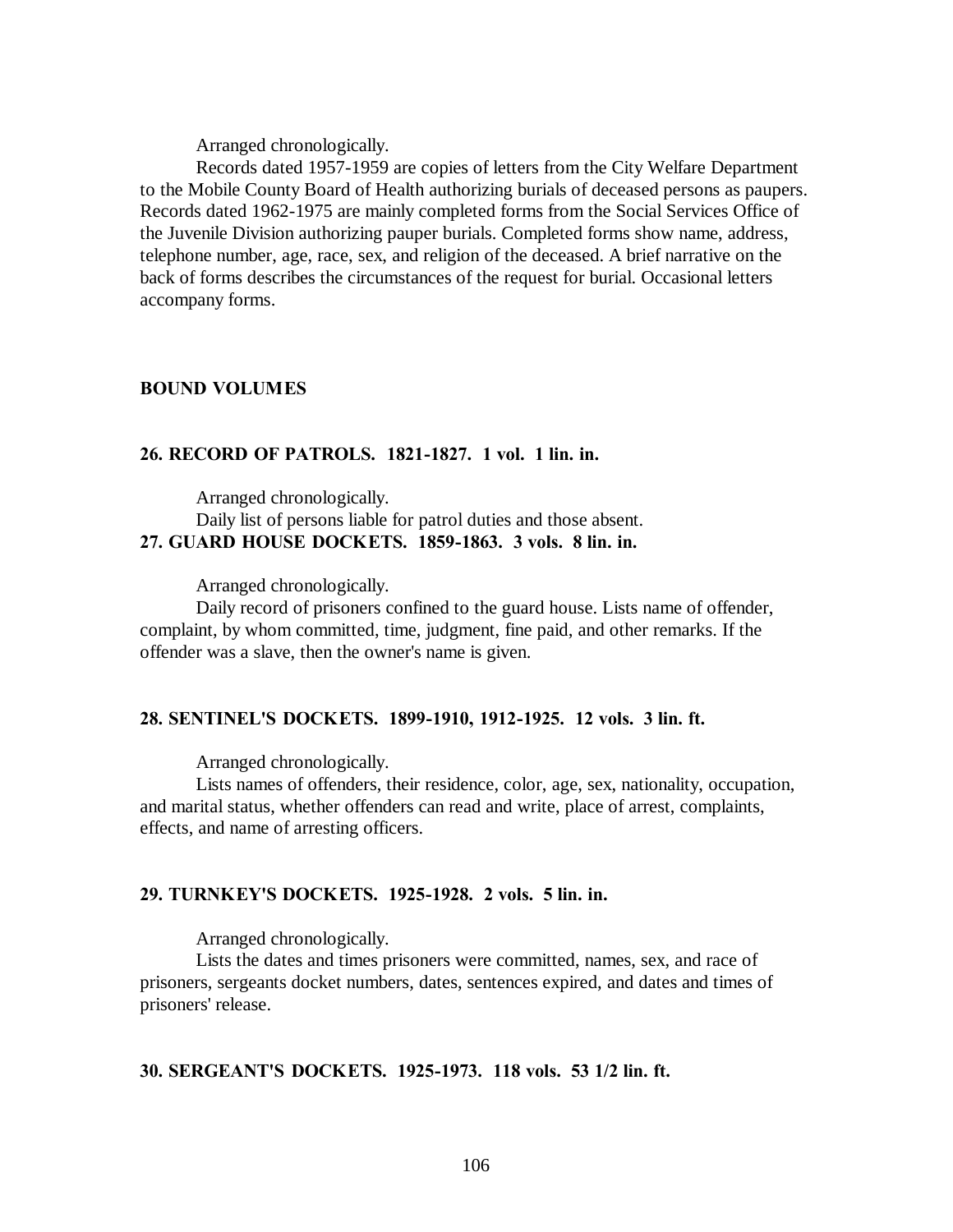Lists the sergeant's docket number and date, prisoner's name, address, employer, sex, race, age, and birth date, name of arresting officer, time of arrest, violation, a list of prisoner's effects, date prisoner released on bond, sentence, date returned to jail, and court docket number.

### **31. INDEX TO SERGEANT'S DOCKETS. 1929-1973. 23 vols. 5 3/4 lin. Ft.**

Volumes arranged chronologically. Entries within volumes are arranged alphabetically by prisoner's name.

An index to records in Series 30.

# **32. DAY ROLL. CENTRAL STATION POLICE FORCE. 1890, 1892-1894. 3 vols. 3 1/2 lin. in.**

Arranged chronologically.

Daily record of officers on duty. Lists names of officers, rank or job, fines collected and from whom, and the officer of the day.

# **33. NIGHT ROLL. CENTRAL STATION POLICE FORCE. 1893-1894. 2 vols. 2 1/2 lin. in.**

Arranged chronologically.

Record of officers on night duty. Lists names of officers, rank or job, and absentees.

# **34. POLICE DEPARTMENT PAYROLL AND EMPLOYMENT RECORDS. 1940,**

 **1942, 1944-1963. 19 vols. 4 3/4 lin. ft.**

Volumes arranged chronologically. Entries within volumes arranged alphabetically. Monthly record of days worked by police officers and amounts paid.

### **35. CASH BOOK. 1964-1966. 1 vol. 3 lin. in.**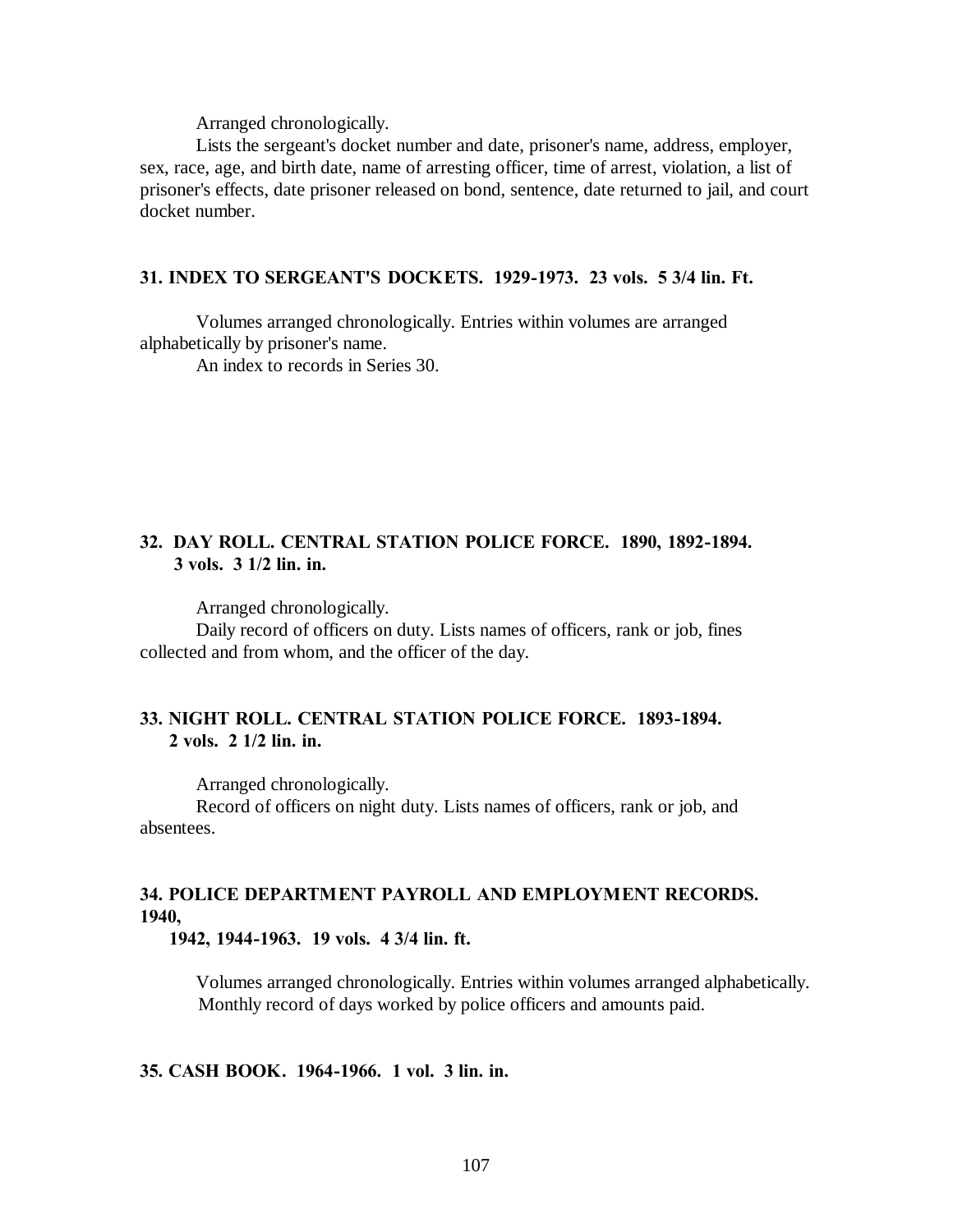Arranged chronologically. Record of moneys received by the Police Department from fines and court costs.

### **RECORD GROUP 18 RECORDS OF THE MUNICIPAL COURT**

The judicial functions of the city were originally the responsibility of the mayor. The 1819 charter authorized the mayor to hold daily court to try offenders against the ordinances of the city. In 1840 the Alabama legislature created the office of recorder to try cases under the city ordinances, not involving more than fifty dollars, and criminal cases against the state. Appeals from the recorder's court were taken to the circuit court. The office was abolished in 1841 and the duties were again assumed by the mayor. The office of recorder was reestablished in 1897. The functions of the court remained the same but the office of recorder became an elective post. In 1911 the city commissioners were given the responsibility of appointing recorders. The board of commissioners retained this authority throughout its existence, except for the period 1933-1935 when the office was again made an elective position. In September 1962 the name was changed to Municipal Court of the City of Mobile.

The records in this record group contain docket books from the mayor's court and the recorder's court which document cases involving city and state violations brought before the courts. The records total sixty and one-third linear feet and are dated 1820- 1963.

#### **BOUND VOLUMES**

### **1. MAYOR'S COURT RECORDS. 1820-1825, 1828-1837. 3 vols. 3 3/4 lin. In.**

Arranged chronologically.

List of cases before the Mayor's Court. Shown are name of defendant, charge, verdict, sentence, and amount of fine.

#### **2. RECORDER'S COURT DOCKET. 1909-1963. 99 vols. 41 1/2 lin. ft.**

Arranged chronologically.

Lists dates, docket numbers, names of offenders, arresting officers, witnesses, charges, judgments, and penalties.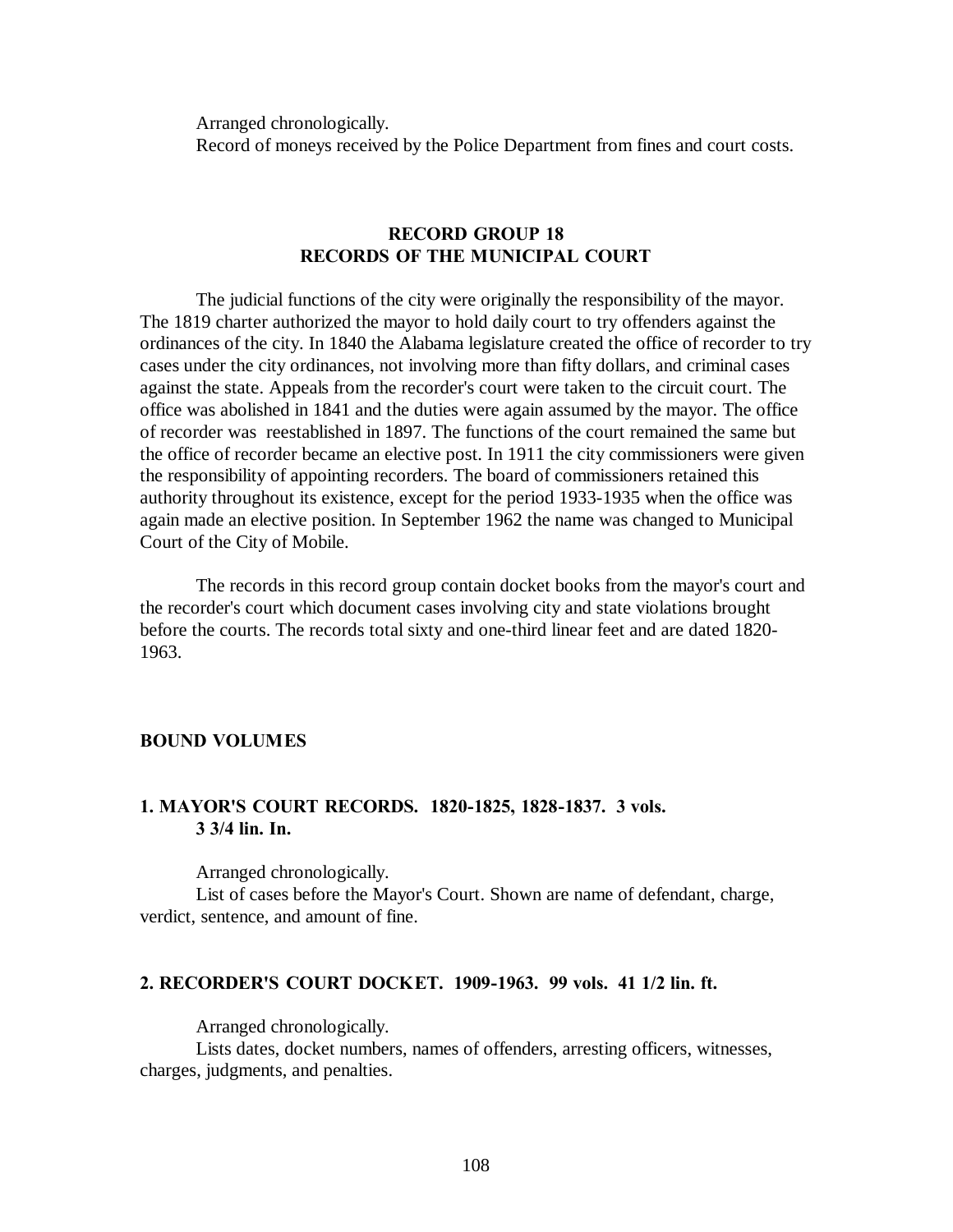#### **3. STATE DOCKETS. 1883-1886, 1908-1963. 42 vols. 10 1/2 lin. ft.**

Arranged chronologically. Docket of cases involving the State of Alabama.

### **4. INDEX TO STATE DOCKET BOOKS. 1910-1962. 49 vols. 8 lin. ft.**

Arranged alphabetically. An index to records in Series 3.

# **RECORD GROUP 19 RECORDS OF THE MOBILE FIRE-RESCUE DEPARTMENT**

During the period 1819-1888, Mobile relied on volunteer fire companies for fire protection. The companies were required to provide and maintain their own equipment though they often petitioned the city to build new station houses, to provide funds for major repairs, and to purchase new equipment. The city paid the fire companies based on the first company to draw water at a fire. The first volunteer companies formed were Creole Company No. 1 and Neptune Company No. 2. Franklin Engine Company No. 3 was added in February 1832. Merchants Company No. 4 was organized in 1836. Two years later Torrent No. 5, Phoenix No. 6, and Mechanics No. 7 were established. The last three volunteer companies were Hook and Ladder No. 1 formed in 1839, Washington No. 8 established in 1843, and Lafayette No. 9 founded in 1866.

In 1838, the fire companies formed the Mobile Fire Department Association. All the companies were members of the association although they still functioned independently. The association was incorporated by the Alabama General Assembly in 1843.

In September 1871, the Fire Department Association contracted with the city for firefighting services. The contract required the companies to have eight steam engines, seven hose trucks, two hook and ladder trucks, forty-eight horses, and at least twenty-six men per company. All of the companies were under the supervision of the fire chief and his three assistants. In return the association was paid forty thousand dollars annually.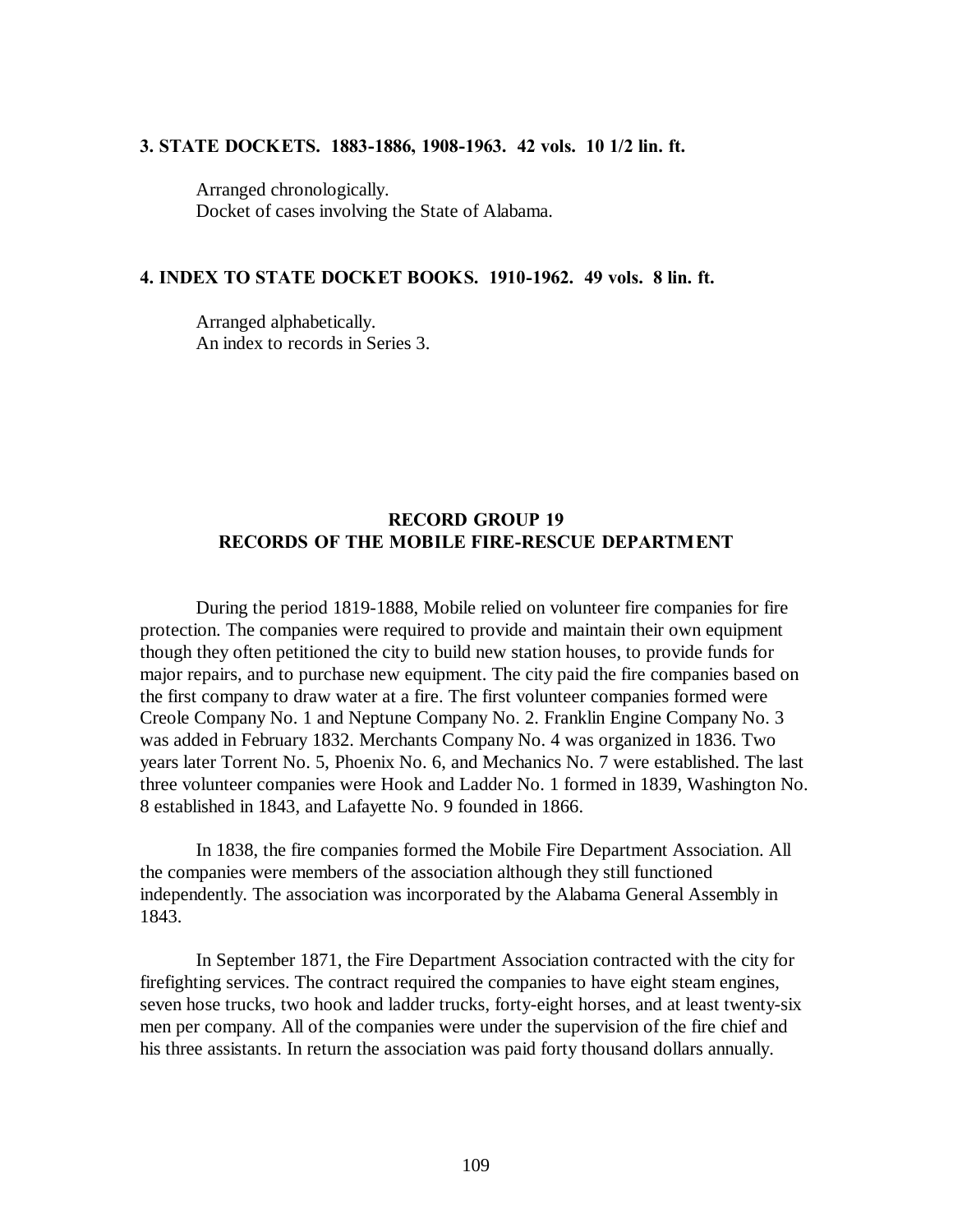As the city's financial condition worsened in the 1870s and 1880s, payments to the fire department association decreased. Finally, in August 1888, when the city was unable to provide funds for the association, the mayor formed the Mobile Fire Department. Matt Sloan was recruited from one of the volunteer companies to be the chief of the new department. Engines and equipment were collected or purchased from the volunteer companies. The firemen hired to staff the engines were mostly members of the volunteer system.

 The Mobile Fire Department has continued to grow over the years. In 1985 it consisted of nineteen fire stations staffed by three hundred eighty-two firemen.

The records of the Fire Department consist of seventeen cubic feet of correspondence, memos, reports, and log books kept by the different stations or the chief. These records document the daily activities of the stations, the number and nature of all fires responded to each day, and payrolls. They date 1924-1985.

### **1. GENERAL FILES OF THE FIRE CHIEF. 1930-1979. 2 c.f.**

Arranged alphabetically.

Consists largely of correspondence with city commissioners, members of the fire department, and private citizens. Topics include job reassignments, vacations, speed limits, and fire school assignments. Some letters express citizens' gratitude for assistance rendered by the fire department. Also includes diagrams of the Hale Multi-Service Centrifugal Pump, special interest bulletins from the National Board of Fire Underwriters, work orders for fire vehicles, index cards listing the location of call boxes, and Mobile County Emergency Medical Services confidential fire rescue report forms.

# **2. PUBLICATIONS, HANDBOOKS, AND INSTRUCTION MANUALS. 1942-1984. 1 c.f.**

Arranged chronologically.

Publications collected by the fire department, including materials on fire station design, Seagrave pumping engines, and other types of fire fighting equipment. Handbooks and manuals cover workmen's compensation, first aid procedures, security of vessels in port, and the national electrical code. Also included are rules and regulations of the New Orleans Fire Department, the Mobile Firefighters Association, and the Fireman's Relief Association.

### **7. TRAINING. 1965-1977. 9 c.f.**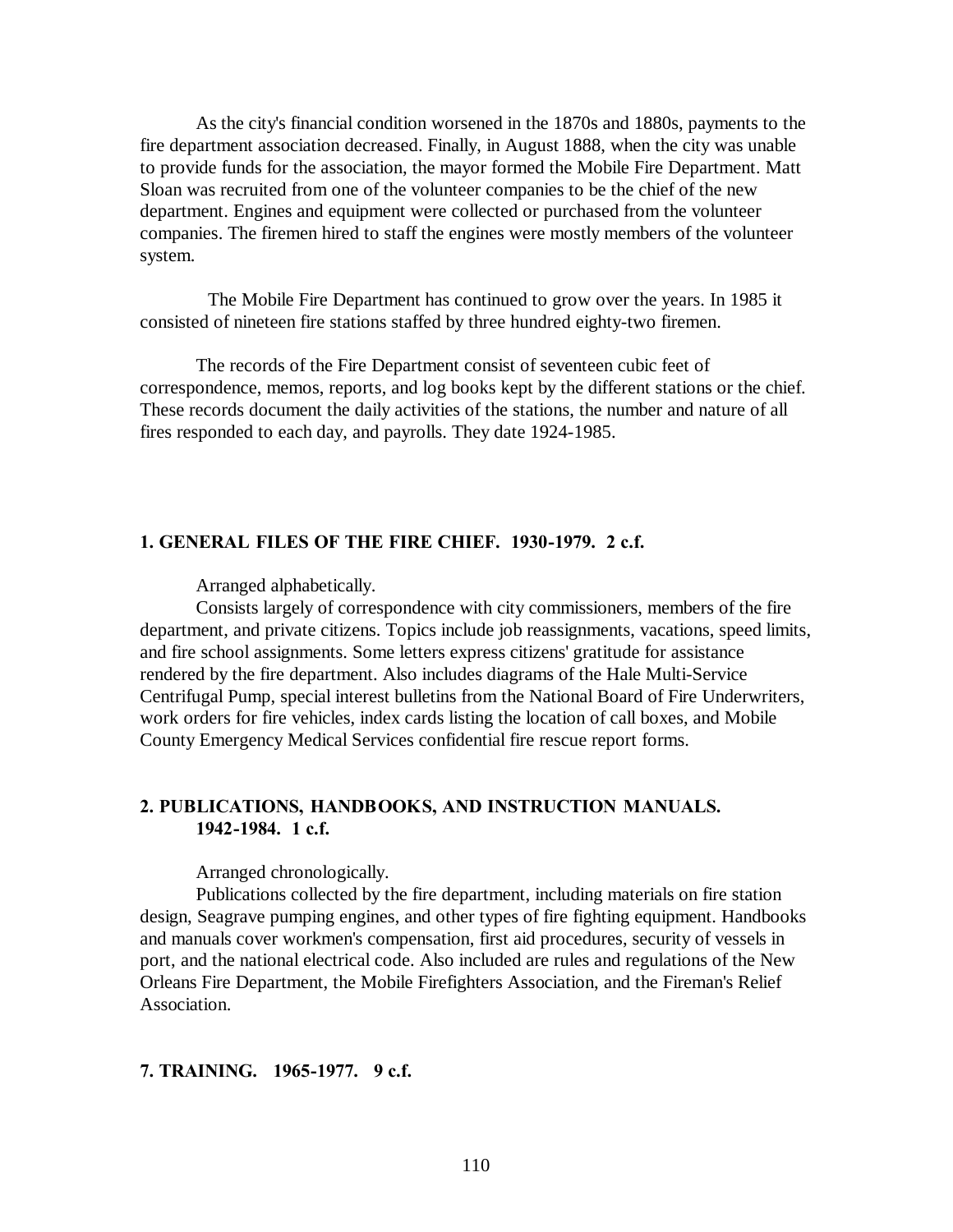Arranged chronologically.

 Performance records, job training daily progress reports, company training reports, and career development files.

## **8. INSPECTION REPORTS. 1982-1987. 16 c.f.**

Arranged chronologically.

 Bureau of Fire Prevention inspections of buildings, arson investigations, individual inspector files, reports and ordinances.

### **9. YEARLY FILES. 1955-1969, 1971-1975, 1977-1988, 1990-1992. 37 c.f.**

 Arranged chronologically by year, alphabetically by subject. Office file from the Fire Chief's Office.

#### **BOUND VOLUMES**

### **3. LOG BOOKS. 1924-1991. 202 vols. 17 lin. ft.**

Arranged by fire company.

Daily ledgers of fire companies which list fire truck fuel levels, personnel on vacation or detailed to other companies, items received, classes held, maintenance work performed on trucks and equipment, overtime worked, and incidents of the day. Also included are ledgers devoted entirely to overtime pay, maintenance work, sick claims, hoses rebutted, and listings of linens, boots, and helmets issued to firemen.

### **4. EMPLOYEE TIME BOOKS. 1926-1972. 36 vols. 5 lin. ft.**

Arranged by fire company and thereunder chronologically.

Record of the number of days worked by firemen and the amount of pay they received.

#### **5. DAILY FIRE REPORTS. 1926-1991. 161 vols. 5 lin. ft.**

Arranged by fire company and thereunder chronologically.

Daily record of fire alarms responded to and how extinguished. Also included are the daily fire reports of the fire chief which record all fires responded to in the city.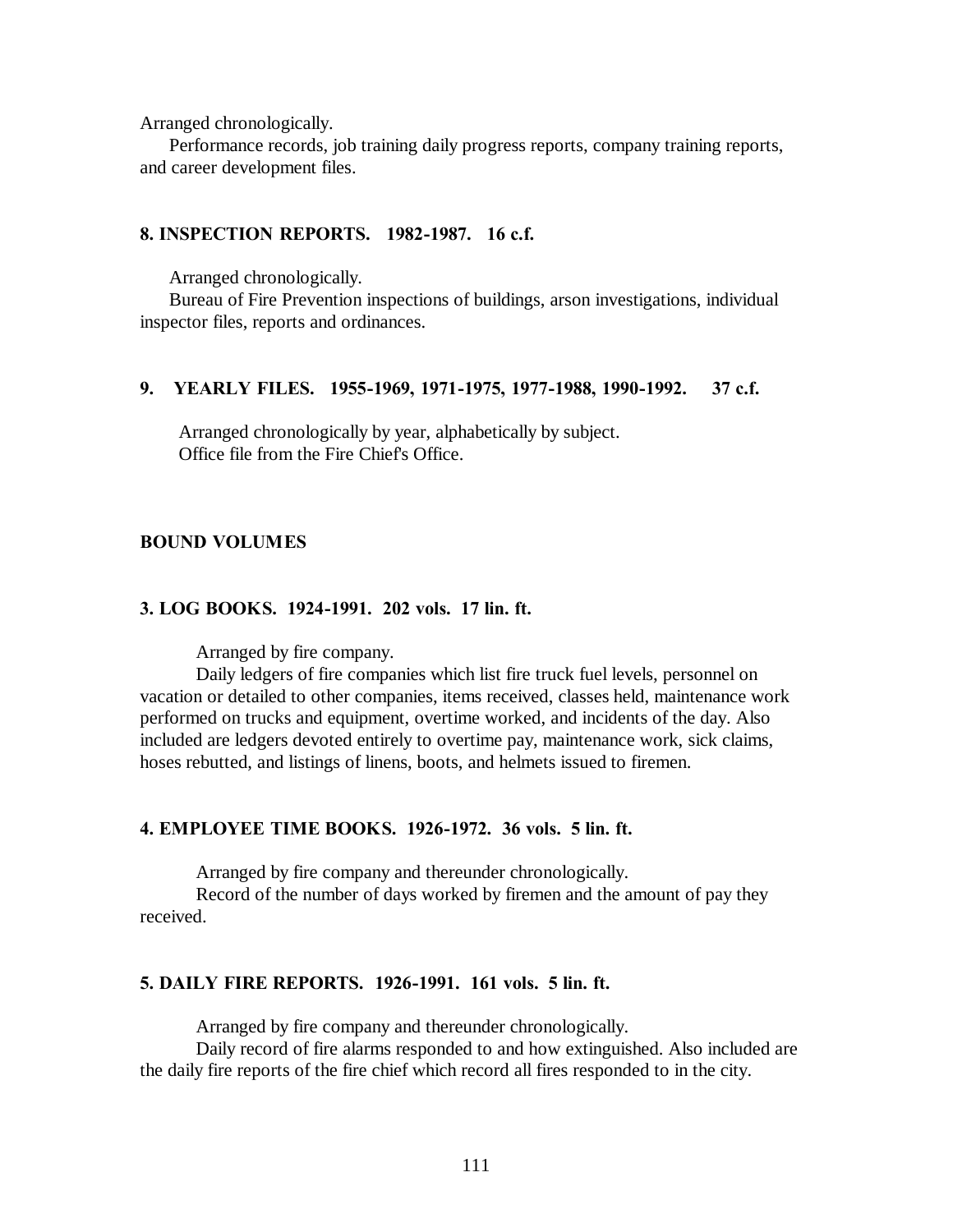# **6. DAILY FIRE RESCUE REPORTS. 1977-1985. 15 vols. 3 1/2 lin in.**

Arranged chronologically.

Paperback ledgers kept of all calls responded to by Fire Rescue Company Number

8.

### **DEPARTMENTS OF THE PUBLIC WORKS DIVISION**

# **RECORD GROUP 21 RECORDS OF THE PUBLIC WORKS DEPARTMENT**

The Public Works Department was created in 1962 when the street maintenance, garbage collection, and drainage responsibilities of the city were combined under the superintendent of public works. The duties performed by the Public Works Department can be traced back to 1819 when the city charter granted the mayor and aldermen power to appoint an inspector of streets, alleys, lanes, fences, yards, and outhouses. By the 1840s the street inspector, often called the street superintendent, was also responsible for supervising the street force and for the construction and repair of all streets, bridges, sidewalks, and drainage systems. In 1867 the name of the position was changed to street commissioner and the office was made an elective post.

In 1897, the street commissioner was placed under the direct supervision of Standing Committee Number Three. In 1901 the Board of Public was created to supervise all work performed on the city's streets, roads, sidewalks, drainage, and bridges. The duties of the board were transferred to the city commissioners in 1911. After 1911 the city established the Street and Garbage Department which was responsible for keeping city streets passable and collecting garbage. Since then these responsibilities have been placed under several departments.

Today, the Public Works Department is under the supervision of the director of public works. The various services performed by the Public Works Department include solid waste and trash pickup and disposal, lot cleaning, pipe laying, storm sewer maintenance, street repair, street sweeping, tree trimming, and dredging.

This record group consists of seven and one-half cubic feet of materials which are dated 1959-1976. The documents are mainly correspondence concerning the administration of the department and personnel matters. Also included are forms listing weed complaints. Related records will be found in RG 23, Records of the Engineering Department and RG 25, Records of the Board of Public Works.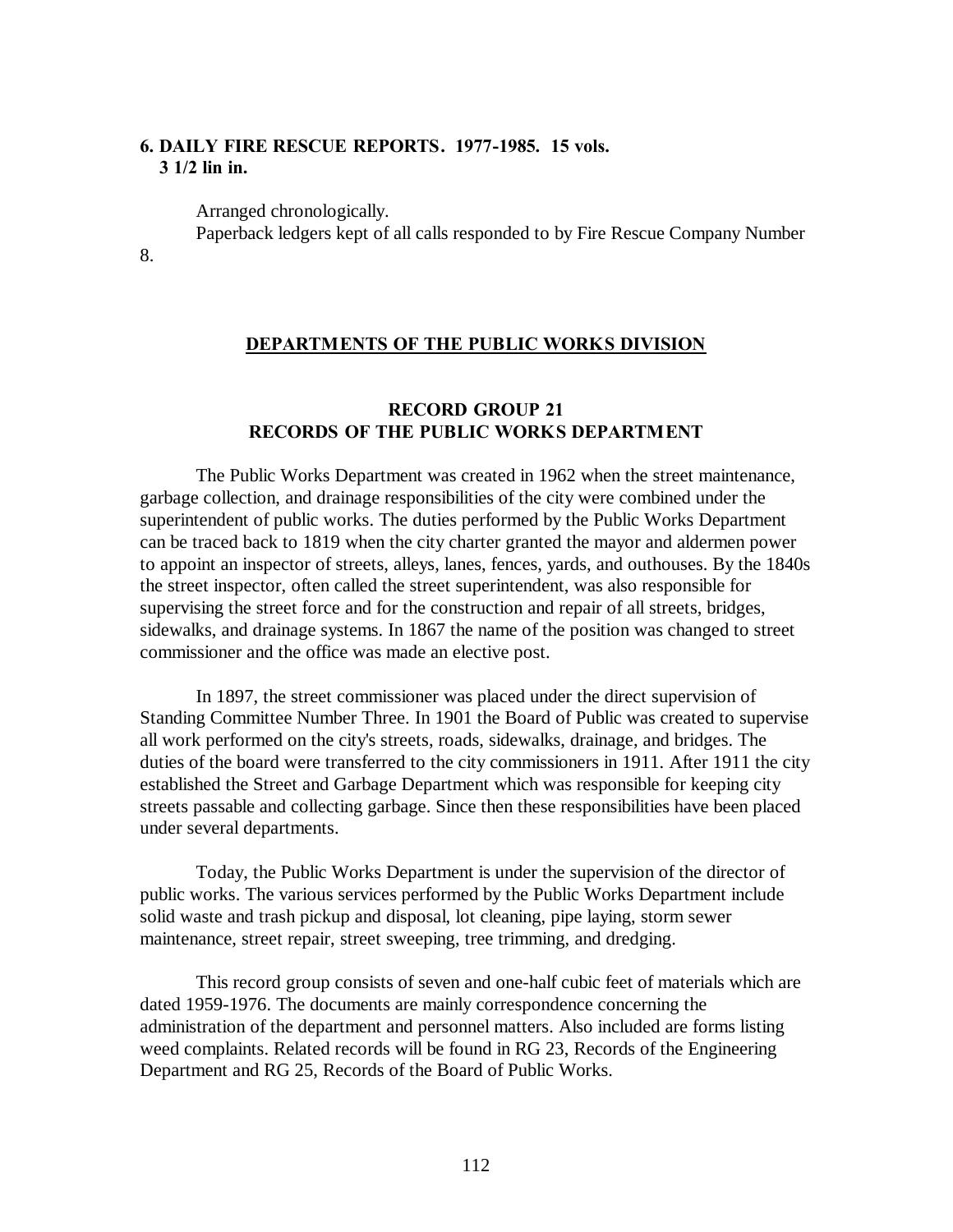# **1. GENERAL FILES OF THE PUBLIC WORKS DEPARTMENT. 1959, 1964- 1976. 7 c.f.**

Arranged chronologically thereunder alphabetically.

Mainly correspondence concerning claims against the city, personnel actions, equipment inventories, and budgets. Also included are requests for leave, lists of inventories, sanitation routes, minutes from the meetings of the Municipal Educational Board, and accident, physician, annual, and supervisory reports.

#### **2. WEED COMPLAINT FORMS. 1971-1972, 1974. 1/2 c.f.**

Arranged chronologically. Contains weed complaints received by the Public Works Department.

## **RECORD GROUP 22 RECORDS OF THE BUILDINGS AND GROUNDS DEPARTMENT**

The Buildings and Grounds Department was originally named the Projects Architectural Engineering Department. The Projects Architectural Engineering Department was established in October 1964 and incorporated the functions of the Public Buildings Department later the same year. The department advises city officials on architectural, mechanical, and civil engineering matters and supervises the planning, construction, and maintenance of public buildings.

On April 3, 1979, the Projects Architectural Engineering Department was renamed the Buildings and Grounds Department and divided into a projects architectural engineering division, a building maintenance division, and a mechanical maintenance division.

This record group consists of one series containing two cubic feet of letters sent by the Projects Architectural Engineering Department before it was renamed the Buildings and Grounds Department.

### **1. LETTERS SENT. 1964-1972. 2 c.f.**

Arranged chronologically.

Copies of letters sent to the board of commissioners, other municipal departments, state and federal agencies, and construction and building supply companies. The letters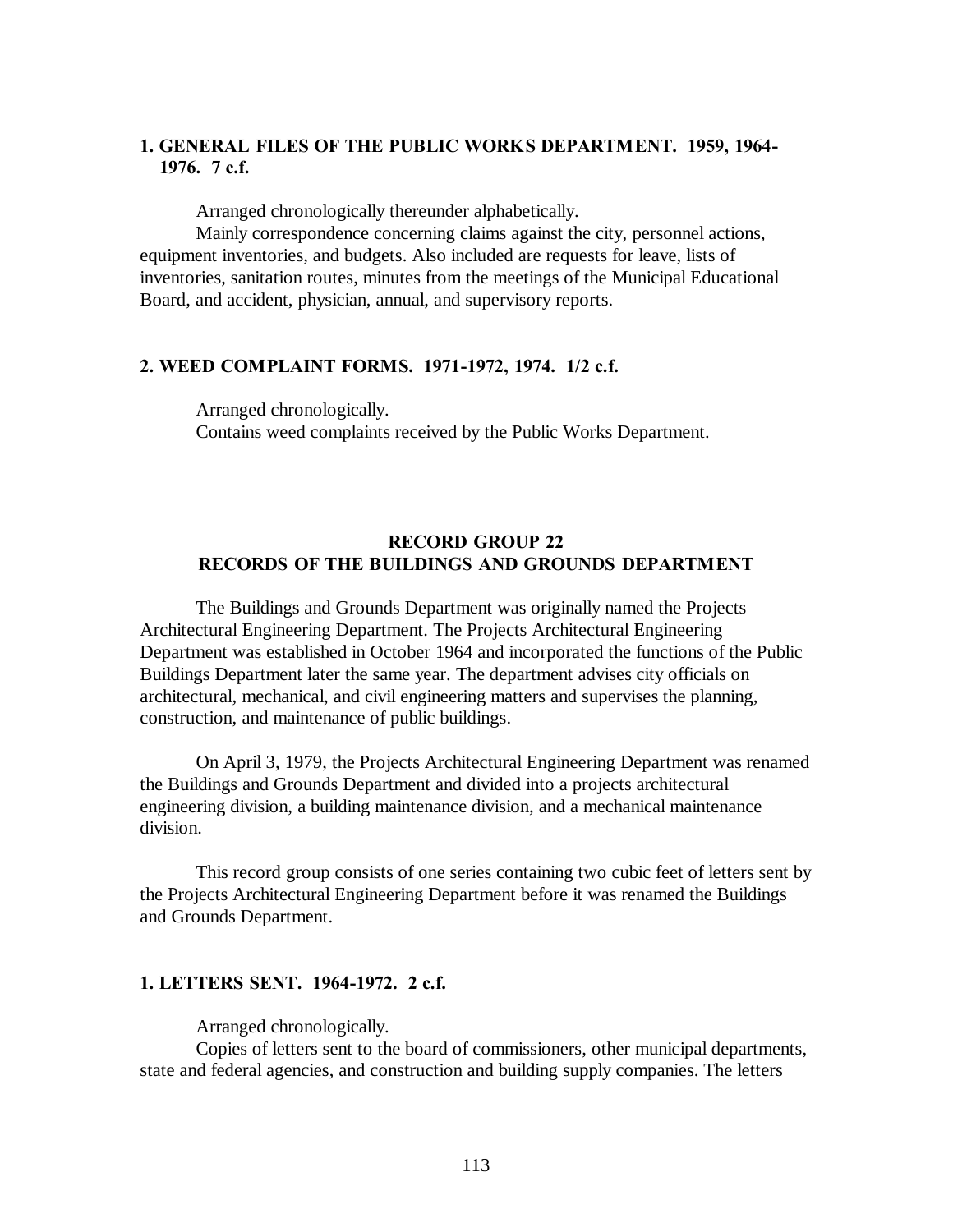concern the construction and maintenance of municipal buildings and the administration of the department. Occasional field reports and change orders accompany letters.

## **RECORD GROUP 23 RECORDS OF THE ENGINEERING DEPARTMENT**

The office of city engineer evolved from the office of the city surveyor. Since its incorporation as a town in 1814, Mobile's governing officials have appointed a surveyor, often referred to as the engineer, to lay-out streets and to survey town boundaries. The duties of the office expanded over the years to include the reporting of dangerous buildings, drawing maps of the city, and the supervision of the street force. In 1866, the Alabama General Assembly authorized the position of "City Engineer." He was responsible for the same duties as the earlier surveyor except for the supervision of the street force which was given to the superintendent of streets. Additional duties were later added to the office, including the issuing of building permits, planning street construction, and regulating of railroad tracks, sewers, bridges, and the laying of pipes. In 1895, the office of city engineer was made an elective position. When the board of commissioners was organized in 1911, the office was again made appointive.

 The records of the Engineering Department total fifty-six and one-third cubic feet. The documents date from 1815-1985, though most date 1912-1977. They contain materials related to a variety of municipal construction and improvement venture projects, including those sponsored by the Works Progress Administration in the 1930s. Related records will be found in RG 21, Records of the Public Works Department.

# **1. RECORDS CONCERNING CONSTRUCTION PROJECTS. 1912-1952. 1/2 c.f.**

Arranged alphabetically.

This series consists mostly of materials related to contracts for construction projects. Includes advertisements for bids, estimates of work, specifications, proposals, and bonds. Also includes correspondence, resolutions and ordinances authorizing project work, reports, maps, drawings, and blueprints. Types of projects include sidewalk ventures, storm sewers, and improvements to Bates Field.

# **2. RESOLUTIONS CONCERNING PROPERTY AND STREETS. 1946-1960. 1/4 c.f.**

Arranged chronologically.

Resolutions regarding easements, right-of-ways, private roads and drainage facilities, street vacations, eminent domain proceedings, and street names.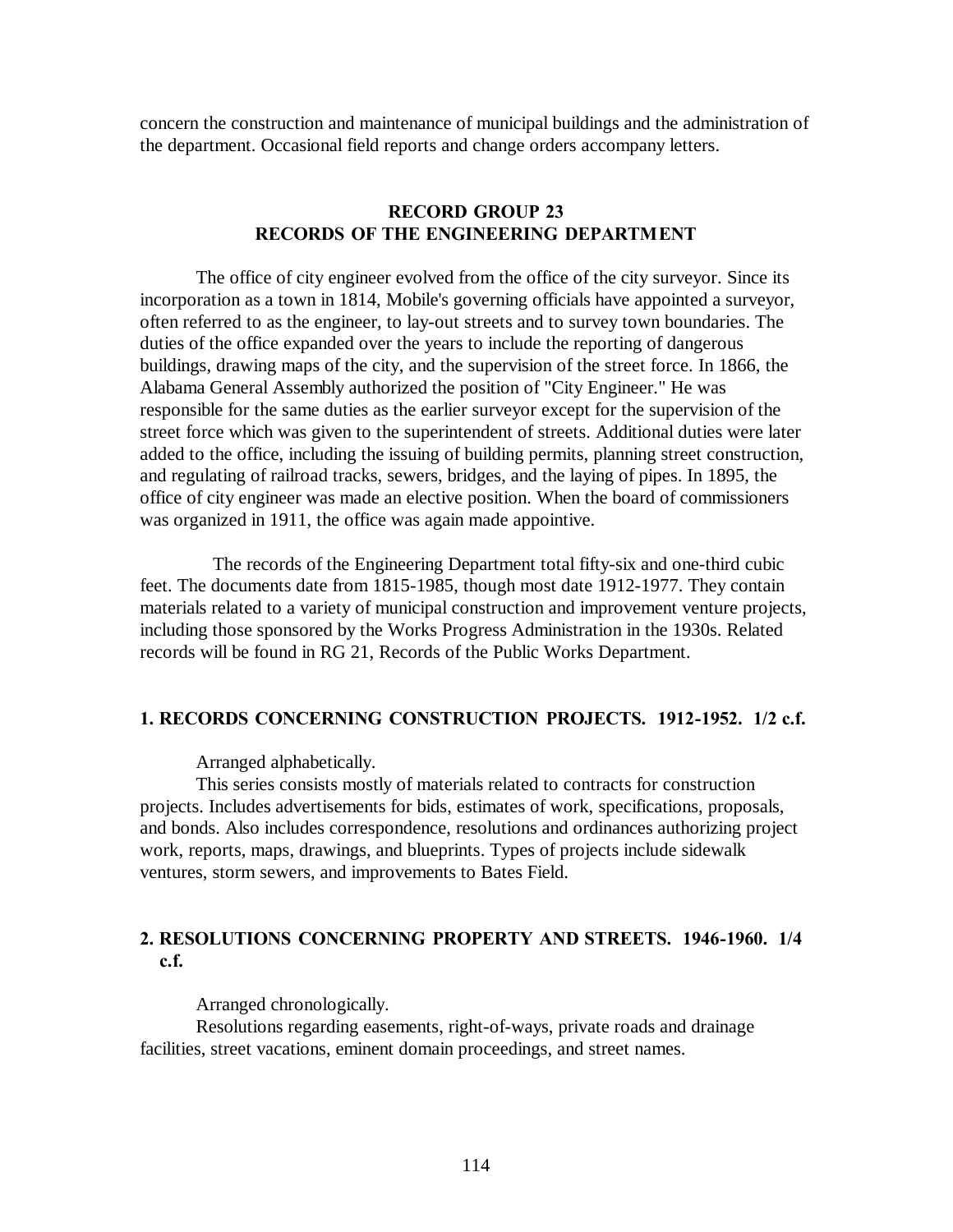## **3. EASEMENTS. 1956-1957. 1/4 c.f.**

Arranged chronologically.

Easements, maps, and correspondence relating to the acquisition of easements for paving ventures.

# **4. RECORDS RELATING TO WATER WORKS PROJECTS. 1923-1930, 1933- 1934. 3/4 c.f.**

Records dating 1923-1925 are arranged alphabetically. Records dating 1926-1930 and 1933-1934 are arranged chronologically.

Contains correspondence, specifications, blueprints, bids, bid tabulations, and monthly estimates of work completed on the construction of water works facilities.

## **5. BLUEPRINTS OF LADD MEMORIAL STADIUM. 1945. 1/4 c.f.**

Unarranged.

Blueprints and other drawings of the stadium and its seating plan. Also includes letters and booklets concerning stadium construction.

# **6. RECORDS OF THE LITTLE STICKNEY HOLLOW DRAINAGE PROJECTS. 1929-1940. 1/4 c.f.**

Arranged chronologically.

Contains advertisements for bids, estimates of work to be done, proposals, specifications, and bonds concerning several drainage projects in Little Stickney Hollow. Also includes correspondence concerning property easements and construction of drainage systems, monthly certifications of work completed, and photographs of flooding in the Woodlands-Summerville watershed area.

# **7. RECORDS RELATING TO THE CONSTRUCTION OF THE BALTIMORE STREET SWIMMING POOL. 1953-1954. 1/4 c.f.**

Arranged chronologically.

Contains a copy of the contract for the construction of the pool, correspondence concerning construction, drawings, and specifications.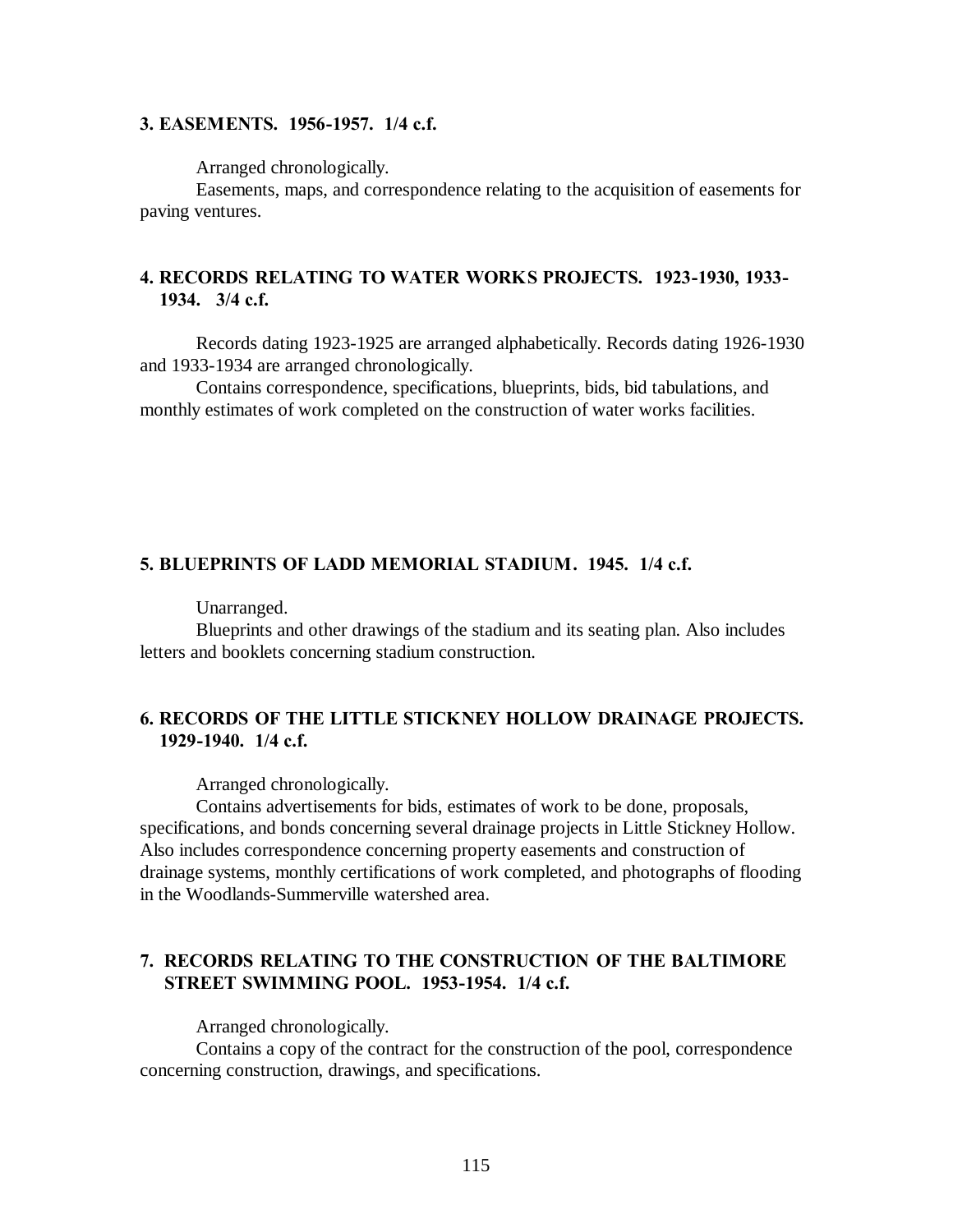## **8. PROPOSALS, SPECIFICATIONS, AND CONTRACTS. 1971-1977. 3 c.f.**

Arranged alphabetically.

Booklets containing advertisements for bids, project proposals, specifications, contracts, and bonds for construction projects. Many of the projects were for storm drainage and the paving and widening of streets. Also includes projects to improve or extend runways at Bates Field and the construction of Fort Conde Plaza.

# **9. RECORDS RELATED TO WORKS PROGRESS ADMINISTRATION PROJECTS. 1935-1938. 1/2 c.f.**

Arranged chronologically by year and alphabetically by project thereunder. Completed project proposals, reports of project costs, and project financial status reports which describe the purpose and costs

# **RECORDS OF MUNICIPAL BOARDS AND COMMISSIONS**

## **RECORD GROUP 24 RECORDS OF THE BOARD OF ADJUSTMENT**

The Board of Adjustment was created by the zoning ordinance of the City of Mobile adopted January 23, 1951. The board was established to hear appeals where it is alleged that there is an error in any order, requirement, permit, or decision made by officials carrying out any provisions of the zoning ordinance. The board also interprets the zoning map, grants special exceptions to the zoning ordinance, and grants variances where literal enforcement of the provisions of the zoning ordinance would result in unnecessary hardship. Decisions made by the Board of Adjustment can be appealed to the Circuit Court of Mobile County.

Initially, the board consisted of four regular members and a chairman, all appointed by the city commissioners. In 1981, the number of members was increased to six, four regular members and two supernumerary members. The supernumeraries were appointed to take the place of any regular member absent from a board meeting.

The Board of Adjustment is an independent board responsible only to the governing officials of the city. Members of the board do however work closely with the Planning Commission, the Planning and Development Department and the Inspection Services Department in order to properly rule on zoning issues.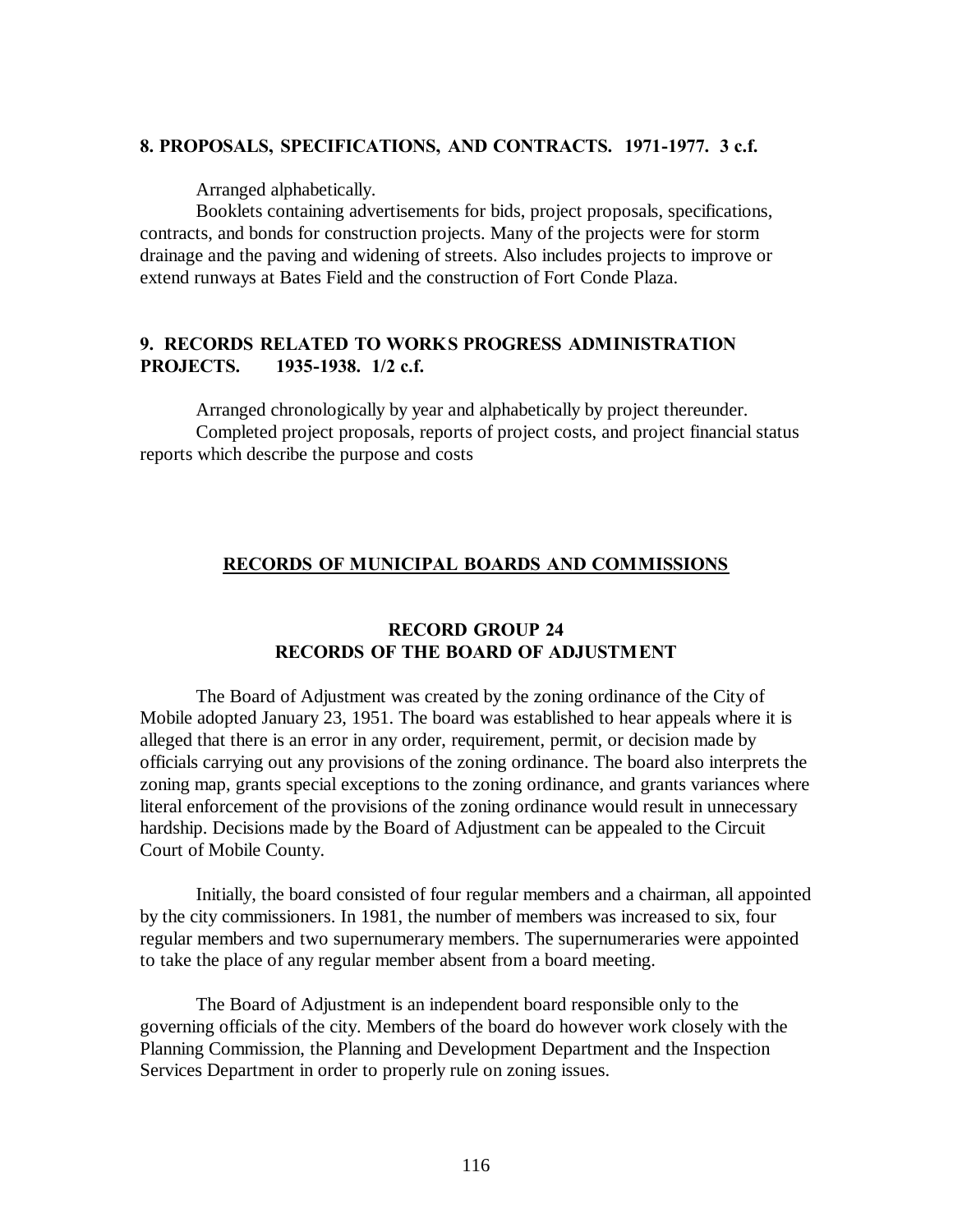The records of the Board of Adjustment include correspondence concerning zoning issues, minutes and agendas from board meetings, and reports made to the board recommending or denying variance requests. These materials date 1960-1976 and total three cubic feet. Related materials can be found in RG 26, Records of the Mobile City Planning Commission.

## **1. CORRESPONDENCE. 1962-1982. 1 c.f.**

Arranged alphabetically by subject.

Correspondence and interdepartmental memos, including form letters from the city revenue officer requesting that the zoning administrator decide if liquor license applicants' buildings comply with the building code. Also includes letters from the zoning administrator to citizens advising them of the zoning classifications of various properties.

### **2. MINUTES AND AGENDAS. 1969-1989. 3 c.f.**

Arranged chronologically.

Minutes of the regular monthly meetings of the Board of Adjustment usually accompanied by agendas. Information available in the minutes includes members present, new zoning variance applications considered, variances held over, and other business handled by the board.

### **3. REPORTS ON ZONING VARIANCE APPLICATIONS. 1960-1989. 5 c.f.**

Arranged chronologically by meeting dates.

Reports filed by the planning consultant or the zoning administrator which recommend zoning variance applications for approval or denial. Attached to each report are maps of the area for which a variance was requested.

#### **4. SUB-DIVISION AND ZONING REPORTS. 1951-1967. 1 c.f.**

Arranged chronologically.

 Files on sub-division contaning correspondence, zoning amendments, and drawings.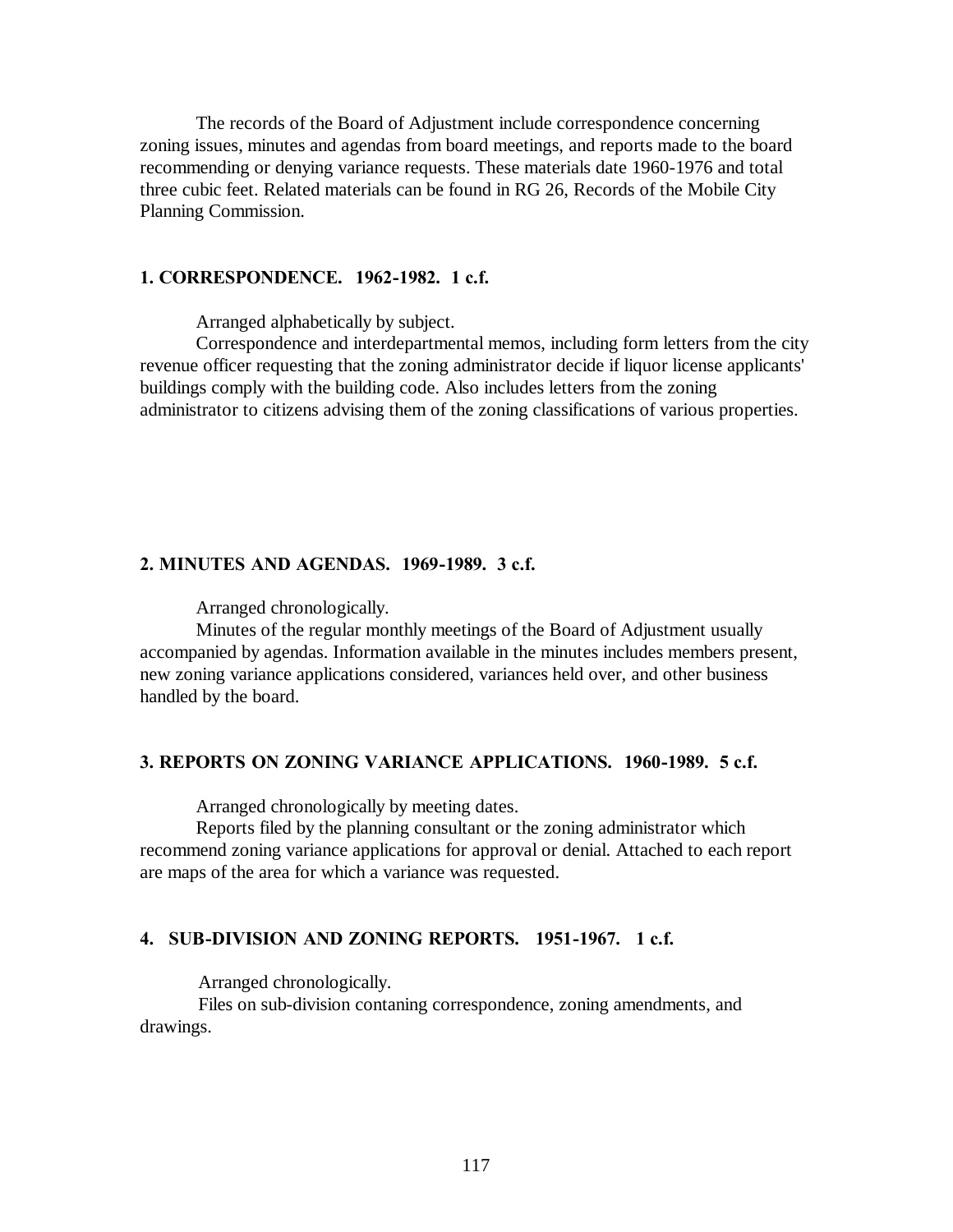## **RECORD GROUP 25 RECORDS OF THE BOARD OF PUBLIC WORKS**

The Board of Public Works was established in 1901. It originally consisted of the mayor and two members appointed by the mayor. Beginning in 1906, the two appointed positions were changed to elective posts. In 1908 the number of members was increased to five. The board supervised all work performed on the city's streets, roads, sidewalks, drainage, and bridges. The duties of the board were transferred to the board of commissioners in 1911.

The records total one cubic foot and date 1898-1911. They document activities of the board and the awarding of contracts for public works projects. Related records will be found in RG 21, Records of the Public Works Department and RG 23, Records of the Engineering Department.

### **1. CORRESPONDENCE. 1904-1911. 1/2 c.f.**

Arranged chronologically.

Letters to the board from businessmen and private citizens concerning bids on public works projects and complaints about street and drainage problems. Some letters are from the city attorney and city engineer. Copies of letters sent usually report on the activities of the board to the general council. Bills for services rendered and payrolls of the engineering department are also included.

# **2. "FORMS OF ADVERTISEM ENT, ESTIMATE, PROPOSAL, SPECIFICATIONS, ACKNOWLEDGM ENT, AND BOND." 1898-1906. 1/4 c.f.**

Arranged chronologically.

Completed forms for bids on public works projects. Some contracts for projects and correspondence are also included.

# **3. MINUTES OF THE BOARD OF PUBLIC WORKS. 1901-1911. 2 vols. 5 1/2 lin. in.**

Arranged chronologically.

Minutes of meetings of the Board of Public Works listing the members present, matters discussed, and actions taken.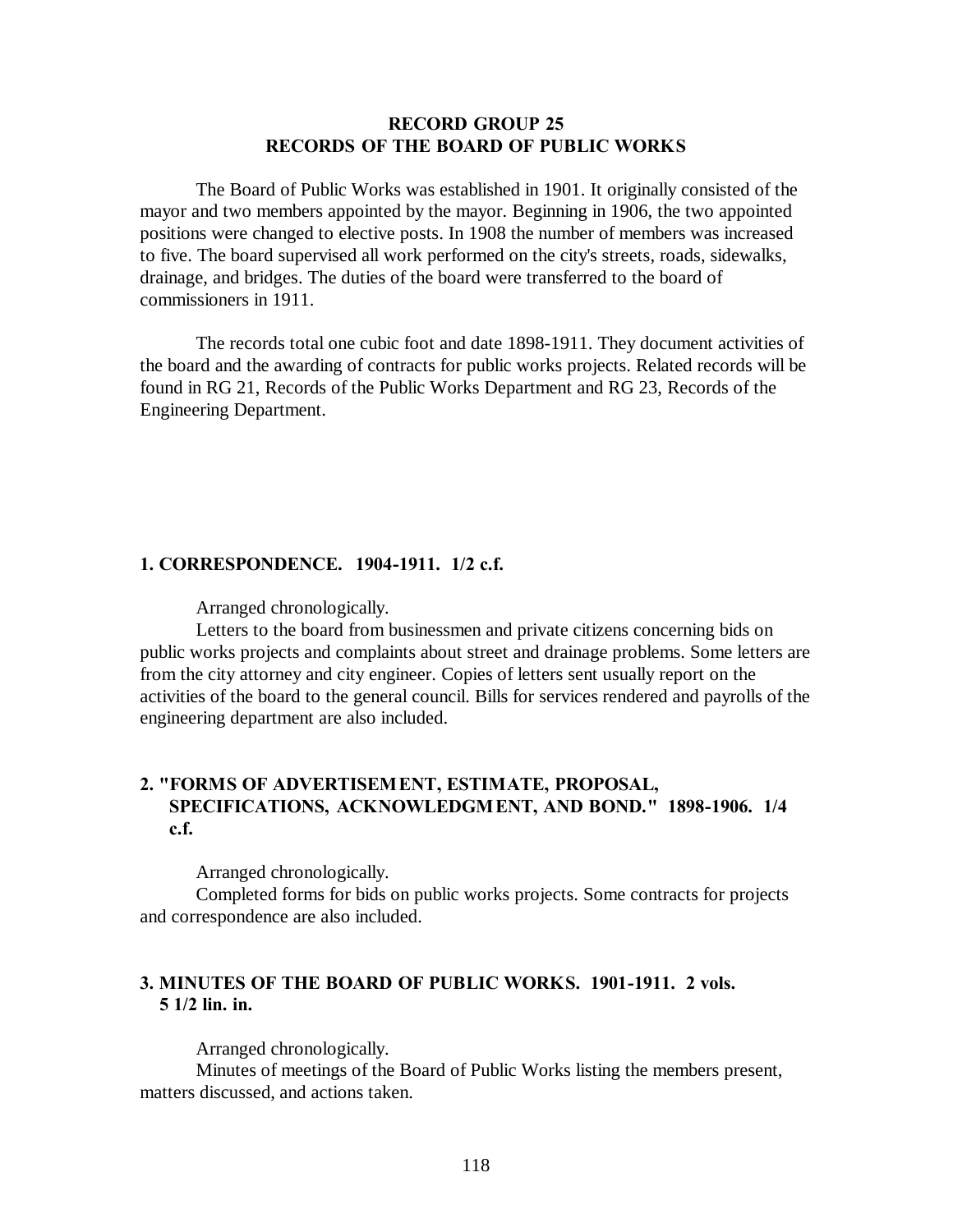## **RECORD GROUP 26 RECORDS OF THE MOBILE CITY PLANNING COMMISSION**

The Mobile City Planning Commission was established in September 1944. It was originally composed of nine members, the three city commissioners and six members appointed by them. In 1981 two supernumerary members were appointed to take the place of any regular member absent from a board meeting.

The planning commission serves as an advisory board to the governing body of the city, as well as other officials and agencies, on matters of city planning, zoning, and future city growth and expansion. They hold hearings concerning these issues, make recommendations, and approve or deny new subdivision plans.

This record group contains one series which includes minutes, reports, bills, and some correspondence relating to the activities of the commission. Related records will be found in RG 24, Records of the Board of Adjustment.

### **1. GENERAL FILES. 1958-1959, 1961-1971. 1 c.f.**

Arranged alphabetically by subject.

Contains minutes of commission meetings, meetings of the Architectural Review Board, and Mobile Historic Development Commission meetings. Also contains reports on Board of Adjustment zoning variance requests, car rental bills, and some interdepartmental correspondence.

### **RECORD GROUP 27 RECORDS OF THE MOBILE RIVER COMMISSION**

The Mobile River Commission was established by the Alabama legislature on February 28, 1887. It consisted of the mayor, the president of the Board of Revenue and Road Commissioners of Mobile County, the president of the Mobile Chamber of Commerce, a lawyer, and, until 1889, the United States engineer in charge of Mobile harbor improvements. Members served four year terms. The mayor presided over commission meetings.

The commission had jurisdiction over the Mobile and Tensas Rivers. It was charged with protecting the navigability of the rivers and Mobile harbor. It regulated improvements to the rivers, bulkheads, wharves, dry-docks, and boom lines. It commissioned surveys and maps of the area. It approved all applications for river and harbor improvements and could declare river front structures a nuisance and bring the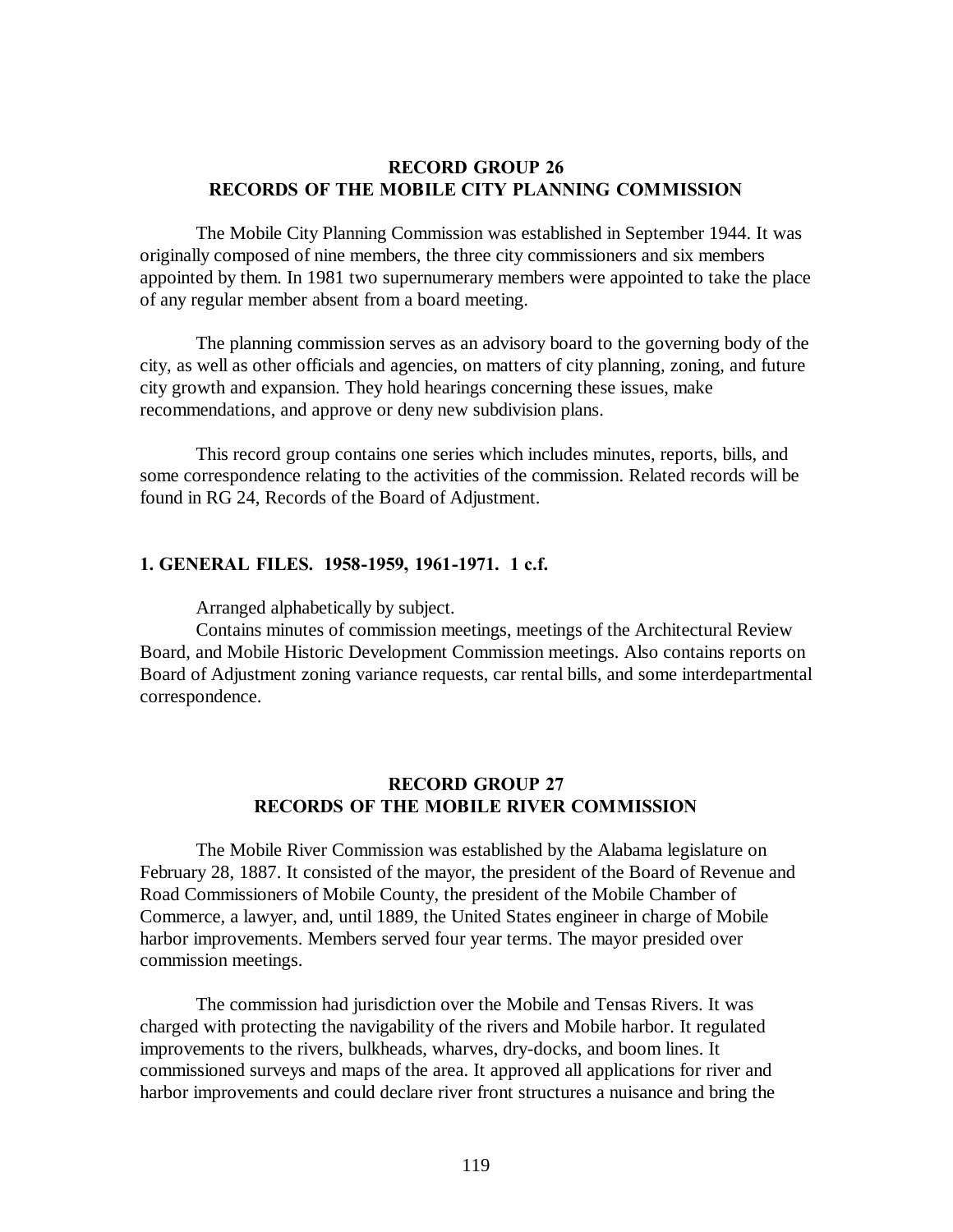owners of such structures to trial. In February 1889 the jurisdiction of the commission was broadened to include the regulation of sunken vessels, and the anchorage of steamboats and other vessels. The commission was dissolved in 1911.

This record group consists of one series of correspondence regarding the activities of the commission.

# **1. LETTERBOOK OF THE MOBILE RIVER COMMISSION. 1892-1898. 1 vol. 1 1/2 lin. in.**

Arranged chronologically.

Mostly letters received by the commission, many of which request permission to drive piles or make other improvements on river front property such as the construction of docks or wharves. Included are several letters from railroad companies, the city engineer, and the commission lawyer. Some of the letters concern appointments to the commission. A few letter press copies of letters sent by the clerk of the commission are also included.

# **RECORD GROUP 28 RECORDS OF THE MOBILE TREE COMMISSION**

The Mobile Tree Commission was created by the Alabama legislature on September 9, 1961. The objectives of the commission include educating the public on the economic and aesthetic benefit of trees, promoting the health, growth, and planting of trees, and protecting trees in the right-of-way from damage, removal, and other hazards. The commission also reviews tree trimming and removal applications filed with the Inspection Services Department.

The predecessor of the Tree Commission was the Tree Committee established in late 1949 by the City Beautification Committee of the Chamber of Commerce, the Federation of Garden Clubs, and the Historic Mobile Preservation Society. Its members desired to work with the board of commissioners in an advisory capacity to help preserve the city's trees. The committee was active for only a few years.

The records of the Mobile Tree Commission comprise two cubic feet and date from 1949 to 1974. The record group consists of correspondence which document the activities of the Tree Committee and the Mobile Tree Commission.

### **1. GENERAL FILES. 1949-1953, 1962-1974. 2 c.f.**

Arranged alphabetically.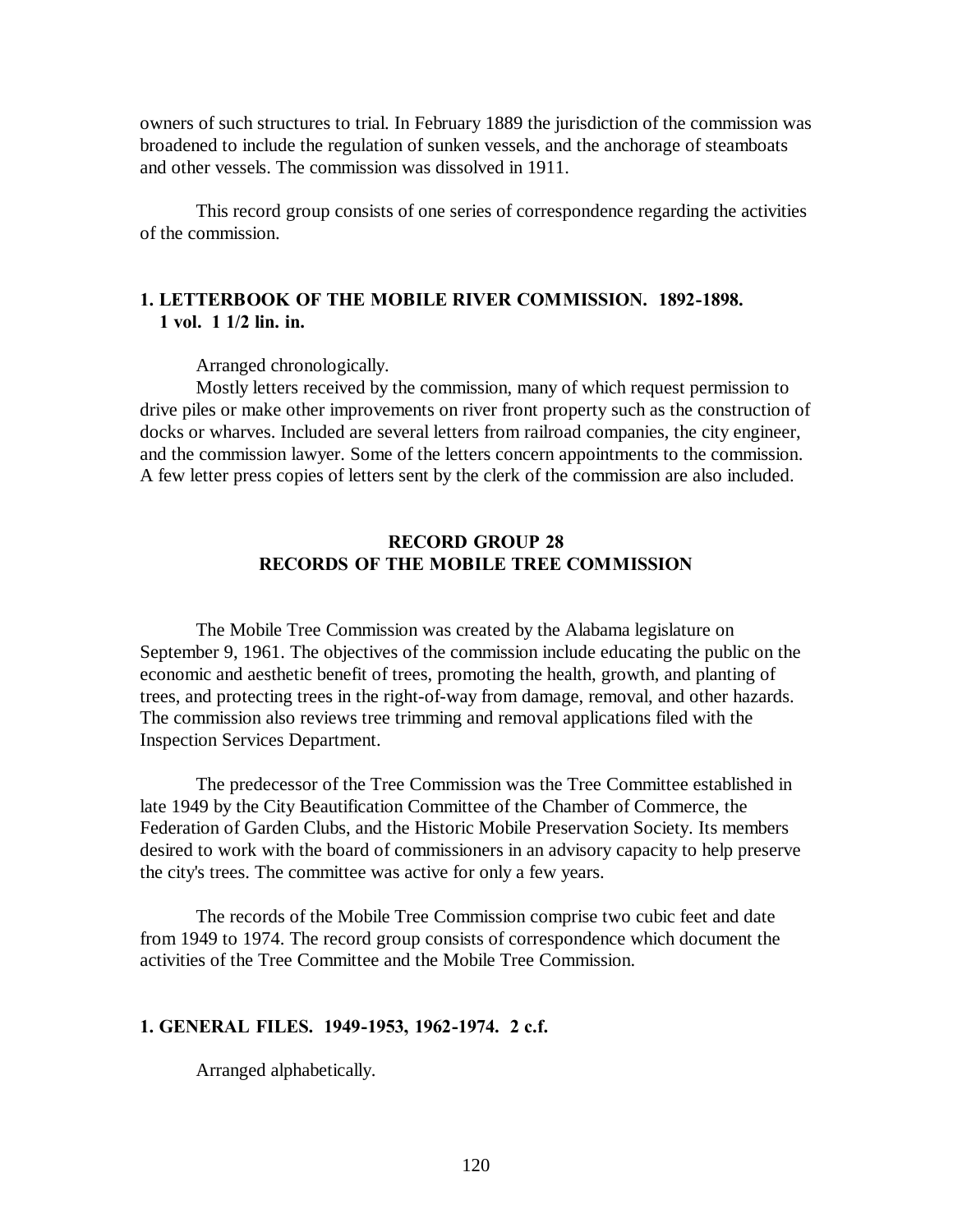Consists mainly of correspondence with municipal employees and citizens of Mobile concerning the removal or planting of trees in the right-of-way. Also includes applications for tree trimming and removal, blueprints of construction projects in which trees interfere, and photographs of trees. Many of the records relate to the organization and operation of the commission, including a copy of the act creating the commission, bylaws, minutes of the tree commission and the Mobile Historic Development Commission, monthly and annual reports, and bank statements.

 The predecessor of the Tree Commission was the Tree Committee established in late 1949 by the City Beautification Committee of the Chamber of Commerce, the Federation of Garden Clubs, and the Historic Mobile Preservation Society. Its members desired to work with the board of commissioners in an advisory capacity to help preserve the city's trees. The committee was active for only a few years.

 The records of the Mobile Tree Commission comprise two cubic feet and date from 1949 to 1974. The record group consists of correspondence which document the activities of the Tree Committee and the Mobile Tree Commission.

## **1. GENERAL FILES. 1949-1953, 1962-1974. 2 c.f.**

#### Arranged alphabetically.

Consists mainly of correspondence with municipal employees and citizens of Mobile concerning the removal or planting of trees in the right-of-way. Also includes applications for tree trimming and removal, blueprints of construction projects in which trees interfere, and photographs of trees. Many of the records relate to the organization and operation of the commission, including a copy of the act creating the commission, bylaws, minutes of the tree commission and the Mobile Historic Development Commission, monthly and annual reports, and bank statements.

### **OTHER RECORD GROUPS**

## **RECORD GROUP 33 MAP COLLECTION**

 This record group includes the maps and atlases that we have on Mobile from the colonial era to 1998. Only the books are listed here, individual maps on Mobile and the local are not included due to space. Contact the Archives to inquire about individual maps.

#### **1. SANBORN INSURANCE MAPS. 1880, 1891, 1904, 1925, and 1955. 7 vol. 6**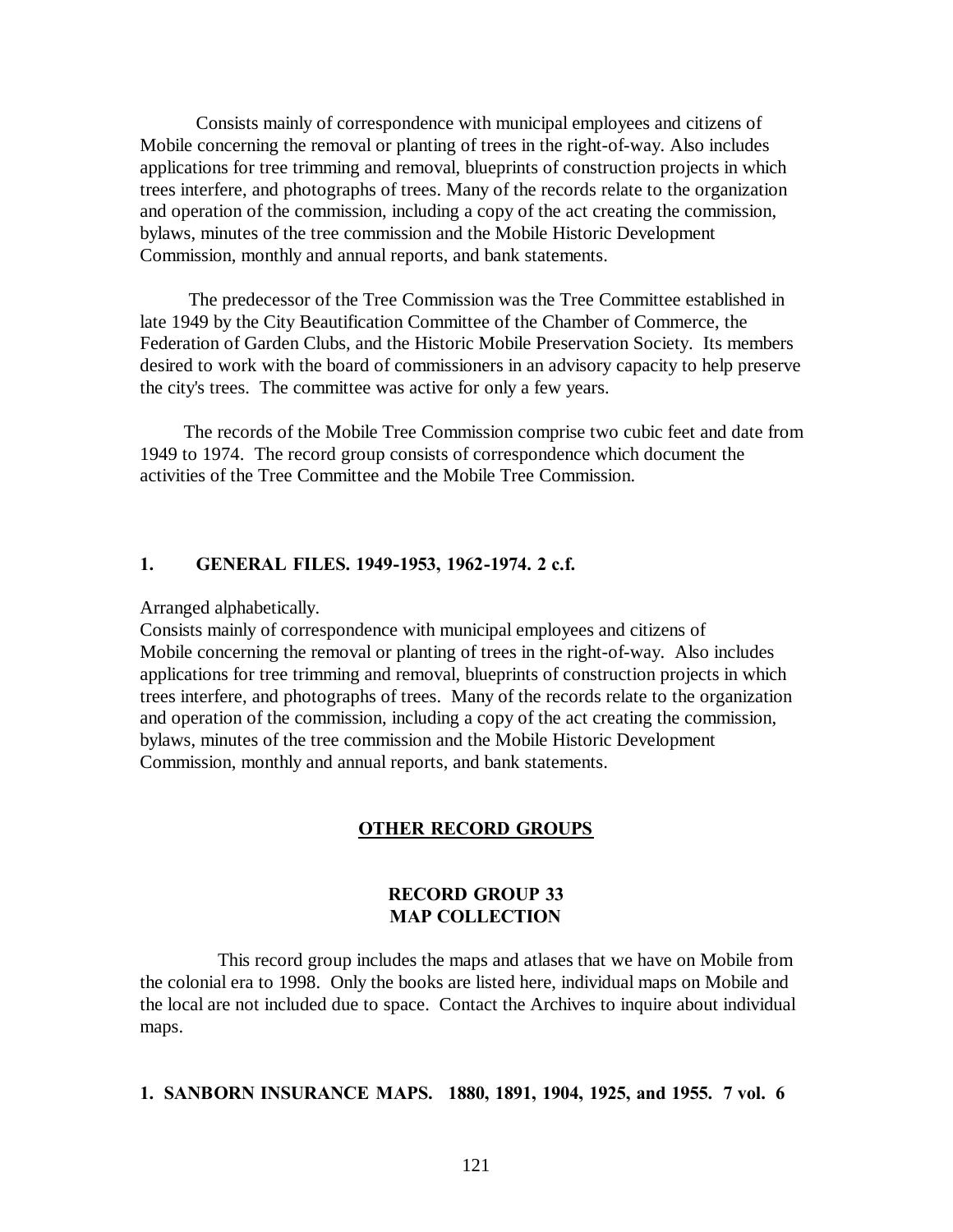## **lin. ft.**

 The Sanborn Insurance Company complied maps on many cities in the United States from the late 19th to the mid 20th Century. These maps showed individual structures with codes noting what they were made out of, how many stories, fire systems if any, and other items. The maps were used to determine insurance rates. The Sanborn Company amended the maps with paste on pieces to keep of with development. The 1880 and 1891 maps are black and white photocopies showing just the downtown area. The 1904 book covers the downtown area with additions up to 1927. The 1925 three volume set has the downtown area in volume 1, western part of the city in volume 2, and volume three has areas outside of Mobile, this set has been amended up to 1954. The four volume 1955 set has downtown Mobile in volume 1, western Mobile in volume 2, areas north of Mobile in volume 3, and areas west and south of Mobile are in volume 4.

### **2. CITY ATLAS. 1878. 1 vol. 1 lin. ft.**

 This is an atlas created by G.M. Hopkins which was published in 1878. Some structures are shown, some property ownership is indicated, and some businesses are named. Only covers the area inside the city limits at the time it was created. **3. TROOST MAP BOOKS. 1840. 7 vol. 7 lin. ft.**

 Louis Troost was contracted by the City of Mobile for this set in 1840. It shows parcels in a city block with a list of the owners for that block It covers some property outside the city limits at that time.

### **4. PILLANS MAP BOOKS. 1868. 8 vols. 8 lin. ft.**

 This set was done by Palmer J. Pillans while he was city surveyor. Similar to the Troost Map Books, it shows parcels by city block with a list of the owners for that block.

#### **5. ROSS MAP BOOK. 1902-1903. 1 vol. 1 lin. ft.**

 David M. N. Ross, city engineer, created this book to show what property the City owned. It shows the parcel the City owns and the parcels around it. The book has an index to the property by what was located there.

## **RECORD GROUP 34 MOBILE PRESS REGISTER NEWSPAPER CLIPPINGS**

 The Mobile Press Register traces its history back 1813, the first newspaper printed in Alabama. Over the years it has bought out or driven out all competition until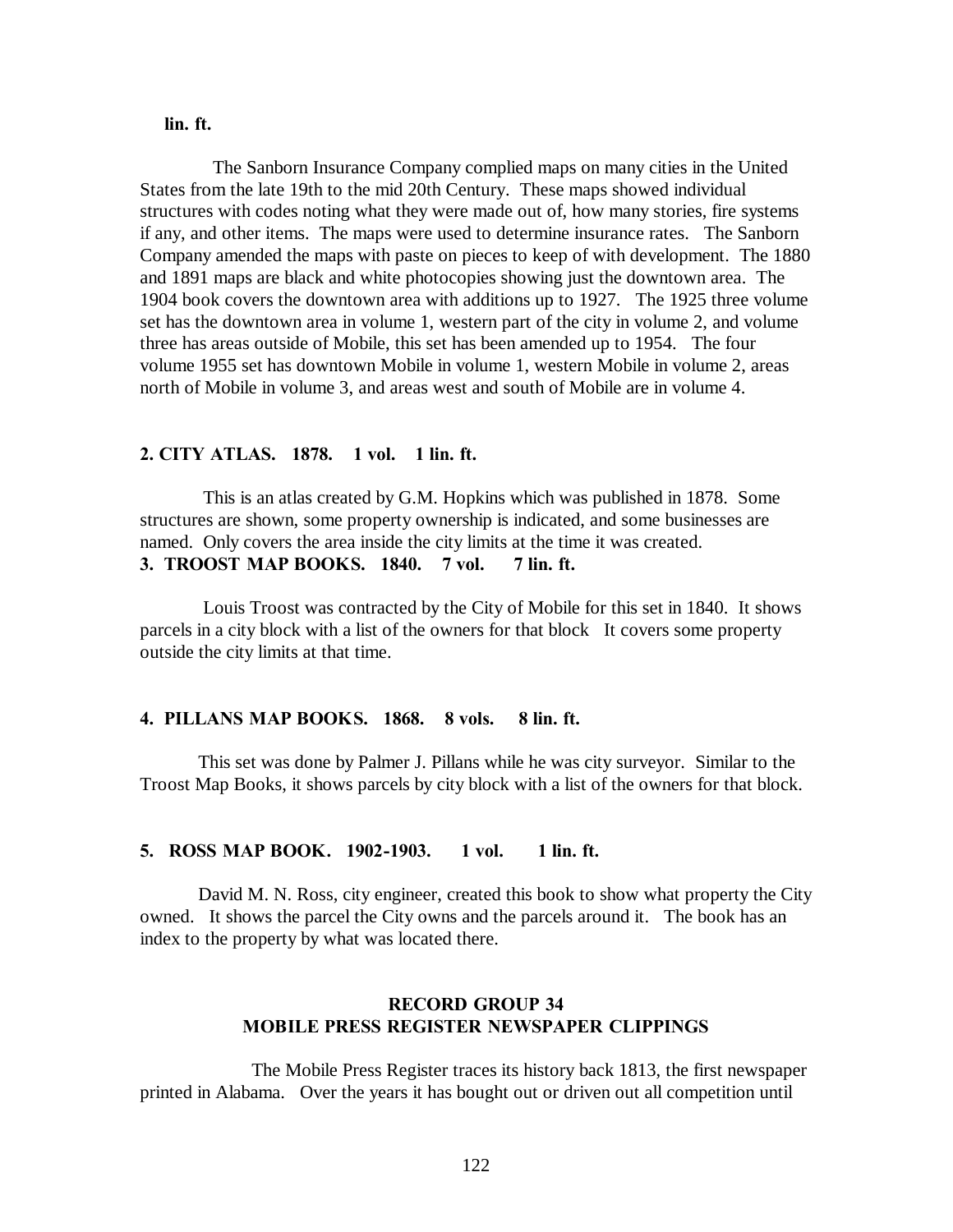today it is the only major daily newspaper in Mobile. As part of its operations, the Press Register kept a clippings morgue for historical information. The Mobile Public Library obtained a complete set of the newspaper on microfilm from its beginning and has an ongoing project to microfilm the current editions. The Press Register decided that it no longer needed to maintain its morgue and offered it the Municipal Archives in 1986. The Archives took in the clippings.

### **1. MOBILE PRESS REGISTER NEWSPAPER CLIPPINGS. 1920-1989 254 c.f.**

Arranged alphabetically by subject.

 These were the Mobile Press Register newspaper clippings morgue. They cover various subjects that the paper felt it may need in the future. There is an index of the subject titles available.

# **RECORD GROUP 35 PRIVATE COLLECTIONS**

 Record Group 36 is a catch all collection of materials that are not City of Mobile records. These are items that are important to Mobile but there are no apparent alternative repository for them. Each series will have its own description.

### **1. MUNGER/BAUMHAUER PAPERS. 1853-1948. 1/4 c.f.**

Arranged alphabetically by subject.

 These are the family papers of the Munger and Baumhauer families. Mostly concerns Charles E. and Fannie Munger with correspondence, family genealogy, newspaper clippings, and pictures.

### **2. SCHWARZ SCRAPBOOKS. 1890-1935. 14 vols. 3 1/2 c.f.**

Arranged chronologically.

 Scrapbooks of Leon Schwarz who was appointed sheriff in 1926 and served as a City Commissioner from 1927 to 1931, in which twice he was mayor. Schwarz was active in community affairs, B'nai B'rith, and the United Spanish War Veterans.

#### **3. HIGGINBOTHAM PAPERS. 1954-1991. 28 c.f.**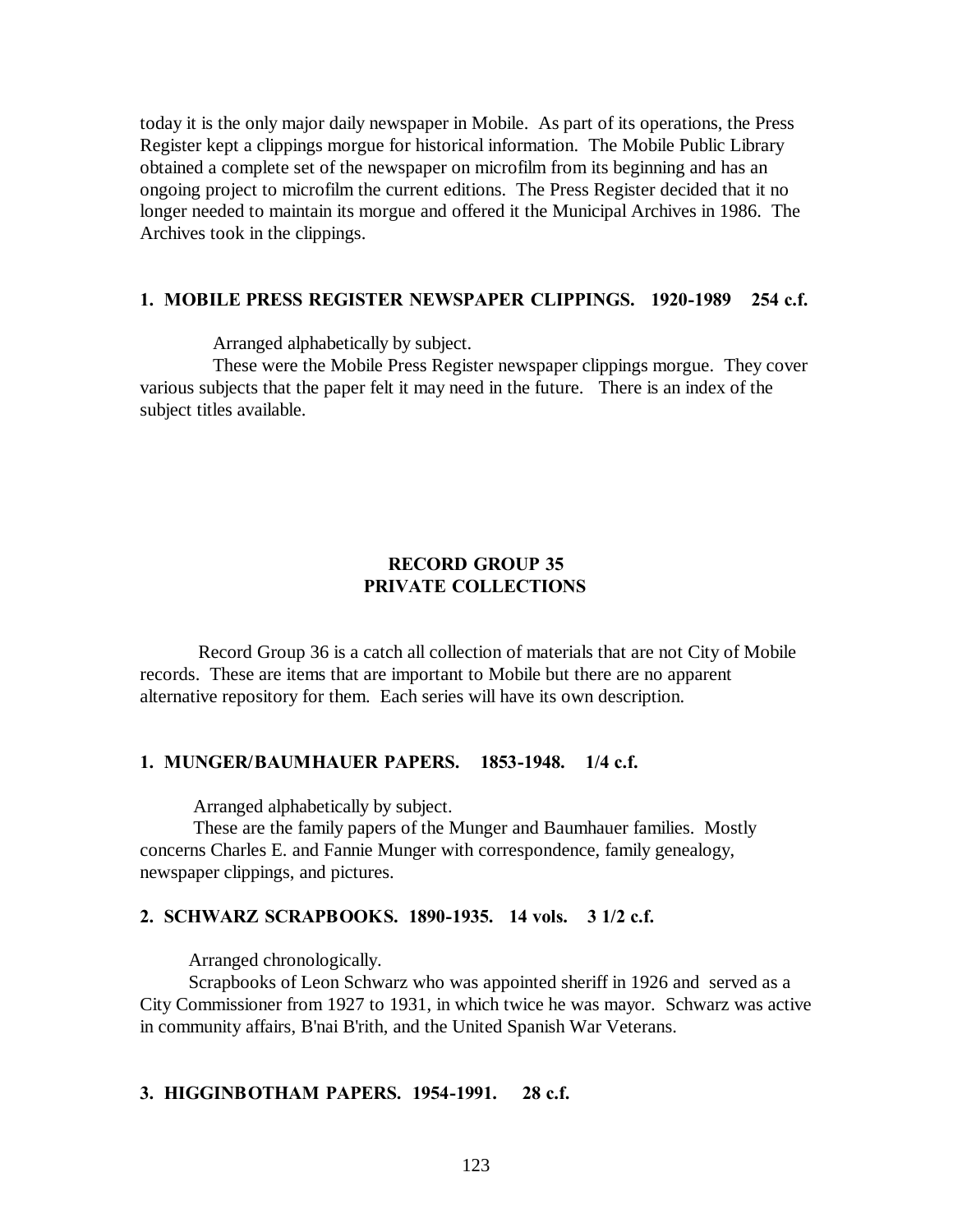Arranged chronologically.

 Material on local history and genealogy by Prieur Jay Higginbotham who has several historical books published such as Old Mobile and Mobile! City by the Bay and non-fiction books such as Fast Train Russia. He is the first director of the Mobile Municipal Archives.

## **4. PAPERS OF FRANK S. KEELER. 1946-1950. 1/4 c.f.**

Arranged chronologically.

 Mostly speeches of Frank S. Keeler, Vice-President of Alabama Power, while President of the Mobile County School Board from 1944 to 1950. He was the Mobilian of the Year in 1949.

## **5. PAPERS OF CECILE SHERMAN. 1936-1984. 1 c.f.**

Arranged chronologically.

 Personal material of Cecile Sherman who performed opera in New York in the 1930's and after she retired, supported the opera in Mobile. There are newspaper clippings on her performances, photographs, and memorabilia.

#### **6. LETTERBOOK OF SAMUAL C. MULDON. 1873-1876. 1 lin. ft.**

Arranged chronologically.

 Samuel C. Muldon was an insurance agent during this time in Mobile. The book contains both business and personal letters he wrote during this time. It has an index of who Muldon wrote to listed alphabetically.

### **7. LETTERBOOK OF JOSHUA KENNEDY. 1813-1838. 1 vol. 1 lin. ft.**

Arranged chronologically.

 This book has the real estate transactions of Joshua Kennedy in what is now Mobile and Baldwin Counties. Kennedy was an English doctor who came to Mobile during the British Colonial Period. He and his brother Joseph Kennedy were major landholders in the area.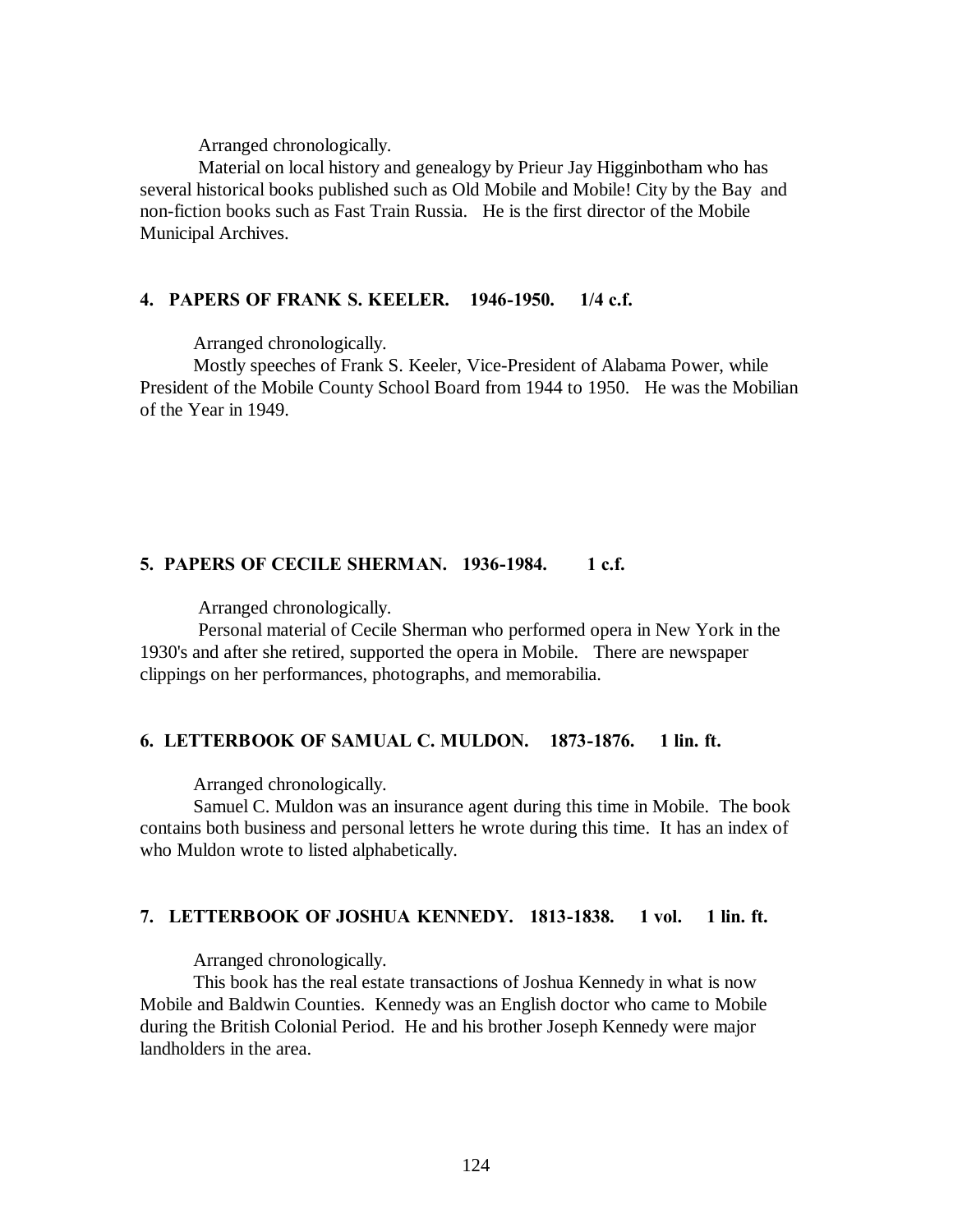#### **8. MOBILE FEDERATION OF WOMEN'S CLUBS. 1916-1918. 1 vol. 1 lin. ft.**

Arranged by type of meetings.

 Book contains board meetings regular meetings, motions and amendments and roll call. They were concern with community improvement and supporting the war.

#### **9. INDEX TO TRANSLATED RECORDS. 1798. 1 vol. 1 lin. ft.**

Arranged alphabetically by first letter of last name.

 A translated index from Mobile colonial land record index of 1798 written by Joseph E. Cato in the 1840's. The index starts at the letter E and ends with S.

#### **10. BROOKLEY FIELD. 1939-1969. 15 c.f.**

Arranged chronologically.

 Material from the United States Army Air Corps and its later name the United States Air Force about its operations at Brookley Field. There are official histories, the newspaper published there called the Brookley Bay Breeze/Brookley Welfarer/Brookley Spotlight, and scrapbooks.

#### **11. MOBILE WEATHER BUREAU. 1893-1950. 1 c.f.**

Arranged by subject.

 Records of the Mobile Station of the Weather Bureau of the U.S. Department of Agriculture and, after 1940, the Department of Commerce including reports of hurricanes, tropical storms, floods, snow and ice, tide flows, and annual reports.

### **12. SISTER CITIES. 1966-1993. 9 c.f.**

Arranged by program.

 Material of the various sister city programs that Mobile has with foreign cities. It contains correspondence, exchanges, the Mobile International Festival, student exchanges and other events. Some of the sister cities are: Pau, France; Worms, Germany; Malaga, Spain; and Rostov-on-Don, Russia.

#### **13. FRIENDS OF FREEDOM. 1996-1997. 1/4 c.f.**

Arranged by subject.

 A community organization promoting patriotism by an annual essay contests and other programs.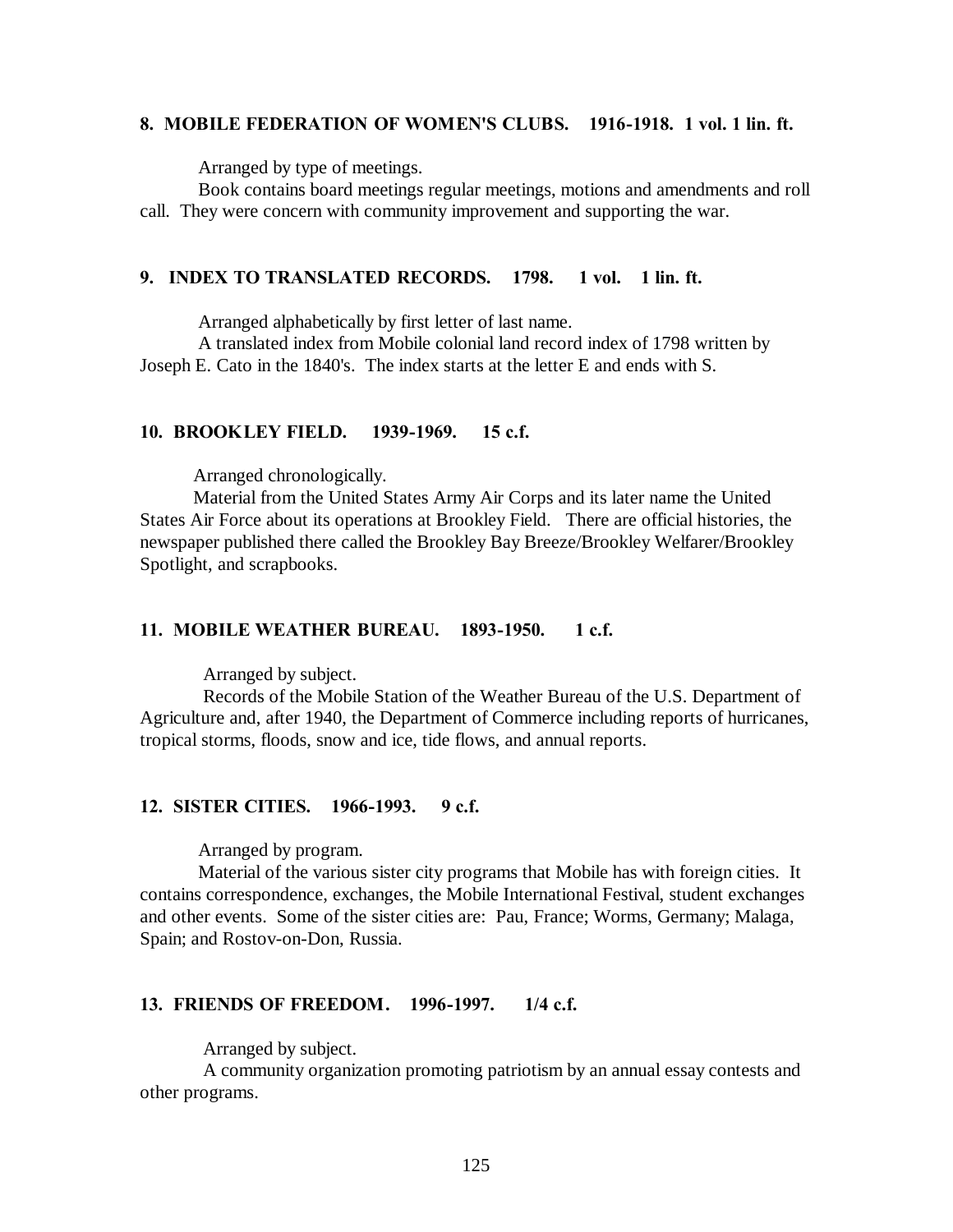# **14. MOBILE TRICENTENNIAL COMMISSION. 1994-1997. 2 1/2 c.f.**

Arranged chronologically.

 A non-profit corporation supported by the City of Mobile to plan for the tricentennial of Mobile in 2002.

# **APPENDIX A:**

# **SELECT BIBLIOGRAPHY ON THE HISTORY OF MOBILE'S MUNICIPAL GOVERNMENT**

# **ANNUAL REPORTS**

Annual Report of the Port of Mobile. Mobile: Port of Mobile, 1883-84.

Annual Reports of the City of Mobile. Mobile: City of Mobile, 1895, 1899, 1900-1902, 1905, 1907-09.

Reports of the Board of Commissioners of the City of Mobile. Mobile: city of mobile, 1911-1955.

CODES OF ORDINANCES

Berney, Saffold, comp. The Charter and the Code of Ordinances of the City of Mobile, Alabama, with Appendix, in One Volume. Mobile: Commercial Printing Co., 1907.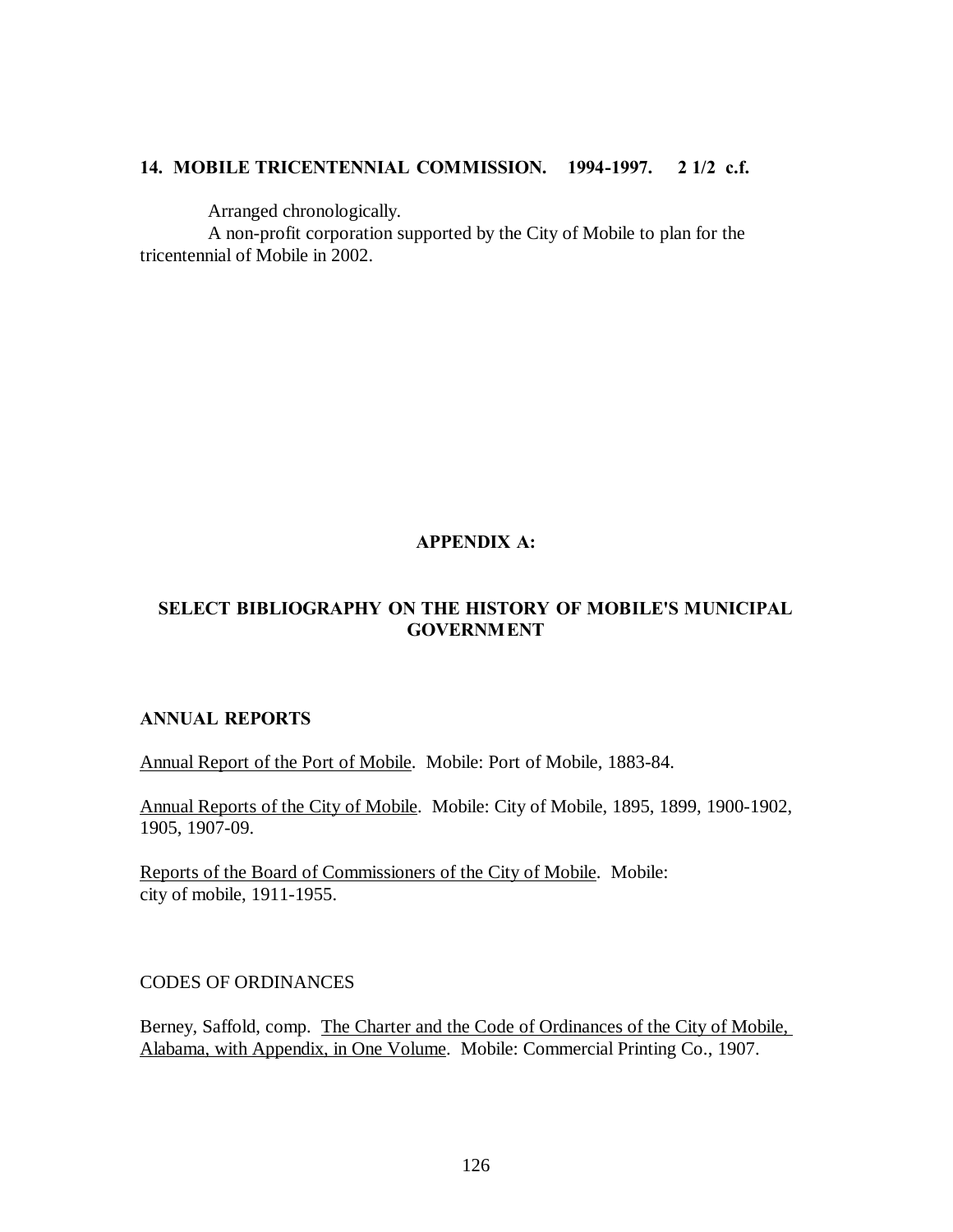Bolles, C.E. A Digest of the Various Acts of the Legislature Incorporating the City of Moible, Together with the Special and Private Acts Incident to the Government of said City with a complete Index. Mobile: Thompson & Harris, 1849.

The Charter and Code of Ordinances of the City of Mobile. Mobile: George Matzenger, Printer, 1889.

Collection of the Ordinances now in Force in the City of Mobile, and also the Various Acts of the Legislature Incorporating said City with a copious Index thereto. Mobile: The Merchantile Advertiser, 1835.

Hamilton, Peter Joseph, comp. The Charter and the Code of Ordinances of 1897 of the City of Mobile, with an Appendix. Mobile: Commercial Printing Co., 1897.

Hendrix, Shelton, comp. The Commission Government Charter and the Code of Ordinances of the City of Mobile, Alabama, with Appendix. Mobile: Board of Commissioners of the City of Mobile, 1934.

Hendrix, Shelton, comp. The Commission Government Charter and the Code of Ordinances of the City of Mobile, Alabama, with Appendix. Mobile: Board of Commissioners of the City of Mobile, 1947.

Lewis, Reuben, comp. The Charter and Code of Ordinances of the City of Mobile. Mobile: Advertiser and Register Office, 1866.

McKinstry, Alexander, comp. The Code of Ordinances of the City of Mobile with the Charter and an Appendix. Mobile: S.H. Goetzel & Co., 1859.

Michie City Publications Co., comp. The Code of the City of Mobile, Alabama. Charlottesville, Vir.: Michie City Publications, 1956.

Michie City Publications Co., comp. The Code of the City of Mobile, Alabama. Charlottesville, Vir.: Michie City Publications, 1966.

Municipal Code Corporation, comp. Mobile City Code. Tallahassee, FL: Municipal Code Corporation, 1985.

Municipal Code Corporation, comp. Code City of Mobile, Alabama. Tallahassee, FL: Municipal Code Corporation, 1991.

Ordinances, Grants and Franchises of the City of Mobile Since the Code of 1907. Mobile: City of Mobile, 1921.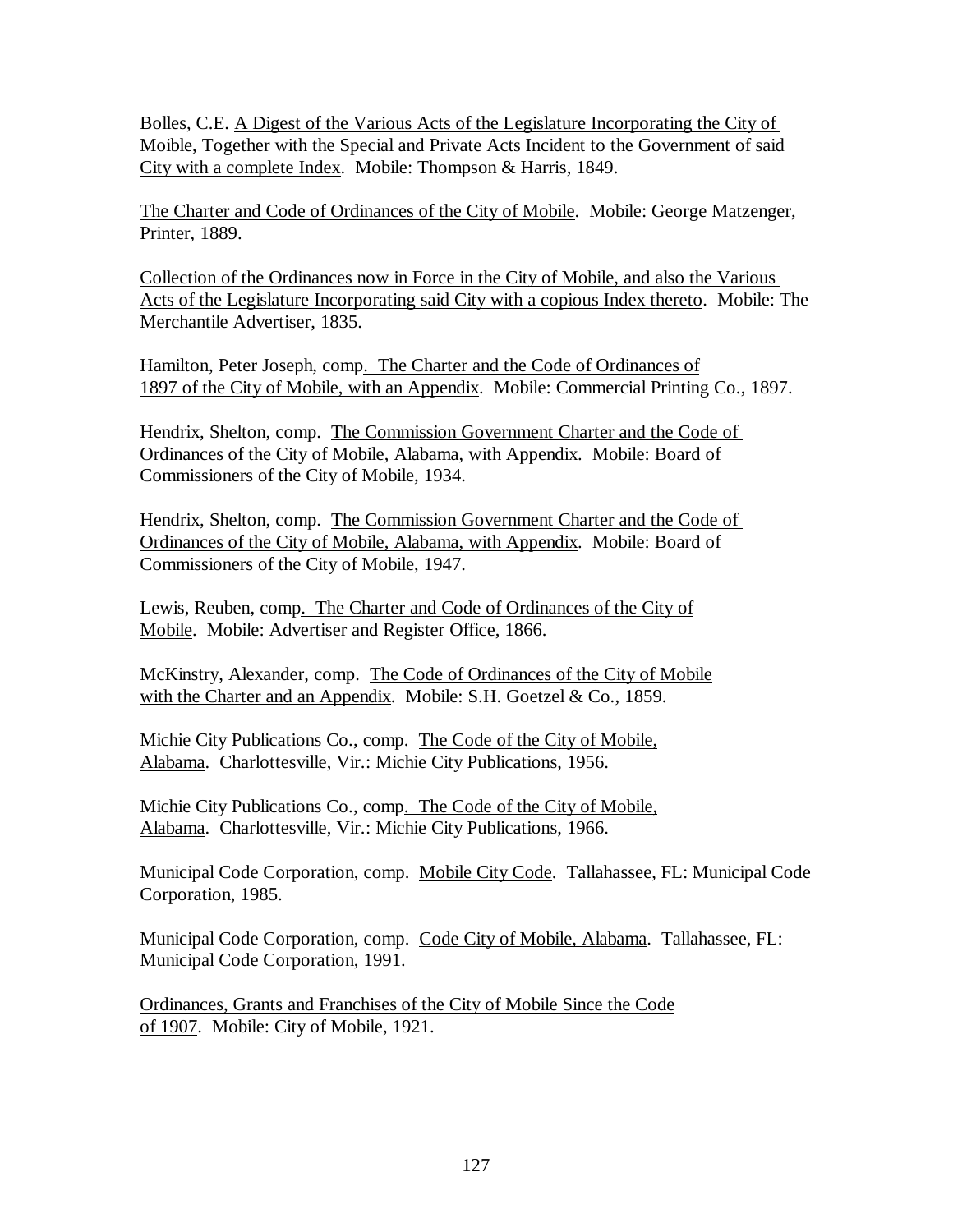## BOOKS

Amos, Harriet E. Cotton City: Urban Development in Antebellum Mobile. University, Ala.: University of Alabama Press, 1985.

Craighead, Erwin. Mobile: Fact and Tradition, Noteworthy People and Events. Mobile: The Powers Printing Co., 1930.

Hamilton, Peter J. Colonial Mobile: An Historical Study Largely from Original Sources, of the Alabama-Tombigbee Basin and the Old South West from the discovery of the Spiritu Santo in 1519 until the Demolition of Fort Charlotte in 1821. 2nd ed. rev. and enl. Boston and New York: Houghton Mifflin, 1910. Reprint. Mobile: The First National Bank of Mobile, 1952.

McLaurin, Melton and Michael Thomason. Mobile: The Life and Times of A Great Southern City, An Illustrated History. Woodland Hills, CA: Windsor Publications, Inc., 1981.

### **APPENDIX B: PRESIDENTS AND MAYORS OF MOBILE, 1814-1985**

| 1814-16 | Lewis Judson            | 1925-26 | George E. Crawford   |
|---------|-------------------------|---------|----------------------|
| 1817    | James Inerarity         | 1926-27 | Harry T. Hartwell    |
| 1818-19 | <b>Samuel Garrow</b>    | 1927-28 | Leon Schwarz         |
| 1820-22 | <b>Addin Lewis</b>      | 1928-29 | Cecil F. Bates       |
| 1823    | John Elliott            | 1929-30 | Harry T. Hartwell    |
| 1824-26 | <b>Samuel Garrow</b>    | 1930-31 | Leon Schwarz         |
| 1827-30 | John F. Everett         | 1931-32 | Cecil F. Bates       |
| 1831-34 | John Stockings, Jr.     | 1932-33 | Harry T. Hartwell    |
| 1835-36 | John F. Everett         | 1933-34 | R.V. Taylor          |
| 1837    | George W. Owen          | 1934-35 | Cecil F. Bates       |
| 1838    | George Walton           | 1935-36 | Charles A. Baumhauer |
| 1839    | Henry Chamberlain       | 1936-37 | R.V. Taylor          |
| 1840-41 | <b>Edward Hall</b>      | 1937-38 | Cecil F. Bates       |
| 1842-45 | Charles A. Hoppin       | 1938-39 | Charles A. Baumhauer |
| 1846-47 | <b>Blanton McAlpine</b> | 1939-41 | Cecil F. Bates       |
| 1848    | J.W.L. Childers         | 1941-42 | Charles A. Baumhauer |
| 1849-51 | Charles C. Langdon      | 1942-43 | Ernest M. Megginson  |
| 1852    | Joseph Seawell          | 1943-44 | Robin C. Herndon     |
| 1853-55 | Charles C. Langdon      | 1944-45 | Charles A. Baumhauer |
| 1856-61 | Jones M. Withers        | 1945-46 | Ernest M. Megginson  |
| 1861    | John Forsyth            | 1946-47 | Robin C. Herndon     |
| 1862-65 | Robert H. Slough        | 1947-48 | Charles A. Baumhauer |
| 1865    | John Forsyth            | 1948-49 | Ernest M. Megginson  |
| 1866-67 | Jones M. Withers        | 1949-50 | Charles A. Baumhauer |
| 1867-68 | <b>Gustavus Horton</b>  | 1950-51 | Ernest M. Megginson  |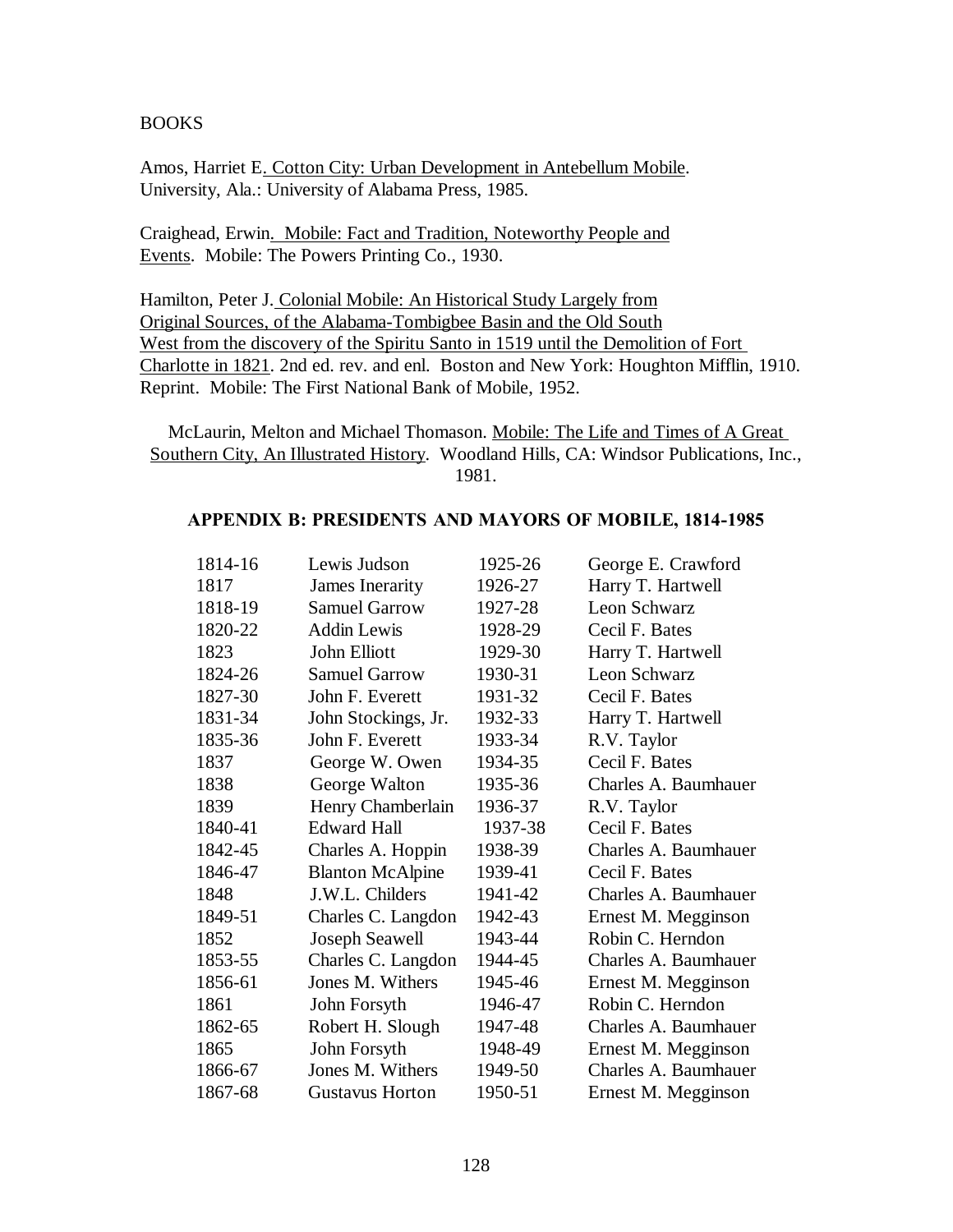| 1868-69   | <b>Caleb Price</b>           | 1951-52 | Joseph R. Mitternight |
|-----------|------------------------------|---------|-----------------------|
| 1870      | George F. Harrington 1952-53 |         | Charles A. Baumhauer  |
| 1871      | <b>Martin Horst</b>          | 1953-54 | Henry R. Luscher      |
| 1872      | Gideon M. Parker             | 1954-55 | Charles F. Hackmeyer  |
| 1873-74   | Cleveland F. Moulton 1955-56 |         | Joseph N. Langan      |
| 1874      | John Reid, Jr.               | 1956-57 | Henry R. Luscher      |
| 1875-77   | Alphonse Hurtel              | 1957-58 | Joseph N. Langan      |
| 1877      | Daniel P. Bestor             | 1958-59 | Henry R. Luscher      |
| 1878      | George G. Duffee             | 1959-60 | Joseph N. Langan      |
| 1879-88   | Richard B. Owen              | 1960-61 | Henry R. Luscher      |
| 1888-94   | Joseph C. Rich1961-62        |         | George E. McNally     |
| 1894-97   | C.L. Lavretta                | 1962-63 | Charles-S. Trimmier   |
| 1897-1900 | <b>John Curtis Bush</b>      | 1963-64 | Joseph N. Langan      |
| 1900-02   | Thomas S. Fry                | 1964-65 | Charles S. Trimmier   |
| 1902-03   | Walter F. Walsh              | 1965-67 | Joseph N. Langan      |
| 1903-04   | Charles E. McLean            | 1967-68 | Authur R. Outlaw      |
| 1904-11   | Pat J. Lyons                 | 1968-69 | Lambert C. Mims       |
| 1911-13   | Laz Schwarz                  | 1969-71 | Joseph A. Bailey      |
| 1913-14   | Pat J. Lyons                 | 1971-72 | Robert B. Doyle, Jr.  |
| 1914-15   | <b>Harry Pillans</b>         | 1972-73 | Lambert C. Mims       |
| 1915-16   | Pat J. Lyons                 | 1973-75 | Gary A. Greenough     |
| 1916-17   | <b>Harry Pillans</b>         | 1975-76 | Robert B. Doyle, Jr   |
| 1917-18   | Pat J. Lyons                 | 1976-79 | Lambert C. Mims       |
| 1918-19   | George E. Crawford           | 1979-80 | Gary A. Greenough     |
| 1919-21   | <b>Harry Pillans</b>         | 1980-81 | Robert B. Doyle, Jr.  |
| 1921-22   | George E. Crawford           | 1981-83 | Gary A. Greenough     |
| 1922-24   | R.V. Taylor                  | 1983-84 | Robert B. Doyle, Jr.  |
| 1924-25   | Harry T. Hartwell            | 1984-85 | Lambert C. Mims       |

 1985-89 Mayor- Arthur Outlaw Council-District 1: Irmatean Y. Watson District 2: Charles A. Tunstall District 3: Clinton Johnson District 4: Charles E. Chapman, President District 5: Reggie Copeland Sr. District 6: Jane Q. Baxter District 7: John Peavy

1989-93 Mayor- Michael C. Dow

Council-District 1: Irmatean Y. Watson

- District 2: Thomas Sullivan
- District 3: Clinton Johnson
- District 4: Charles E. Chapman, President
- District 5: Reggie Copeland Sr.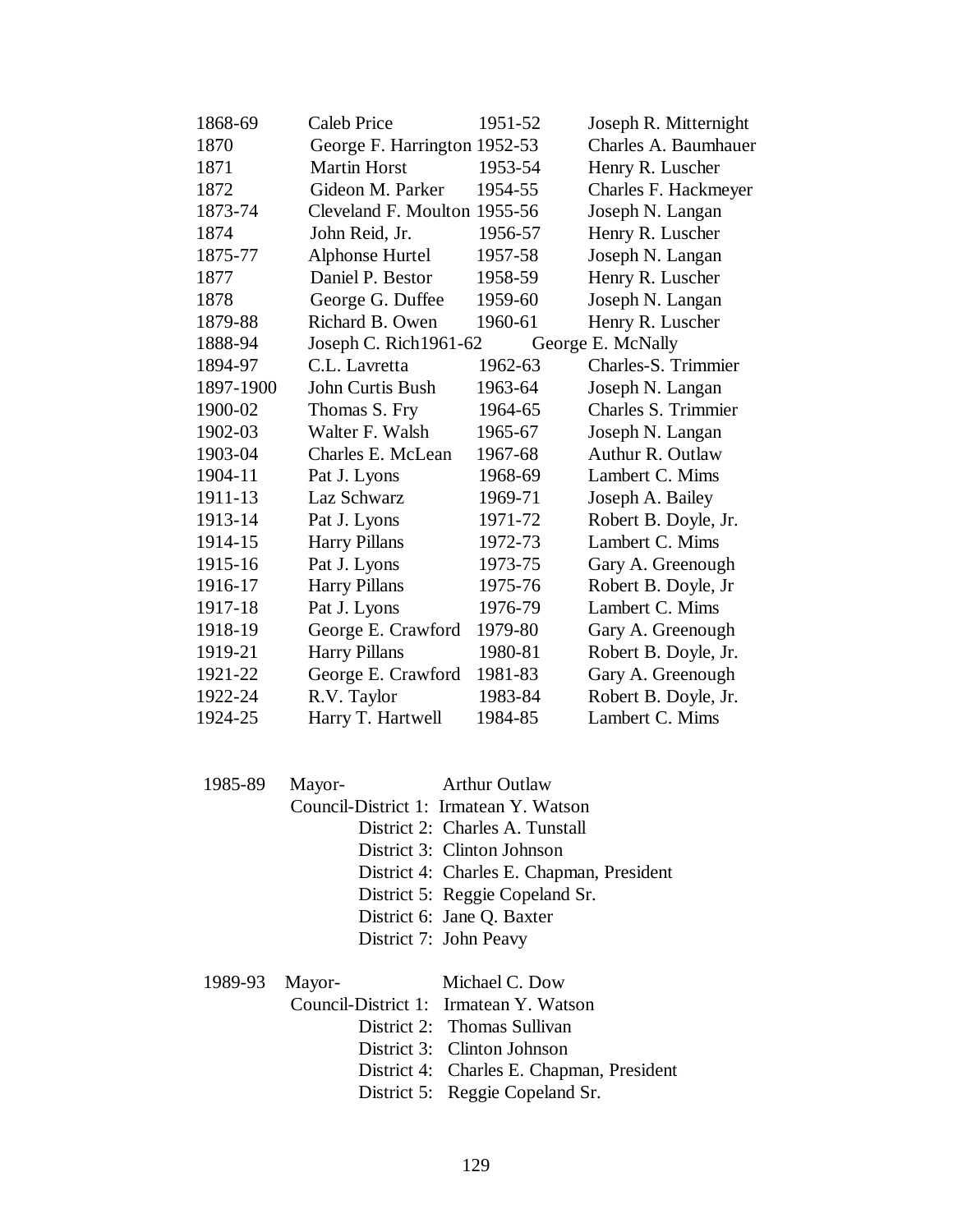District 6: Jane Q. Baxter District 7: John Peavy

1993-97 Mayor- Michael C. Dow

Council-District 1: Vivian Davis Figures(resigned in 1997, Frederick

Richardson finished term)

District 2: Thomas Sullivan

District 3: Clinton Johnson, President

District 4: Mabin Hicks

District 5: Reggie Copeland Sr.

District 6: Bess Rich

District 7: Charles Waller

### **Index**

Accident Reports, 21, 62, 73 Administration, 21 Advertising, 22 Airports, 22 Alabama Power Company, 28, 64 Alabama, State of, 22 Alcoholic Beverages Licenses, 32, 55 Aldermen, Board of, 1, 4-11, 16, 19 Ambulance Department, 20 Animal Shelter, 22 Annexation, 23 Annual Reports, 23 Annual Reports, Board of Commissioners, 40 Archives, 1, 22, 23, 25 Associations, 23 Auditing, 23, 44, 49 Auditorium, 24, 50

Bailey, Joseph A., 43 Bankhead Tunnel, 24, 46-48, 50, 51, 58, 64, 66, 67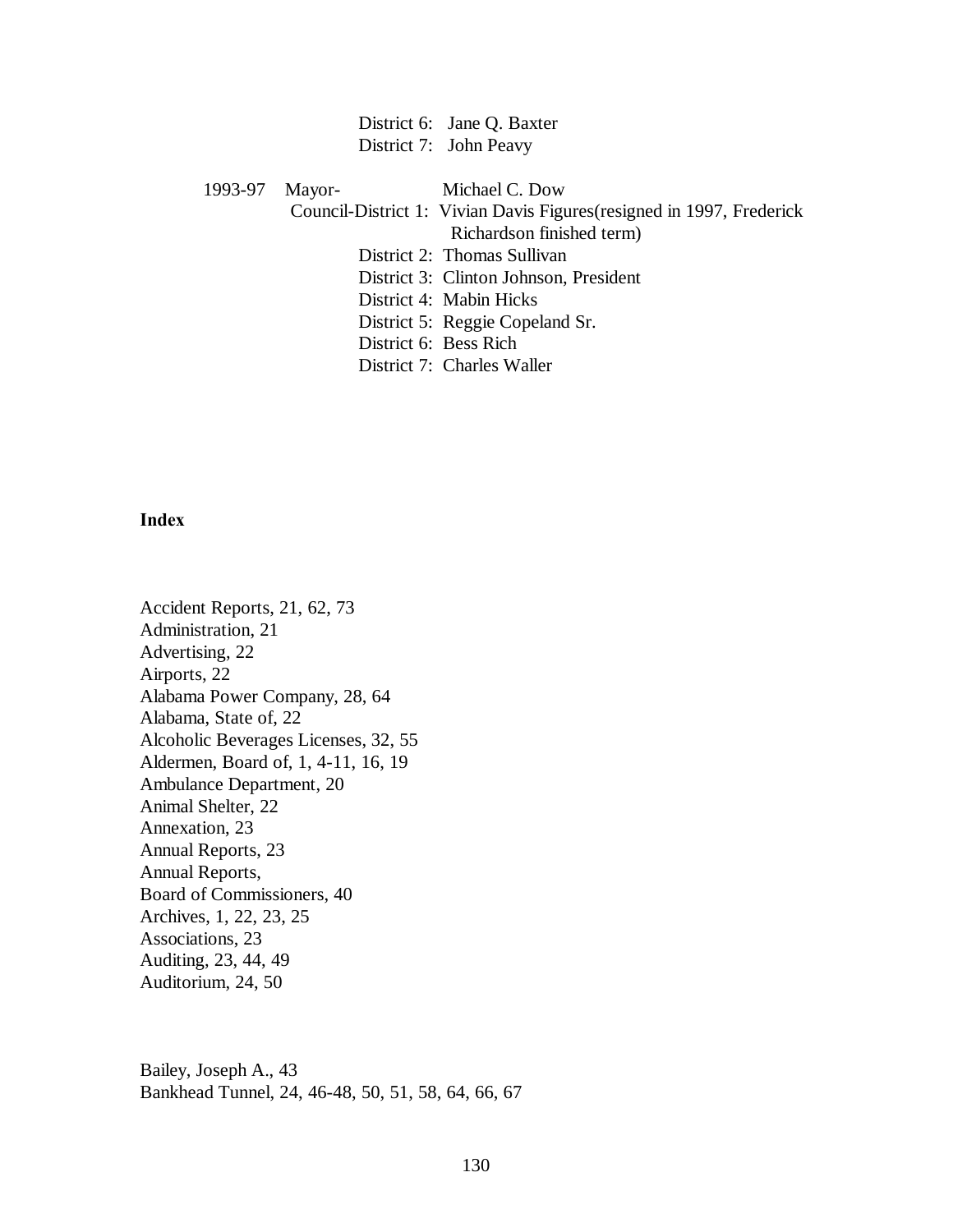Baumhauer, Charles A., 40 Bids, 24 Board of Adjustment, 31, 34, 89 Board of Commissioners, 1, 20, 21, 26 Board of Health, 8, 13, 24 Board of Port Commissioners, 12, 13 Board of Public Works, 50, 85, 90 Board of Tax Commissioners, 11 Boards, 24 Bonds, 5, 9, 46, 55, 61 Brookley Industrial Complex and Airport, 22, 43, 63, 67 Budget, 25 Budget Office, 61 Building Permits, 19, 57, 83 Buildings and Grounds, 25, 86 Burial Permits, 70

Cedar Point Railroad Company, 5 Cemeteries, 33, 70 Church Street Cemetery, 71 City Attorney, 4, 31, 62 City Clerk, 4, 8, 25 City Hall, 25 City Welfare Department, 72, 76 Civil Defense, 25 Civil War, 7 Clay, Henry, 9 Commissions, 26

## 9 5

Committees, 26 Common Council, 1, 6 Communications, 26 Community Services, 33, 65 Compost Plant, 26 Comptroller, 8, 44, 45 Court of Assessment, 15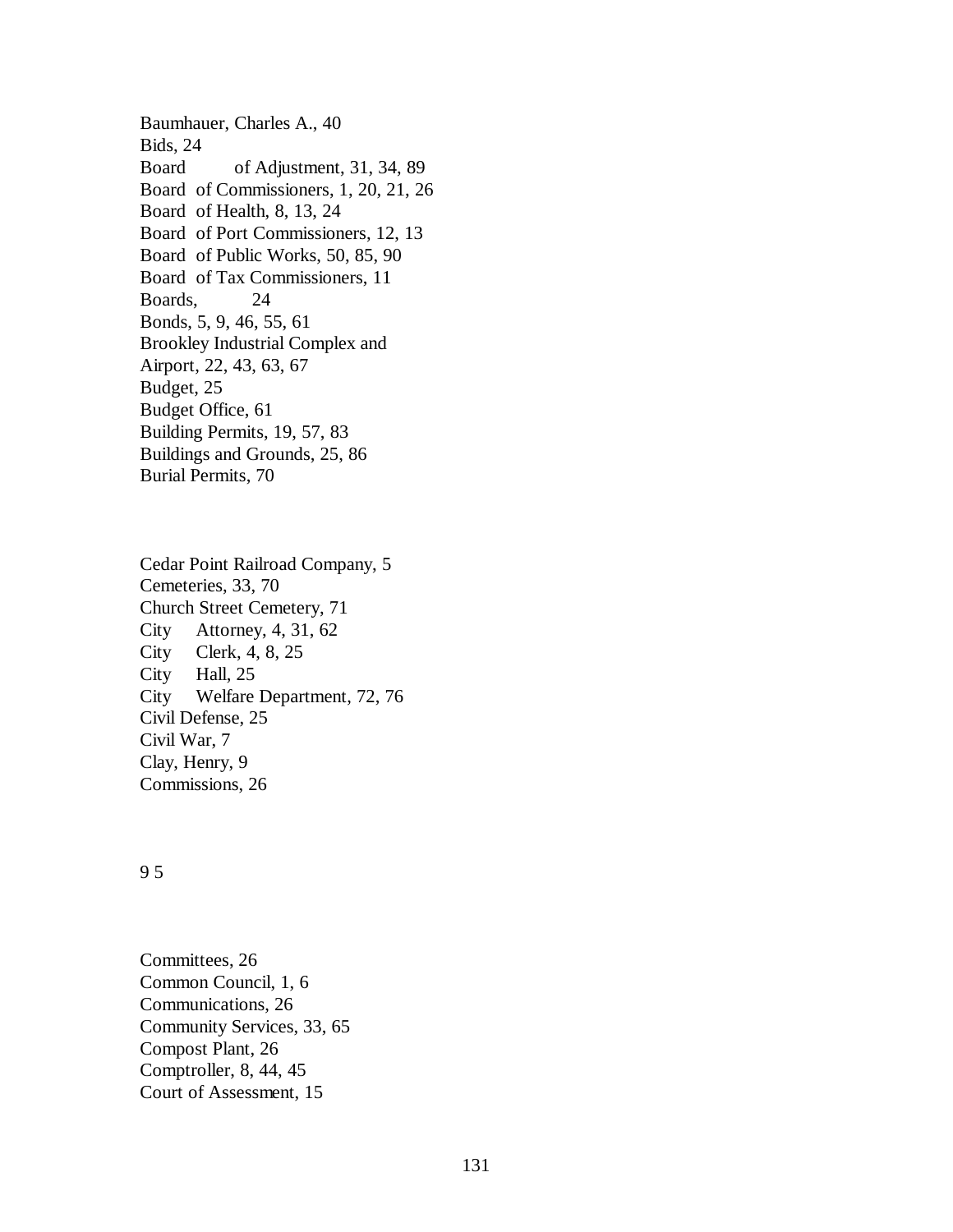Credit Union, 27 Creek Indians, 5, 9

Death Certificates, 70 Doyle, Robert B., Jr., 43

Education, 27 Ehrenborg, George G., 84 Elections, 27 Electrical , 28 Engineer, 8 Engineering, 28, 86 Entertainment, 28 Equipment, 28 Executive, 28

Federal Grants, 29, 47 Finance, 29, 44 Financial Reports, 29 Fine Arts Museum of the South, 29- Fire Department, 8, 14, 30, 50, 79-81

General Council, 1, 12, 16 Greenough, Gary A., 43

Historic, 30 Hitchcock, Henry, 6 Hospitals, 8, 9, 30 Housing, 30

Improvement Ventures, 36, 47, 64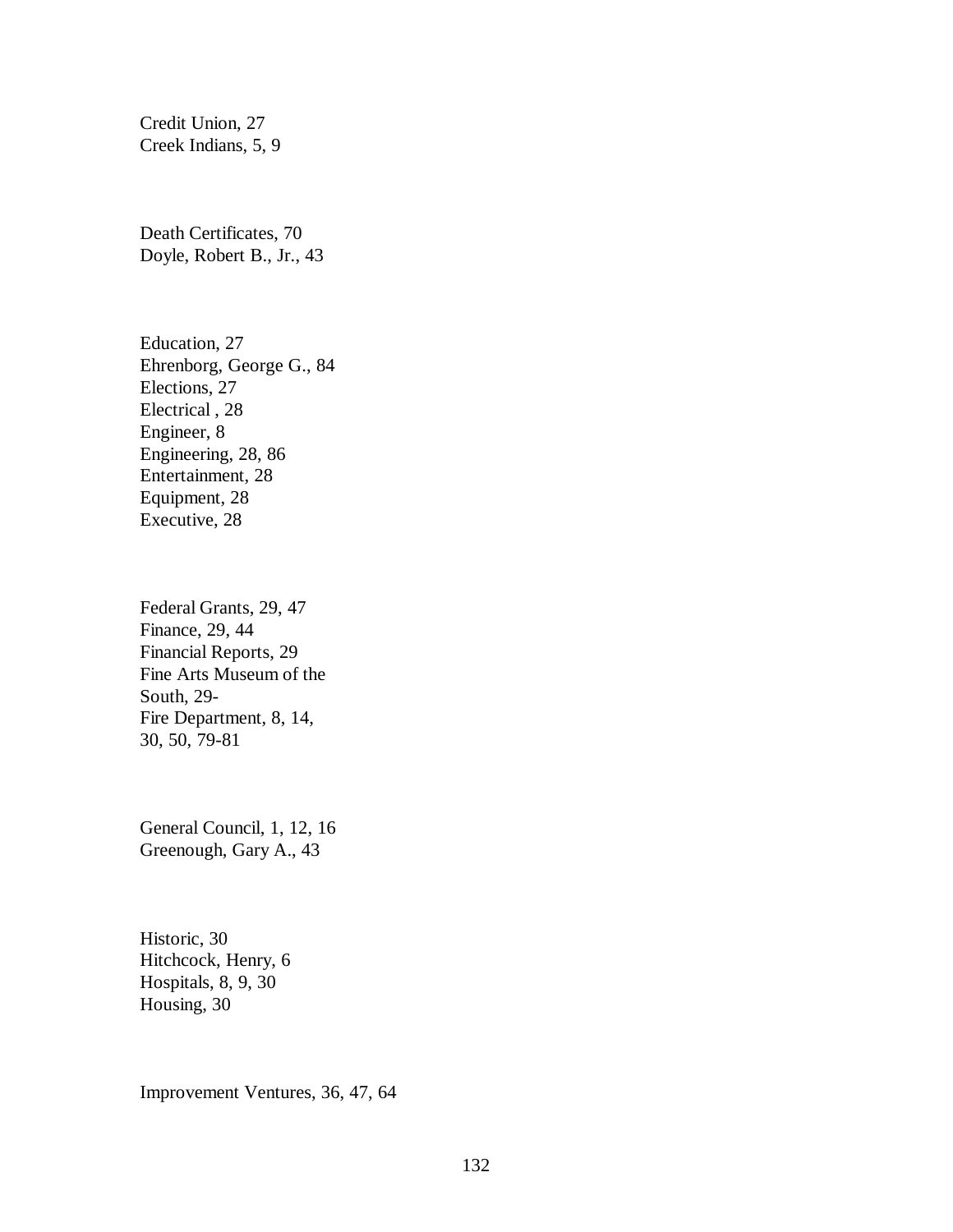Industries, 30 Inspection Services Department, 31, 81 Inspector of Streets, 4, 85 Insurance, 31, 47 Intergovernmental Relations, 31, 33, 65

Ladd Memorial Stadium, 28, 34, 87

Langan, Joseph N., 41 Law and Legal, 31 Legal Department, 62

Libraries, 31. 44, 53 License Department,

License Officer, 52, 53, 54

Magnolia cemetery 9, 13, 71 Maps, 38

Mardi Gras, 33

Markets, 8, Mayor and Aldermen, 1, 4 13, 52 Mayor's Court, 5, 78 Mc@4ally, George E. , 41 Medical Society of Mobile, 8 Megginson, Erne5t M ., 41 Mims, Lambert C., 42 Mobile and Ohio Railroad, 9 Mobile Art Gallery, 29 Mobile City Planning Commission, 34, 65, 66, 91 Mobile County, 32, 60 Mobile County Personnel Board, 33 Mobile Medical College, 14, 15 Mobile Municipal Airport, 22, 63 Mobile Public Library, 31 Mobile, Port of, 1, 12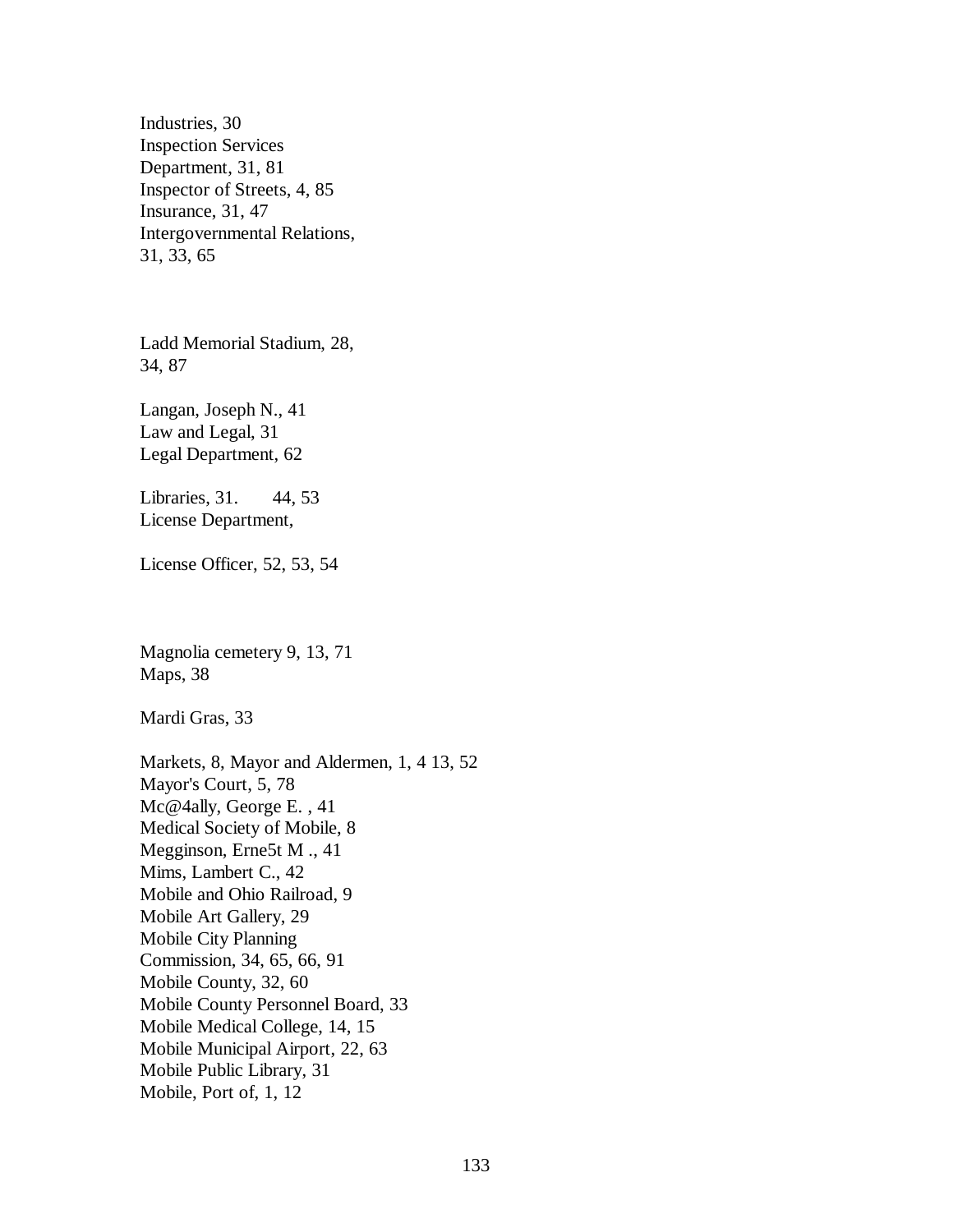Mobile River Commission, 92 Mobile Tennis Center, 71 Mobile, Town of, 1, 4 Mobile Tree Commission, 92 Municipal Court, 32, 62, 78 Municipal Education Board, 40 Municipalities, 32

ordinances, 14, 159 18, 20, 32, 40 Outlaw, Arthur R. , 42 Open Space Program, 66

Parks, 33, 70 Passenger Lists, 9 Pauper Burials, 76 Permits, 33 Personnel 33, 46, 72 Planning Commission, 34, 65, 91 Planning and Development, 33, 65 police Board, 1, 12 Police Commission, 20 Police Department, 14, 34, 72 Polk, James K., 9 Pornography, 64 1, 12 Port Commissioners, Port of Mobile, 1, 12, 60 Powder Magazine, 8

9 6

Proclamations, 34 Projects Architectural Engineering 34, 86 Promotions, 34 Property, 35 Public Improvement Department, 44, 52, 53 Public Works Department, 35, 85 Publications, Studies, and Reports, 35 Purchasing Department, 35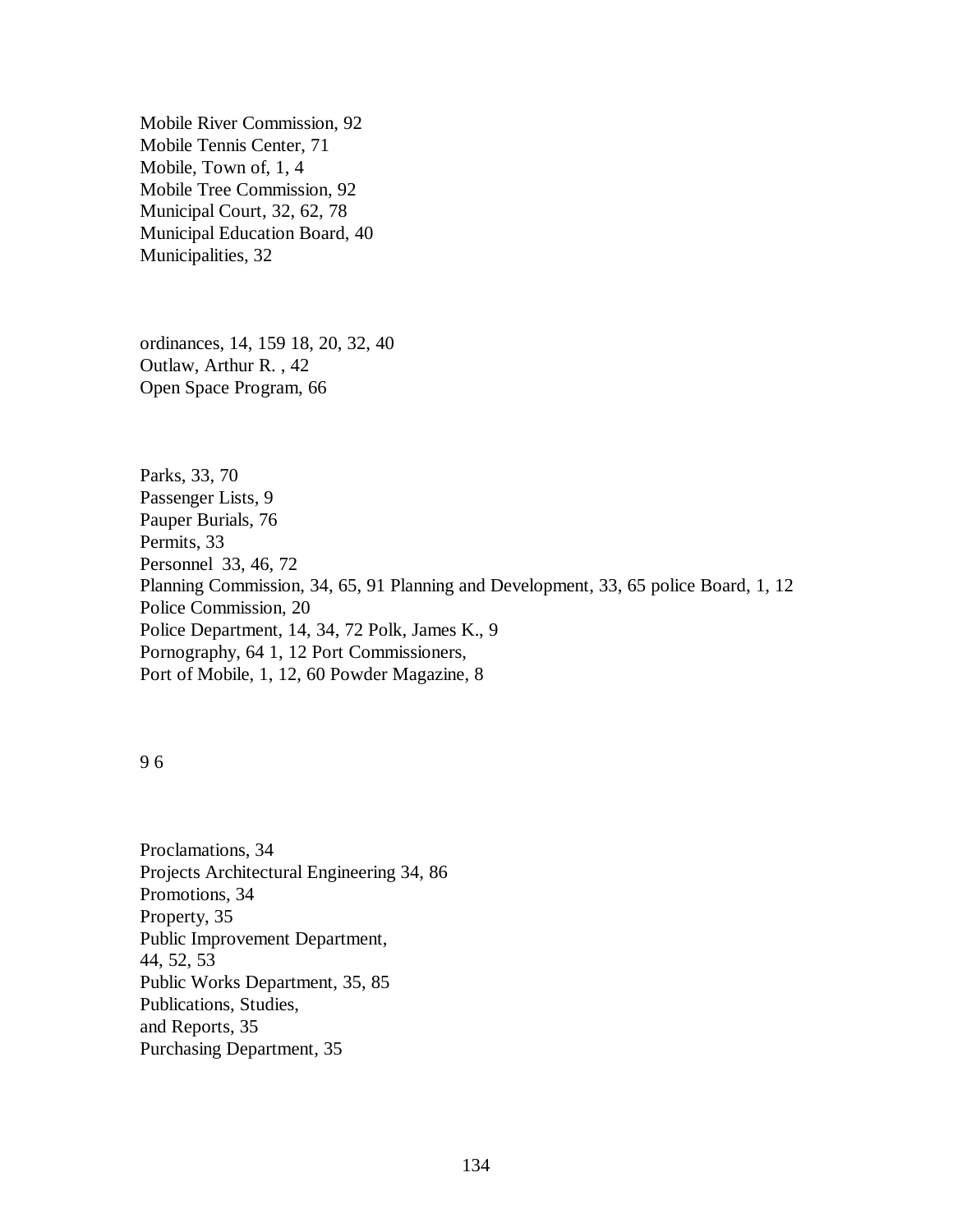Recorder, 32, 78, 79 Resolutions, 14, 15, 18, 35 Revenue Department, 36, 52

Safety Director, 36 Semmes, Raphael, 9 Services, 36 Sexton, 16, 33 70 Slaves, 4, 5, 8 Smith, William H., 7 Sports, 28 Stein, Albert, 9 Street Inspector, 8 5, 36, Streets and Roads,

Tax Assess or, 4, 52, 53, Tax Collector, 4, 8, 15, 52-54, 59 Taxes, 5, 55-60 Tennessee-Tombigbee Waterway, 37, 41 Traffic Engineering5 37 Transportation, 37 Treasurer, 4, 8, 44, 51, 52 Trimmier, Charles S., 42

Trustee, 12, 58

Unemployment, 38 United States Government, 38 Urban Renewal, 38 Utilities, 38

Van Buren, Martin, 9

Water Works, 6, 9, 51, 87